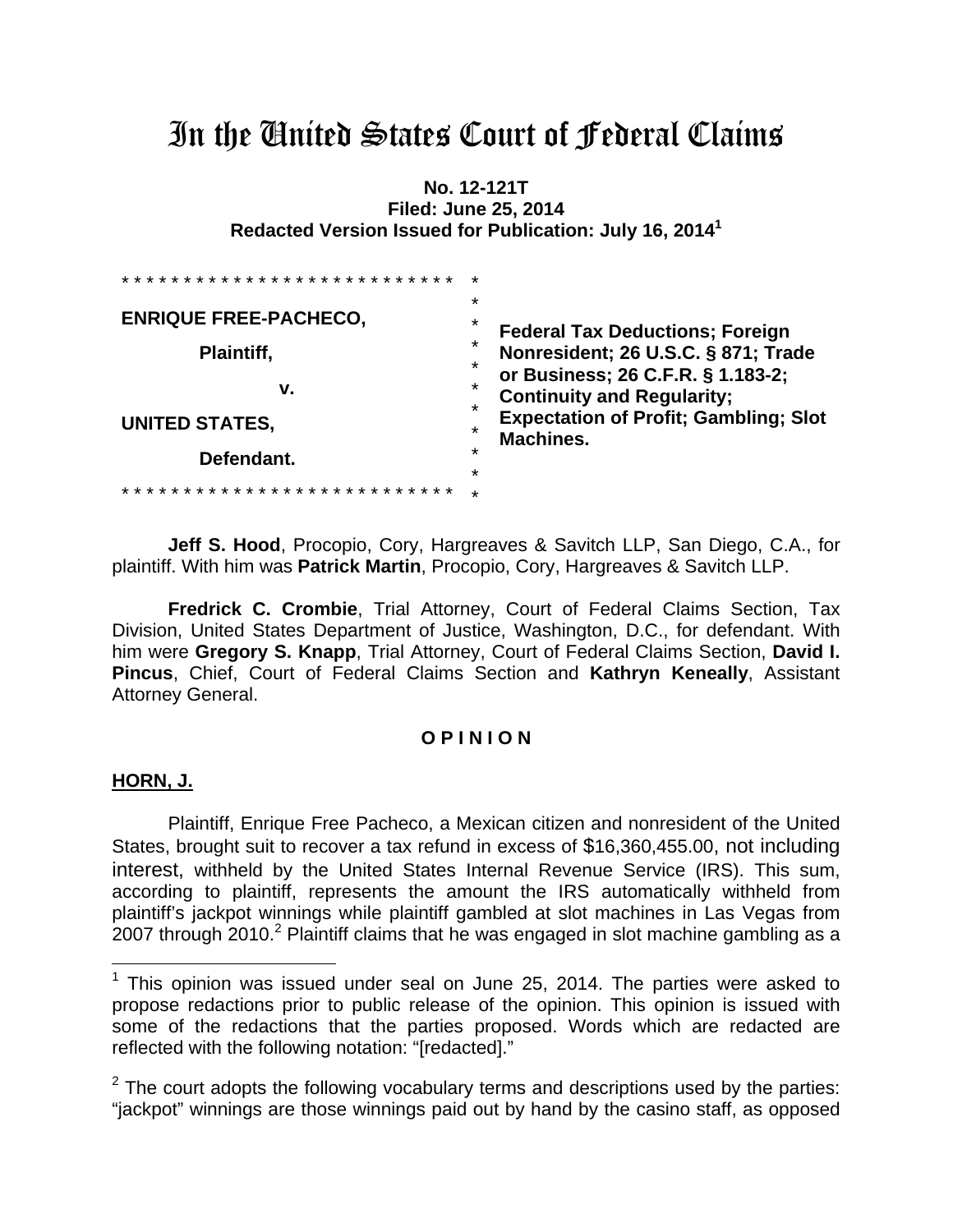"trade or business" within the United States, and, therefore, that his taxes only should be based on his net income, consistent with I.R.C.  $\S 871(b)$ .<sup>3</sup> Plaintiff claims that he should be allowed to treat his slot machine wagers as business expenses, in accordance with I.R.C. § 165(d) (2006), and that he is due a substantial refund of his tax withholdings as a result.

## **FINDINGS OF FACT**

Plaintiff, Enrique Free Pacheco, is a "nonresident alien" under the terms of I.R.C. § 871, who lives in Los Mochis, Sinaloa, Mexico. Due to his poor health, plaintiff was not able to travel or give video testimony during the trial. Plaintiff's attorney filed a declaration, which included reports by two medical professionals, indicating to the court that plaintiff has been suffering from [redacted medical issues]. Defendant, therefore, agreed to take video testimony of plaintiff in lieu of trial testimony. On May 22, 2012, plaintiff's counsel conducted a "Videotaped Interview" of plaintiff in San Diego, California, which was conducted under oath. Plaintiff's and defendant's counsel were present during the interview. The next day, on May 23, 2012, defendant's counsel conducted a "Videotaped Deposition" of plaintiff in San Diego, California, which similarly was conducted under oath. Plaintiff's and defendant's attorneys were also present for the May 23, 2012 deposition. On August 16, 2012, approximately three months later, the parties returned and conducted another joint, videotaped deposition of plaintiff, under oath, once again in San Diego, California. Both parties questioned plaintiff during the August 16, 2012 deposition. The interview and both depositions were conducted

 $\overline{a}$ to those paid by the slot machine. Generally, smaller winnings are paid out by the slot machine, however, when winnings from a single slot machine wager are \$1,200.00 or greater, these winnings are termed "jackpots," and the casinos pay these winnings by hand, after first completing an informational return required by IRS, and at that time deducting a tax withholding, in the case of foreign nonresident gamblers. See 26 U.S.C. (Internal Revenue Code or I.R.C.) §§ 871(a)(1)(A) (2006), 1441(a) (2006) (requiring withholding on foreign nonresident income, including gambling winnings, not connected to a trade or business); 26 C.F.R. (Treasury Regulations or Treas. Reg.) § 7.6041-1(a), (b)(1) (2010) (requiring casinos to make informational returns to the IRS for slot machine winnings paid out, equal to or exceeding \$1,200.00, without accounting for the amount wagered). Non-jackpot winnings, which are winnings of less than \$1,200.00 from a single wager, are paid out by the machine and referred to throughout the parties' briefs, the trial transcript, and this opinion, as "coin-out." Plaintiff has not claimed that his coin-out winning share has been withheld by the IRS. Plaintiff's slot machine wagers are referred to throughout the parties' briefs, the trial transcript, and this opinion, as "coinin."

 $3$  The court applies the statutes and regulations in effect at the times plaintiff filed his 2007 through 2010 1040NR (non-resident) income tax returns. As the relevant sections of the statutes and regulations at issue in the above captioned case have not altered significantly between 2007 and 2010, in this opinion the court references the 2010 version of the statutes and regulations at issue, unless otherwise noted.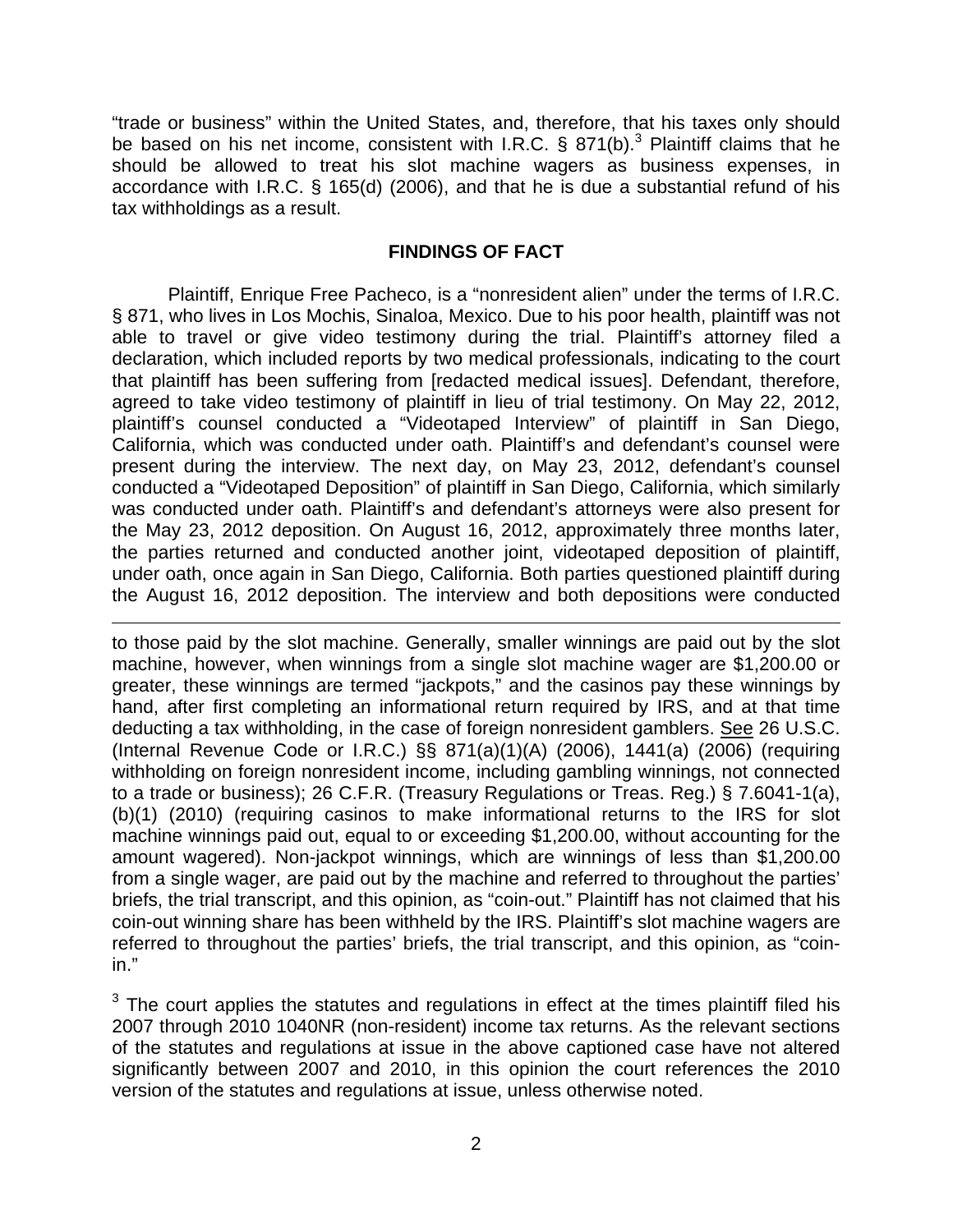with the assistance of a translator, given Mr. Free's limited, English fluency. On December 20, 2012, plaintiff's attorney filed another declaration, which included a report by a medical professional, informing the court that plaintiff's condition had worsened [redacted], and that it was recommended to plaintiff not to travel away from his home in Mexico. The parties agreed, and the court admitted, plaintiff's earlier videotaped interview and deposition testimony into the record, instead of taking live testimony at the trial. Mario Uriel Ramos Vazquez, one of plaintiff's sons-in-law, likewise was not able to testify at trial. The court, with the parties' consent, also agreed to admit the transcript of Mr. Vazquez's deposition into the record.

On multiple occasions, the court and counsel for both parties discussed the impact of using plaintiff's videotaped interviews and depositions. Plaintiff's counsel stated: "I think that myself and Mr. Crombie [defendant's counsel] did a good job of addressing most, if not all, of the issues that we needed to address," and that the videotaped interview and depositions provide "an impression of Mr. Free, how credible he was when he testified." Plaintiff's counsel stated that "although there were some occasions during the testimony where, for example, everything seemed to be about 10 to 12 years ago," errata sheets were provided, and, nonetheless, "from a factual standpoint, I think that a lot of his testimony correlates to the documents. It was consistent with the other folks' testimony. So I don't have any real concerns back in May. And again, we came back in August, and the issues that we addressed at that time, I think they were accurate." Plaintiff's counsel also stated that Mr. Free, in his interview and depositions, "was lucid, coherent, and understood those questions when he was testifying that he was pursuing this as a trade or business." Plaintiff's counsel further indicated that that there was no difference between the interview and depositions in terms of the validity of plaintiff's statements.

Plaintiff stated at his interview that he is married to Maria Ines Wong Gonzalez, and has three daughters, Maria Dolores Free Wong, Diana Free Wong, and Deyra Erika Free Wong, all of whom live close to plaintiff in Mexico. Although plaintiff stated at his interview that he only completed up to his second year of middle school in Mexico, he indicated that he has had a successful career as a businessman, first in construction in Chihuahua, Mexico, and then in agriculture in Los Mochis, Mexico. Plaintiff also stated that he established a potato farming business, Tenabri, $4\overline{ }$  which upon his retirement, around 2001, brought in an annual income of approximately Mex\$10,000,000.00<sup>5</sup> a year. Plaintiff's daughter, Maria Dolores Free Wong, and two of plaintiff's sons-in-law, Mario Uriel Ramos Vazquez, and Fernando Medina Llamas, testified at trial. All three of

 $4$  The name of plaintiff's agriculture business is spelled differently throughout the interviews and trial transcripts. The court uses the spelling from the errata sheet from plaintiff's May 22, 2012 interview, which states that the correct and full name of the company is "Tenabri S. de R.L. de C.V." (Tenabri).

<sup>&</sup>lt;sup>5</sup> The court uses the currency designation "Mex\$" when referring to Mexican pesos. Plaintiff alleges that, at the exchange rate of the period, ten million pesos was equal to roughly \$750,000.00 a year.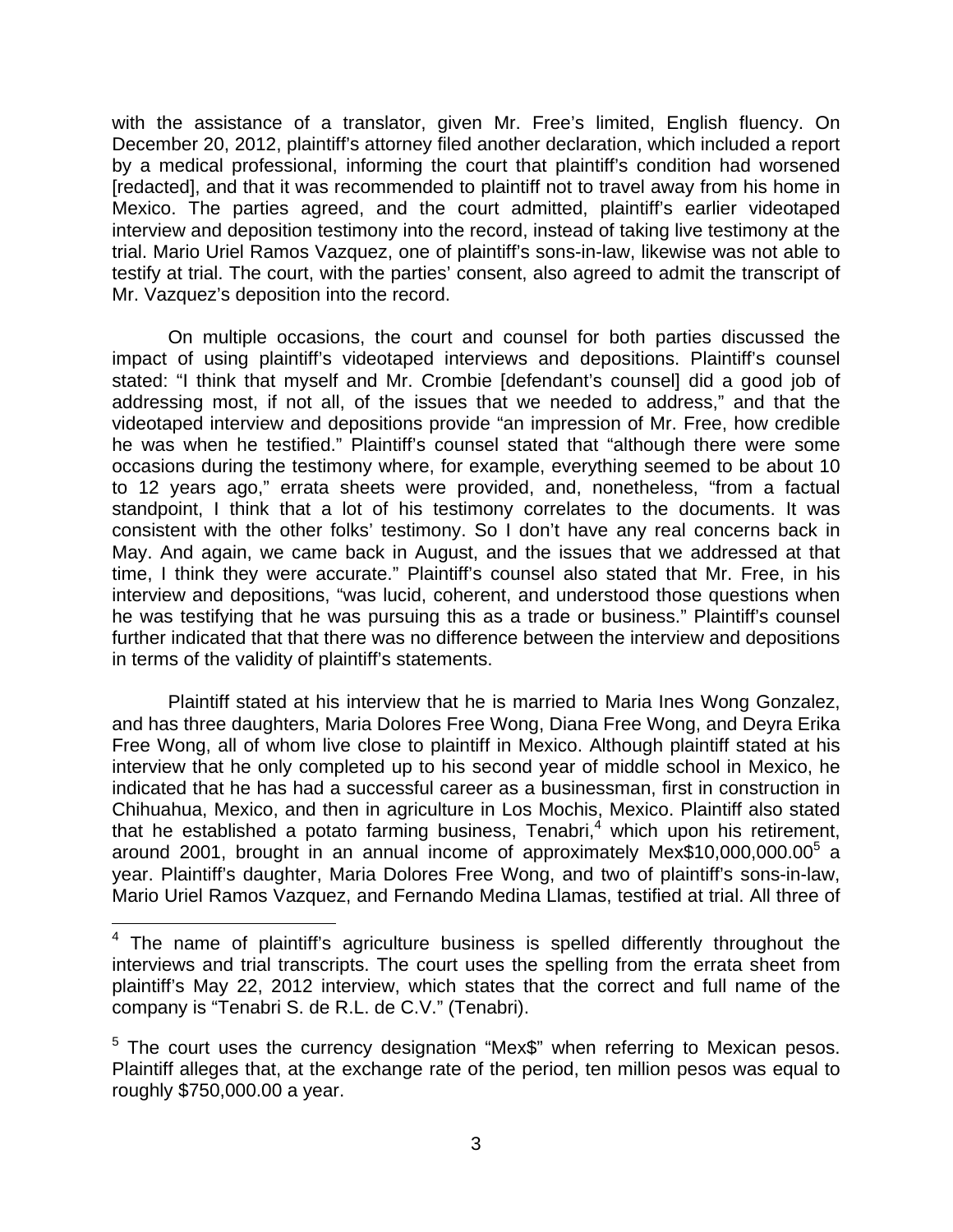them testified that plaintiff founded Tenabri. Plaintiff stated at his interview that, while he ran Tenabri, he "made all the decisions," including financing and planting. Mr. Vazquez agreed at his deposition that plaintiff had been "actively involved" with the company in the past.

Plaintiff further testified at his deposition that he ran the company without any written business plan, instead relying on experience learned from fifty years of work and from his parents, who were farmers. Plaintiff stated at his interview that it was a successful business. Plaintiff further stated that he retired ten to twelve years ago because of "the financial situation and because of my physical condition." Plaintiff testified at his deposition that, additionally, "the business [Tenabri] was not that good anymore." Plaintiff and Mr. Vazquez both suggested that Tenabri in recent years has been doing worse and currently may not be profitable.

Plaintiff testified at his deposition that, before retirement, he held an approximately sixty to seventy percent interest in the business, which was organized as a limited liability company. Plaintiff further indicated at his deposition that he sold the business to his family, including his daughters and their husbands. According to plaintiff's interview statements and deposition testimony, plaintiff currently owns between twenty to thirty percent of the company. Mr. Vazquez testified that plaintiff currently has a "small percentage" of the business. Mr. Llamas testified at trial and Mr. Vazquez indicated at his deposition that the two now manage the "day-to-day" operations of Tenabri since plaintiff's retirement. Plaintiff confirmed this during his interview. Plaintiff, Mr. Llamas, Mr. Vazquez, and Ms. Dolores Free Wong all stated that plaintiff still had played a role in the business between 2007 and 2010, as an advisor, but was not actively involved in Tenabri outside of advising. Plaintiff testified, and the two sons-in-law, Mr. Vazquez and Mr. Llamas, corroborated, that from 2007 through 2010 plaintiff helped advise on "what type of plants they should grow . . . what type of seeds we're going to use." Plaintiff stated in his interview that advising for Tenabri currently takes up "very little" of his time, but testified at his deposition that advising for Tenabri takes up ten to fifteen percent of his time, or one to two days a week. According to Mr. Llamas' testimony, between 2007 and 2010, plaintiff would spend two hours weekly consulting with him on the business. Mr. Vazquez did not testify as to how much time he spent with plaintiff. Although Mr. Vazquez testified at his deposition that plaintiff never received any compensation between 2007 and 2010, both plaintiff and Mr. Llamas testified that plaintiff received a dividend from the business in 2007, but no information was offered as to the amount of that dividend, or about any other dividend plaintiff received.

In addition to advising at Tenabri, plaintiff stated at his interview, and repeated at his deposition, that he actively traded stocks on the Mexican stock exchange. Plaintiff testified at his deposition that he traded in both "[i]ndividual stock [sic] and the index of the stock market" between 2007 and 2010. Plaintiff testified at his deposition that "right now most of my money's invested in mining companies as GMEXICO, as commercial entities like Walmart. I have a diversity of investments." Plaintiff and Mr. Llamas both indicated at some point during their statements that plaintiff's stock market activities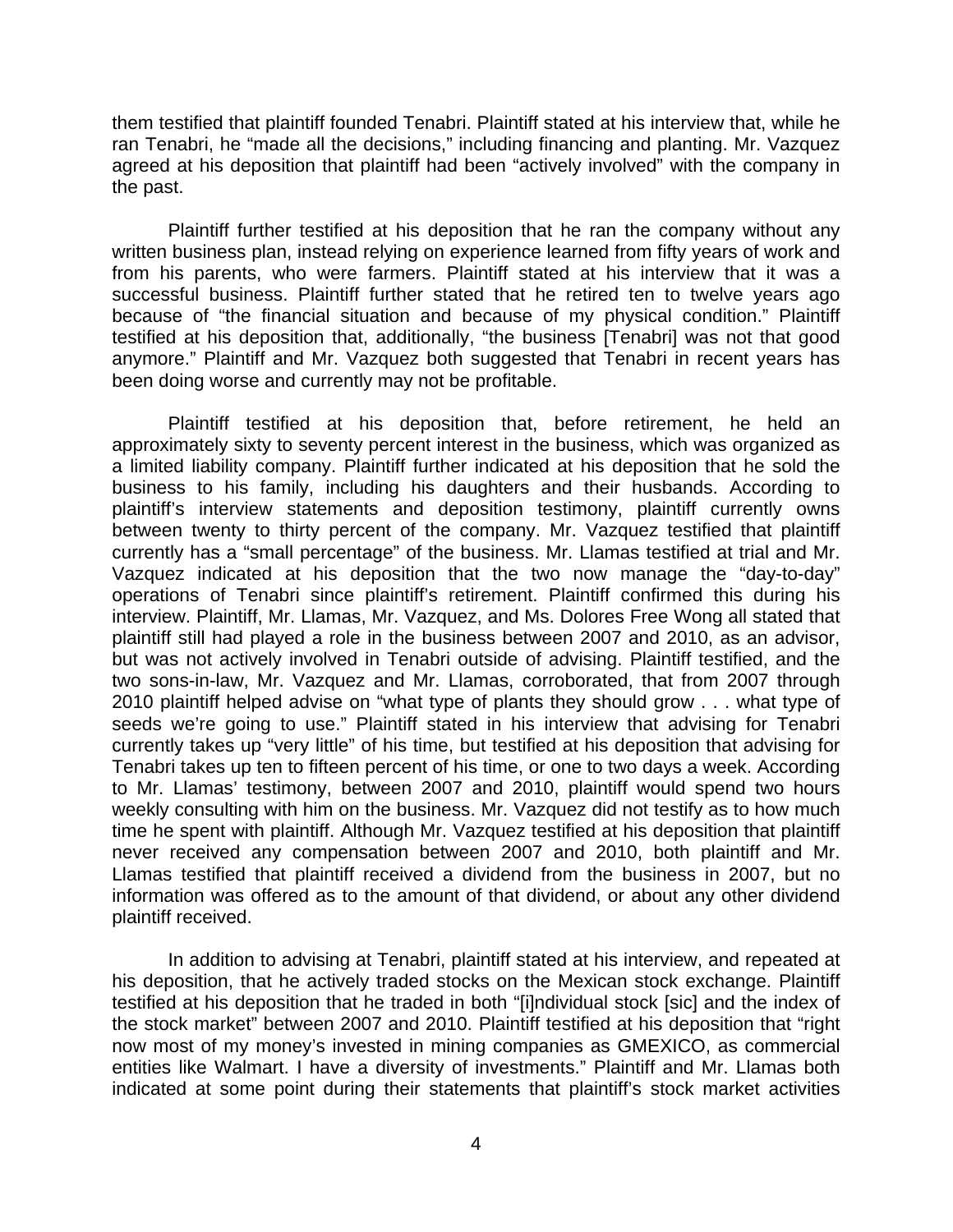were a "business." At other times, however, plaintiff testified that he "played" the stock market or that he made personal investments. Plaintiff, additionally, testified at his deposition that at the relevant time he had financial advisors, "which I just listen to, but the decisions I make myself."

Mr. Free stated at his interview that he had a personal assistant, Nereyda Campos, who handled multiple aspects of his affairs. According to plaintiff, Ms. Campos' work included creating financial statements, such as balance sheets, gambling records, and tax-related documentation, as well as performing other administrative activities, such as trip planning, for him. Plaintiff stated at his interview that Ms. Campos' salary was approximately Mex\$15,000.00 per month. Plaintiff testified at his deposition that he paid most of Ms. Campos' salary. Plaintiff also testified that part of her salary was "paid by the agricultural business for the work she does for the business." Mr. Llamas, plaintiff's son-in-law, testified, however, that Ms. Campos did no work for the agricultural business. Mr. Llamas testified that Tenabri paid her salary, and that this arrangement was in order to enable Ms. Campos to receive specific government benefits that were only available if she was employed through Tenabri.

Ms. Campos testified that she understood plaintiff's work to be in the "[b]etting business." Although Ms. Campos claimed to be hired to assist plaintiff's alleged "betting business," Ms. Campos testified that she also handled a number of plaintiff's personal tasks. According to Ms. Campos' testimony, this included scheduling vacations for plaintiff and his family, such as trips to his beach house three to four times a year, as well as other trips for fishing, golfing, and hunting. Ms. Campos testified that she maintained expenses for trips to the beach house, each of which took fifteen to twenty hours to plan. Ms. Campos also testified that she managed plaintiff's medical appointments, including travel, which occurred three to four times a year, increasing in 2009 and 2010. These appointments required two to three days on average to plan, according to Ms. Campos.

Ms. Campos also testified that, among other activities, she helped "manage his shares in the stock market." According to Ms. Campos, although it only involved a "minimum amount of time," this included carrying out plaintiff's investment decisions, keeping spreadsheet records in order to cross-check plaintiff's records with bank records, and providing plaintiff monthly bank statements about his investments. Plaintiff also testified at his deposition that Ms. Campos arranged "the daily register of the transactions in the stock market." Plaintiff testified at his deposition that in managing his investments he looked at the monthly records as well as daily market reports, tracked expenses, and had a goal to make a fifty percent profit on his investments. According to his deposition testimony, plaintiff made investment decisions based on the interest rate of bank capital, the information from his records, and stock price trends. In particular, plaintiff testified at his deposition that he checked to see if the price of a specific company was "low and if I know that it is a good company." Plaintiff testified at his deposition that he never reviewed financial statements about his investments, but read articles on companies in which he wanted to invest.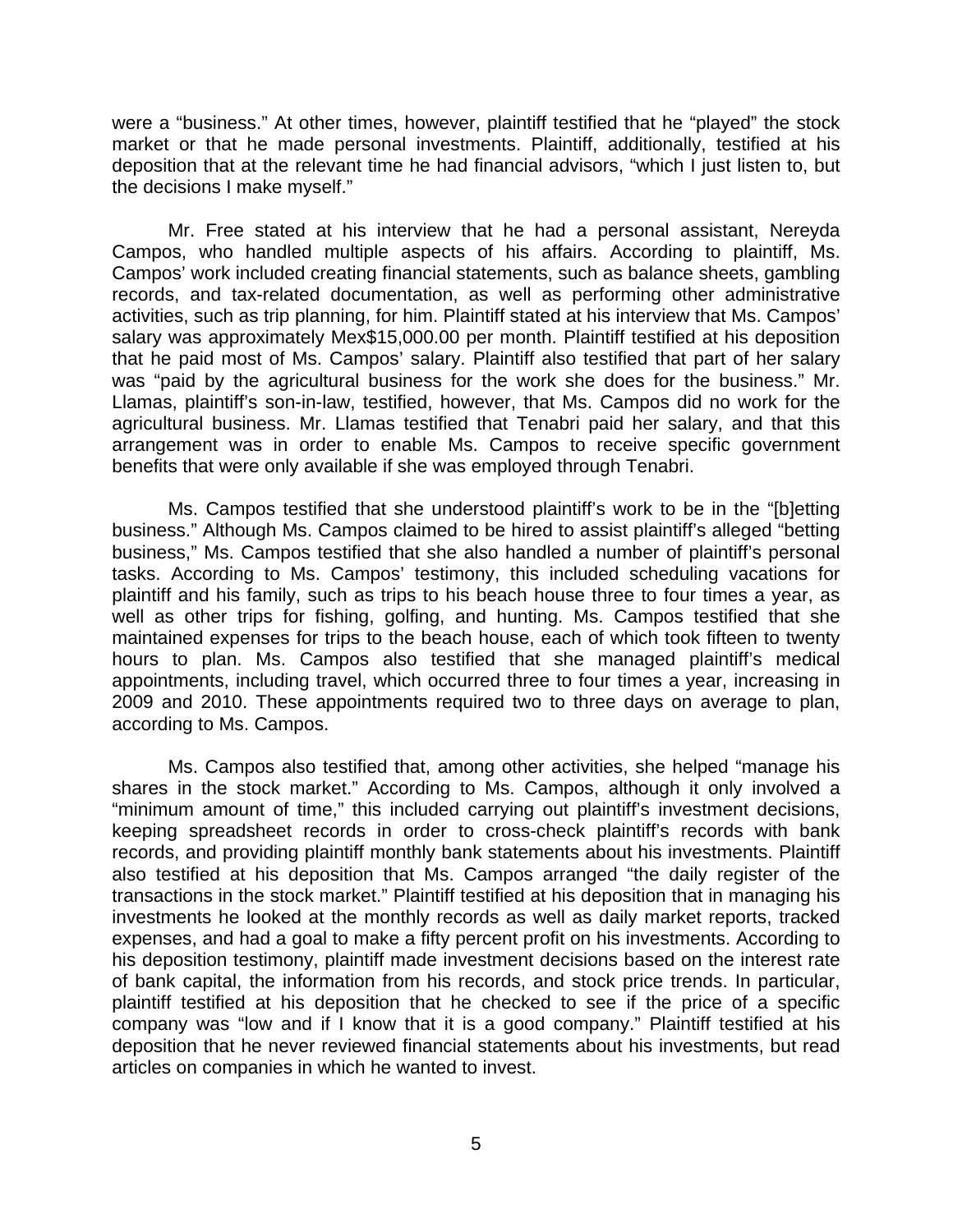The parties stipulated that plaintiff reported the following as his net income on his 2007 through 2010 Mexican tax returns:

| <b>Tax Year</b> | <b>Plaintiff's Mexican</b><br>Net Income (Mex\$) | <b>Plaintiff's Mexican</b><br>Net Income $(\$)^6$ |
|-----------------|--------------------------------------------------|---------------------------------------------------|
| 2007            | Mex\$58,891,155.00                               | \$5,177,700.00                                    |
| 2008            | Mex\$32,999,408.00                               | \$2,841,837.00                                    |
| 2009            | Mex\$10,622,824.00                               | \$755,643.00                                      |
| 2010            | Mex\$45,863,364.00                               | \$3,487,443.00                                    |

From a review of the record, the reported income appears to have come primarily from plaintiff's Mexican stock market investments and his Tenabri dividend. Additionally, plaintiff testified that, sometime between 2007 and 2010, he was able to sell one hectare of land for one million Mexican pesos. In addition, both plaintiff and Ms. Campos testified that they believed stock market income was not taxed in Mexico.

Plaintiff testified at his deposition that he started gambling at slot machines twenty-five to thirty years ago, when he came with relatives to Las Vegas. He testified that "at that time I didn't consider myself a professional gambler because I -- at that time I didn't gamble often. It was not often and it was only small amounts." Plaintiff testified at his deposition that his gambling during that period was about \$500.00 to \$1,500.00 per day, and that he played on slot machines "very similar to the slot machines that they have right now," including "[t]he sevens or the progressive" slot machines. Plaintiff testified at his deposition that he chose those slot machines at that time because "I would like the pictures that they had on." Plaintiff characterized the difference between his slot machine play from that period, compared to when he alleged he played professionally from 2007 to 2010:

Q. Now, how -- when you first started playing slot machines, how was that different from the way in which you currently play slot machines?

<sup>&</sup>lt;sup>6</sup> Plaintiff's Mexican net income value appears to be reflected in "DETERMINATION OF THE INCOME TAX," under Box "C" of plaintiff's Mexican income tax returns. Defendant refers to these values as plaintiff's "investment income."

 $7$  A "progressive" slot machine, as explained by defendant's expert witness Frank Legato, is a machine "in which the top jackpot is augmented by a portion of wagers on all machines across a state or jurisdiction." Plaintiff's expert witness, John Robison, stated that there can be three types of progressives. First is a "stand-alone progressive" which only increases its top jackpot based on money played on that machine. Second is an "in-house progressive," which consists of two or more machines within one casino or company, in which "[m]oney played on any of the machines in the in-house progressive network increases the progressive payout on all machines in the network." Third is a "wide-area progressive," which can link multiple machines from multiple casinos or companies to create an even larger network by which to build the progressive jackpot.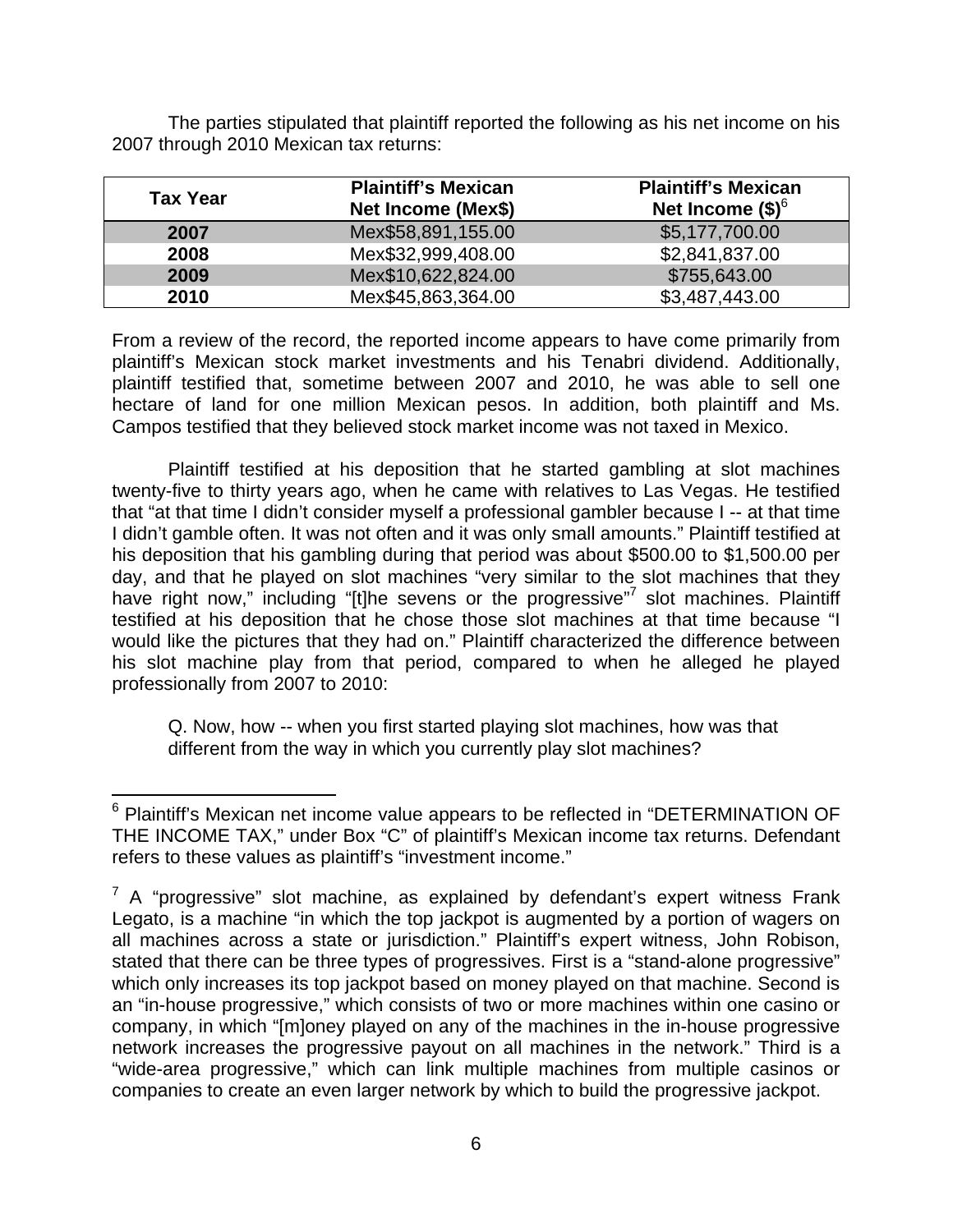A. The difference was the amount of money and the frequency of the gambling, mainly.

Q. Any other differences?

A. I don't recall. I believe that there is no other one.

Although plaintiff never offered a precise date as to when he claims to have started slot gambling as an alleged business, he did testify at his May 23, 2012 deposition that he "started to gamble in Las Vegas" in response to his taking a less active role in Tenabri "ten or 12 years ago." Mr. Llamas testified that he understood plaintiff to be in the "betting business" around ten years before March 2013, which would place the start date of plaintiff's alleged gambling business at around 2003. Ms. Campos estimated that plaintiff started his alleged gambling business at about the same time period, around 2003. Plaintiff's daughter, Ms. Dolores Free Wong, testified, however, that plaintiff started slot machine gambling as a profession "[s]ince 2007, when he started to leave his agricultural work behind." Plaintiff testified that he retained the law firm of Procopio, Cory, Hargreaves & Savitch LLP (Procopio) for his tax work related to his Las Vegas gambling seven years before his May 23, 2012 deposition, around 2005.<sup>8</sup> According to the testimony of Celso Jimenez, an accountant based in the United States who assisted plaintiff with his tax return filings, attorneys from the Procopio law firm prepared plaintiff's 2004 1040NR return, the first return in the record which listed plaintiff as in the business of professional gambling.

Between 2007 and 2010, the years at issue in the above captioned case, the parties stipulated that plaintiff travelled to Las Vegas the following times:

| <b>Calendar</b><br>Year | <b>Number</b><br>of Trips | <b>Days</b><br><b>Gambled</b> | <b>Trips to Las Vegas</b>                                                                      |
|-------------------------|---------------------------|-------------------------------|------------------------------------------------------------------------------------------------|
| 2007                    | 8                         | 44                            | May 3-7; June 9-16; July 16-24; Aug. 10-15;<br>Sept. 12-17; Oct. 11-15; Nov. 25-29; Dec. 29-31 |
| 2008                    | 5                         | 29                            | Jan. 1-3 <sup>9</sup> ; Apr. 22-27; July 27-Aug. 4; Aug. 28-<br>Sept. 2; Nov. 30-Dec. 4        |
| 2009                    | 3                         | 20                            | May 31-June 9; July 9-16; Nov. 25-29                                                           |
| 2010                    | 5                         | 25                            | July 11-18; Aug. 12-13; Sept. 15-19; Oct. 20-25;<br>Dec. 2-6                                   |

 8 The Procopio law firm also is the firm in which plaintiff's attorney of record in the above captioned case bases his practice.

<sup>&</sup>lt;sup>9</sup> Plaintiff travelled to Las Vegas from December 29, 2007 to January 3, 2008. The parties, in their February 27, 2013 Joint Stipulation of Facts, separated this trip into two trips for accounting purposes, one covering the days travelled in 2007, and the other trip covering the days travelled in 2008.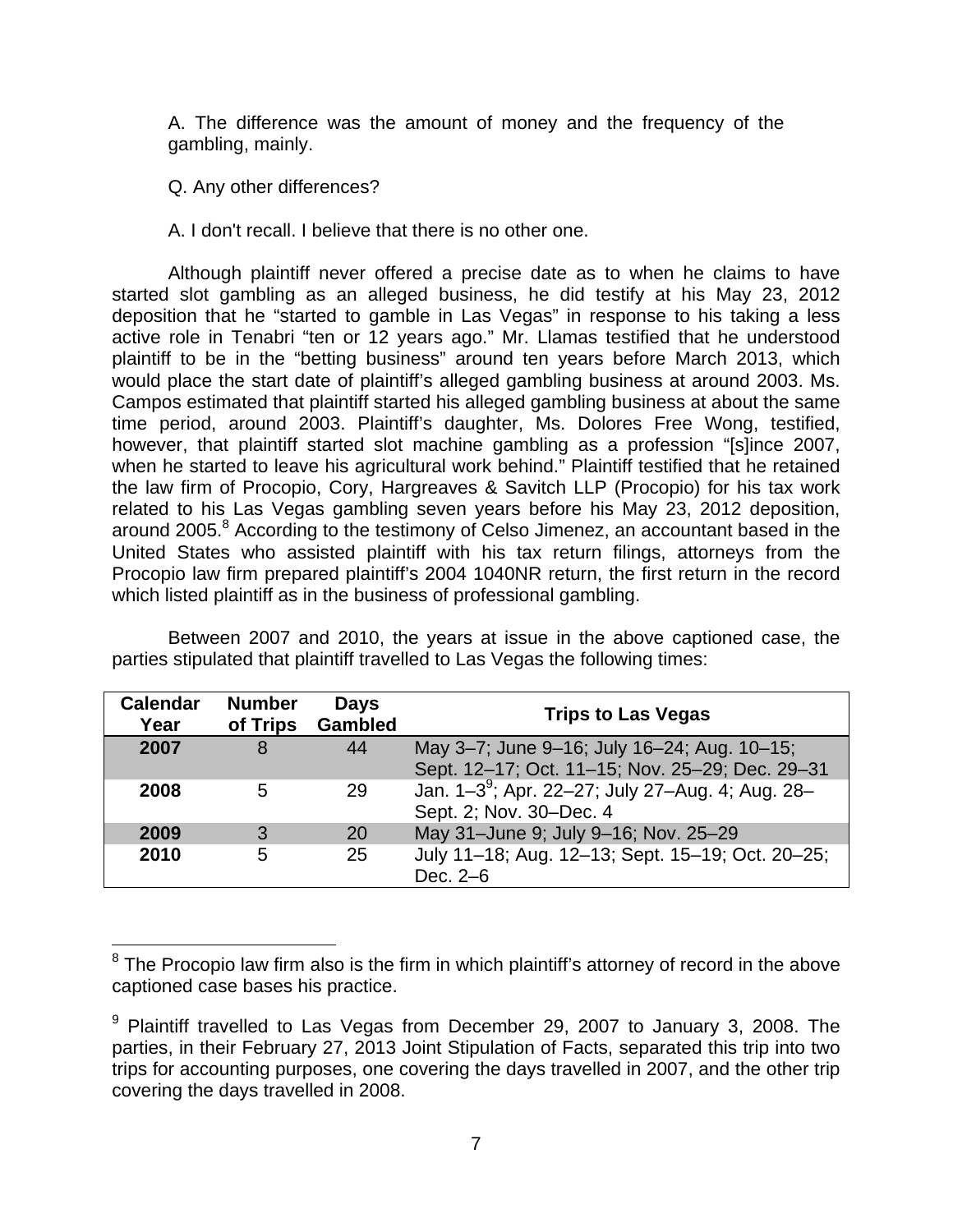Plaintiff claims that he travelled to Las Vegas less after 2007 "because I didn't get my money back from the taxes<sup>[10</sup>] and also the -- the stock market in 2008 was really bad. It lost 50 percent of its value, so that's the reason I traveled less." Ms. Campos also testified that "[a]fter 2007, he took fewer trips to Las Vegas the following year . . . because they were not making any returns on his taxes." Although plaintiff continued to gamble after 2010, plaintiff stated at his interview that, since September of 2011, plaintiff stopped traveling to Las Vegas. He further stated that the reason for stopping was "my physical problem and the financial situation." He described the financial situation, more specifically, to be "the lack of the money from taxes and because the year in the stock market has not been that good and all that."

According to the record, it appears that the vast majority, if not all, of plaintiff's gambling occurred in Las Vegas, Nevada. Plaintiff did state, however, during his interview, that he also played slot machines at least one time in Phoenix, Arizona. Plaintiff and Ms. Campos both indicated that his travel to Phoenix was primarily for a medical visit. Plaintiff elaborated that "I had some extra time" and "got bored." Ms. Campos noted in her testimony that the trip was not recorded in plaintiff's business records and was not treated as business activity, and, instead, that the Phoenix gambling was "just as a diversion." Plaintiff stated at his interview that he preferred Las Vegas because "the plane trips were easier and the jackpots were big." Additionally, plaintiff stated that he believed his winnings would not be taxed if he travelled to Las Vegas. Plaintiff further stated in his interview that had he not been refunded his returns in 2005, he would not have continued playing through 2010, "[b]ecause I [plaintiff] thought that -- that the returns were normal and more safe. If I would have known that, I wouldn't have continued playing."

Plaintiff stated at his interview that he arranged his trips to Las Vegas through his secretary, Ms. Campos. According to plaintiff, he would decide to travel "[s]ometimes one month before, sometimes three or four days" before, and that he himself specified the hotel where he would want to stay. Ms. Campos indicated that plaintiff would inform her to arrange a trip "two and three weeks before." Based on plaintiff's financial reports in the record, as well as his interview statements and deposition testimony, between 2007 and 2010, plaintiff played at the Aria, Bellagio, MGM Grand, Mirage, Treasure Island, Venetian, and Wynn, all located in Las Vegas. Plaintiff testified, however, that

<u>.</u>

 $10$  Although not dispositive in the above captioned case, in plaintiff's 2004, 2005, and 2006 tax returns, Mr. Free stated that he was a "GAMBLING PROFESSIONAL," and included as a business expense his "WAGERING EXPENSES" or "WAGERING COST." For those three years, plaintiff requested a refund from the IRS for a total of \$3,114,413.00, although it is not specified in the record before the court what plaintiff actually received from the IRS. According to the testimony of Jon Schimmer, a tax partner at the Procopio law firm responsible for plaintiff's United States tax filings, plaintiff's 2004 refund request was paid by the IRS "a little over a month after the return was filed." Due to a dispute with the IRS, plaintiff's 2005 tax return was not refunded until "July or August of 2007." Mr. Schimmer testified that the 2006 return was refunded only in 2009, due to a "mixup" at the IRS.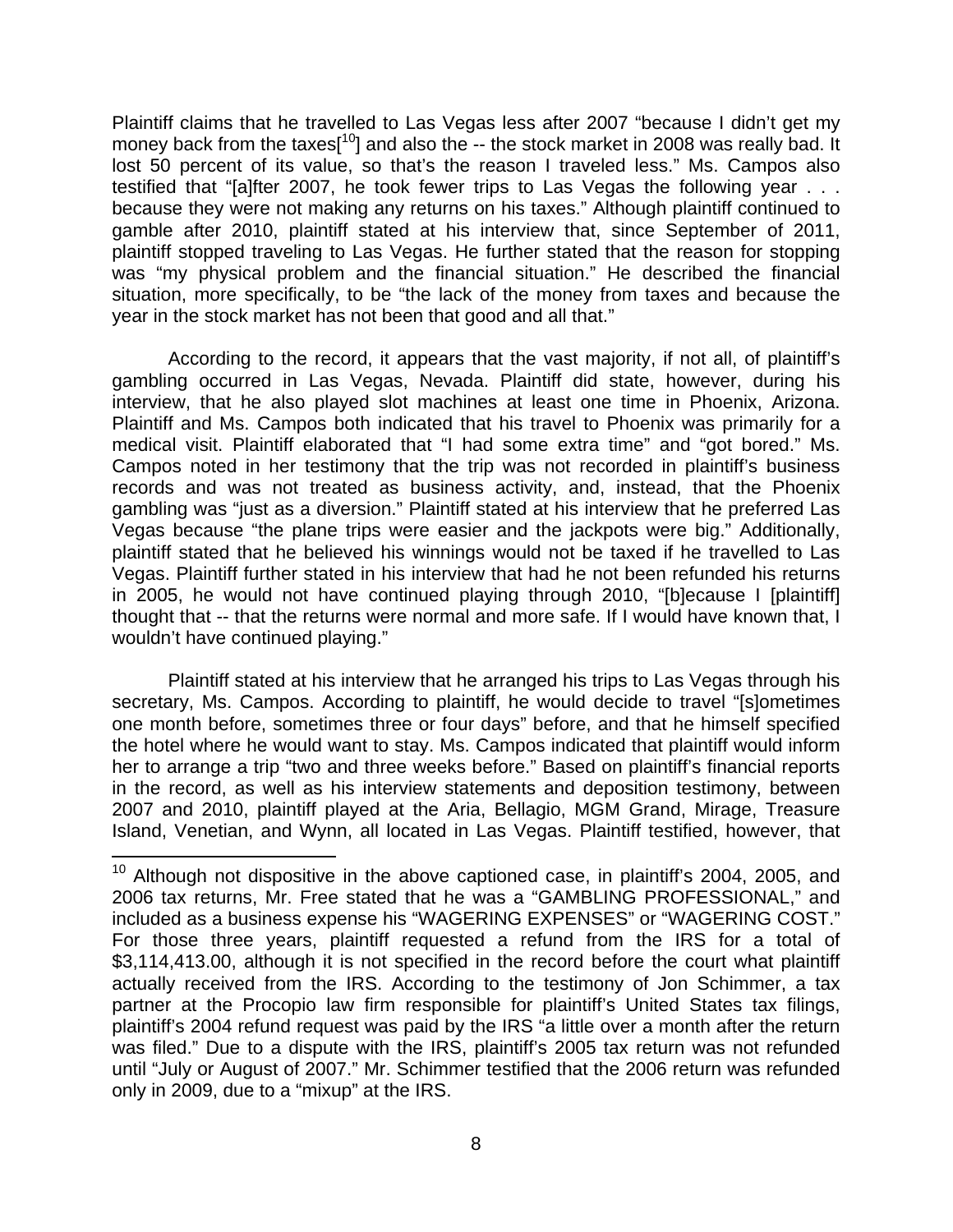most of plaintiff's time and resources were spent at the Bellagio, Mirage, and Wynn, with the Aria becoming equally popular only in 2010. An examination of plaintiff's gambling records reflects that the majority of Mr. Free's time over the years at issue was spent at those four casinos.

Ms. Campos testified that she arranged plaintiff's trips through casino contacts assigned to plaintiff's accounts in Las Vegas. For travel to the Mirage casino, Ms. Campos testified that the contact was Antonio Aguilar. At the time of trial, Mr. Aguilar testified that he was the Director of Latin American Marketing for the MGM Grand, but from 2007 through 2010, he was first a "Marketing executive" and then "Director of Latin America" for the Mirage casino. He testified that Ms. Campos would reach out to him "anywhere from a month up to the next day" to arrange plaintiff's visits. For travel to the Wynn casino, Ms. Campos testified that she reached out to Anne Barbara Morejon. Ms. Morejon testified that she was a casino host at the Wynn casino from 2004, and was still a casino host at the Wynn at the time of the trial. She testified that Ms. Campos would give notice of plaintiff's travel "[m]aybe a couple weeks" in advance. For travel to the Bellagio casino, Ms. Campos testified that she reached out to Arturo DeCastroverde, who testified that he was the Vice President of Latin American Marketing at the Bellagio from the November of 2009 to 2012, and before then, at the Mirage casino from October 22, 1989. Mr. DeCastroverde testified that he would also assist plaintiff while he worked at the Mirage casino. Mr. DeCastroverde stated that he was informed about plaintiff's travel to the Bellagio or the Mirage "[u]sually a week, two weeks" in advance.

 Plaintiff stated at his interview that he perceived himself to be a professional gambler for "the last ten years, approximately." Plaintiff testified at his deposition that he believed he was a professional gambler because of his frequency and amount of play.

Q. Okay. What did you do to make yourself a professional slot machine player?

A. I think I am a professional player because of the frequency I gamble and the amounts I bet.

Q. Was there anything else that you think makes yourself a professional slot machine player?

A. No, that's all. The frequency and the amount I bet.

Mr. DeCastroverde testified that "[h]e did tell me a long time ago that he was a professional player," although he didn't testify if that was at the Mirage or at the Bellagio casinos. As mentioned above, Ms. Campos, and two members of plaintiff's family, Ms. Dolores Free Wong, and Mr. Llamas, also testified that they understood plaintiff's job to be that of a professional gambler.

Plaintiff further stated at his interview that one of his desires was to attain a very large jackpot: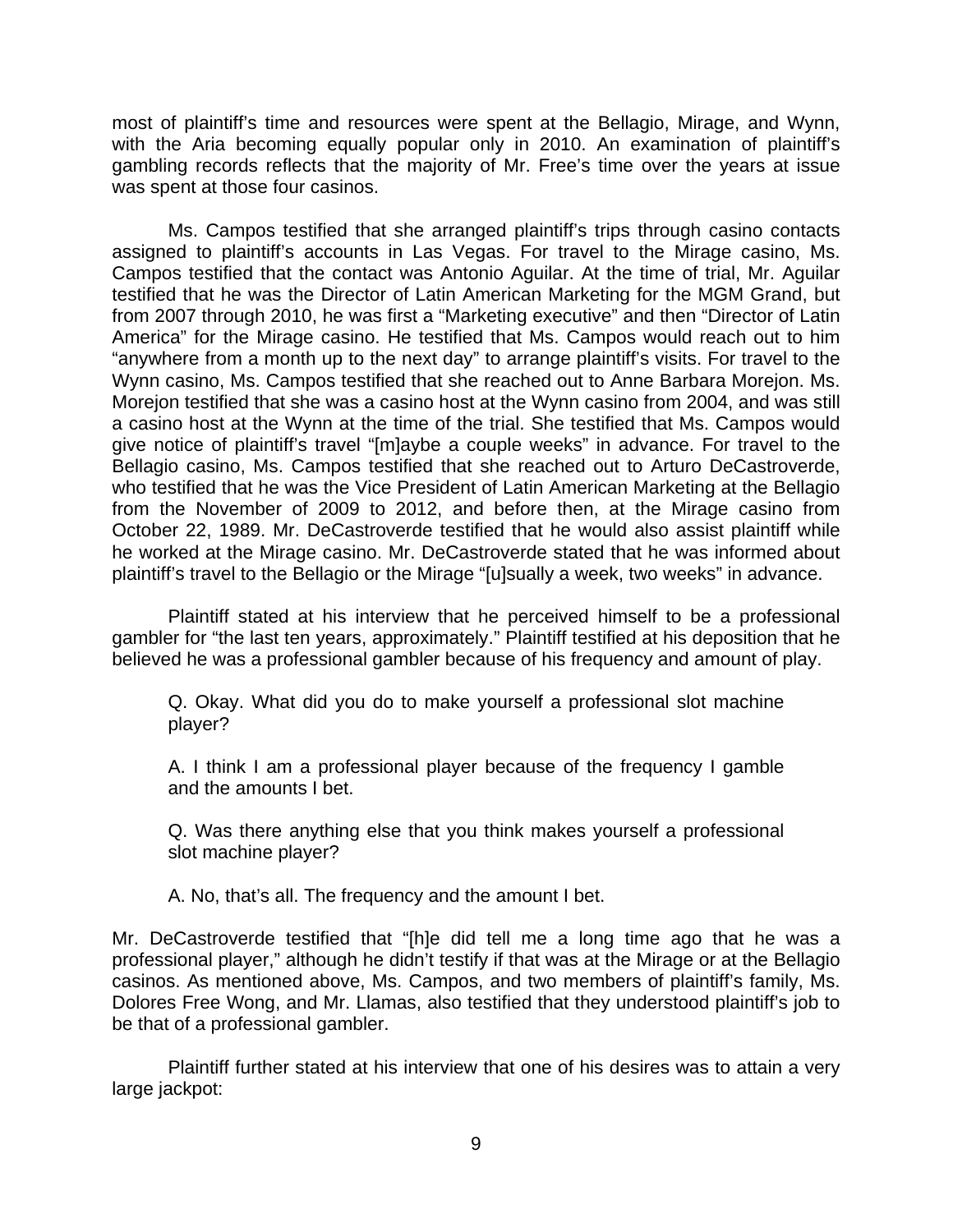Q. Do you consider your trips to Las Vegas business or pleasure?

A. Well, business, but one day -- I have the hope that one day I'm going to win because I am -- I am a hunter and it is said that who persists, gets the deer. $[11]$ 

Plaintiff further stated in his interview:

Q. And when you say you have the hope to win, how much money are you talking about?

A. Well, the more the better. I have seen jackpots of 20 plus million dollars. I don't want that much. I would be happy with 5, 10 percent of that. $[1^2]$ 

Mr. Free also stated at his interview: "I thought that I could win big amounts because the prizes are big, the jackpots," and that the "big amounts" were equal to "[f]ive to \$10 million." Plaintiff indicated at his deposition that he wanted to get a "big jackpot," but also noted that winning was "practically impossible."

Q. Okay. And if I understand correctly, you -- you -- while you were in Las Vegas, you would wake up, and you would play the slot machines until you had to eat or go to sleep. Correct?

A. That's right, trying to win the most -- trying to win. But I realized it was practically impossible.

Q. Right.

A. And even more so, with the taxes that are so expensive that they're charging you.

Q. But in terms of waking up and playing until you had to eat or go to sleep, you would do that regardless of whether you were winning or losing.

Right?

 $\overline{a}$  $11$  Plaintiff's post-trial brief refers to plaintiff's interview statement, "I am a hunter and it is said that who persists, gets the deer," as his "business motto." Plaintiff in his post-trial brief further contends that his "business motto is dependent on his continuous and regular pursuit of the multimillion dollar jackpot."

 $12$  The record before the court indicates that, on at least one occasion, plaintiff achieved a jackpot of \$1,290,661.00 at the Aria casino on October 21, 2010.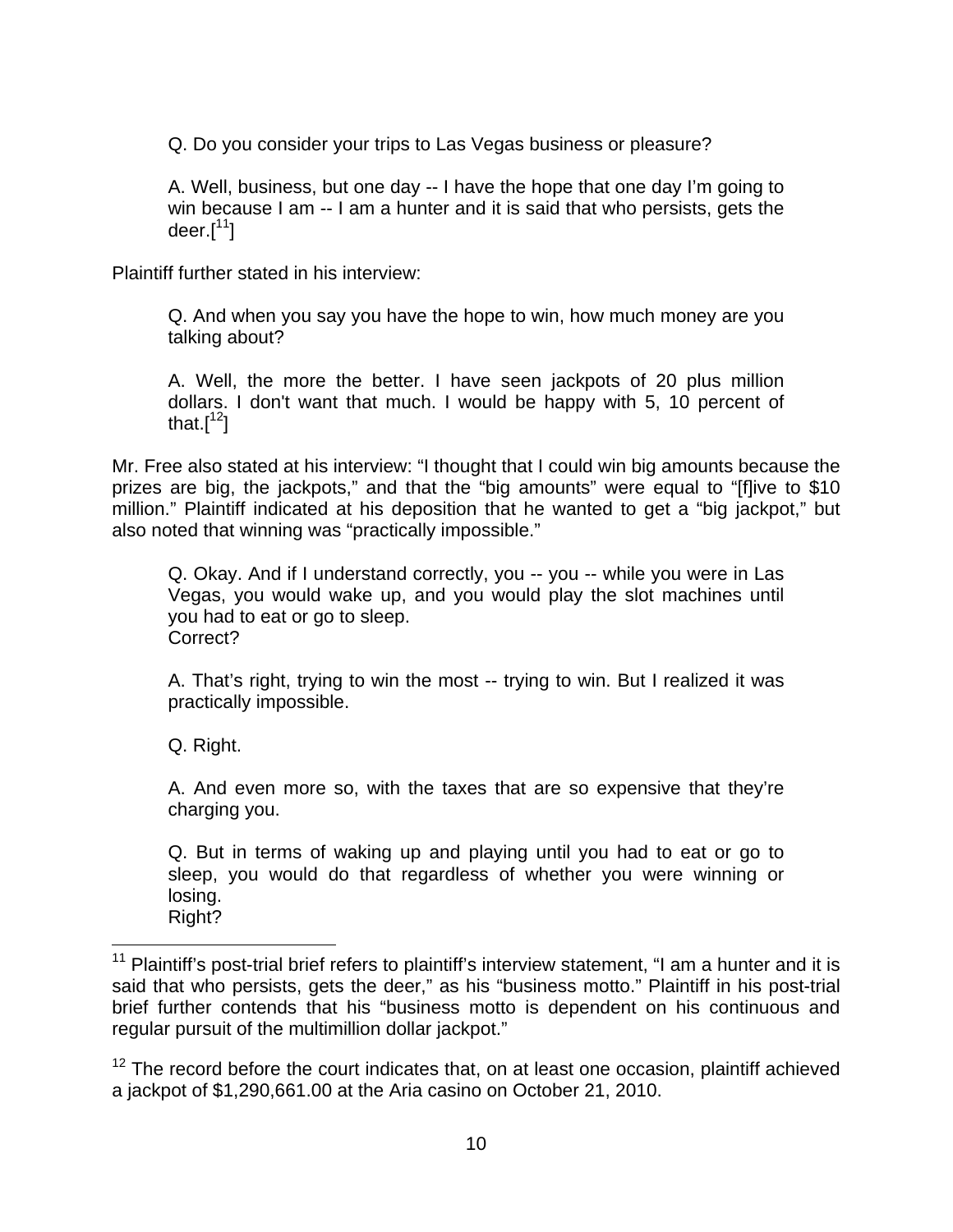A. That's right.

Q. And you would do that --

MR. HOOD [Plaintiff's counsel]: Wait, wait. He wasn't done. THE WITNESS: -- looking for the big jackpot.

When asked about his profit target at his interview, plaintiff responded: "I would like to win a large price with a lot of money, but it's very difficult." Plaintiff stated in his interview, however, that he believed he could be profitable, and also testified at his deposition: "Well, my whole life, my expectation was to win and make a lot of money."

The court found no evidence in the record that plaintiff had conducted research or created a written business plan for his alleged gambling business. In fact, plaintiff testified at his deposition that he never had a written business plan in connection with his stock market activities or agricultural business. Plaintiff also stated at his interview that he never had an expectation or goal for a yearly income or a profit margin per trip. When asked at his deposition if he had ever set a target profit margin of, for example, ten or twenty percent, plaintiff responded: "Well, I wanted the 100 percent, but that never happened." According to plaintiff's statements during his interview, "depending on my capital, I decide what percentage I'm willing to risk in Las Vegas." Plaintiff's later deposition testimony suggests, however, that plaintiff gambled until he ran out of money. Plaintiff stated:

Q. Before you leave for Las Vegas, do you have a set amount that you are going to gamble?

A. No, normally no. That's determined by the line of credit that I have and the money that I have.

Q. Okay.

A. If I run out it's all over.

Q. And did you ever -- well, before taking a trip, did you ever attempt to fit those amounts into your -- into a budget for your gambling activities?

. . .

A. No, because I -- I take into account the money -- the extra money that I have every month for my capital and those were the amounts that I would gamble with.

 Ms. Campos also testified that plaintiff never returned with money, and instead, would "always come back in debt." Plaintiff also testified at his deposition that he could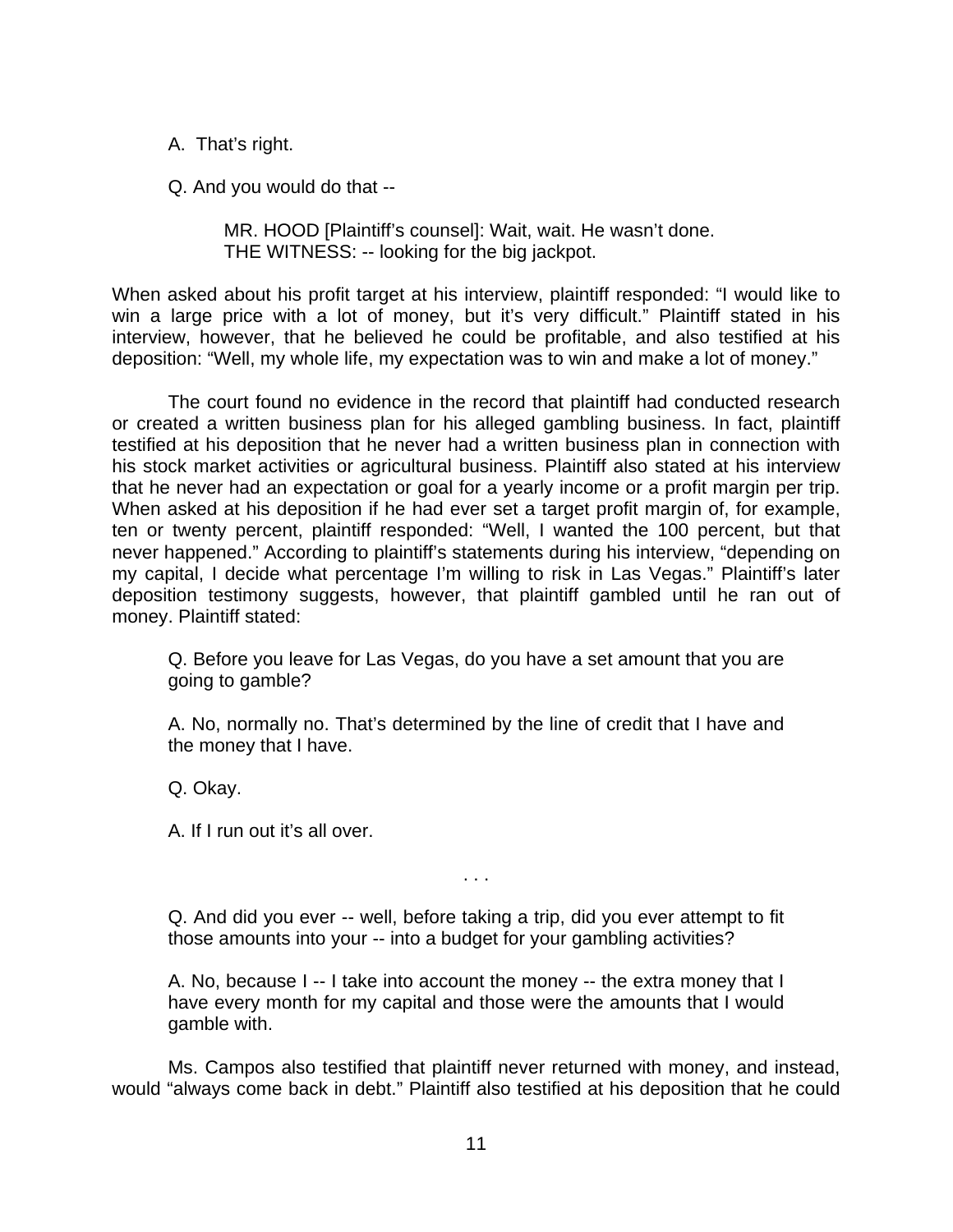not recall an instance returning with cash. Plaintiff stated that he never attempted to discern a payout rate, profit, or loss based on play from individual machines, or between different types of slot machines. Plaintiff further testified at his deposition that he never attempted to discern if there was a pattern to the machines themselves, and that he never attempted to compare his gambling profits to his profits from the stock market.

 Ms. Campos testified that, working with other individuals hired by plaintiff, she created win/loss reports for plaintiff on a per-trip and yearly basis. At his deposition, however, plaintiff indicated that he used this financial information to a limited extent outside of tax filing purposes:

Q. How did you use that information [the end of year analysis]?

- A. Well, that's what would be declared for taxes.
- Q. Did you use it for any other purposes?

1

A. Well, just to have personal information for myself.

Plaintiff also testified at his deposition that, despite having lost money in 2007 and 2008, he never changed the way he played slot machines. Plaintiff testified at his deposition, after being asked why he did not change his strategy after suffering losses in 2007 and 2008: "I don't know. But I just didn't." He also testified at his deposition that he never altered his gambling habits based on losses, explaining that, "[w]hat happened is that there was no way to alter anything."

 At his interview, plaintiff stated that before each trip, plaintiff did "practically nothing" to prepare. He also testified at his deposition that he only read one book about slot machines, titled Slot Machine Report, which was translated from English to Spanish and was given to him by an attorney at the Procopio law firm. Plaintiff testified at his deposition, however, "[t]hat was 25 years ago.[13] I don't even remember anymore what it said." Plaintiff also testified at his deposition that he never read any other books or magazines on slot machines because, according to plaintiff, there were "hardly any books in Spanish."

The eighty-page Slot Machine Report, which was introduced at trial, "was written with the intention of giving those who chose to gamble a basic knowledge of how slot and video machines work." Frank J. Balcerzak, Slot Machine Report 1 (3rd ed. 2005). The Slot Machine Report purported not to offer strategies for making money gambling, but instead called such a rationale "a mistake." Id. Nonetheless, the Slot Machine Report did offer and endorse potential strategies to increase a player's performance. For example, for non-progressive payoff machines, the report suggested that "[c]ounting spins on a machine can be an advantage at times but isn't a guarantee it will work every

<sup>&</sup>lt;sup>13</sup> Later at his deposition, plaintiff testified that he had read the Slot Machine Report fifteen to twenty years prior.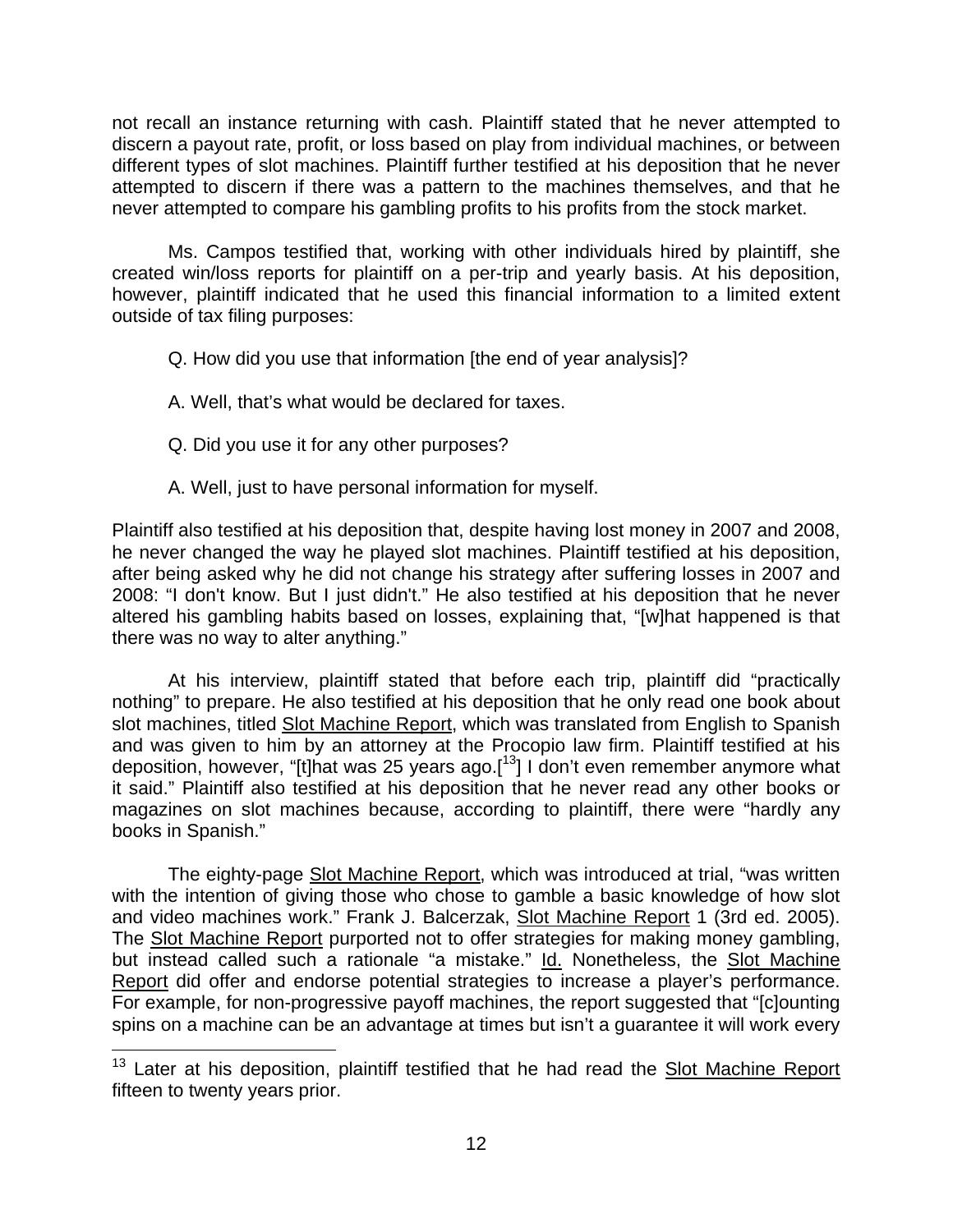time, or on every game."  $Id.$  at 15-16. The report also stated that, " $[elventually all]$ machines will pay a jackpot no matter where there [sic] located." Id. at 28 (emphasis in original). The report indicated that there is no system capable of beating a slot machine, and commented: "One of the top executives at IGT [International Game Technology, a manufacturer of slot machines] said, 'As much as I love my job, if there was a way to beat them I'd quit my job and play the machines instead of doing what I do."" See id. at 12. The report counselled gambling for smaller amounts of money, to maximize entertainment value at lowest cost. Id. at 13–16. According to the report, "[t]he longer you gamble the more likely you are to dig yourself further into debt." Id. The report discussed how slot machines operate using random number generators, and that, "oddwise, the progressive games are the worst to play because they have the most losing combinations programmed into them." Id. at 5, 16, 26. Additionally, the report guided non-high-rollers against "foolishly establishing lines of credit with casinos," id. at 11, and counselled readers to "[l]eave your credit and debit cards at home," stating " $[*c*]$ onsider ATM machines as your worst enemy." Id. at 18.

 Plaintiff also testified that he never requested anyone to assist him in researching slot machines, and further testified that he never read the charts on the slot machines themselves to determine what the winning combinations were. Plaintiff stated that he did not ask for more advice or information, "because nobody knows how to play, otherwise they would do that themselves." Mr. Vazquez testified at his deposition that plaintiff never asked him to provide any help, including advice or research, on slot machines. At trial, Ms. Campos could not recollect any instance in which she was requested by plaintiff to purchase any books or conduct research about slot machines. Mr. Aguilar, speaking about his time at the Mirage, testified that he could not recollect if he was ever asked by plaintiff about books or magazines on slot machines, and that he never saw plaintiff alter his playing style from 2007 through 2010. Ms. Morejon, from the Wynn, testified that she was never asked about how to play slots, did not often observe plaintiff having conversations with other players, and never observed him taking notes about the machines. She also testified that she never saw plaintiff play slot machines differently than others. Mr. DeCastroverde also testified that, while working at either the Mirage or the Bellagio casinos, he was never asked by plaintiff about books or articles on slot machine gambling, and never saw plaintiff take notes or change his method of play between 2007 and 2010.

At his deposition, plaintiff testified that he occasionally inquired about the mechanics of slot machines with casino employees, asking them, for example, "how often the machines will pay out," and "which machine they thought was the best or better, but normally they don't know." Plaintiff additionally testified at his deposition that he also took mental notes of others that played slots around him, to see "the type of machine, the amount they're betting." Plaintiff testified at his deposition that he learned from a casino employee "that the machines had millions and millions of combinations and that there was no way to know a certain pattern." Although plaintiff testified at his deposition that he watched others around him play slot machines, he stated it was "[b]ecause I like to watch when they got the jackpots."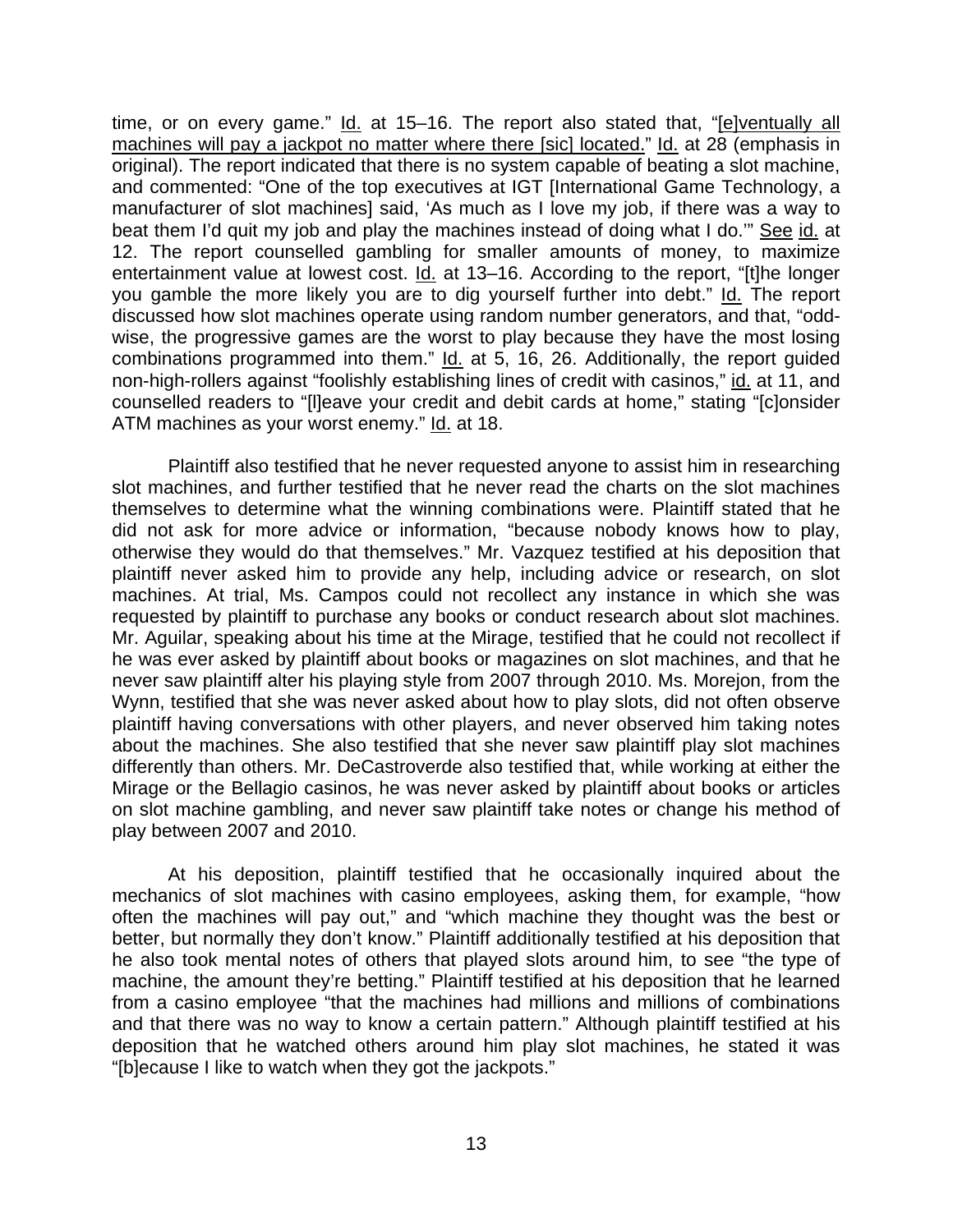Plaintiff also testified at his deposition that he believed for a time that all machines had the same volatility and "gave you back 12 percent" of the money put in, but he later found that out not to be true. It is unclear how plaintiff came to the twelve percent figure. Plaintiff testified, however, that the Slot Machine Report "mentioned that -- that machines under the order of the U.S. government would return -- will return 15 to 20 percent of the money, but lately it seems like that's not that way. It's only 1 percent or nothing."

 In lieu of more formal research and preparation, plaintiff indicated at his deposition that his overarching strategy was, "you have to feed them [the slot machines] in order to get a good jackpot." He testified that "[y]ou had to put in a lot of money to get a return," that "the more money the machine gets in, the more often it pays," and that, "the money in the places where I played or in the casinos that I played at in some way has to be doled out for the -- the jackpots." Plaintiff also stated:

A. Well, that the more money that you put in the machine, the more likely you'll get a jackpot, even though you don't know what size jackpot you're going to get.

Q. Do you know if there was a limit to that rule, a large amount of money up to a certain amount, or is there any sort of outer limit on that strategy?

A. No. It was a lot of money that I could put in the machine so that it would start coming back to me. Maybe I'd get back five percent of what I invested or a hundred and fifty percent. I didn't know.

Plaintiff testified at his deposition that he came up with this strategy based on his "own experience, from so many years gambling." Plaintiff also testified that he had no other strategy, and that "I just played on days that there were a lot of people and put a lot of money in the machines." When gambling, plaintiff stated that he typically made \$100.00 wagers on slot machines, with a double play, resulting in an average wager of \$200.00 per play. Plaintiff stated at his interview that, on limited occasions, he would raise the stakes up to \$5,000.00 per play, when he wanted to "recover some money."

It appears from plaintiff's deposition testimony that he attempted to operationalize his strategy through a number of what he called "hunches." One of plaintiff's hunches was to travel during higher-traffic times of the year, because the "more people go there and so they play more and you have more chances to win what other people put in." Plaintiff testified at his deposition that he preferred to travel "in springtime, vacation time, New Year's, Christmas, how you call it, the Vet- -- the Veteran's day here, those are the days where you find more people in Las Vegas and I like that." Additionally, plaintiff noted that he considered the September 15, November 1, Christmas, New Year's, and July 4 dates as also higher-traffic times. Plaintiff testified at his deposition that at least one of his visits was driven by an invitation to a \$25,000.00 buy-in slot machine tournament. From the record before the court, it appears that plaintiff did not consult anyone or any resource in determining when Las Vegas was busier than usual,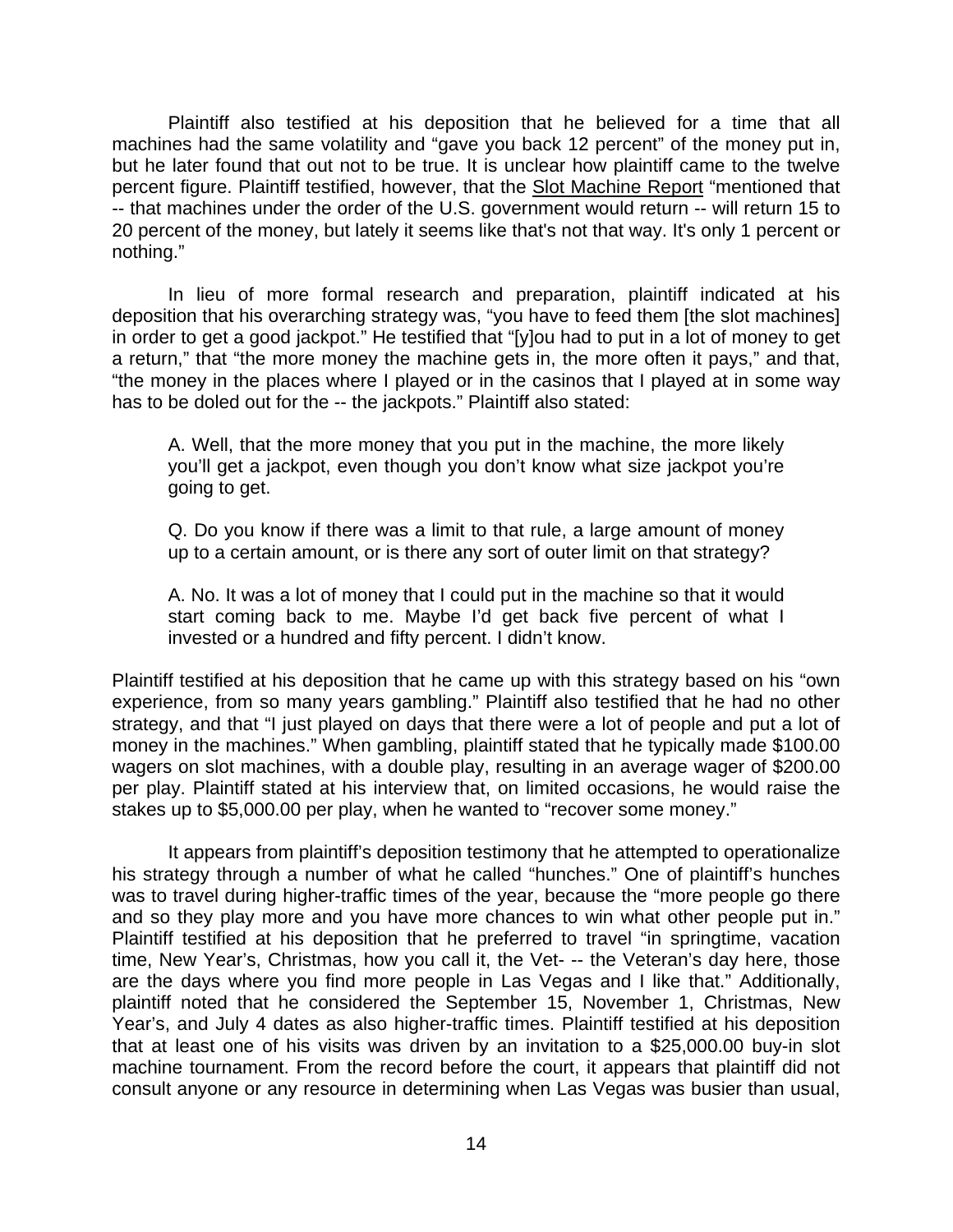but instead indicated his determinations came from personal observations. He stated that he made his determinations, "[b]ecause the time when I have come is when I see more people."

Mr. Vazquez recalled travelling with plaintiff on "[s]ummer vacations, New Year's; September 16 -- it's a holiday in Mexico, Independence Day, probably two or three times," and noted that plaintiff "likes to go when it's more crowded." Mr. Aguilar testified that plaintiff typically visited the Mirage during "[t]he Mexican holidays primarily," including Cinco de Mayo (May 5), and the Mexican Independence Day (September 16), as well as plaintiff's birthday, July 16. Mr. DeCastroverde, who previously worked at both the Mirage and the Bellagio from 2007 through 2010, testified that Mr. Free typically travelled to Las Vegas around plaintiff's birthday.

The parties disagree as to whether plaintiff actually followed his stated strategy or hunches. Both plaintiff and defendant elicited testimony from casino employees as to what days of the year were the busiest for the casinos. Mr. Aguilar, who worked at the Mirage during the years at issue, testified that both Cinco de Mayo and the Mexican Independence Day are boxing dates, which increases attendance to the casinos. Additionally, he testified that the period around New Year's Eve is "extremely busy." Ms. Morejon testified that "New Year's, Super Bowl, whenever we have an event," like a boxing match, increases casino attendance. Gregory R. Hudson, who at the time of the trial, was the Director of Slot Operations at the Wynn, and before 2010, slot manager at the Wynn, confirmed that, "certain events like boxing matches or UFC [Ultimate Fighting Championship] fights or concerts, those can also impact the busy-ness [sic] of the hotel." Additionally, Mr. Hudson stated that the Super Bowl, Memorial Day weekend, Labor Day weekend, as well as slot events were busy periods. Lawrence Whelan, the Director of Casino Accounting at the Wynn since 2005, testified that "New Year's is busy, the holidays are busy," as well as when there are events in town such as boxing matches, UFC fights, and concerts. Mr. DeCastroverde, speaking about his time at the Bellagio, testified that slot tournaments, large concerts, and boxing matches would increase casino traffic. John M. Clinton, the Vice President of Slots at the Bellagio, and before then the Executive Director of Slots and Director of Slot Marketing at the Bellagio, further testified:

Q. And what are your busiest months?

A. March is a particularly busy month, February with Super Bowl and a few of our other events we hold. October is a very busy month, the spring season. May is a good month.

Q. And what are some of your less busy months of the year?

A. The latter part, like the second half of August, early September even though the Labor Day weekend's in there. That's a tough time. People are going back to school, so that's a slower period. The second half of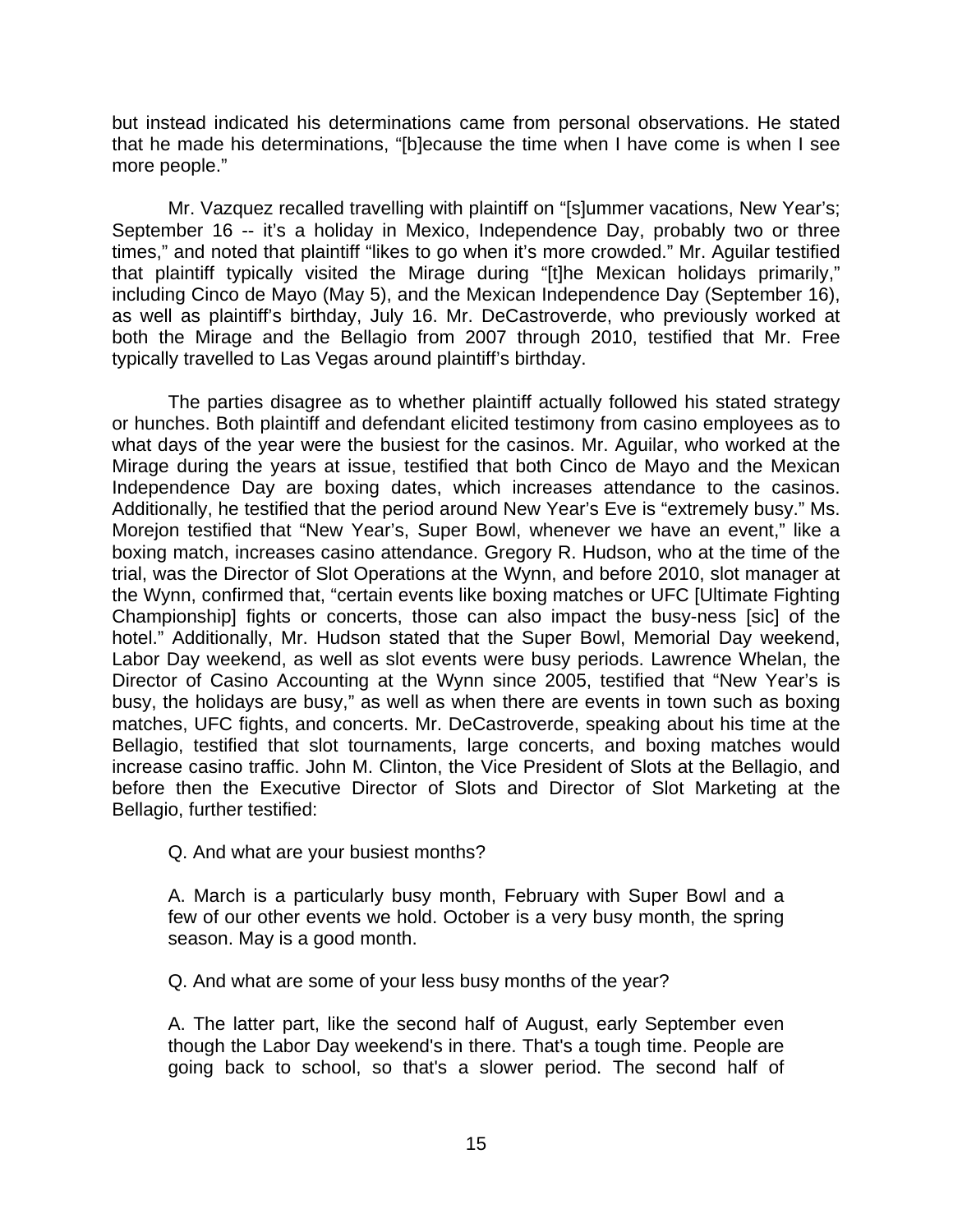December around Christmastime [sic] is a slow period. I'm speaking specifically for slots for the most part.

Plaintiff indicated at his deposition that he had another hunch, to play slot machines in the high-traffic areas of the casino. He testified that, "the machine located in a place where people pass by or in holidays I think you have more possibilities." Plaintiff testified at this deposition that he determined whether an area was high traffic through experience, "[b]ecause normally you know the hallways -- the aisles, I should say, and sometimes you see when the people passing by." Plaintiff also testified at his deposition that he played in both the regular slot machine areas, as well as the high limit area, but primarily in the "high limit" area.

Whether or not plaintiff actually played in high traffic areas, however, is contested. Both plaintiff and defendant elicited testimony from casino employees as to the level of traffic in the areas where plaintiff played. Mr. Hudson testified that, at the Wynn, plaintiff's preference for \$100.00–\$200.00 slot machines made him a "high limit player," requiring "high denom [denomination]" machines, which are located in areas that are less travelled. According to Mr. Hudson's testimony, "I wouldn't say it's high traffic where a lot of players would play. I'd say high traffic would be a penny, nickel, quarter area." Mr. Hudson instead referred in his testimony to an area with high denomination machines as a "low traffic area." Mr. Hudson, however, did note that he never saw plaintiff in the special high limit room that the casino also offered, but in the area with high denomination machines on the casino floor itself, and that this area has restaurants and a corridor where more people would travel. Ms. Morejon from the Wynn stated that she saw plaintiff sometimes on the casino floor, and sometimes in the high limit room, but that "[h]e played a lot more in our high limit slot area," in reference to the high-limit slot room. Mr. DeCastroverde remarked that, at the Mirage, "[t]he high limit slots area is usually in a room by itself," walled on two sides, which is a "[r]elatively low traffic area." Mr. Aguilar testified that plaintiff played primarily in the high-limit area at the Mirage, and on the main floor about five to ten percent of the time. He also stated that the high-limit area was "[l]ow-traffic," and that "[y]ou would have to look for it." Mr. Clinton stated that at the Bellagio plaintiff "played machines mostly in what's called our high-limit slot room," and that area of the casino is "normally a low-traffic area." Plaintiff's family, when they visited plaintiff while he was playing the slot machines, testified that they saw him in a high limit room or area, as opposed to on the main floor.

Finally, plaintiff responded affirmatively to a question at his deposition as to whether he had a hunch to play machines that were "due to hit because somebody else had lost a lot of money at that machine," based on his theory that "the more money the machines get fed the more money they return." Plaintiff indicated at his deposition that he based his theory on his impressions, and generally "thought it was logical." Plaintiff and defendant provided expert testimony about the effectiveness of this and other slot machine strategies, which is discussed further below.

Plaintiff also testified that he had a "notion," "[i]n that usually, you could win more in some casinos over others." Plaintiff did not always choose casinos ahead of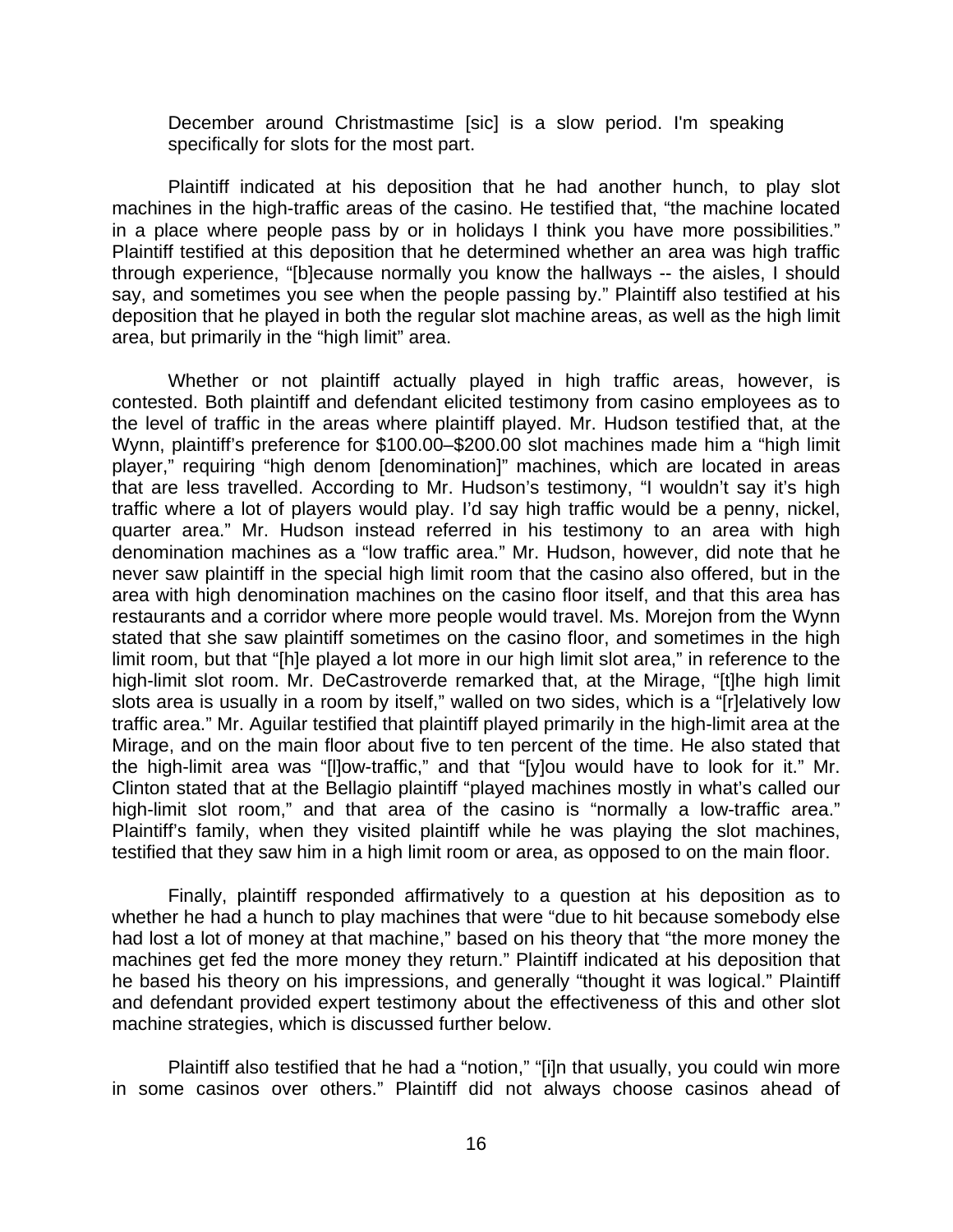schedule. Plaintiff elaborated that, between 2007 and 2010, "maybe half of the times I - the trips were planned and the other half were just . . . . spur of the moment. Sometimes I am flying and I decide which casinos I'm going to go to." Plaintiff stated at his interview that he would change casinos during a trip because "sometimes the machines are very hard -- hard to -- to give you jackpot, so I have a preference for four or five casinos, not only one." Plaintiff also testified that he would change casinos because "the machines felt hard or I felt like playing a different type of machine because somehow the machines are different in every casino." Plaintiff clarified that a machine felt "hard" if it "didn't give you any jackpot for a certain period of time." Additionally, plaintiff testified at his deposition that he considered the credit lines available to him in deciding what casino to stay at, and that it took him "one week up to four months" to pay off a casino credit line, but that this by itself did not prevent plaintiff from going to Las Vegas. He stated at his interview that "because since I use many different casinos and I have a credit line in many casinos so I can get money also from another one."

Plaintiff also maintained a preference for the types of machines he played. As discussed above, plaintiff stated at his interview that he preferred \$100.00 denomination machines. Testimony from casino employees and the expert witnesses confirms that the high limit areas plaintiff frequented contained machines in that denomination. Plaintiff also expressed a preference to play "[t]he sevens or the progressive ones when they have a bonus price." Plaintiff's stated preference for both types of slot machines appears to be consistent with his stated preference for "machines that they have a big - the bigger or highest jackpot price." Plaintiff described during his interview the "sevens" as the "figures," and noted that, with the sevens machines, "the bonuses, when there is a bonus, you get -- you have the opportunity to play 15 or 20 times automatically." During plaintiff's deposition, plaintiff testified that, "almost all of the slot machines have sevens." Plaintiff's expert witness, John Robison, indicated that progressive machines produce larger dollar value jackpots than non-progressive machines. According to plaintiff's interview statements, plaintiff preferred progressive machines "when they have progressive [sic] within the same casino." Plaintiff's expert witness termed these machines in his report as "in-house progressive" slot machines. Whether plaintiff actually adhered to any preferences is contested and unclear in the record. Plaintiff also testified that he may have played "Double diamonds" machines, as well as testified that, "I played everything." Additionally, plaintiff stated at his interview that he preferred "machines that I know and where I have played and gambled at some other time."

Ms. Dolores Free Wong, plaintiff's daughter, testified that, based on her observations, plaintiff "like[d] sevens and the ones that have large amounts of money." Mr. Vazquez, plaintiff's son-in-law, similarly testified that, based on his observations, plaintiff "prefers sevens figures and he likes the progressives, the ones with bonuses," and in particular that plaintiff liked the progressives "that give you bonuses and that increases your possibility 15 to 20 times automatically." Mr. Llamas, another of plaintiff's sons-in-law, testified, however, that based on his observations, plaintiff "usually played -- and it's a newer machine -- multiple options or multiple choices, multiple choice. And before that, when those didn't exist, he would play sevens." Mr. Aguilar, according to his testimony, did not notice a preference by plaintiff between machines at the Mirage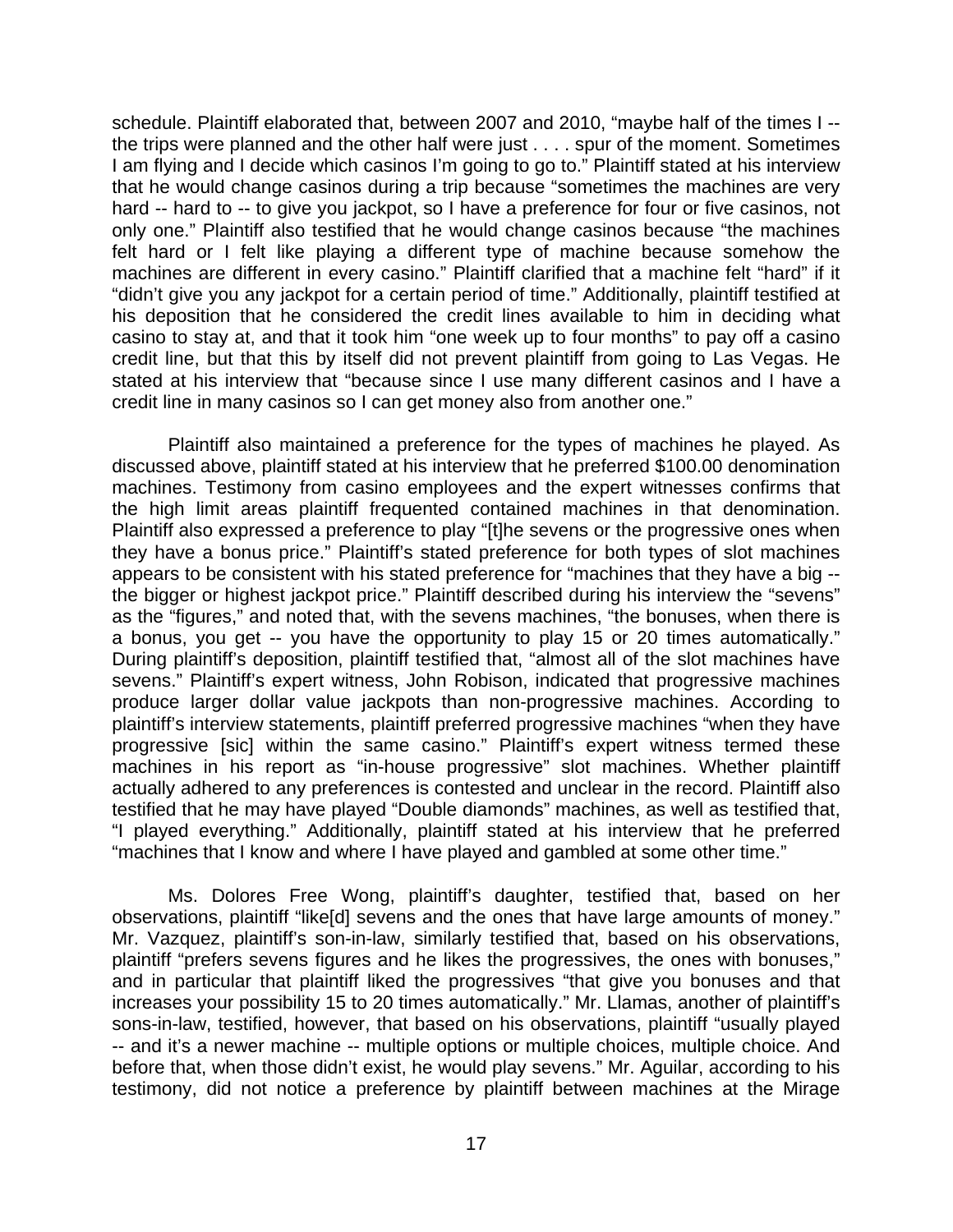within the high-limit area, but testified that the high-limit area contained progressive machines. Mr. Clinton testified that, at the Bellagio, plaintiff played the machines in the high limit room, with the most common games in the room being the "Top Dollar as well as other games called Double Diamonds, Triple Double Diamonds, traditional reel machines with spinning reels."

 Multiple witnesses testified that plaintiff evidenced dedication to his gambling activity when in Las Vegas. Plaintiff's daughter, Ms. Dolores Free Wong stated that, "[o]nce he [plaintiff] arrived, we would register with the hotel. They would give him his key, and then he would get to playing." Mr. Llamas, plaintiff's son-in-law, testified that plaintiff would start gambling approximately half an hour after he received his room key. Mr. Vazquez, another son-in-law, put the time between plaintiff's arrival and when plaintiff started gambling at "10 to 15 minutes." Casino staff recalled a similar pattern. According to Mr. Aguilar, at the Mirage, "we try to have everything ready for him to just go shake hands, sign, and get him going to the slot machines." Mr. Aguilar recollected that plaintiff would be gambling within twenty minutes of arrival at the casino, and that there are times plaintiff brought cash so as to start gambling immediately. Ms. Morejon, from the Wynn casino, recalled that plaintiff would start gambling "[r]ight away," within minutes after arriving at the casino. Mr. DeCastroverde, speaking about his time at both the Mirage and the Bellagio, similarly recalled it taking only "20, 30 minutes" between plaintiff's arrival to when he started gambling. Plaintiff testified at his deposition that he brought \$6,000.00 to \$8,000.00, but not over \$10,000.00, with him to Las Vegas in order to "start gambling while the line of credit was authorized." Ms. Campos, from the Wynn, confirmed in her testimony that plaintiff would typically bring approximately \$5,000.00 to Las Vegas, which she would withdraw for him.

 Plaintiff stated during his interview that he never travelled to Las Vegas alone. Plaintiff testified at his deposition that he travelled with family and friends, including his wife. Mr. Llamas testified at trial that a reason he travelled with others was due to "the language, and later because of his health." At his deposition, plaintiff put the number of total travelers in his group, whether family or friends, at usually "six to eight." Ms. Morejon, from the Wynn, put the typical number of travelers with plaintiff at eight, although Mr. Aguilar, speaking about his time working at the Mirage, saw "[n]o less than ten" with plaintiff. Mr. Vazquez put the total size of his party in Las Vegas in December of 2007 at twelve. According to Mr. Vazquez, plaintiff typically travelled with his family more than with friends, and when plaintiff travelled with friends, it generally was once a year, usually on a Mexican holiday. Plaintiff also testified at his deposition that his physician accompanied plaintiff to Las Vegas in 2009 and in 2010.

 Plaintiff's family and friends enjoyed the benefits of plaintiff's "complimentary goods and services provided to Mr. Free in connection with his gambling activities," while in Las Vegas, also known as "comps." As explained during the trial, comps are issued by a casino as a reward for playing at their casino. Although each casino's program is slightly different, comps generally can be used to pay for hotel amenities such as accommodations, food and beverage, show and event tickets, spa services, and plane flights. The parties jointly stipulated to "the total amount of complimentary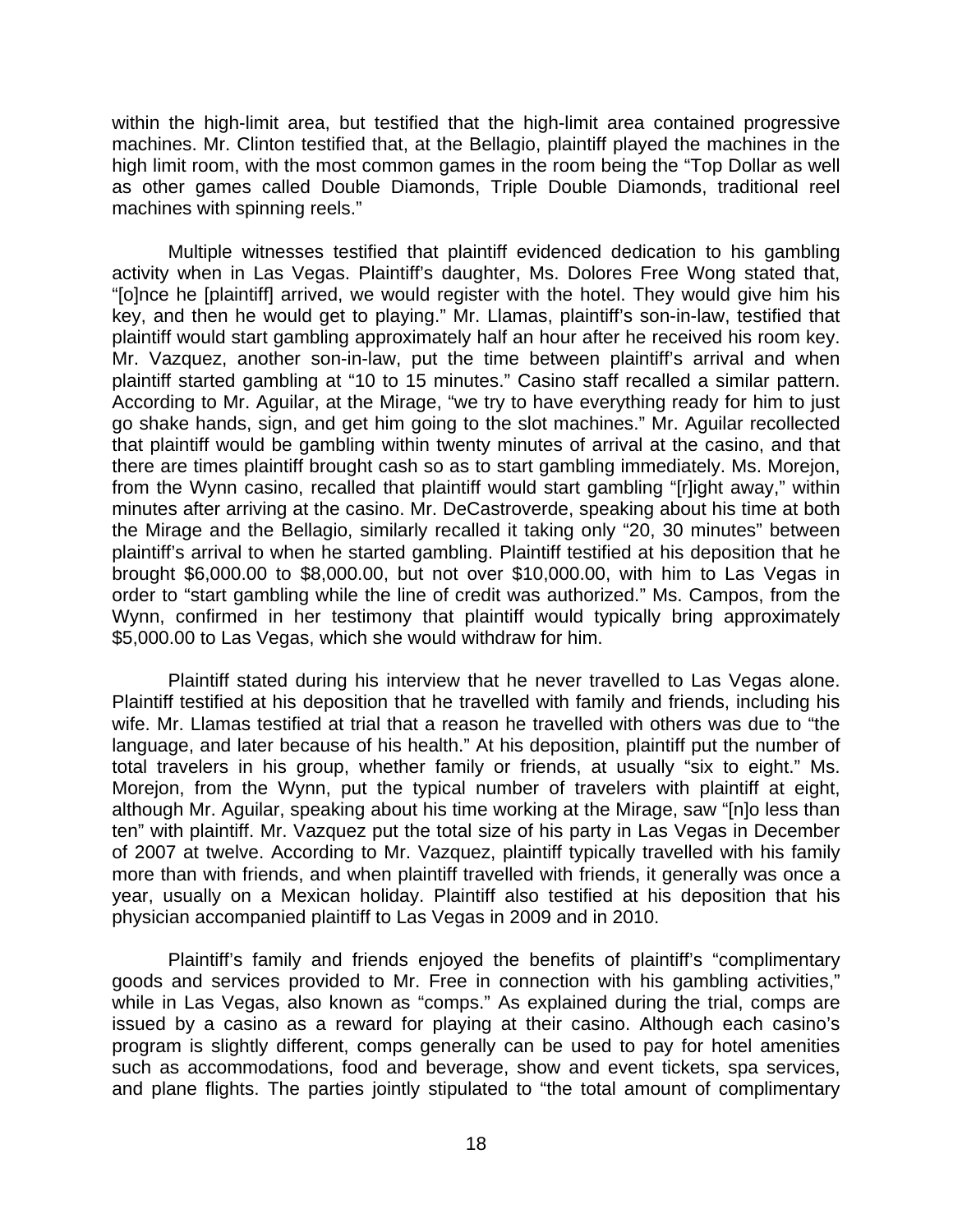goods and services provided to Mr. Free" as \$82,650.00 in 2007, \$106,220.00 in 2008, \$81,156.00 in 2009, and \$102,821.00 in 2010. Plaintiff's family members, Maria Dolores Free Wong, Mario Uriel Ramos Vazquez, and Fernando Medina Llamas, all testified that their rooms, food and beverages, and many of their activities, such as shows, were paid for through plaintiff's comps when they travelled with him to Las Vegas. In addition, plaintiff's daughter, Ms. Dolores Free Wong, and plaintiff's son-in-law, Mr. Llamas, both testified that plaintiff also gave them "[b]etween \$4,000 and \$5,000" each trip for personal use. According to the record, plaintiff himself only used his comps for his room, food, and to attend one boxing match and one show during the period of 2007 through 2010. Plaintiff stated at his interview that he gave away tickets he had to events in order to continue gambling. Mr. Vazquez testified that he never once saw plaintiff attend shows, go to the pool, or go shopping with the family.

The exact amount of time plaintiff spent each day gambling is unclear. Plaintiff testified at his deposition that he gambled sixteen hours a day, but this included his breaks of between three to five hours to have meals with family. Plaintiff stated at his interview that he would start gambling at "4:00 or 5:00 a.m." and go to bed at "[a]round 10:00 pm and 11:00 pm." Defendant, however, alleges that documents provided by the Bellagio, Mirage, and Wynn indicate that plaintiff gambled approximately an average of 10.3 hours per day while in Las Vegas. Mr. Llamas observed plaintiff getting up "very early" from the hotel room, before breakfast, to go gamble. Based on conversations with plaintiff, Mr. Vazquez testified that plaintiff "would get up at probably 5:00 am, 6:00 am" to start gambling, and generally go to sleep at around 8:00 to 9:00 pm. Plaintiff's family members, Ms. Dolores Free Wong, Mr. Vazquez, and Mr. Llamas testified that they only saw him just at breakfast, dinner, and when they visited him at the slot machines. Mr. Vazquez testified that plaintiff would eat dinner with the family "[o]n very few occasions." Mr. Llamas, however, testified that plaintiff would join the family for breakfast and dinner "the majority of the time." When plaintiff sat down to eat breakfast and dinner with the family, according to Mr. Llamas, he would only stay for forty five minutes, enough to order and eat. Mr. Vazquez put the time plaintiff stayed to eat for dinner at just twenty to thirty minutes. According to Ms. Morejon, from the Wynn, plaintiff played slot machines "[a]t all hours. In the morning, afternoon, night." Mr. DeCastroverde, speaking about his time at the Mirage and the Bellagio, testified that plaintiff "played during the day, during the night. He was always there. He had to go eat, then he went back."

Mr. Vazquez, plaintiff's son-in-law, testified at his deposition that he would visit plaintiff two to three times a day, and that each time, he would be in the high limit area gambling, not on the main casino floor or doing any another activity. Mr. Vazquez stated that plaintiff would drink "a lot of coffee" and eat snacks while playing. Plaintiff's daughter, Maria Dolores Free Wong testified that she visited plaintiff approximately five to ten times a day, and that when she visited he would be in the high limit area. Ms. Dolores Free Wong further testified that when she visited plaintiff, "he would be very focused on what he was doing at his job. He didn't like to talk much. And so I would just see in, see if he was okay, if he needed anything, and then I'd go." She commented that plaintiff did not seem to be enjoying himself. Mr. Llamas, plaintiff's son-in-law testified at trial that he visited plaintiff four to five times a day, and saw him "[a]t the high limit" area,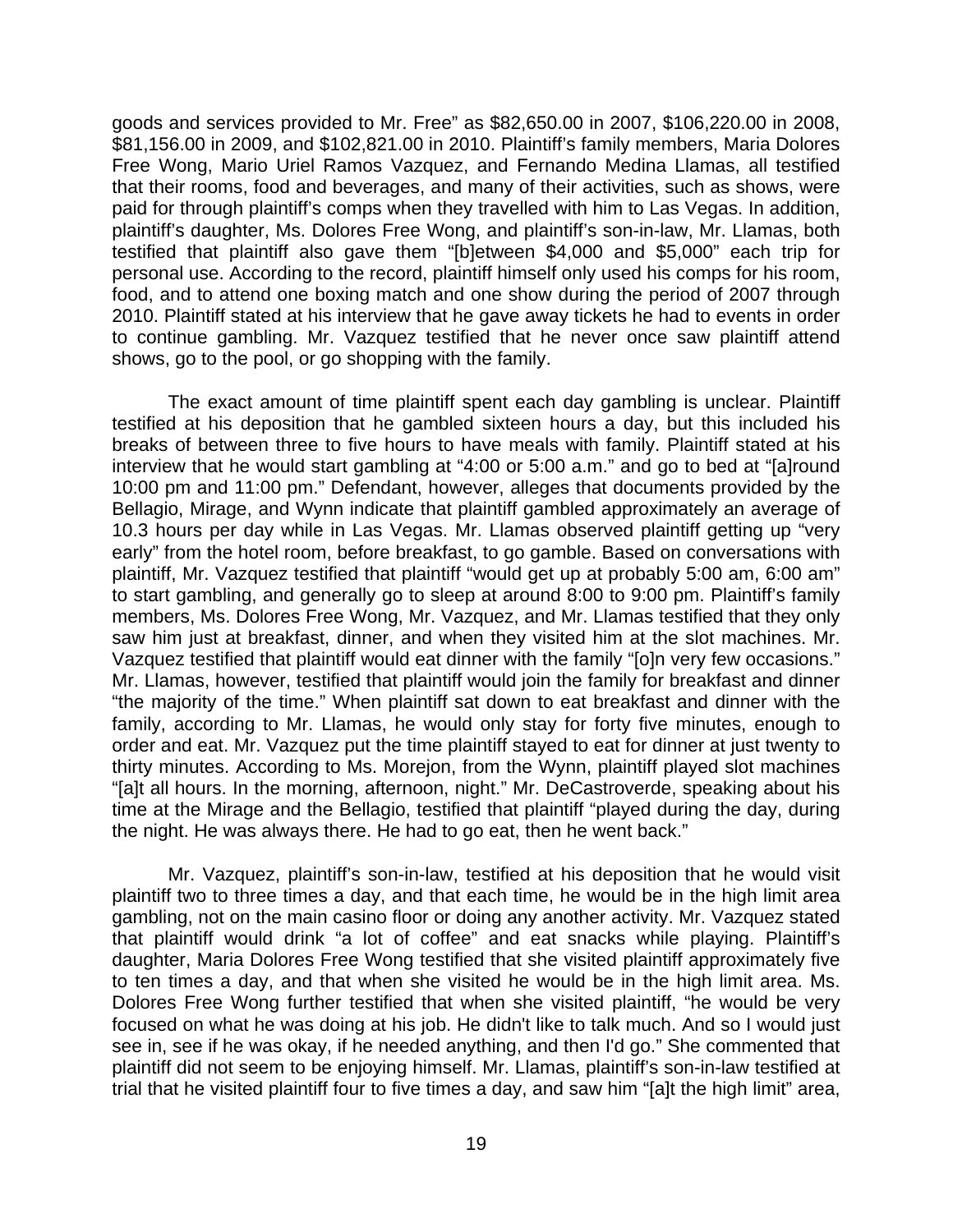drinking coffee, a malt, or cocoa, and having chocolate. Mr. Llamas further testified that plaintiff "was concentrated on his business" and not enjoying himself. When plaintiff won a jackpot, Mr. Llamas and Ms. Dolores Free Wong both testified that plaintiff would not react or celebrate his success, but just switch to the next machine while the jackpot was being processed. Plaintiff stated at his interview that he occasionally drank alcohol, but from other witness statements it did not appear to be frequent. Casino employees corroborate plaintiff's statements and family observations. Mr. Aguilar and Ms. Morejon both testified that plaintiff did not require much support. According to Mr. Aguilar, when he observed plaintiff play slot machines at the Mirage, he observed that plaintiff was "a man of few words. I've never seen him laugh out loud. I've never seen him get upset." Mr. Hudson, from the Wynn, testified that plaintiff never appeared excited when he won a jackpot.

Mr. Aguilar testified that, at the Mirage, when plaintiff hit a jackpot at a slot machine the machine would lock up and the casino staff would issue plaintiff his tax documentation before giving him his payout, and at that point the casino would take out a thirty percent tax on plaintiff's entire jackpot winnings from that wager. Mr. Aguilar also testified that when a machine locked up, plaintiff started playing at another machine until the prior machine was unlocked.<sup>14</sup> Ms. Morejon and Mr. Hudson, both from the Wynn, and Mr. DeCastroverde, speaking about his time at the Bellagio, testified that the same would occur at the Wynn and the Bellagio casinos. Mr. Hudson testified that, at the Wynn, the process of issuing plaintiff his tax documentation and unlocking the machine would take "[f]ive to eight minutes," but that during that time plaintiff would move to another machine to continue playing. Mr. DeCastroverde testified that, at the Bellagio, the process would take "at least five minutes," but during that time plaintiff would move to another machine. The record indicates that when plaintiff hit a jackpot, plaintiff was issued an IRS Form 1042-S, titled "**Foreign Person's U.S. Source Income Subject to Withholding**." (emphasis in original). A completed Form 1042-S contained player's winnings, tax rate, tax withheld, plaintiff's social security number, plaintiff's home address, and information about the casino. (emphasis in original). Plaintiff stated at his interview that he received 100 to 150 of them a day when gambling.

Plaintiff stated at his interview that he relied on casino credit lines to fund his gambling activities. Plaintiff further stated that he relied on the credit lines approximately "[t]en to one" over his credit cards. Mr. Aguilar, speaking about his time at the Mirage, testified that cash extended through a credit line "is strictly for play" at the Mirage. He explained further that, although the casino staff cannot necessarily control where the money goes after it has been given out, any violations of the policy would limit a player's

 $14$  As noted above, when winnings from a single slot machine wager are \$1,200.00 or greater, these "jackpots" winnings are paid by the casino, after the casino first makes an informational filing and deducts a thirty percent tax withholding on plaintiff's total winnings, in the case of foreign nonresident gamblers. See I.R.C. §§ 871(a)(1)(A), 1441(a); Treas. Reg. § 7.6041-1(a), (b)(1). The trial testimony generally indicates that slot machines are programmed to automatically put themselves out of operation or "lock up" when a jackpot of \$1,200.00 or greater is won, to facilitate the tax filing.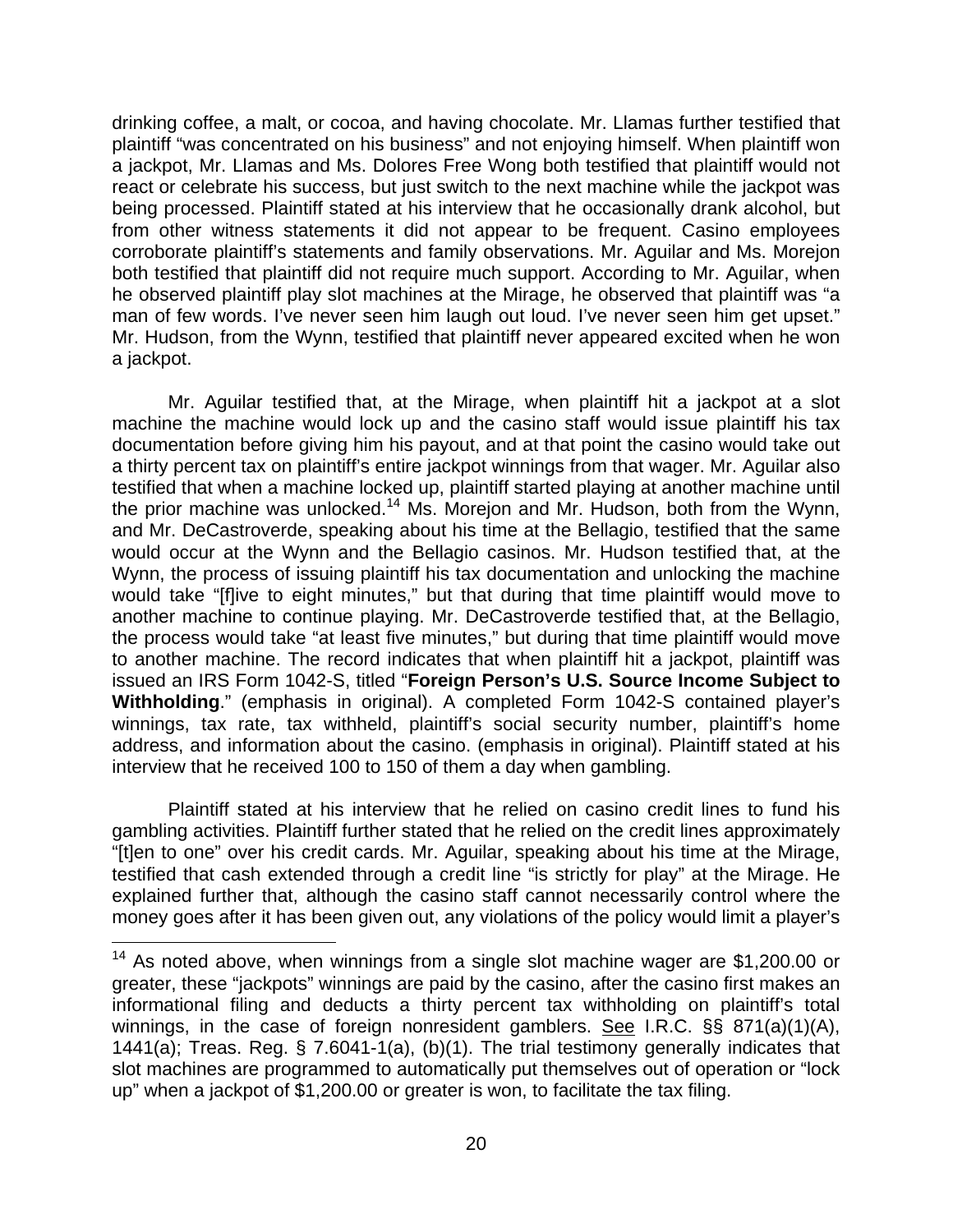ability to obtain credit on future trips. Mr. Aguilar also testified that, when extending future credit, Mr. Aguilar would check to see if all of his prior credit from the credit line had been expended on gambling. Ms. Morejon from the Wynn also testified that if plaintiff wanted to extend his line of credit at the Wynn, the staff first would check to see if his previously allocated credit line was used at the casino first. Mr. Whelan, also of the Wynn casino, testified that, at the end of each trip, a player's credit line and players card information are examined. He stated that players who do not use their credit lines to gamble at the Wynn will be approached by the casino and are less likely to receive credit from the Wynn in the future. Ms. Morejon testified that she was not aware of any instance when she, or any other Wynn employee, ever had to confront plaintiff for not using Wynn credit lines for gaming at the Wynn. Mr. Clinton testified that at the Bellagio, when a customer draws money from a credit line, the "understanding is that it is intended for play at the Bellagio . . . ." Mr. Clinton further testified that the casino can use players card wagering data to make a determination whether a credit line was used for gambling.

Plaintiff testified at his deposition that when he was unable to draw from his credit lines, he would take cash advances from his personal credit cards to continue gambling. Plaintiff also testified at his deposition that he used credit card advances to fund his gambling activities. The documents in the record indicate that defendant withdrew \$2,549,306.00 in credit card advances in 2007 to fund his gambling activities, but significantly less in the years following. Plaintiff testified that he did not maintain a separate credit card account for gambling. Plaintiff also testified, and the record indicates, that plaintiff's credit card cash advances, typically, would result in an additional charge of three percent if the amount advanced was over \$2,000.00. Mr. Aguilar testified that, at the Mirage, when plaintiff advanced money from a credit card, a casino cannot track how that money is used. Ms. Morejon testified similarly that at the Wynn, when money is advanced from a credit card, the casino cannot track whether or not that money was used for gambling. Mr. Clinton, from the Bellagio, also indicated that the casino has no involvement in managing credit card advances, or determining how they are used. Mr. Hudson, from the Wynn, testified, however, that certain large cash transactions between a casino and patron, such as when a patron converted cash or took money from an ATM from inside a casino "cage" area to buy slot tickets, are logged at casinos using Currency Transaction Reports. According to Mr. Hudson, at the Wynn, transactions of a "single incident of \$10,000 or more multiple incidents of \$10,000" over a single day would trigger a Currency Transaction Report. Currency Transaction Reports in the record from the Mirage, Wynn, and Bellagio indicate that plaintiff, on multiple instances, converted cash, or withdrew money from casino facilities, to purchase "casino chips, tokens, or other gambling instruments."

 Plaintiff testified at his deposition that when he returned from his travels, he paid off his credit lines within "one week up to four months," and paid off his credit card advances when they came due. Ms. Morejon testified that plaintiff paid off his credit line at the Wynn "[w]ithin 60 days." Mr. DeCastroverde also testified that plaintiff paid back his credit line at the Bellagio within two months. Plaintiff testified at his deposition that he did not maintain bank accounts specifically for gambling, although it was suggested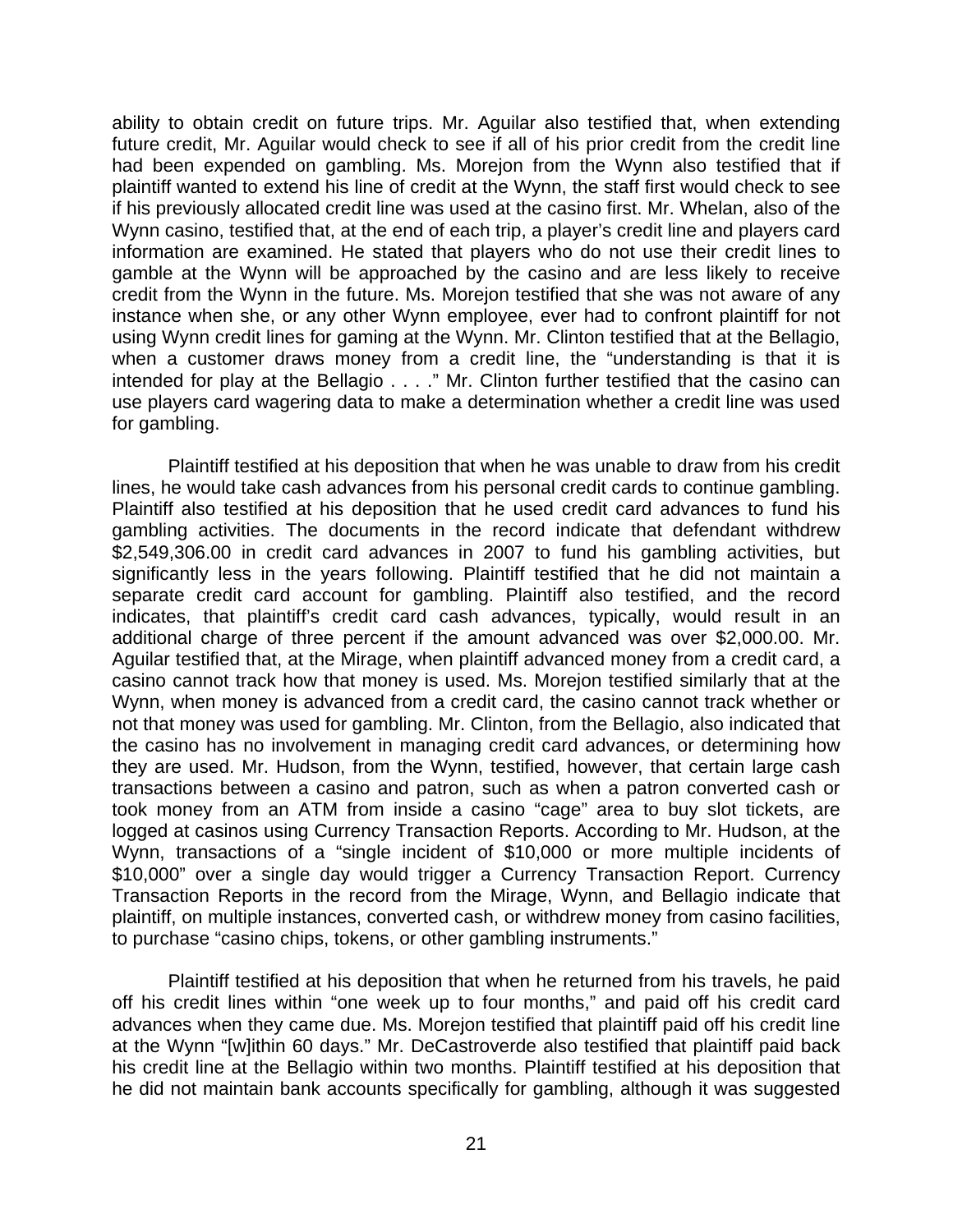by others to do so, and, instead, paid off these credit lines using his personal accounts. Plaintiff testified that, "[f]rom 2007 to 2009 the account at Merrill Lynch was the principal account, but I also used others." Ms. Campos testified that, in 2011, plaintiff paid back certain of his credit lines using his daughter's account, because the "exchange rate was very high in Mexico." Ms. Campos testified that plaintiff later paid back his daughter for those amounts.

Plaintiff indicated at his deposition that he relied on his players card to track his gambling "taxes, gain and losses." Mr. Clinton described in his testimony what a players card is and how it operates at the Bellagio. He stated:

Players card is the card that we issue to our players, both slots and table games players. It's a membership program, a loyalty program. They utilize the card in slots. They insert the card into the machine in the respective slot that's provided, similar to an ATM machine, and all the play that takes place during that session is recorded in our database via having the card in.

Mr. Clinton further testified that a players card, when inserted, tracks all of a player's coin-in, coin-out, and jackpots. Mr. Clinton indicated that a players card looks like an ATM card, and that when it is properly inserted the light on the receptor turns from orange to green. He added that any time a machine is used without a players card in the system, that play is not tracked. Mr. Clinton testified that players use a players card to

earn complimentaries based on their play. They also earn point play, and then they convert that to free play which they can then use and actually gamble with, so it's almost like a payback program referred to as point play, and based on each of their wages, they earn points, and those points have a value.

Mr. Aguilar testified that a players card operates at the Mirage in a similar fashion, and records a player's wagers and play on a particular machine. He also testified that it was not possible to record this information without the players card inserted into the machine. Ms. Morejon also testified that the players card at the Wynn, likewise, operates as described above.

 Plaintiff testified at his deposition that he decided to use a players card "[b]ecause the -- the hotels offered that to you there on the tables and also you -- you get points and you get more." Plaintiff testified at his deposition that he inserted his players card into a slot machine before use, and understood how it operated. Plaintiff, however, went on to testify that "sometimes the -- the machine doesn't register it because you inserted it wrong, the wrong way," but added that this happened "maybe two, three percent of the time, but very few times, really." Plaintiff testified that he did not notice those instances also "[b]ecause many times we don't pay attention those -- to those little details." Mr. Free testified that he did not notice any difference in the slot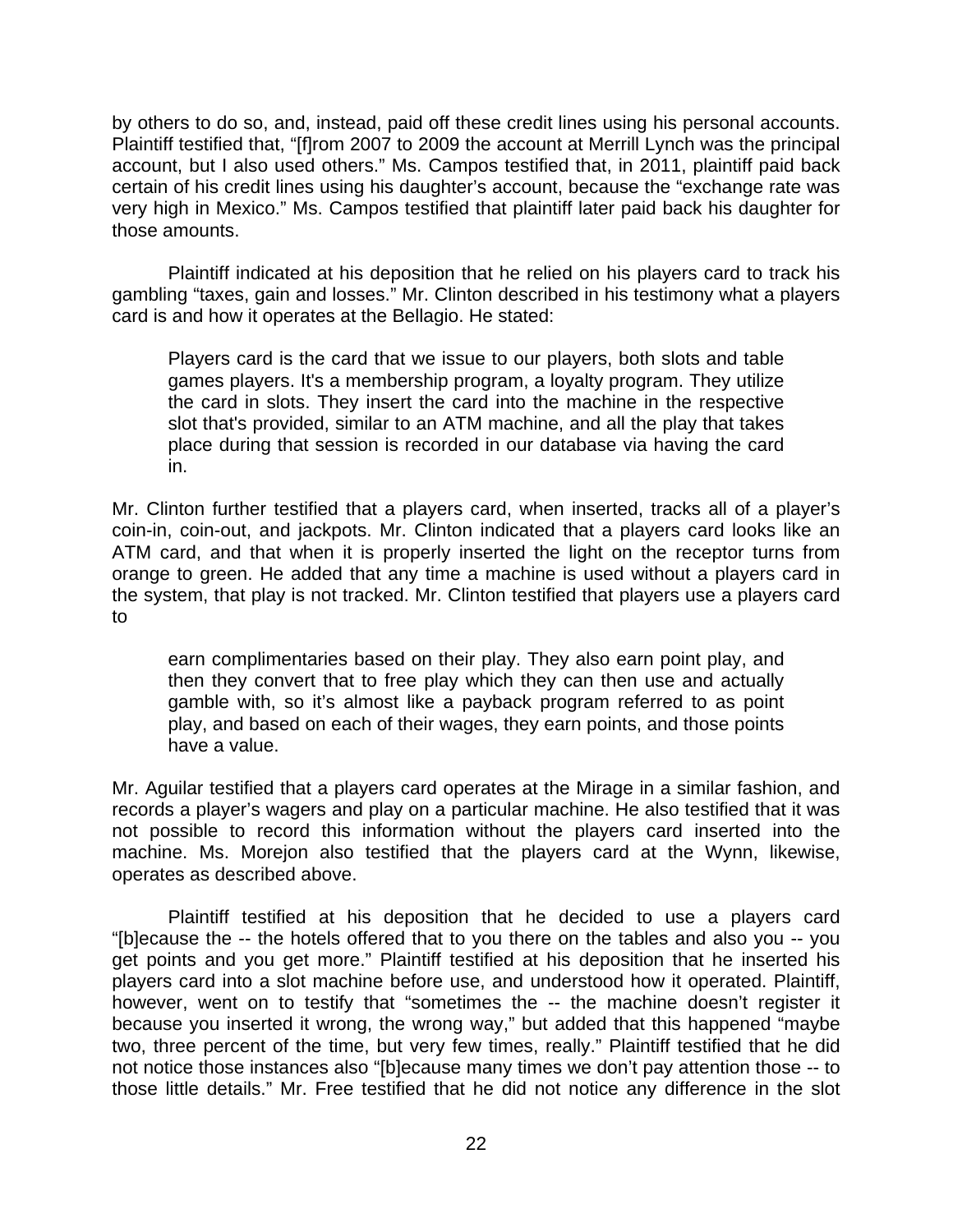machine's operation with or without the player's card inserted. Mr. Aguilar, speaking about his time at the Mirage, testified that plaintiff made an effort to use his players card, and upon arriving at the casino, would ask for multiple players cards. Ms. Morejon, from the Wynn, testified that plaintiff used his players card, but that on "[i]nfrequent" occasions it would be inserted improperly. Mr. DeCastroverde, who worked at both the Mirage and the Bellagio between 2007 through 2010, testified that plaintiff made an effort to try to use his players card.

 From the record, it appears that the efforts of multiple people were involved in preparing and managing plaintiff's travels to Las Vegas, managing plaintiff's records after his travel, and filing plaintiff's United States 1040NR tax returns. Plaintiff indicated through his interview statements and deposition testimony that he hired Roberto Dominguez<sup>15</sup> in 1994 to perform accounting and tax work related to his agriculture business, but then transitioned Mr. Dominguez in 2002 to "assist me in all my personal matters, including gaming." Plaintiff stated at his interview that: "When he [Mr. Dominguez] handled all my matters he used to earn \$80,000 pesos per month, but when he handled only the taxes from Vegas the payment fluctuate [sic] according to the hours he dedicated to the business." Plaintiff also stated that Mr. Dominguez at times worked on both plaintiff's agriculture and gambling tax accounting. Plaintiff, however, later testified that, when plaintiff was gambling as an alleged business, Mr. Dominguez would spend most of his time on plaintiff's gambling work, and the two would meet "[e]very month or every two weeks or every -- every time that we had to make the income tax return." Mr. Dominguez's responsibilities, according to plaintiff's testimony, included having "all the information regarding the gambling activity, complete and accurate," so plaintiff could file his income taxes. Plaintiff testified at his deposition that he would meet Mr. Dominguez about "a month after" each trip. Plaintiff further testified at his deposition that, when working on plaintiff's gambling records, Mr. Dominguez spent about five days a week, two hours a day working for plaintiff. Plaintiff did not recall what Mr. Dominguez did in between trips, aside from managing the Form 1042-S records and helping file plaintiff's United States tax returns, but, according to plaintiff, Mr. Dominguez also had other accounting clients. Mr. Vazquez testified that plaintiff paid for Mr. Dominguez's services directly.

Ms. Campos testified at the trial that Mr. Dominguez was an accountant, who was in charge of plaintiff's Mexican tax returns, and who supervised Ms. Campos' work in relation to creation of the spreadsheet of Form 1042-S information. Plaintiff stated that he had an office that Mr. Dominguez would work out of, with "five, six, rooms, with air-conditioning, computers and everything." Plaintiff testified at his deposition that he paid for Mr. Dominguez's and Ms. Campos' office space. Ms. Campos testified that she and plaintiff would work out of that office as well, and that she would see plaintiff in that office from Monday through Saturday.

<sup>&</sup>lt;sup>15</sup> Mr. Dominguez declined to travel from Mexico to appear and testify at the trial, and the parties did not move to admit any deposition testimony or statements from Mr. Dominguez.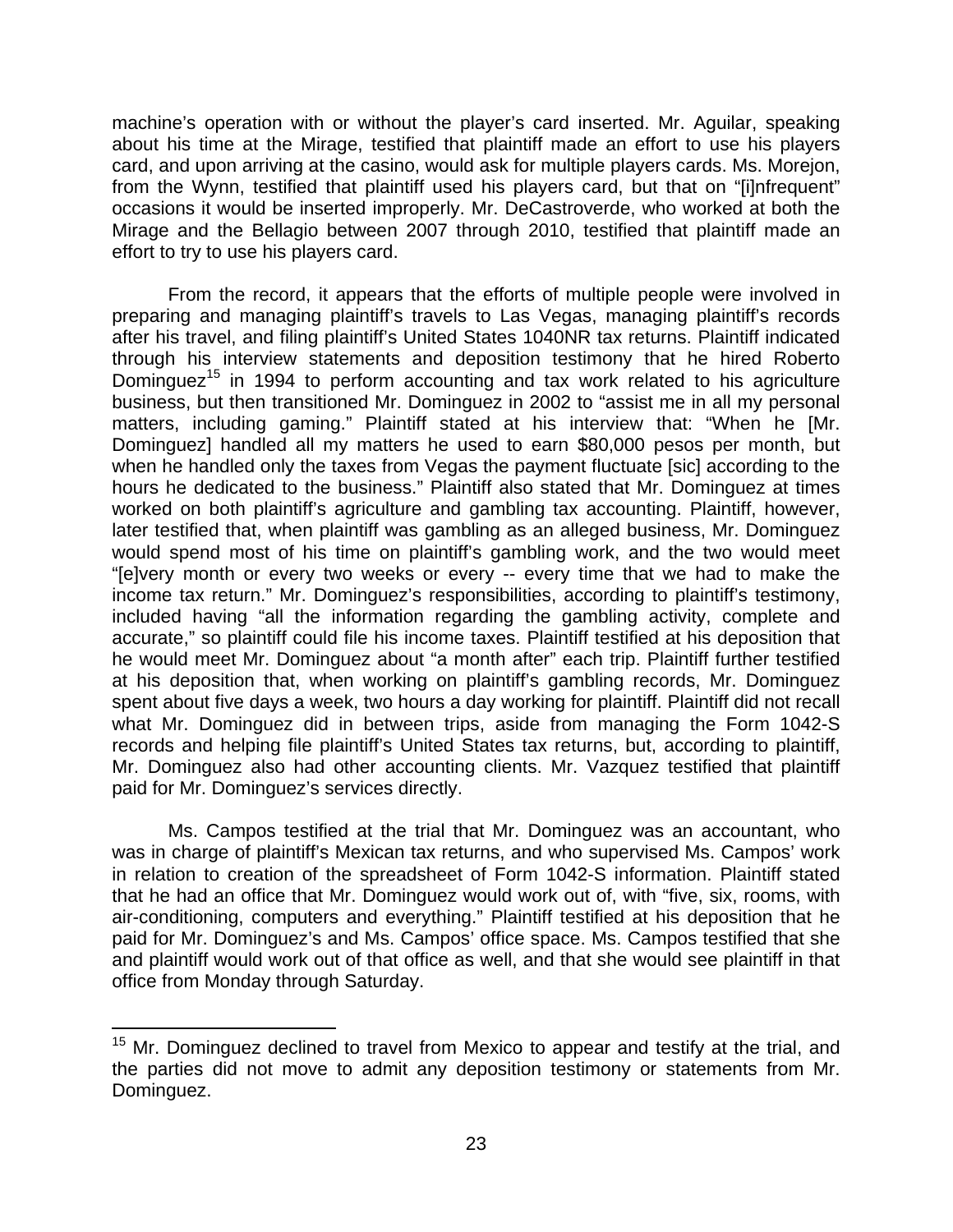Ms. Campos also testified that she was hired by plaintiff to work on "the administrative aspect of his betting business." She described her work in accordance with Mr. Free's gambling activities as "very stressful." Ms. Campos testified that there had not been a year since she started working for plaintiff in which she did not schedule multiple trips for plaintiff to go to Las Vegas. When plaintiff decided to go on a trip, Ms. Campos testified she would be informed "between two and three weeks before," and that Mr. Free would specify who was going, where, when, and the number of rooms. She stated that she would arrange all flights and rooms, although, on occasion, the family would book rooms on their own. Ms. Campos testified that she would also arrange for plaintiff's lines of credit with the casinos to be available. Additionally, she testified that she arranged with plaintiff's banks so that his credit cards were paid off and available for use in Las Vegas. Ms. Campos testified that this took approximately thirty hours per trip on average. Ms. Campos claimed that the "hard work" began after plaintiff's return from Las Vegas. According to Ms. Campos' testimony, plaintiff would hand over, or Ms. Campos would be mailed, all the Form 1042-S records plaintiff had obtained related to his jackpot winnings. She stated that plaintiff would also return with other documentation showing his charges from his stay in Las Vegas, including "his card statements that showed the withdrawals" from his credit or debit accounts. Ms. Campos also stated, however, that "sometimes they [the withdrawal receipts] were missing because he withdraws money and then gets gambling and . . . [t]he money disappears in the machine." Ms. Campos testified that she would organize the Form 1042-S records by casino, date, and bets, and then proceed to enter the data from the Form 1042-S records into a spreadsheet. After creating the spreadsheet, she testified that she would double-check the data and enter it into their accounting system, titled "MS-2," in order to create a record for each trip. After every trip, Ms. Campos testified that she would also manage the payment of plaintiff's credit lines from the casinos. Ms. Campos stated that she also helped plaintiff pay off his credit cards, and incorporated his credit card withdrawals into the accounting reports. Ms. Campos testified that she spent eighty hours per trip on these tasks.

Ms. Campos further testified that she also created an annual "state of results" report, based on the casinos' year-end reports and plaintiff's Form 1042-S information. According to Ms. Campos and plaintiff, the casinos would submit both the casinos' spreadsheet of plaintiff's Form 1042-S records, as well as separate year-end reports that contained the jackpots, coin-in, and coin-out information obtained from plaintiff's players card activity throughout the year. In calculating plaintiff's jackpot totals, Ms. Campos explained that she would compare the Form 1042-S spreadsheets submitted by the casinos with their own records and reconcile any differences. She explained that any discrepancies between their records and those of the casinos, regarding plaintiff's total jackpot amount, were usually due to the casino forgetting to send a Form 1042-S after plaintiff's travels. Unlike with plaintiff's jackpot data, however, Ms. Campos testified that she had to accept at face value the casinos' year-end reports regarding plaintiff's coin-in and coin-out amounts, which were derived from plaintiff's players card data, because there was no other source of information available. The "state of results" reports created by Ms. Campos included plaintiff's "REVENUE PER GAME," "COST OF REVENUE PER GAME," "GROSS PROFIT," "OVERHEAD EXPENSES," which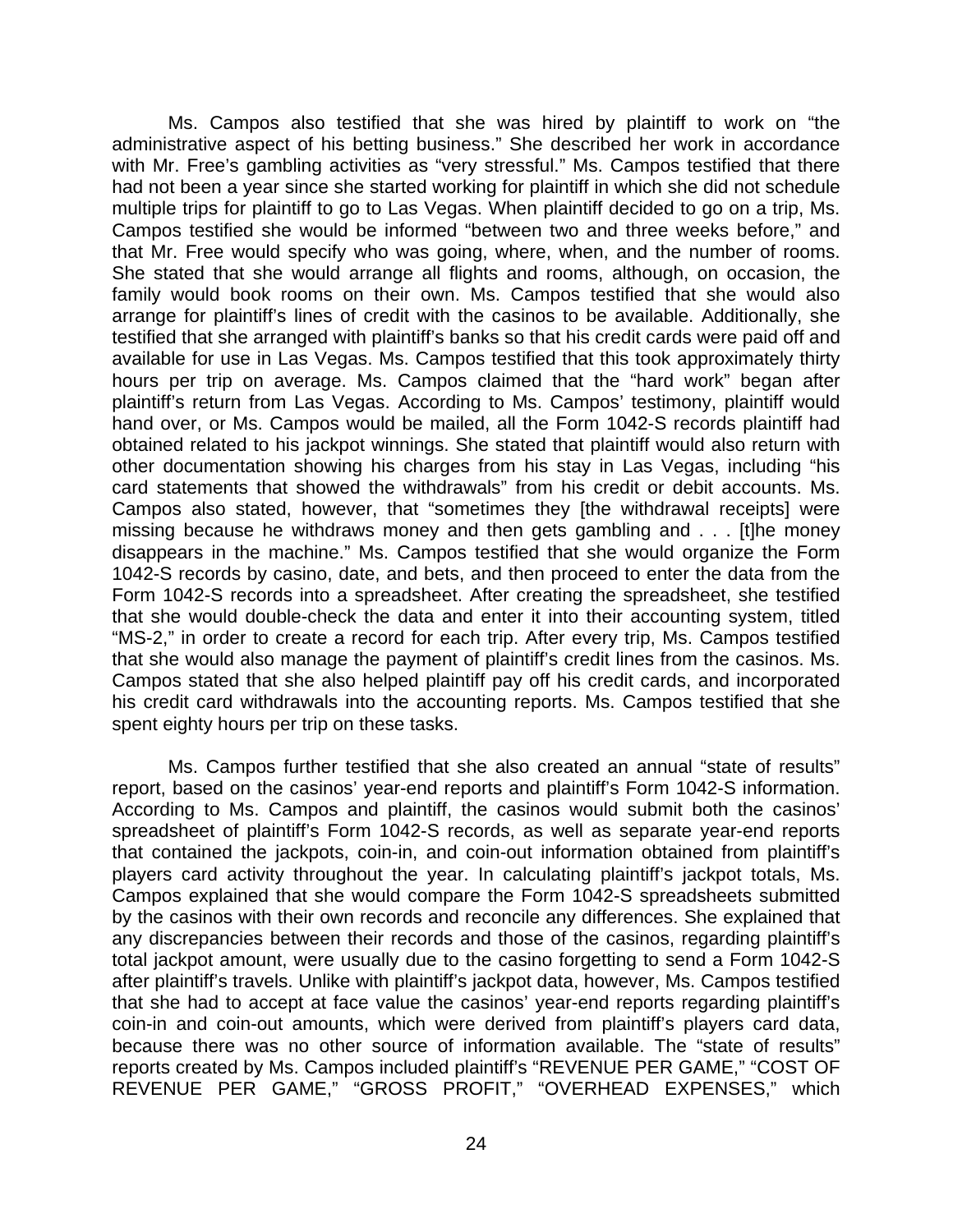included travel costs, and "NET PROFIT OR LOSS." (capitalization in original). The 2010 "state of results" report also included plaintiff's comps earned as "OTHER PRODUCTS." From a review of Ms. Campos' testimony and the record, it appears that none of plaintiff's reports accounted for the expenses related to the time of the people involved in preparing the forms. Ms. Campos testified that she would work daily with Mr. Dominguez to prepare the per-trip and annual accounting summaries. She also testified that he would make decisions on what to include in the annual reports. In total, Ms. Campos estimated that she spent approximately fifty to eighty percent of her time per week on activities related to plaintiff's gambling activities, although she made no effort to segment her time between her gambling-related and other work for plaintiff. Plaintiff stated during his interview that Ms. Campos, between 2007 through 2010, spent about fifty percent of her time, on average, but sometimes up to eighty percent of her time, on his gambling activities.

Attorney Jon Schimmer, a partner at the Procopio law firm, testified that he was the primary attorney responsible for plaintiff's United States tax filings. Mr. Schimmer testified that he had not previously represented any nonresident aliens who operated a gambling business. Mr. Schimmer testified that after being contacted by plaintiff, his firm analyzed whether or not a slot machine player could be in a trade or business. Mr. Schimmer testified that he "did research, evaluated the existing case law, and there was case law out there that somebody could in fact be a professional gambler by playing slot machines." Mr. Schimmer testified that the firm also analyzed whether or not plaintiff would be a resident or nonresident for the purposes of his tax returns, and that the firm concluded he was not a resident under I.R.C. § 7701(b).

Mr. Schimmer explained that he would collect the per-trip and year-end spreadsheets and reports created by Ms. Campos and Mr. Dominguez, as well as the original documents, such as the credit and debit card ATM withdrawal receipts and casino credit line markers.16 He indicated that, "whatever record was associated with the gambling business I would receive in very detailed and meticulously maintained binders." Mr. Schimmer testified that he himself spot-checked the data by randomly sampling certain Form 1042-S records with the spreadsheets, and discussing any issues with Mr. Dominguez and Ms. Campos. Mr. Schimmer testified that Mr. Dominguez would travel to visit him every year. Mr. Schimmer testified that he would help reconcile the casino year-end win/loss statements with plaintiff's records, and use this information to calculate plaintiff's net profit or loss for the year. According to Mr. Schimmer, plaintiff's revenue would be calculated by adding together "the jackpot

<sup>&</sup>lt;sup>16</sup> Mr. Aguilar, speaking in reference to his time at the Mirage casino, explained that a "marker" is "a promissory note that the casino is giving you X amount of money, and you're responsible to repay it." Mr. Aguilar testified that casinos would issue these when gamblers withdrew from their credit lines, and that the casinos would maintain the physical copies. According to Ms. Morejon, at the Wynn, casino markers and casino win/loss statements have to be requested by the gambler for the casino to provide them. Mr. DeCastroverde testified that at either the Mirage or the Bellagio casinos, "if he sends in the payment the markers are sent to him if he requests it."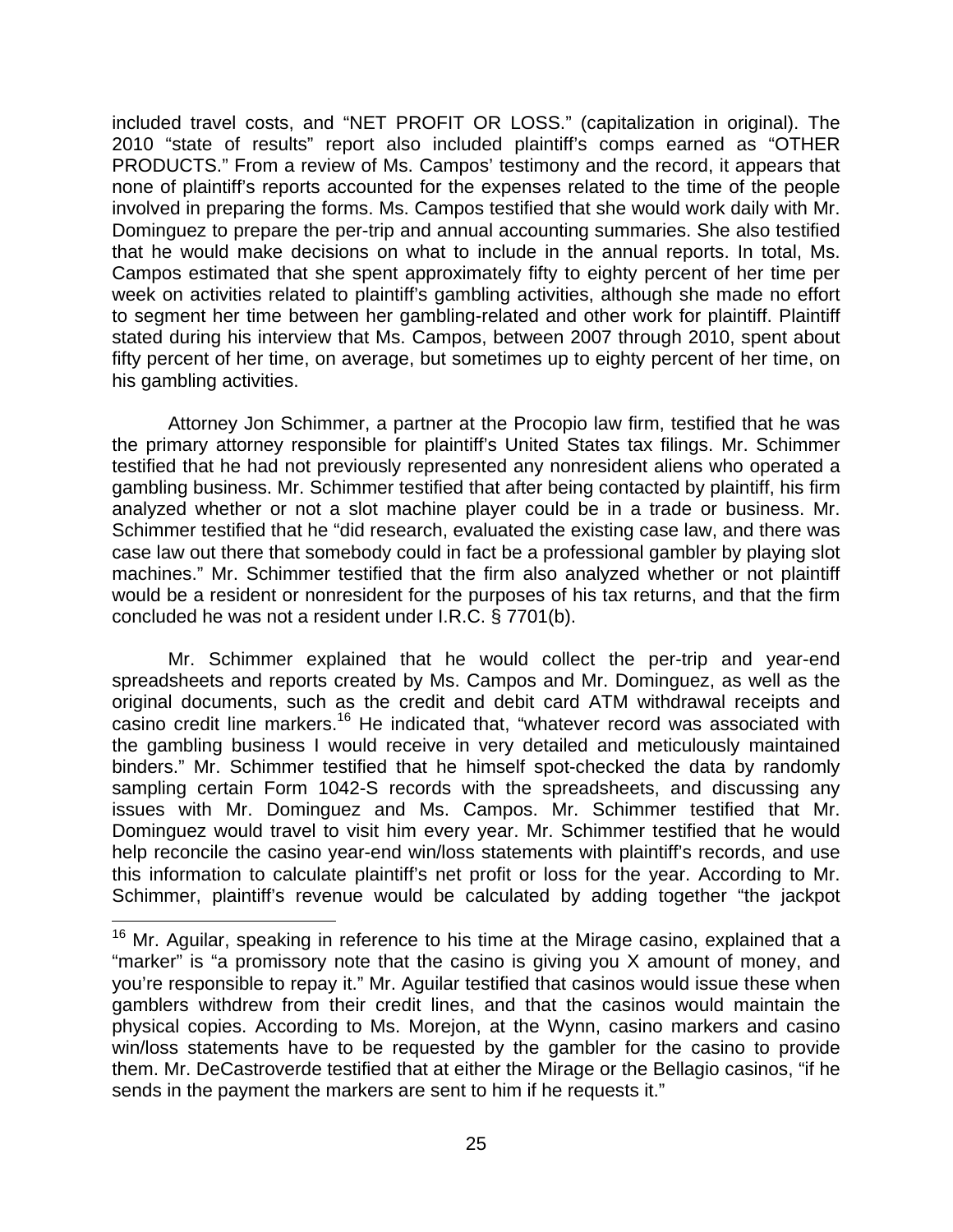information that he had that was listed on the voluminous 1042s that he received each year," with the "coin out component from the casino year-end win/loss statement." Plaintiff's comps were not included as income prior to 2010, because, according to Mr. Schimmer, the casinos would not provide the information. Mr. Schimmer explained that plaintiff's expenses would be calculated by taking "the coin in from the casino year-end win/loss statement, and that would represent the total wagering cost." Mr. Schimmer did not indicate in his testimony that any of the costs related to the time of Mr. Dominguez, Ms. Campos, Mr. Jimenez, or his law firm, or any other person that assisted plaintiff in his gambling activities, was factored in as an expense on plaintiff's tax filings.

Mr. Schimmer testified that plaintiff's accounting information would then be transmitted to Celso Jimenez, an accountant in the United States, who prepared plaintiff's 1040NR income tax forms. Mr. Jimenez testified that he personally never confirmed or examined Ms. Campos' numbers for accuracy. Mr. Jimenez testified:

Q. Did you do anything to independently verify whether or not the numbers carried on the income summary provided to you matched the casino statements or the 1042s?

A No.

Q Who did you rely on in order to accurately reflect that information?

A On the bookkeeper, which was Nereyda Campos, and it was somewhat verified by Attorney Jon Schimmer.

Using the information provided by Mr. Schimmer, Mr. Jiminez testified that he would complete plaintiff's 1040NR returns, treating plaintiff's gambling activity as a business, with his annual wagering costs deducted from his annual gambling winnings as business expenses. Mr. Jiminez testified that he would pass the completed return to Mr. Schimmer, who would eventually file it. Mr. Jimenez stated that he took one to two hours to complete plaintiff's 1040NR, and was compensated directly by plaintiff between \$900.00 and \$1,000.00 for his effort. Mr. Schimmer testified that, after receiving a draft completed return from Mr. Jimenez, Mr. Schimmer would review the return, and then Mr. Jiminez would finalize it. Mr. Schimmer testified that he would mail the finalized return to the IRS, along with all of plaintiff's original Form 1042-S records attached as substantiation, as well as any spreadsheets which cataloged the 1042-S records. In total, Mr. Schimmer testified that he spent twenty-five to forty hours per year preparing plaintiff's tax returns, at a cost of \$300.00 to \$420.00 per hour. Plaintiff stated at his interview that, in total, the costs of these accounting, tax, and related services cost him "[a]pproximately \$150,000 dollars per year."

During trial, there were some discussions regarding whether plaintiff could have been eligible to be exempt from the automatic tax withholding requirement. Mr. Schimmer testified that an IRS Form W-8ECI (Effectively Connected Income), titled "Certificate of Foreign Person's Claim That Income Is Effectively Connected With the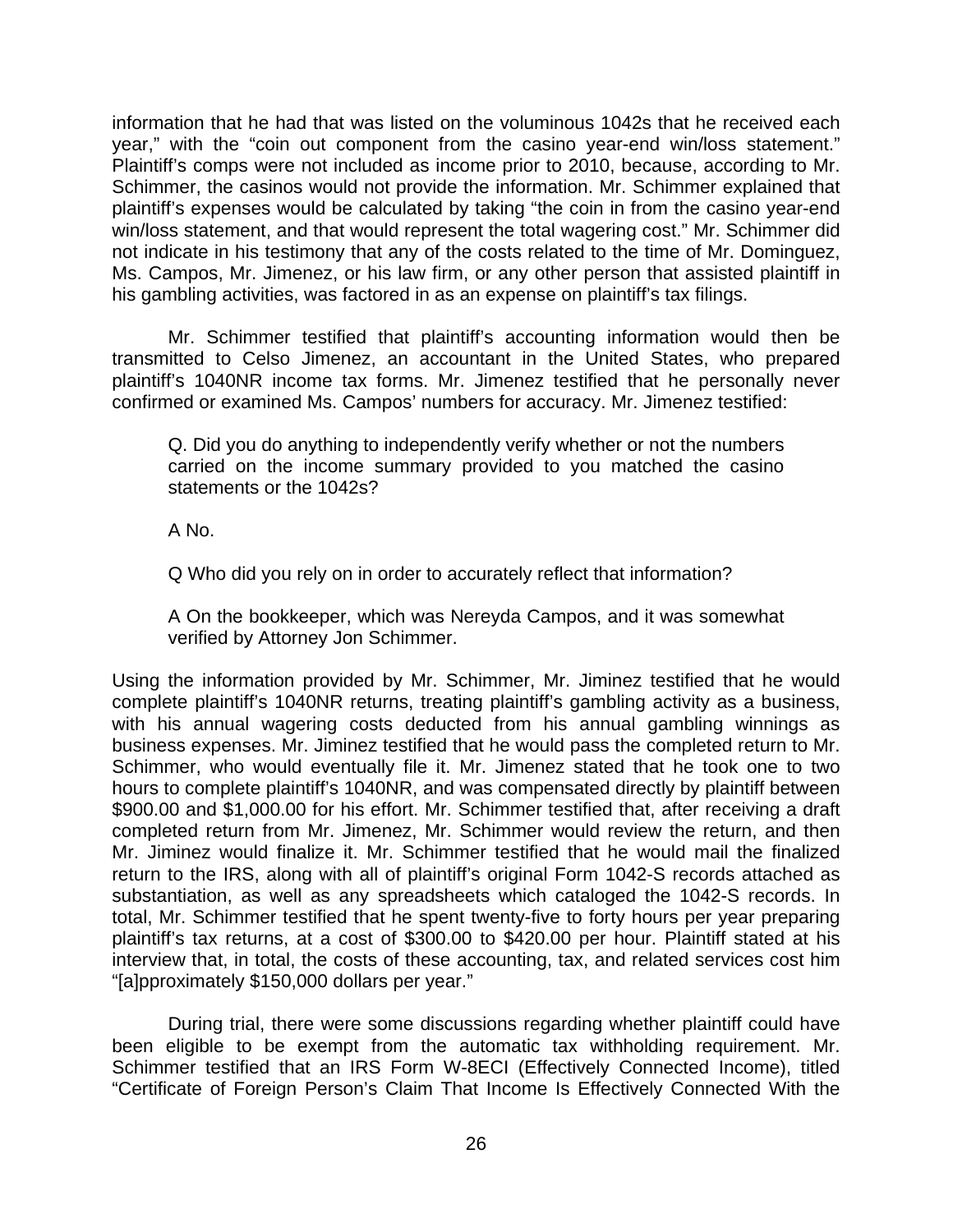Conduct of a Trade or Business in the United States," Form W-8ECI (Feb. 2006 Rev.), was part of a

whole series of W-8 forms that a nonresident alien can give to a U.S. payor. The Form W-8ECI in particular is for a nonresident to give to a U.S. payor to say that the nonresident is in a U.S. trade or business and the amounts that that nonresident is going to receive from the U.S. payor are not subject to withholding.

Mr. Schimmer testified the casinos are not required to accept the W-8ECI form. Mr. Schimmer testified that he evaluated whether it was appropriate for plaintiff to submit a Form W-8ECI to the casinos, and concluded that, based on his experience, casinos would "[a]bsolutely not" accept the form in plaintiff's case. Mr. Schimmer went on to explain that the "potential penalty exposure for accepting the form and not withholding" could be a deterrent for casinos accepting a form W-8ECI. Nonetheless, Mr. Schimmer testified that he still suggested to plaintiff to ask the casinos if they would accept a Form W-8ECI, "but explained the unlikelihood that it would be accepted." Plaintiff testified at his deposition that he never asked the casinos about a Form W-8ECI, nor ever attempted to claim to the casinos that his winnings were exempt from the withholding requirement. Mr. Aguilar, recalling his time at the Mirage, testified that plaintiff never claimed to be exempt from income tax withholding, but, that he also was not aware of any way a gambler, like plaintiff, could become exempt from withholding taxes. Mr. DeCastroverde, who worked previously at both the Mirage and the Bellagio, also testified that plaintiff never claimed that he was exempt.

Although covering years prior to the years at issue in the above captioned case, and, therefore, not dispositive on the issues before the court, plaintiff reported that he was a "GAMBLING PROFESSIONAL" on his 2004, 2005, and 2006 United States 1040NR tax returns. (capitalization in original). Plaintiff reported on his 2004 tax return a gross business income of \$1,405,020.00, "WAGERING EXPENSES" of \$1,877,823.00, travel costs of \$5,225.00, for a net loss of \$478,028.00. (capitalization in original). Plaintiff reported on his 2005 tax return a gross business income of \$2,425,479.00, a "WAGERING COST" of \$1,697,833.00, and travel expenses of \$4,058.00, for a "net profit" of \$723,588.00. Mr. Jimenez, plaintiff's accountant, also testified that plaintiff's profit in 2005 was "a little over \$720,000." A later stipulation, however, filed in a case plaintiff brought at the United States Tax Court, determined plaintiff's gambling profit for 2005 to be \$1,088,004.00. Plaintiff reported on his 2006 tax return a gross business income of \$6,813,240.00, a "WAGERING COST" of \$6,759,274.00, travel costs of \$10,613.00, for a "net profit" of \$43,353.00. (capitalization in original).

On the 2004, 2005, and 2006 returns, plaintiff requested a refund of his jackpot winnings withheld by the casinos. According to Mr. Schimmer, plaintiff's 2004 return was accepted by the Internal Revenue Service (IRS), and the requested refund of \$421,508.00 was remitted to plaintiff by the IRS "a little over a month after the return was filed." According to Mr. Schimmer, after plaintiff filed his 2005 tax return, in which he requested a refund of \$654,669.00, plaintiff was provided a refund in "July or August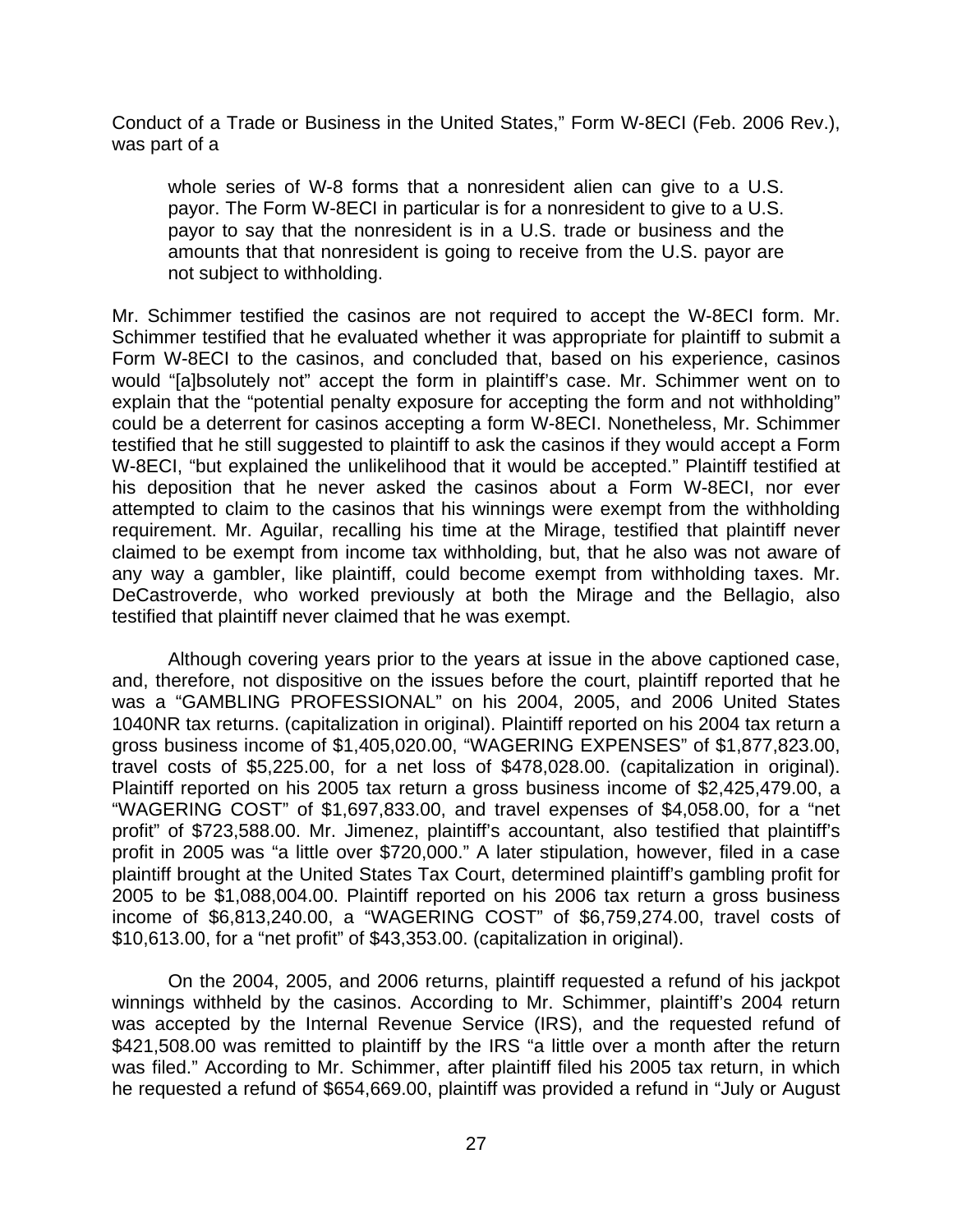of 2007." Mr. Schimmer testified that later, after the refund for the 2005 return was already issued, the IRS performed its own examination and submitted a "revenue agent's report" and a "statutory notice of deficiency" to Mr. Schimmer. According to Mr. Schimmer, the statutory notice of deficiency sought to disallow "the wagering costs that were reported on the 2005 tax year." After initial difficulty reaching the IRS, Mr. Schimmer testified that he assisted plaintiff in filing a United States Tax Court petition to contest the statutory notice of deficiency, and stated that "it may have been in early 2008 where we filed the Tax Court petition to basically contest the statutory notice of deficiency." According to Mr. Schimmer, after filing the United States Tax Court petition, but before trial, "in the interim, the case gets transferred to IRS appeals where there's negotiations to discuss the issues and to settle the dispute ideally before trial." Mr. Schimmer testified that "we started working with the IRS, the appeals officer and with the [Internal Revenue Service] attorney, and we were ultimately able to resolve the 2005 Tax Court case with a stipulated decision." The parties in the case before this court stipulated that: "a Stipulated Decision Document was issued, reflecting a net income for Plaintiff of \$1,088,004.00 for 2005." Mr. Schimmer also testified that after plaintiff filed his 2006 tax return, in which he requested a refund of \$2,038,236.00, he was refunded that amount finally in 2009. Mr. Schimmer testified that a "mixup" at the IRS delayed the refund: "[F]rom what I [Mr. Schimmer] understand, the return was actually misplaced along with all the 1042s that were filed with it, so we had to send another complete set of 1042s . . . ." After receiving the 2006 refund in 2009, Mr. Schimmer testified that he also received a revenue agent's report "about a month later," proposing to disallow all of the wagering costs reported on the 2006 return. Mr. Schimmer testified that after again having trouble reaching the IRS, he was able to utilize a taxpayer advocate and get a "no-change" letter issued by the IRS. Mr. Schimmer testified that the 2005 and 2006 audits did not expressly discuss the status of plaintiff's gambling activities as a trade or business, but were instead "substantiation cases in that they were disallowing or proposing to disallow the wagering expenses." Although the parties stipulate to plaintiff's 2005 net income, defendant disagrees that plaintiff's net income from gambling was \$43,353.00 in 2006, and alleges that, "given the flaws in his [plaintiff's] accounting methodology, the [sic] is no reason the Court should find that figure credible." Plaintiff's accounting methodology is discussed further below.

 Turning to the tax years at issue in the above captioned case, Mr. Schimmer testified that he filed plaintiff's 2007 through 2010 1040NR tax returns. The parties stipulate that plaintiff submitted his 2007 tax return on October 29, 2008. Plaintiff, in his 2007 tax return, requested a refund of \$4,947,055.00 from his withheld taxes. The parties stipulate that plaintiff submitted his 2008 tax return on December 8, 2009. Plaintiff, in his 2008 tax return, requested a refund of \$4,310,356.00 from his withheld taxes. The parties stipulate that plaintiff submitted his 2009 tax return "[o]n or about May 21, 2010." Plaintiff, in his 2009 tax return, requested a refund of \$3,095,037.00 from his withheld taxes. The parties stipulate that plaintiff submitted his 2010 tax return on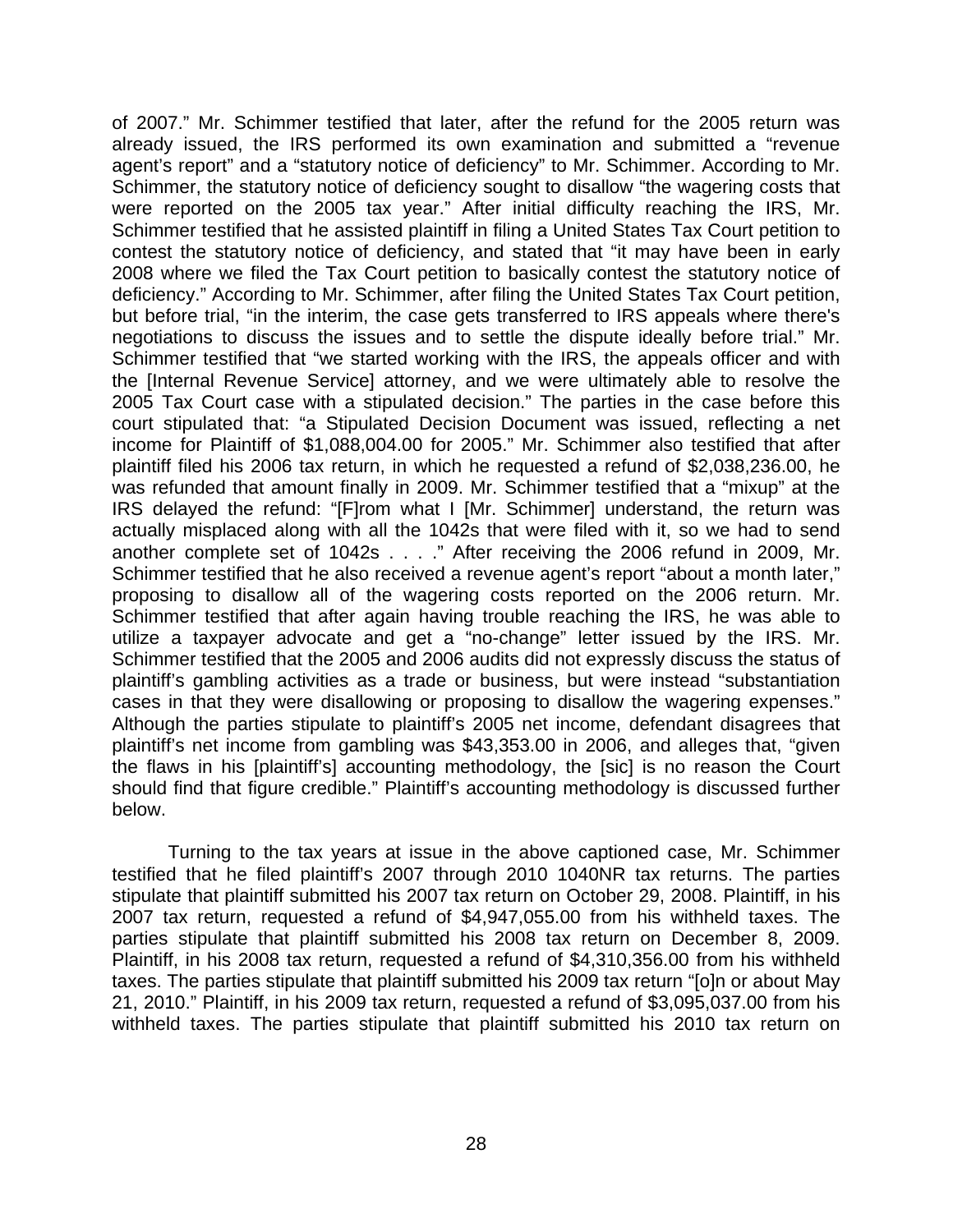December 15, 2011. Plaintiff, in his 2010 tax return, requested a refund of \$4,006,647.00 from his withheld taxes.<sup>17</sup>

 Mr. Schimmer testified that he was first notified about an issue related to the 2007 and 2008 returns in March of 2010. According to Mr. Schimmer, the IRS requested substantiation of the tax return income and expense items, which, according to Mr. Schimmer, is "where you're essentially providing source support for the numbers that you've put on the tax return." In response, Mr. Schimmer testified that he "put together very voluminous binders with all the expense and income substantiation information." Mr. Schimmer testified that although the IRS agent started with the 2008 return, Mr. Schimmer requested that the 2007 and 2009 tax returns be incorporated into the review as well, "because we had a point of contact and somebody that was working with the casinos and getting amounts confirmed and so forth." Mr. Schimmer testified that, in January of 2011, he first became aware that the scope of the audit was more than substantiation, "when the revenue agent issued an information document request . . . . essentially to evaluate the profit motivation factors under the [I.R.C.] § 183 regulations." Mr. Schimmer testified that he was the main contact person with the tax examiner for plaintiff. Mr. Schimmer generally described his experience with the IRS during this period as "frustrating" because "it just seemed like a lot of different levels of review and substantiation and things were just delay, delay, delay." He testified, however, that he had a "decent working relationship" with the tax examiner for plaintiff's 2007 through 2010 tax returns. Mr. Schimmer testified that he provided all documents requested by the IRS, cooperated with the IRS, and the IRS never complained that documents were not provided in a timely manner or that he was uncooperative. Defendant has not produced any evidence or testimony that indicates plaintiff did not cooperate with the IRS. A January 17, 2012 letter from Mr. Schimmer to Derek Turpin, an IRS examiner responsible for auditing plaintiff's 2007 through 2010 tax returns, indicates that plaintiff was still in discussions with the IRS at the time about his status as a professional gambler. This letter offered arguments as to why plaintiff was in the trade

 $17$  Plaintiff's requested refund for his 2009 and 2010 tax returns has changed slightly since the filing of plaintiff's tax returns. Plaintiff is now requesting a refund of \$3,072,024.00 from his 2009 withheld taxes, and a refund of \$4,031,545.00 from his 2010 withheld taxes. This change is a result of the parties jointly stipulating the value of the comps plaintiff received in 2009 and 2010. According to plaintiff, a change to the value of plaintiff's comps impacts plaintiff's refund request whenever he reported a net profit from his gambling activities, which was in 2009 and 2010, because comps are treated by plaintiff as gross income. When plaintiff filed his 2009 tax return, plaintiff did not report any comps, because the casinos appear to have resisted divulging this information. The parties now stipulate that plaintiff received \$81,156.00 in comps in 2009. Plaintiff, for his 2010 tax return, took a different approach than on his 2009 tax return, and estimated the value of comps he received in 2010, at \$153,839.00, and represented this estimate on his 2010 tax return. According to Mr. Schimmer's testimony at the trial, this estimate was ascertained by one of plaintiff's sons-in-law calling the casinos to ask for the values. The parties now stipulate that plaintiff received only \$102,821.00 in comps in 2010.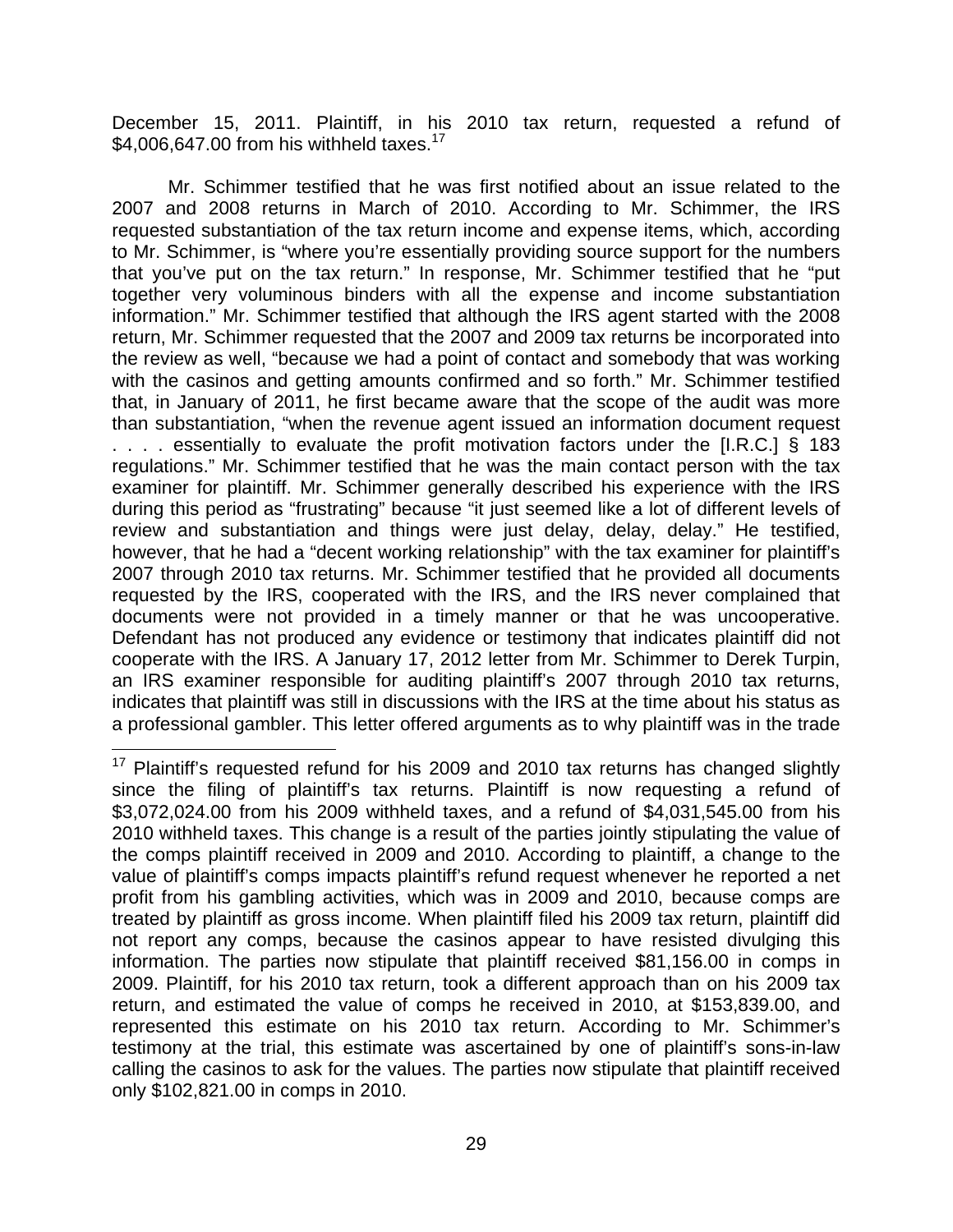or business of gambling, and requested "the IRS to resolve this issue with a finding that Mr. Free was in the trade or business of gambling during each of the tax years 2007, 2008 and 2009."

 On February 22, 2012, plaintiff filed suit in this court, alleging that "[a]s a direct and proximate result of the IRS's refusal to refund the federal taxes owed claims for tax years 2007, 2008, 2009, and to make the appropriate adjustments, TAXPAYER has been damaged in a sum of at least \$12,352,448, according to proof, together with interest thereon as provided in the Internal Revenue Code." Plaintiff subsequently amended his complaint to include his 2010 tax refund request. Plaintiff, in his second amended complaint, claimed damages "in a principal sum in excess of \$16,359,095," as well as interest, reasonable attorney's fees, the costs of the suit incurred, and for any such relief as the court deems just and proper. Plaintiff alleges that, "[t]he IRS's failure and refusal to fully refund taxes owing to TAXPAYER is without substantial justification." Subsequently, the amount of the claimed refund changed slightly. In plaintiff's post-trial brief, plaintiff alleged the refund amount should be \$15,910,455.00. During closing arguments, plaintiff alleged that the refund amount should be \$16,360,455.00, and the prior designated amount was in error.

#### **DISCUSSION**

Plaintiff filed suit citing 28 U.S.C. § 1346 (2006), which gives the United States Court of Federal Claims jurisdiction in "[a]ny civil action against the United States for the recovery of any internal-revenue tax alleged to have been erroneously or illegally assessed or collected." Defendant does not contest jurisdiction.

"[A]mount[s] received from sources within the United States by a nonresident alien individual," not engaged in a trade or business, are taxed at thirty percent. See I.R.C. § 871(a)(1). "[A]mount[s] received" includes "interest (other than original issue discount as defined in [I.R.C.] section 1273), dividends, rents, salaries, wages, premiums, annuities, compensations, remunerations, emoluments, and other fixed or determinable annual or periodical gains, profits, and income."  $\underline{Id.}$  § 871(a)(1)(A). Gambling winnings, such as slot machine winnings, have been accepted by some courts as falling under the I.R.C. § 871(a)(1)(A) tax, because they qualify as "other fixed or determinable annual or periodical gains." See Barba v. United States, 2 Cl. Ct. 674, 678 (1983) (quotation omitted); Park v. Comm'r, 722 F.3d 384, 386 (D.C. Cir. 2013); Abeid v. Comm'r, 122 T.C. 404, 406 (2004) (citing Barba v. United States, 2 Cl. Ct. 674). To assist the IRS in collecting the thirty percent tax from nonresident alien gamblers not established as engaged in a trade or business, taxes are withheld at the casino. See I.R.C. § 1441(a), (b), (c)(1) (requiring the paying institution, such as the casino, to withhold taxes on income taxable under I.R.C. § 871(a), earned by nonresident aliens not engaged in a United States trade or business). Although not discussed by the parties, it appears the casinos plaintiff played at take this withholding when a nonresident foreign recreational gambler hits a jackpot of \$1,200.00 or more, because jackpots of that amount or higher trigger a responsibility on the casinos to file informational returns with the IRS. See Treas. Reg. § 7.6041-1(a) (requiring casinos to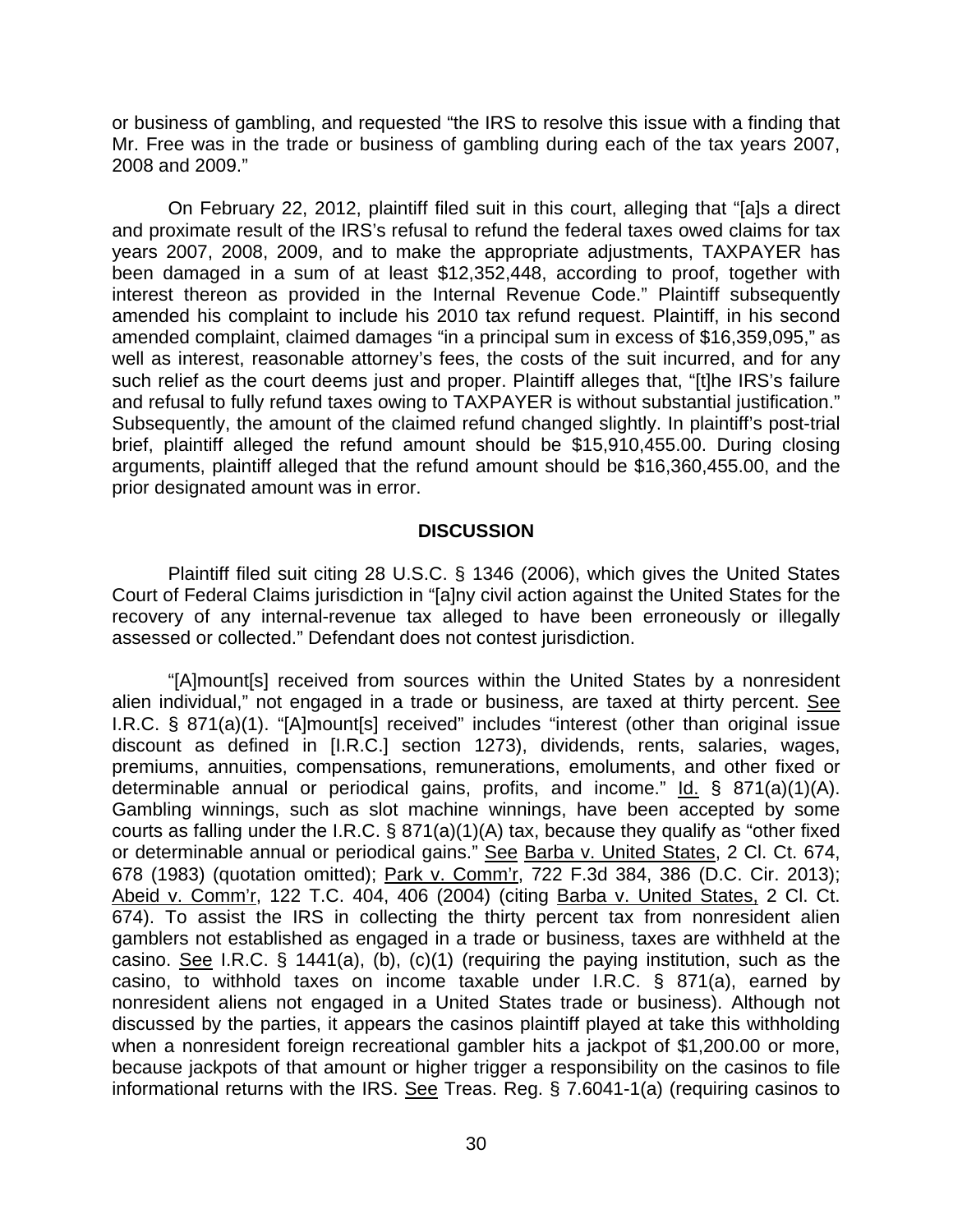file informational returns with the IRS for slot machine winnings equal to or exceeding \$1,200.00); Treas. Reg. § 7.6041-1(b)(1) (For the purposes of "determining whether such winnings equal or exceed the \$1,200" amount, "the amount of winnings shall not be reduced by the amount wagered."); see also Treas. Reg. § 1.1461-1(a)–(c) (2010) (indicating Form 1042-S as the preferred document for casinos to use when filing an informational return to the IRS, for "amounts paid to a foreign payee"). As plaintiff's expert witness, John Robison, indicated, if the jackpot winning is "\$1,200 or more, the machine will actually lock up and a slot person is going to have to come over and do the tax paperwork and then release the machine so it can be played again." See also Lyszkowski v. Comm'r, T.C. Memo. 1995-235, 1995 WL 325624, at \*8–10 (1995) (discussing the withholding requirements pertaining to slot machines gambling winnings, as applied to United States resident recreational gamblers), aff'd, 79 F.3d 1138 (3d Cir. 1996).

If gamblers, however, are "engaged in a trade or business within the United States," they are taxed pursuant to I.R.C. § 871(b)(1), which results in taxation "in the same manner and at the same rates as that of a U.S. person." See Park v. Comm'r, 136 T.C. 569, 579 (2011), rev'd on other grounds, 722 F.3d 384 (D.C. Cir. 2013). Taxation under I.R.C. § 871(b) allows for deductions for gambling losses, "to the extent of the gains of such transactions." I.R.C. §§ 165(d), 873(a) (2006). This allows the business taxpayer to deduct gambling losses from his or her winnings. See Chow v. Comm'r, T.C. Memo. 2010-48, 2010 WL 985242, at \*7 (2010) ("We conclude, however, that petitioner was a professional gambler during 2004 and 2005 and may deduct her gambling losses to the extent of her gambling winnings on Schedule C."), aff'd, 481 F. App'x 406 (9th Cir. 2012), cert. denied, 133 S. Ct. 1304 (2013); Shollenberger v. Comm'r, T.C. Memo. 2009-306, 2009 WL 5103973, at \*2 (2009). The parties have jointly agreed that the first issue before the court, therefore, is "whether plaintiff's gambling activity was 'effectively connected with the conduct of a trade or business within the United States' within the meaning of I.R.C.  $\S$  871(b)(1).<sup>"18</sup>

 Neither Congress nor the IRS have explicitly defined what constitutes a "trade or business" under I.R.C. § 871. See, e.g., 161 A.L.R. Fed. 245 § 2 (2000) ("Despite the importance of the phrase trade or business. [sic] neither the Internal Revenue Code nor the Internal Revenue Regulations generally defines the phrase trade or business.") (quotations omitted). Available as guidance, the United States Supreme Court discussed what comprises a "trade or business" within section 162 of the Internal Revenue Code, in the seminal case, Commissioner v. Groetzinger, 480 U.S. 23 (1987).

 $18$  After the trial testimony was taken, plaintiff offered a new argument contending that, even if plaintiff is determined not to be gambling in a trade or business, pursuant to I.R.C. § 871(a), the taxes on plaintiff's gambling winnings should be collected only after a session of gambling, and not after each individual wager. Plaintiff refers to this as a "per-session" approach to tax collection. The IRS has calculated plaintiff's tax liability, however, based on his income per individual wager, or on a "per-bet" basis, treating each individual wager as a taxable event. Defendant contends that the per-bet approach is consistent with the history and purpose of I.R.C § 871.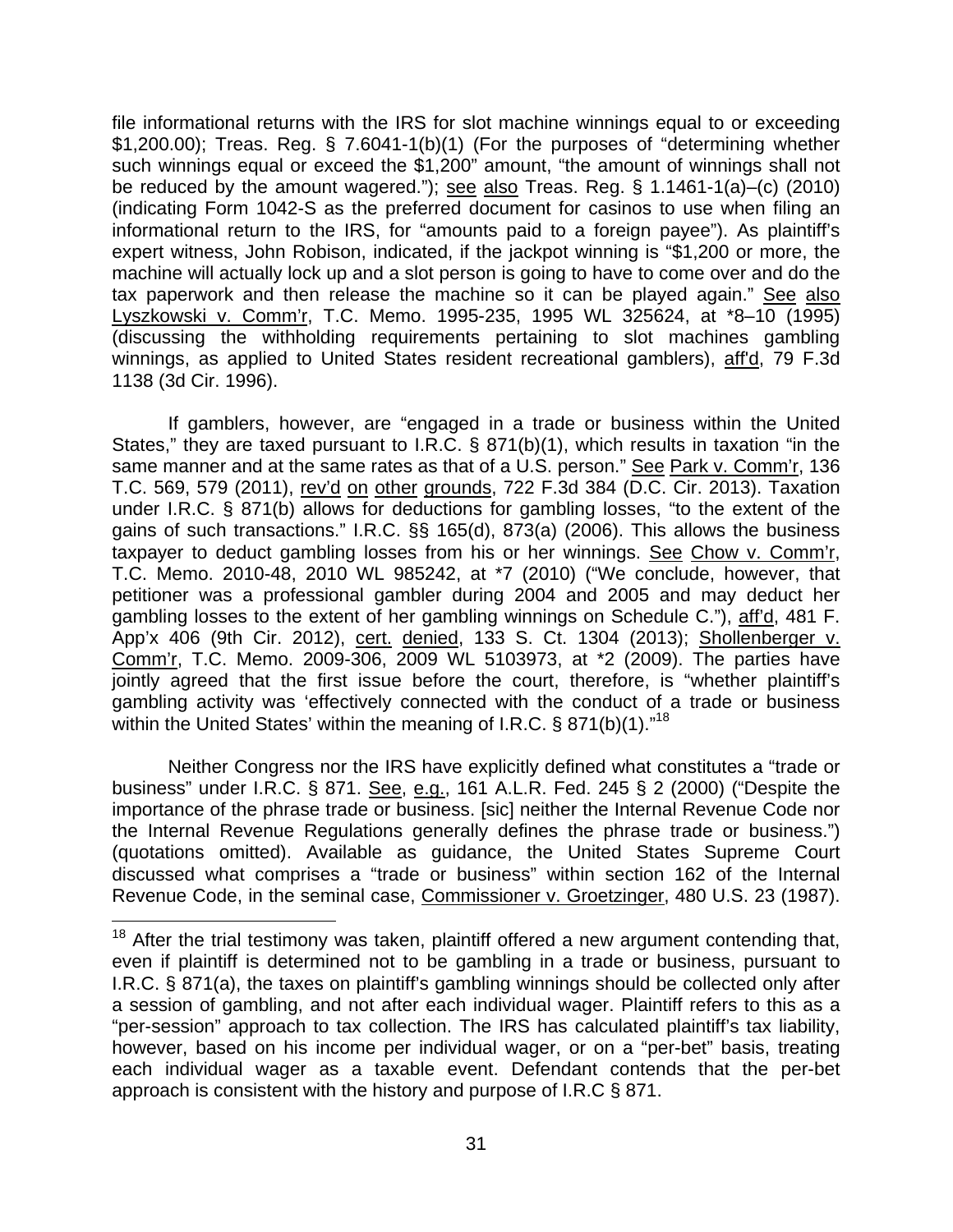The United States Supreme Court in Groetzinger discussed the concept of "trade or business" as applied to just one section of the Internal Revenue Code, I.R.C. § 162, titled "**Trade or business expenses**." See I.R.C. § 162 (1984) (emphasis in original). The Court indicated, however, "[w]e caution that in this opinion our interpretation of the phrase 'trade or business' is confined to the specific sections of the Code [I.R.C. § 162] at issue here. We do not purport to construe the phrase where it appears in other places." Comm'r v. Groetzinger, 480 U.S. at 27 n.9. In Groetzinger the Court stated:

We accept the fact that to be engaged in a trade or business, the taxpayer must be involved in the activity [(1)] with continuity and regularity and [(2)] that the taxpayer's primary purpose for engaging in the activity must be for income or profit. A sporadic activity, a hobby, or an amusement diversion does not qualify.

[I]f one's gambling activity is pursued full time, in good faith, and with regularity, to the production of income for a livelihood, and is not a mere hobby, it is a trade or business . . . .

. . .

### Comm'r v. Groetzinger, 480 U.S. at 35.

Section 162 of the Internal Revenue Code is contained in Chapter 1, Subchapter B of the Internal Revenue Code, titled "**Computation of Taxable Income**." I.R.C. §§ 61–291 (2006) (emphasis in original). The case currently before the court turns on the definition of "trade or business" as applied to a different part of the Internal Revenue Code, I.R.C. § 871, titled "**Tax on Nonresident Alien Individuals**." Id. (emphasis in original). This section is contained in Chapter 1, Subchapter N of the Internal Revenue Code, titled "**Tax Based on Income from Sources Within or Without the United States**." I.R.C. §§ 861–999 (2006) (emphasis in original). Despite the United States Supreme Court's limitation, the Groetzinger standard has been applied by some courts to determine the meaning of "trade or business" in other parts of the tax code beyond section 162, including I.R.C. § 871. See Park v. Comm'r, 136 T.C. at 579 (applying the Groetzinger standard to I.R.C. § 871, the provision at issue in the above captioned case); see also Clearmeadow Invs., LLC v. United States, 87 Fed. Cl. 509, 525–26 (2009) ("While the Court 'confined' its construction of the phrase 'trade or business' to section 162 of the Code, Groetzinger, 480 U.S. at 27 n. 8, 107 S. Ct. 980, other courts have found its definition equally applicable in interpreting many other Code requirements dependent upon the existence of a 'trade or business.'") (footnote omitted); id. at 525 n.20 (A judge of this court discussed the application of the Groetzinger standard to sections 165, 167, 174, 183, 195, 358, 469, and 531 of the Internal Revenue Code, but admitted that, "[t]his is not to say that the phrase 'trade or business' has precisely the same meaning in every one of the over fifty sections in which it appears in the Code."); Johnson v. United States, 32 Fed. Cl. 709, 714 (1995) (applying the Groetzinger standard to a "trade or business" determination under I.R.C. § 183 (2006), titled "**Activities not engaged in for profit**" (emphasis in original)), aff'd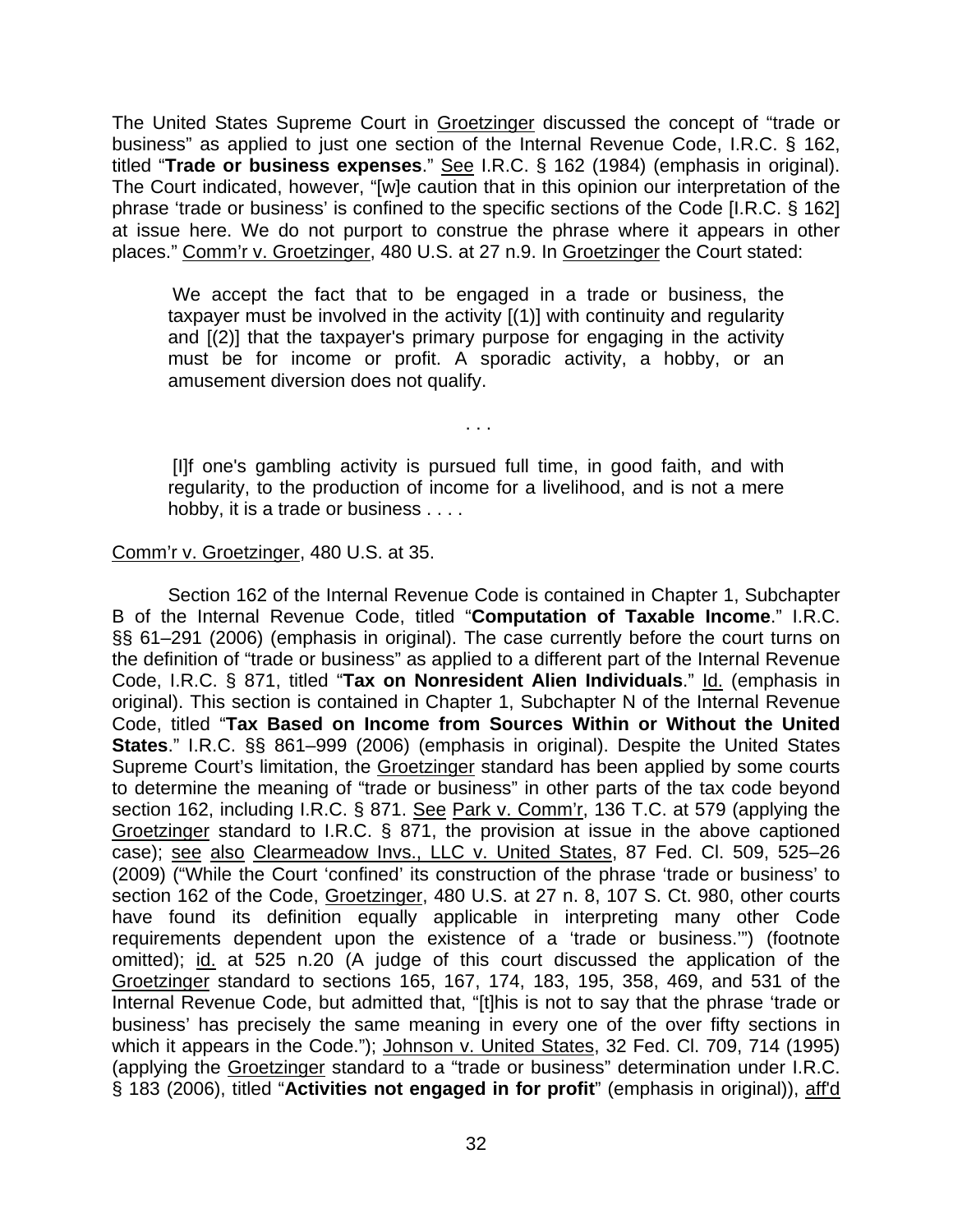sub nom. Drobny v. United States, 86 F.3d 1174 (Fed. Cir.) (unpublished), reh'g denied (Fed. Cir. 1996), cert. denied, 519 U.S. 1055, reh'g denied, 520 U.S. 1110 (1997); Chow v. Comm'r, 2010 WL 985242, at \*5 (same); Cent. States, Se. & Sw. Areas Pension Fund v. Messina Products, LLC, 706 F.3d 874, 883 (overturning a prior decision and stating: "When Ditello was decided, it was not yet settled in our circuit that the Groetzinger test is the test for determining whether entities are 'trades or businesses' under [I.R.C.] section 1301(b)(1). There is no more uncertainty; that issue is settled."). But see MedChem (P.R.), Inc. v. Comm'r, 295 F.3d 118, 132 (1st Cir. 2002) (adopting its own definition of trade or business for I.R.C. § 936 (2000), and stating that "[o]ther circuits construing the phrase 'trade or business' have also concluded that the phrase has different meanings in different sections of the Internal Revenue Code") (citations omitted).

Therefore, without specific legislative or regulatory guidance, the Groetzinger guidance is an excellent place to start to determine whether plaintiff was engaged in a "trade or business" under I.R.C. § 871(b), recognizing that the analysis of whether an activity is a "trade or business" is a heavily fact-based inquiry, and different sections of the Internal Revenue Code may require different analyses. See Comm'r v. Groetzinger, 480 U.S. at 35–36 ("We therefore adhere to the general position of the Higgins Court, taken 46 years ago, that resolution of this issue 'requires an examination of the facts in each case.'" (quoting Higgins v. Comm'r, 312 U.S. 212, 217 (1941)); Eastman v. United States, 225 Ct. Cl. 298, 304 (1980) ("Whether plaintiffs had the requisite intention is a question of fact to be determined on the basis of all the facts and circumstances . . . ."); Park v. Comm'r, 136 T.C. at 580 ("Whether the taxpayer engages in an activity with the primary purpose of making a profit is a question of fact to be resolved on the basis of all the facts and circumstances in a particular case." (citing Golanty v. Comm'r, 72 T.C. 411, 426 (1979), aff'd, 647 F.2d 170 (9th Cir. 1981))); Dreicer v. Comm'r, 78 T.C. 642, 645 (1982) ("His motive is the ultimate question; yet, it must be determined by a careful analysis of all the surrounding objective facts, and greater weight is given to such facts than to his mere statement of intent."), aff'd, 702 F.2d 1205 (D.C. Cir. 1983); Barker v. Comm'r, T.C. Memo. 2012-77, 2012 WL 947134, at \*4 (2012) ("Whether a taxpayer is engaged in a trade or business is determined using a facts and circumstances test . . . ."). "When reviewing the assessment of taxes and penalties, '"[t]he ruling of the Commissioner of Internal Revenue enjoys a presumption of correctness and a taxpayer bears the burden of proving it to be wrong."" Litman v. United States, 81 Fed. Cl. 315, 318 (2008) (quoting Conway v. United States, 326 F.3d 1268, 1278 (Fed. Cir.), reh'g denied (Fed. Cir. 2003) (quoting Transamerica Corp. v. United States, 902 F.2d 1540, 1543 (Fed. Cir. 1990))). "As a general rule, the burden of proof is on the taxpayer in tax refund cases." Okerlund v. United States, 53 Fed. Cl. 341, 356 (2002) (citing Welch v. Helvering, 290 U.S. 111, 115 (1933)), reconsid. denied, 2003 WL 1547563 (Fed. Cl. Feb. 14, 2003), aff'd, 365 F.3d 1044 (Fed. Cir. 2004).

Defendant initially argues that the activity of slot machine gambling fundamentally cannot be a trade or business, because the chance to make a profit is extremely unlikely. According to defendant, "[a]t its most basic, slot machine gambling is a losing proposition. Slot machines are computerized gambling devices designed with a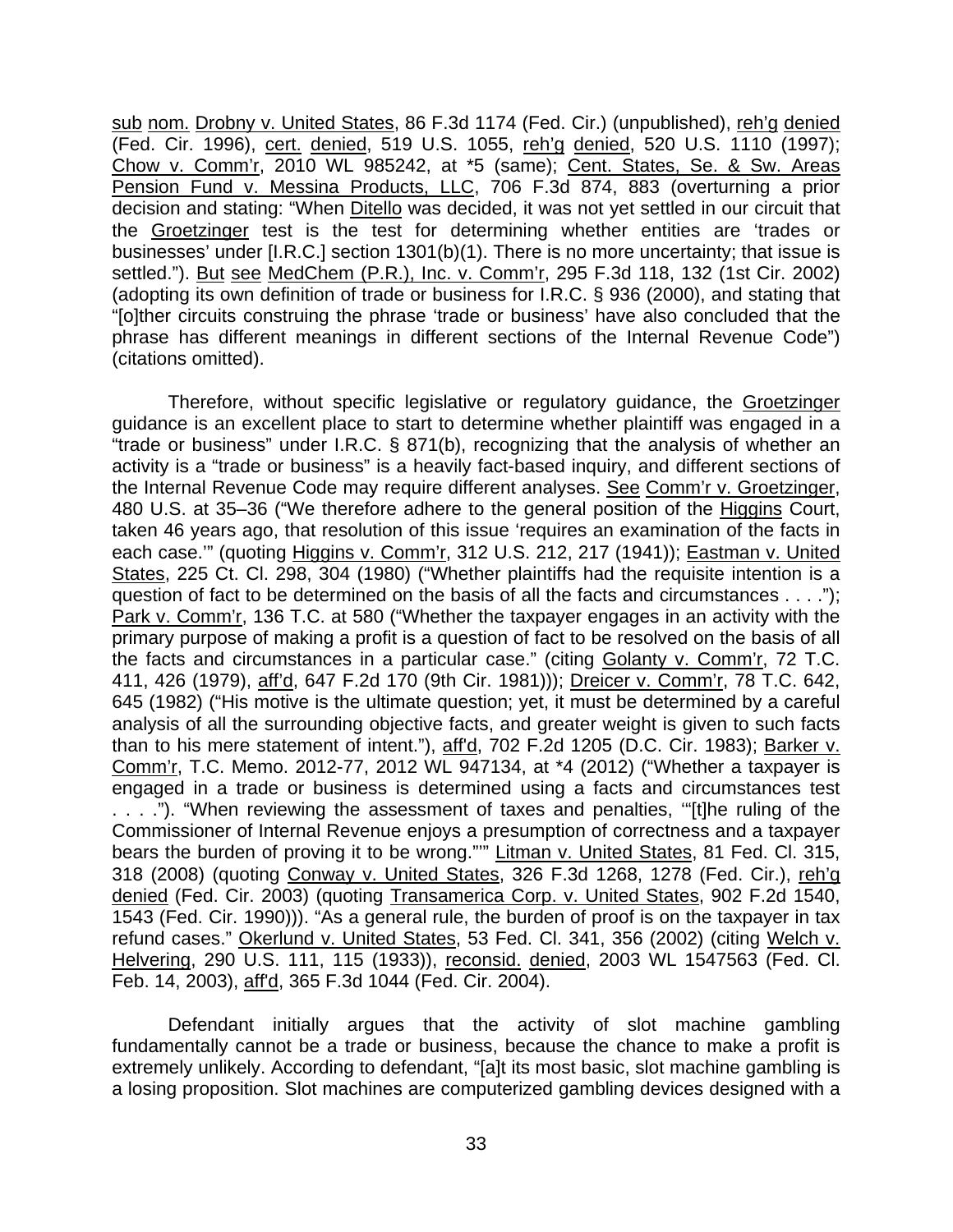pre-programmed mathematical advantage that favors the casino . . . ." Defendant claims that, "given a sufficient number of spins, slot machines present not just a losing proposition, but also the virtual guarantee that the player will lose and the casino will win." Defendant estimated that plaintiff made over 700,000 wagers, and concluded those wagers "would constitute long-run activity that, with at least 95% confidence, would not produce any income or profit even if Mr. Free were 'very lucky.'" Defendant also states, "[w]ith slots there is no skill a player can leverage to optimize his play and gain the advantage." Defendant's expert witness, Mr. Frank Legato, in his testimony and in his expert report, described in detail how slot machines in Las Vegas are operated using a "random number generator," which produces a result for each wager that is not affected by the player, prior results, or any external circumstances. Mr. Legato also stated in his report that, in his twenty-eight years covering the slot machine industry, he never came across a slot machine professional gambler, because the slot machine random number generator "cannot be predicted and cannot be influenced by any skill or insight of the player." Defendant's expert witness Mr. Legato points to the Nevada Gaming Board Regulation 14.040(2)(a), which, according to Mr. Legato, at the time he filed his expert report, states: "Each possible permutation or combination of game elements which produce winning or losing game outcomes must be available for random selection at the initiation of each play." (emphasis removed). The existence and operation of the random number generator is not disputed by plaintiff's expert witness. Both parties' expert witnesses testified that it would not be difficult to learn about the existence and implications of the random number generator. In fact, the only document that plaintiff ever indicated he had read regarding the operation of slot machines, titled Slot Machine Report, discussed slot machine random number generators.

Both plaintiff's and defendant's expert witnesses testified that slot machines are installed with payback programs that predetermine the casino's theoretical hold and the gambler's overall payback from any machine. Defendant's expert in his report testified that a casino's "theoretical hold" is "the portion of wagers expected to be kept by each slot machine as profit." This is the opposite of a "payback percentage," which was described by defendant's expert witness as the portion of wagers the slot machine returns, or pays back, a gambler over time. Both parties' expert witnesses testified that "payback programs" are installed on slot machines, and that they determine the slot machine's overall, theoretical hold by placing more or less losing combinations on the program's "virtual reel," which is from where the random number generator picks results. According to both experts' testimony, if, for example, a casino wanted to increase its theoretical hold, and therefore decrease its payback percentage to the gambler, it could change its payback program to add more losing combinations to the slot machine's "virtual reel," decreasing the chance that the random number generator would pick a winning combination per wager. No casino employee or expert witness testified that the machines were ever programmed to give a positive theoretical return to the user. Casino representatives testified that changing the hold percentage of a slot machine is a difficult process, involving the Nevada Gaming Commission, and as a result it is not done often, an observation also mentioned in the Slot Machine Report, which plaintiff stated he had read. The trial demonstrated that slot machines provided for a stable income stream for the casino over the life of the machine. Plaintiff actually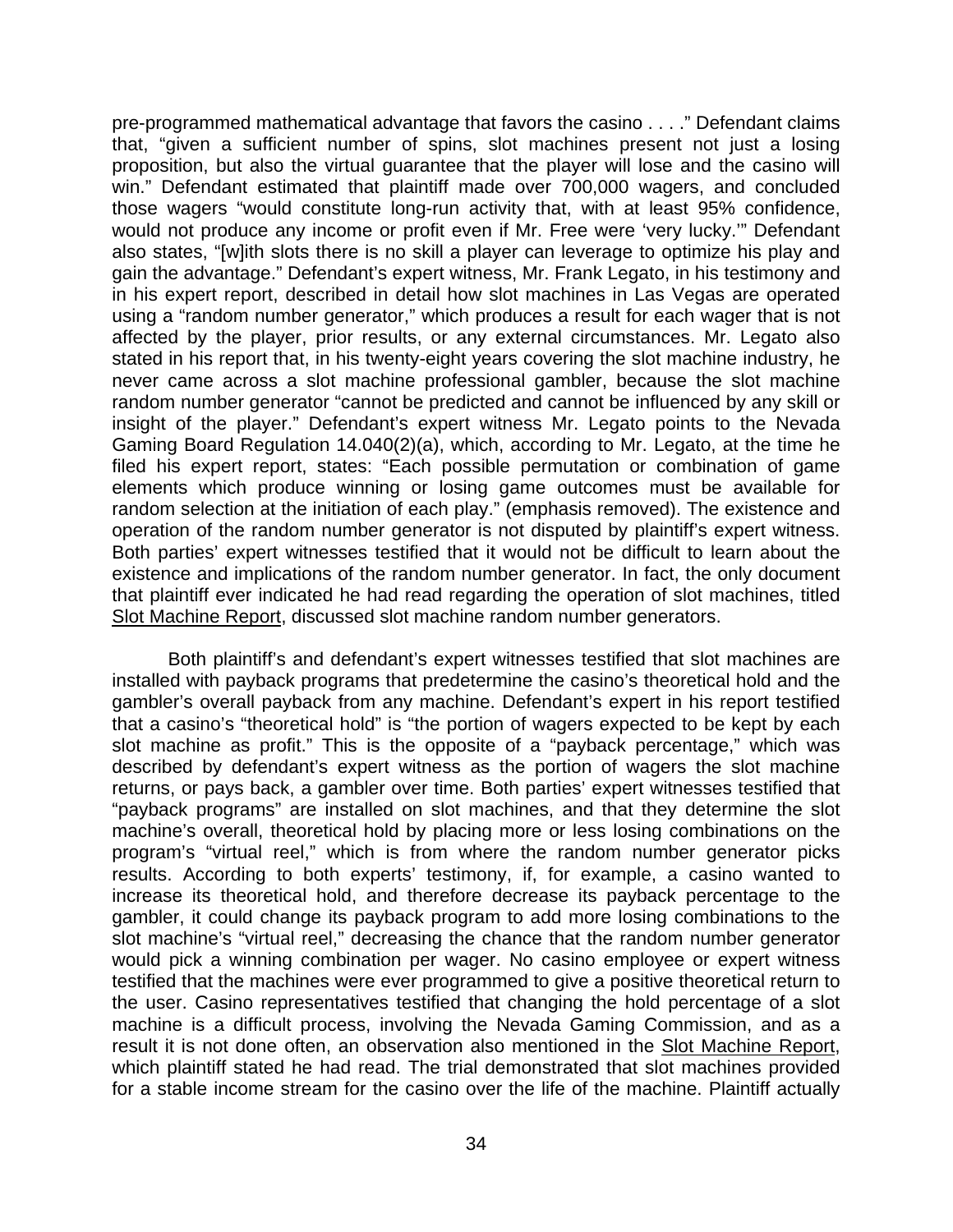admits this in one of the headings in plaintiff's post-trial brief, which reads: "**Slot Machines Are Engineered With A 'House Edge.**'" (emphasis in original). Plaintiff notes in the same brief, however, that, "a probability of loss does not mean a player cannot, in fact, win."

Plaintiff points to Treasury Regulation § 1.183-2(c), which he alleges provides an example of a trade or business that operates similar to plaintiff's situation, as follows:

"A, an independent oil and gas operator, frequently engages in the activity of searching for oil on undeveloped and unexplored land which is not near proven fields. He does so in a manner substantially similar to that of others who engage in the same activity. The chances, based on the experience of A and others who engaged in this activity, are strong that A will not find a commercially profitable oil deposit when he drills on land not established geologically to be proven oil bearing land. However, on the rare occasions that these activities do result in discovering a well, the operator generally realizes a very large return from such activity. Thus, there is a small chance that A will make a large profit from his soil exploration activity. Under these circumstances, A is engaged in the activity of oil drilling for profit."

(quoting Treas. Reg. § 1.183-2(c)) (emphasis in original). Plaintiff notes that the potential income from a large slot machine jackpot can be quite high, just as if "A" in the example were to find oil. Plaintiff also points to United States Tax Court decisions which conclude that an activity was a trade or business despite having incredibly low chances of success. See, e.g., Snyder v. Comm'r, T.C. Memo. 1987-539, 1987 WL 49151 (1987) (finding the taxpayer's horse-breeding activity to be a trade or business despite seven years of losses and potentially "undue optimism on petitioner's part as to the chances for success"); Metcalf v. Comm'r, T.C. Memo. 1963-277, 1963 WL 702 (1963) (holding that plaintiff's farming operation was a trade or business, despite twenty-four straight years of losses, because he operated "with the intent and expectation of eventually making a profit from the operation").

 Decisions in the United States Tax Court also have concluded that slot machine gambling can be a trade or business. See, e.g., Chow v. Comm'r, 2010 WL 985242, at \*6–7 ("This is a close case, and petitioners would be prudent to abandon [slot machine] gambling as a potential source of income. We conclude, however, that petitioner was a professional gambler during 2004 and 2005 . . . ."); Le v. Comm'r, T.C. Summ. Op. 2010-94, 2010 WL 2813420 (2010); Myers v. Comm'r, T.C. Summ. Op. 2007-194, 2007 WL 4117442 (2007).<sup>19</sup> The IRS also has determined that slot machine gambling can be

<sup>19</sup> Pursuant to I.R.C. § 7463, titled "**Disputes involving \$50,000 or less**," the two United States Tax Court Summary Opinions cited above, Le v. Commissioner, and Myers v. Commissioner, "shall not be reviewed in any other court and shall not be treated as a precedent for any other case." I.R.C. § 7463(b) (2006) (emphasis in original). Nonetheless, the two decisions indicate that the United States Tax Court has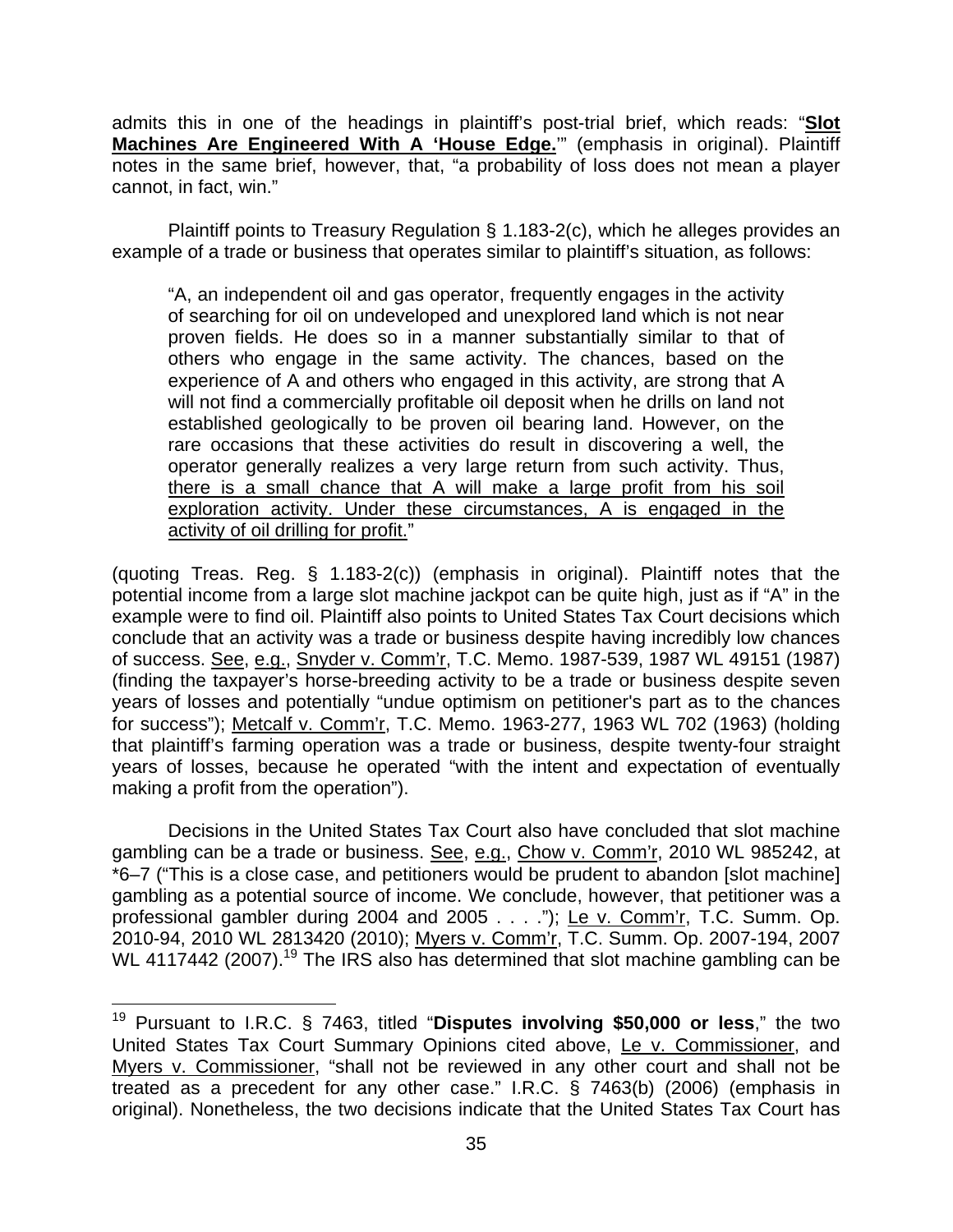acknowledged as a trade or business under the proper circumstances. See Kochevar v. Comm'r, T.C. Memo. 1995-607, 1995 WL 760397, at \*2 (1995) (An IRS Appeals Officer, an employee of the IRS, agreed that the taxpayer's slot machine gambling was a trade or business under I.R.C. § 162, and stated in a letter to the taxpayer: "You and I discussed you and your wife's approach to slot machine playing and I told you that I accepted that you were in a trade or business.").

 As noted above, the analysis of whether an activity is a trade or business "requires an examination of the facts in each case."" Comm'r v. Groetzinger, 480 U.S. at 36 (quoting Higgins v. Comm'r, 312 U.S. at 217). The United States Supreme Court, in Groetzinger, stressed its "concern that an attempt judicially to formulate and impose a test for all situations would be counterproductive, unhelpful, and even somewhat precarious for the overall integrity of the Code." Id. The United States Supreme Court wrote:

If a taxpayer, as Groetzinger is stipulated to have done in 1978, devotes his full-time activity to gambling, and it is his intended livelihood source, it would seem that basic concepts of fairness (if there be much of that in the income tax law) demand that his activity be regarded as a trade or business . . . .

Id. at 33. Although slot machine gambling appears to be a risky business at best, the high probability of loss does not mean a player absolutely could not be in the trade or business of gambling. Using the Groetzinger factors discussed above as a good way to approach the issues, the court, therefore, will look to the unique "facts and circumstances" of plaintiff's case to determine whether or not his activity was a trade or business. See Eastman v. United States, 225 Ct. Cl. at 304; Dreicer v. Comm'r, 78 T.C. at 645; Golanty v. Comm'r, 72 T.C. at 426; Barker v. Comm'r, 2012 WL 947134, at \*4.

## Continuity and Regularity

1

Mr. Free claims that he "gambled far more than a player just playing for recreation." Plaintiff gambled 44 days in 2007, 29 days in 2008, 20 days in 2009, and 25 days in 2010, He claims that a mere per-day calculation discounts his true playing time, since his play was more than eight hours a day. According to plaintiff, he "would start gambling first thing in the morning before breakfast, and continue until after dinner, with typically only meal breaks during the day." Plaintiff stated at his interview that he gambled on average fifteen to sixteen hours a day, and, therefore, claims that his days should count as double-shifts. Plaintiff also states that he was limited in how many days he could gamble in Las Vegas for two reasons. First, plaintiff claims that he had to stay in the United States for less than 122 days total per year. Otherwise, he alleges he would have been deemed a United States taxpayer, and taxable on his "worldwide income," including, his Mexican income, citing to I.R.C. § 7701(b), and IRS Publication

not decided, as a rule, that slot machine gambling cannot be classified as a trade or business.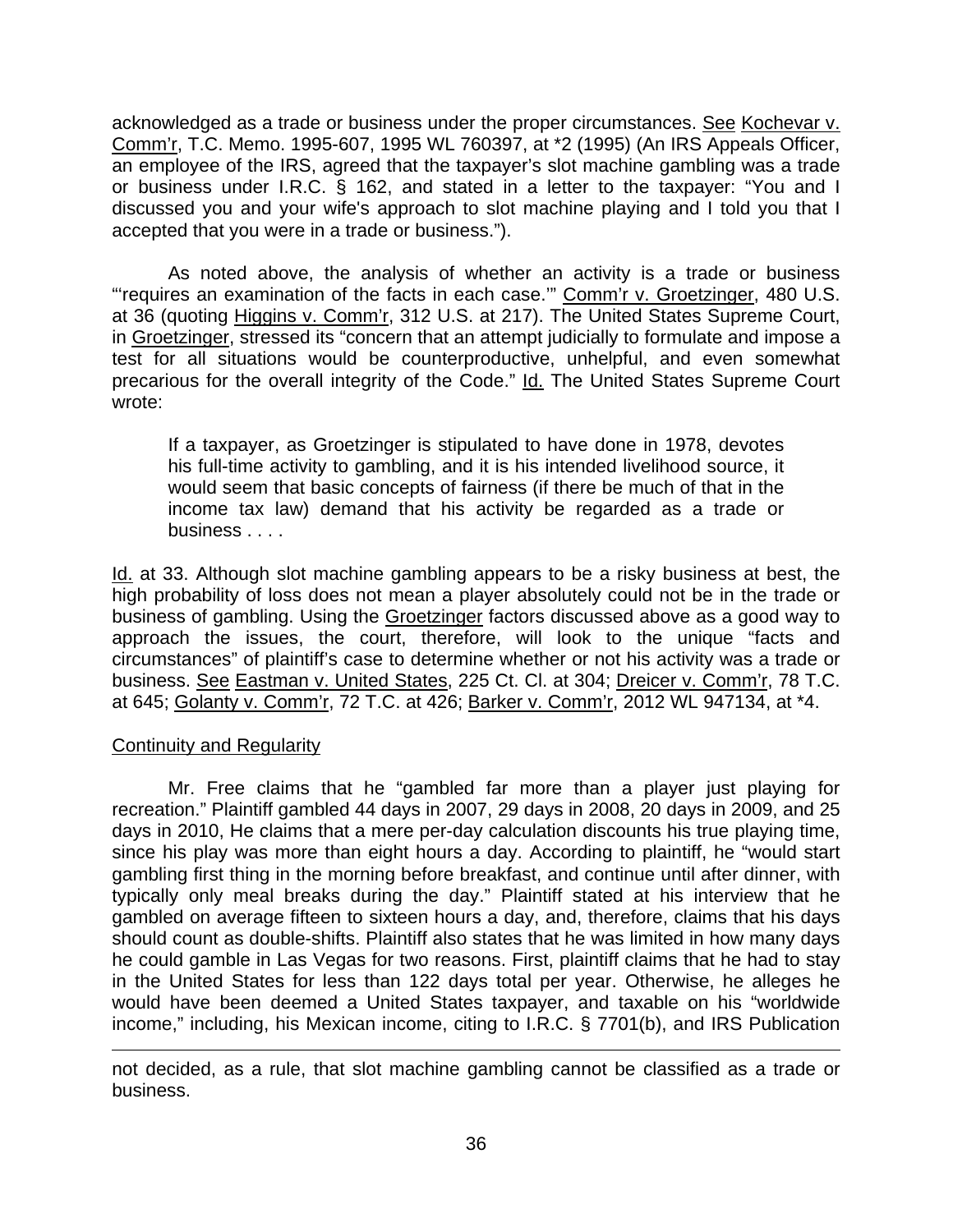519. Additionally, plaintiff stated during his interview that the withholdings not returned by the IRS of his jackpot winnings prevented him from financing further gambling trips. Plaintiff's assistant Ms. Campos also testified that plaintiff took fewer trips because of the lack of tax refunds.

Defendant's response focuses on the language in Groetzinger; that "continuity and regularity'" requires the conduct to be "'pursued full time, in good faith, and with regularity.'" (quoting Comm'r v. Groetzinger, 480 U.S. at 35). Defendant argues that in order for plaintiff's activity to be continuous and regular, far more hours would be required. In its post-trial brief, defendant claims that, "where taxpayers have engaged in gambling activities with something significantly less than full time devotion, most courts have found those activities insufficient to satisfy the continuity/regularity requirement of a trade or business." Defendant asks the court to compare Commissioner v. Groetzinger, 480 U.S. at 23 (finding that taxpayer's sixty to eighty hours a week spent on the activity was continuous and regular), and Busch v. Commissioner, 713 N.W.2d 337, 340 (Minn. 2006) (finding that taxpayer's forty to sixty hours a week playing slot machines was continuous and regular), with Hastings v. Commissioner, T.C. Memo. 2009-69, 2009 WL 814227, at \*1, \*4 (2009) (finding that taxpayer's gambling over sixty days a year on holidays and weekends was "irregular[]"), and Byrd v. Hamer, 943 N.E.2d 115, 131 (Ill. App.) (finding that taxpayer's 2.57 casino visits per week was not akin "with the regularity exemplified in Groetzinger"), appeal denied, 949 N.E.2d 1096 (Ill. 2011).

Defendant also challenges how long plaintiff spent each day gambling, alleging that plaintiff's players card data indicated he, on average, only played eight to eleven hours a day during his trips between 2007 and 2010. Finally, defendant argues that plaintiff's trips were sporadic, and that they "simply coincided with a holiday or family vacation." Defendant notes that plaintiff sometimes travelled for his birthday, and that his play also coincided with "'summer vacations.'" In addition, defendant alleges that plaintiff travelled on a "'spur of the moment.'" Instead of being held back by withheld taxes, defendant claims that plaintiff decreased his travel to Las Vegas in line with decreasing returns from his Mexican stock exchange activities.

Defendant also maintains that "even if tax withholding were a plausible justification for plaintiff's infrequent gambling . . . . the potential effect of withholding on plaintiff's Las Vegas travel was present only for years after 2007." Defendant claims that the trial testimony supports its argument because, according to defendant, Ms. Campos indicated in her testimony that plaintiff took fewer trips to Las Vegas "[a]fter 2007" because of a lack of return of his withheld jackpot winnings. Defendant also alleges that plaintiff stated he only made less frequent trips "in 2010 . . . because I didn't get my money back from the taxes." (modification in original). According to defendant, even in 2007, "plaintiff's 'busiest' gambling year . . . he gambled only 44 days" and that this "does not satisfy the continuity/regularity requirement of *Groetzinger*." Defendant does not specify, nor does the record indicate, which tax years Ms. Campos and plaintiff were referring to as the years in which the refunds were not returned to Mr. Free, thus precipitating a decrease in plaintiff's gambling trips.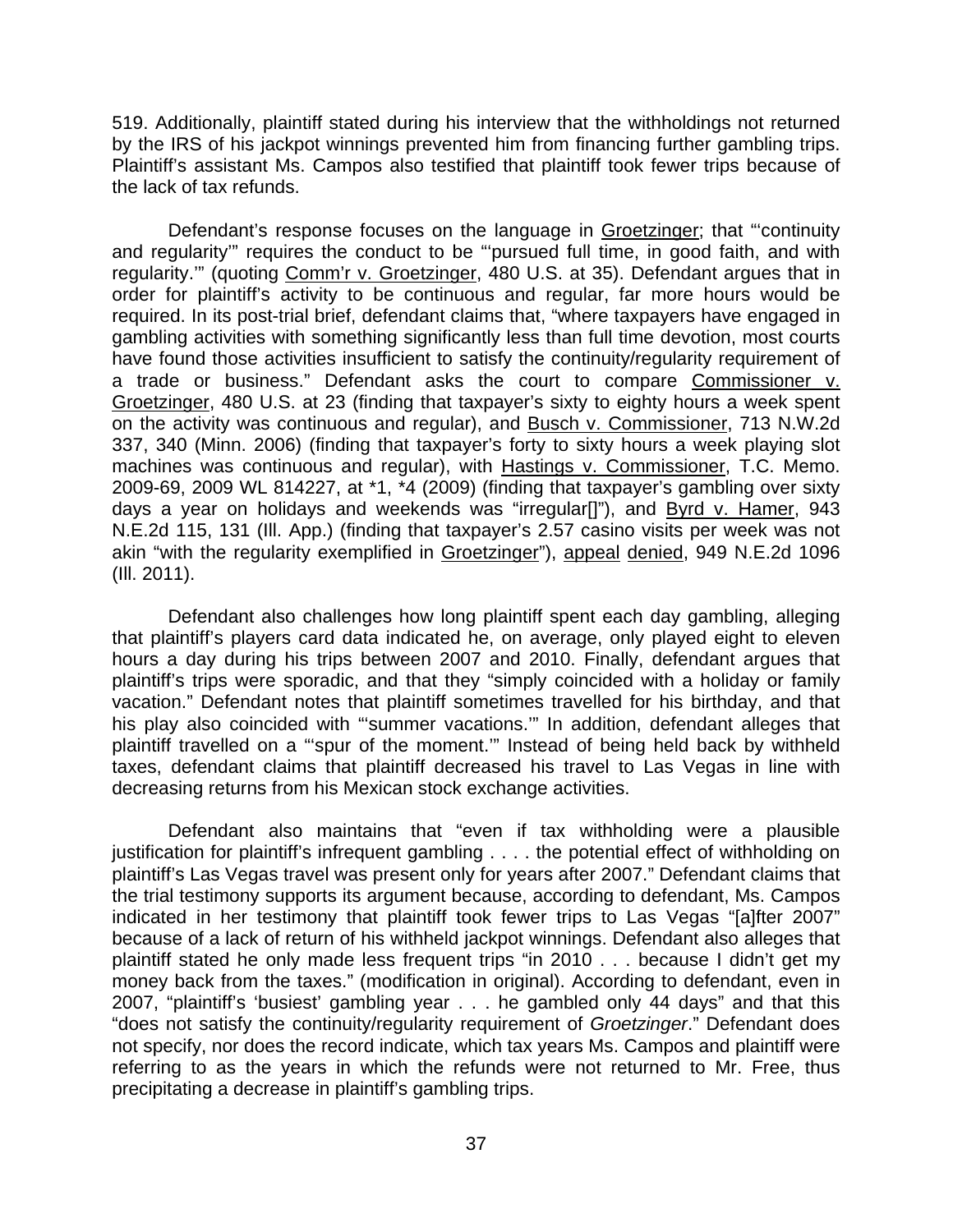Groetzinger does not define what constitutes continuous and regular activity, other than to indicate that a "sporadic activity, a hobby, or an amusement diversion does not qualify," and that the taxpayer in Groetzinger put forth "[c]onstant and largescale effort on his part." Comm'r v. Groetzinger, 480 U.S. at 35–36. There also is not a great deal of analysis by other courts on this prong of Groetzinger. Considering the capital requirements plaintiff would have had, somewhere on the order of 5,000 to 10,000 wagers a day, at approximately \$200.00 a wager, the Groetzinger sixty to eighty hours a week, or the Busch forty to sixty hours a week, would be hard to match. To focus on hours spent gambling, therefore, may not be the only means by which to judge the issue. See Int'l Painters & Allied Trades Indus. Pension Fund v. KKB, 421 F. Supp. 2d 71, 76–77 (D.D.C. 2006). The United States District Court for the District of Columbia, in KKB, concluded that the defendant KKB's real estate leasing activities constituted a trade or business, despite apparently only operating a few hours a year. See id. at 76. The court in KKB stressed that an activity can be operated "with regularity if it is operated 'constantly, continually, steadily, sustainably,' and if it is operated 'in a ... methodical way."" Id. (modifications in original) (quoting FW/PBS, Inc. v. City of Dallas, 493 U.S. 215, 259 (1990) (Scalia, J. concurring in part and dissenting in part); see also Schultz v. City of Cumberland, 228 F.3d 831, 849 (7th Cir.) ("'Regularly' means 'in a regular, orderly, lawful, or methodical way,' and 'regular' means 'returning, recurring or received at stated, fixed or uniform intervals <in the [regular] course of events> [sic].'" (quoting Webster's Third New International Dictionary 1913 (1986)) (modifications in original)), reh'g and reh'g en banc denied (7th Cir. 2000).

Plaintiff usually gambled in the second half of the year, in particular, every year in July, and most years in August, September, November, and December. The specific dates within the years under review, however, appear chosen somewhat randomly, and more for personal motives, than for business considerations. Moreover, the record suggests that often plaintiff's trips were arranged for plaintiff by Ms. Campos on short notice, "between two and three weeks before." Mr. Aguilar from the Mirage testified that he was informed of plaintiff's travels "anywhere from a month up to the next day," and other casino staff indicated that they were notified only several weeks in advance.

Plaintiff correctly states that, "**there is no requirement, in Groetzinger or elsewhere, that a full-time endeavor must begin January 1st of each year to be considered 'full-time**,'" citing Rusnak v. Comm'r, T.C. Memo. 1987-249, 1987 WL 40301 (1987). (emphasis in original). Comparing plaintiff's travel pattern and number of trips to Las Vegas, along with his lack of study and short-term preparation in advance of his trips, to cases in which the activity in question was found to be regular and continuous, plaintiff's efforts do not measure up. For example, the taxpayer in Rusnak, after starting his business, pursued it methodically on and off the racetrack, having "devoted approximately 35 hours per week to this endeavor, attending the track, studying racing forms, interviewing horse owners and riders, and placing bets." Id.; see also Comm'r v. Groetzinger, 480 U.S. at 35–36 (taxpayer applied "[c]onstant and largescale effort"); Int'l Painters & Allied Trades Indus. Pension Fund v. KKB, 421 F. Supp. 2d at 76–77 (Because KKB leased advertising space, incurred continuous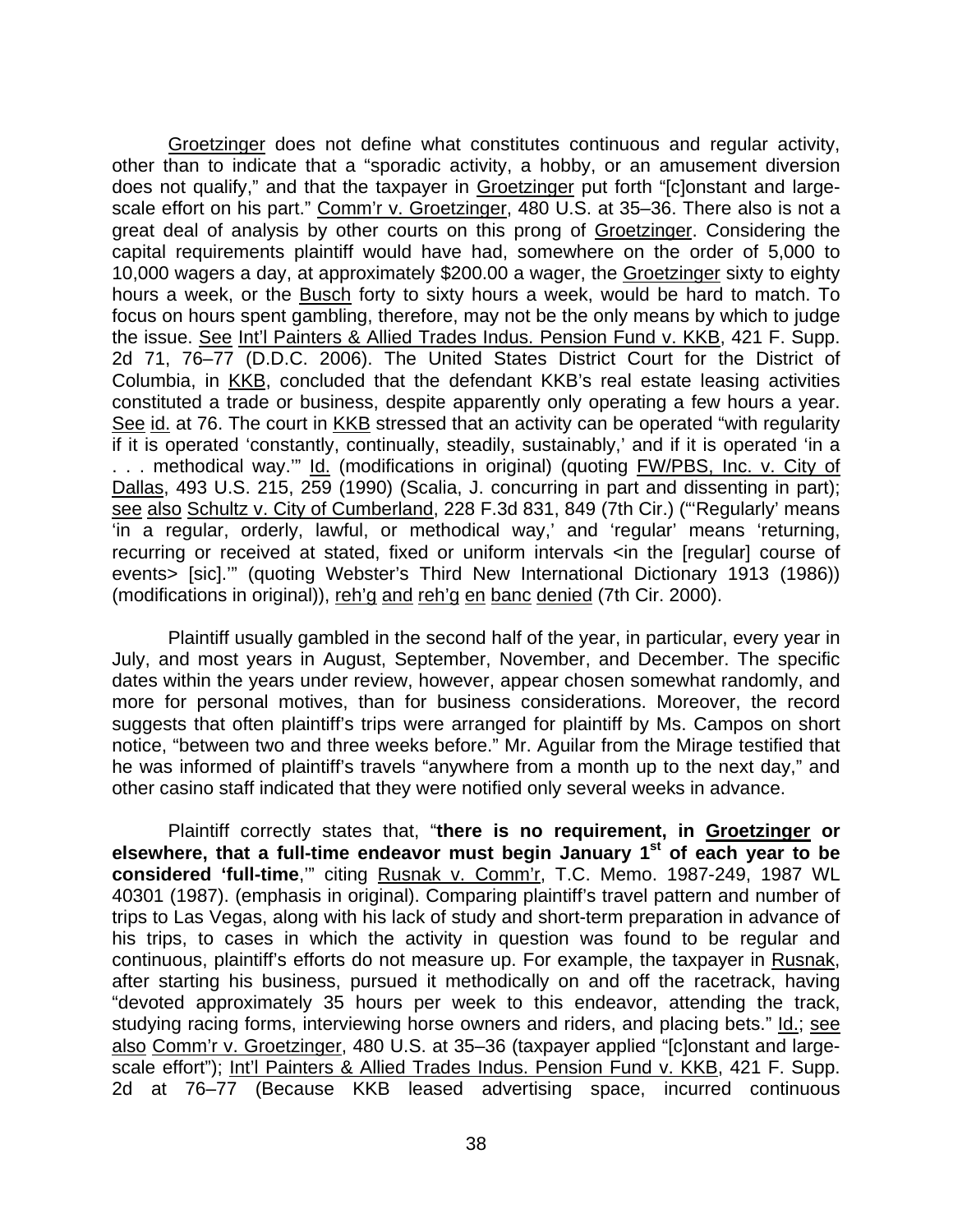administrative expenses, and "KKB's owners and their family members donated time to repair and maintain the land and to deal with administrative matters related to the lease with Tri-Valley Glass," the District Court concluded that "KKB's owners were regularly involved with the real estate at issue.").

| <b>Calendar</b><br>Year | <b>Number</b><br>of Trips | <b>Days</b><br><b>Gambled</b> | <b>Trips to Las Vegas</b>                                                                     |
|-------------------------|---------------------------|-------------------------------|-----------------------------------------------------------------------------------------------|
| 2007                    | 8                         | 44                            | May 3-7; June 9-16; July 16-24; Aug. 10-15; Sep.<br>12-17; Oct. 11-15; Nov. 25-29; Dec. 29-31 |
| 2008                    | 5                         | 29                            | Jan. 1-3; Apr. 22-27; July 27-Aug. 4; Aug. 28-<br>Sep. 2; Nov. 30-Dec. 4                      |
| 2009                    | 3                         | <b>20</b>                     | May 31-June 9; July 9-16; Nov. 25-29                                                          |
| 2010                    | 5                         | 25                            | July 11-18; Aug. 12-13; Sep. 15-19; Oct. 20-25;<br>Dec. 2-6                                   |

In the above-captioned case, the parties stipulate that between 2007 and 2010, plaintiff travelled to Las Vegas, Nevada the following times:

Plaintiff testified at his deposition that he had a method or strategy that would govern his activities and travels: He wanted to play when casinos were more crowded. Looking at the record, however, this strategy may not have been consistent with his actual activity. Plaintiff did not consistently travel during the times that were testified to as busiest for the casinos, such as the New Year, Superbowl, or certain other American holidays. For example, although Mr. Clinton, from the Bellagio casino, stated that "March is a particularly busy month, February with the Superbowl and a few of our other events we hold," plaintiff never travelled to Las Vegas during those two months. Although Mr. Clinton further stated that October and May are good months, the record indicates that plaintiff only travelled during those months in 2007 and 2010, and his trip in 2009 only covered May 31. Although Mr. Aguilar, speaking generally about Las Vegas, testified that the New Year and the Super Bowl holidays are potentially the busiest times of the year in Las Vegas, plaintiff never travelled to Las Vegas during the Super Bowl and did so only once over the New Year holiday, even though plaintiff testified that he preferred to travel during the New Year period because it was busier. Mr. Clinton testified that casinos are less busy in "the second half of August, early September," and the record indicates that plaintiff did travel to Las Vegas in August and September in 2007, 2008, and 2010. In fact, plaintiff testified at his deposition that he travelled to Las Vegas "on less popular weekends." Although plaintiff's post-trial brief argues that Mr. Free's travel coincided with busy times of the year, because the Mexican holidays often have boxing matches, and those make Las Vegas "extremely busy," the record indicates that plaintiff only visited Las Vegas once for Cinco de Mayo, in 2007, and twice for Mexican Independence Day, September 16, in 2007 and 2010, despite testimony from casino employees that these two days of the year are "always a boxing date" and very busy times. Overall, the record indicates that plaintiff primarily chose to travel in line with personal events, like his birthday or family summer vacations. The record indicates, for example, that plaintiff was in Las Vegas on his birthday, July 16, in three of the four years at issue, 2007, 2009, and 2010, although the record does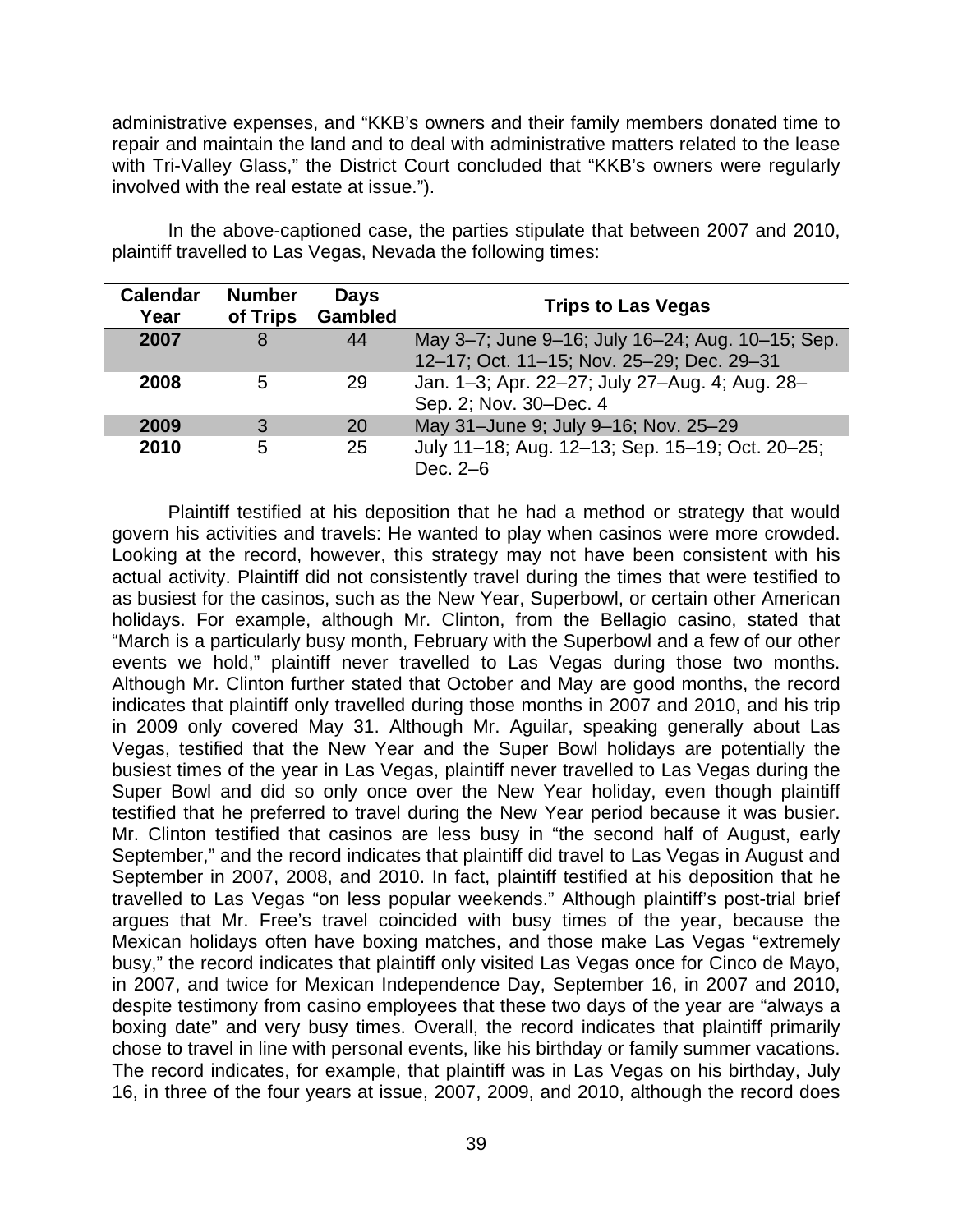not indicate that this was a normally busy time for the casinos. In addition, plaintiff did not indicate at his deposition or interview that he made long-term or regularized trip planning decisions or that he actively thought about events that would increase casino attendance, such as boxing matches.

Many of plaintiff's trips appear to have been relatively spontaneous, planned, at best, only weeks in advance. In fact, plaintiff testified at his deposition that only half of his trips were "planned." Ms. Campos testified that, generally, she would be notified just two to three weeks before each trip, and casino staff testimony suggests that sometimes she would reach out to the casinos only a day in advance. Plaintiff's daughter testified that, for the most part, his family was notified of trips a week or two before. Plaintiff's statements indicate that he also did not plan the duration of a trip to align with key dates, but appears generally to have gambled until he ran out of money, after which he left. In determining whether plaintiff was in a trade or business, objective facts are more telling than plaintiff's own statements of his intent. See Comm'r v. Groetzinger, 480 U.S. at 36; Barker v. Comm'r, 2012 WL 947134, at \*5. The facts in the record before the court suggest that plaintiff's lack of methodology in planning his trips, as well as the unplanned duration of the trips, do not support a finding of the continuity or regularity necessary for plaintiff's trips to Las Vegas to qualify as trade or business trips. See Comm'r v. Groetzinger, 480 U.S. at 35.

Plaintiff contends that he could only spend 121 days a year in the United States without other tax consequences. This does not mean that plaintiff could not spend any time in Mexico, with continuity or regularity, operating his gambling business. When in Mexico, however, plaintiff stated he did "practically nothing" relating to his gambling activities, although the records were assembled for him in Mexico by Ms. Campos and Mr. Dominguez. Moreover, the record reflects that he did no research or solicit information or advice about how slot machines operate when not in Las Vegas. Plaintiff asserts that, in evaluating continuity and regularity: "What may be 'regular and continuous' for a 30-year old is likely not the same as that for a 70-year old." The pattern here, however, with short intensive gambling trips, which concluded when his money ran out, separated by large time gaps, would appear to indicate that his activity was less like "extensive business activity over a substantial period," and more like "sporadic activity." See Comm'r v. Groetzinger, 480 U.S. at 35-36; Barker v. Comm'r, 2012 WL 947134, at \*8; see also Busch v. Comm'r, 713 N.W.2d at 347 ("[T]he [Groetzinger] Court appears to have considered a hobby as something one is involved in part time or as a side activity.").

Plaintiff also claims that, in addition to, or even regardless of, plaintiff's own activity, the work and expenses of those who worked for him should be considered in determining whether his activity was continuous and regular. In particular, plaintiff points to Ms. Campos' time planning plaintiff's trips, sorting documents upon his return, managing his accounts, and creating reports on his play. Plaintiff claims that, in 2007, Ms. Campos worked a significant amount of time on the alleged gambling business, almost daily from May to December. Plaintiff further claims that the work of Mr. Dominguez, Mr. Schimmer, and Mr. Jiminez should also be considered. In support,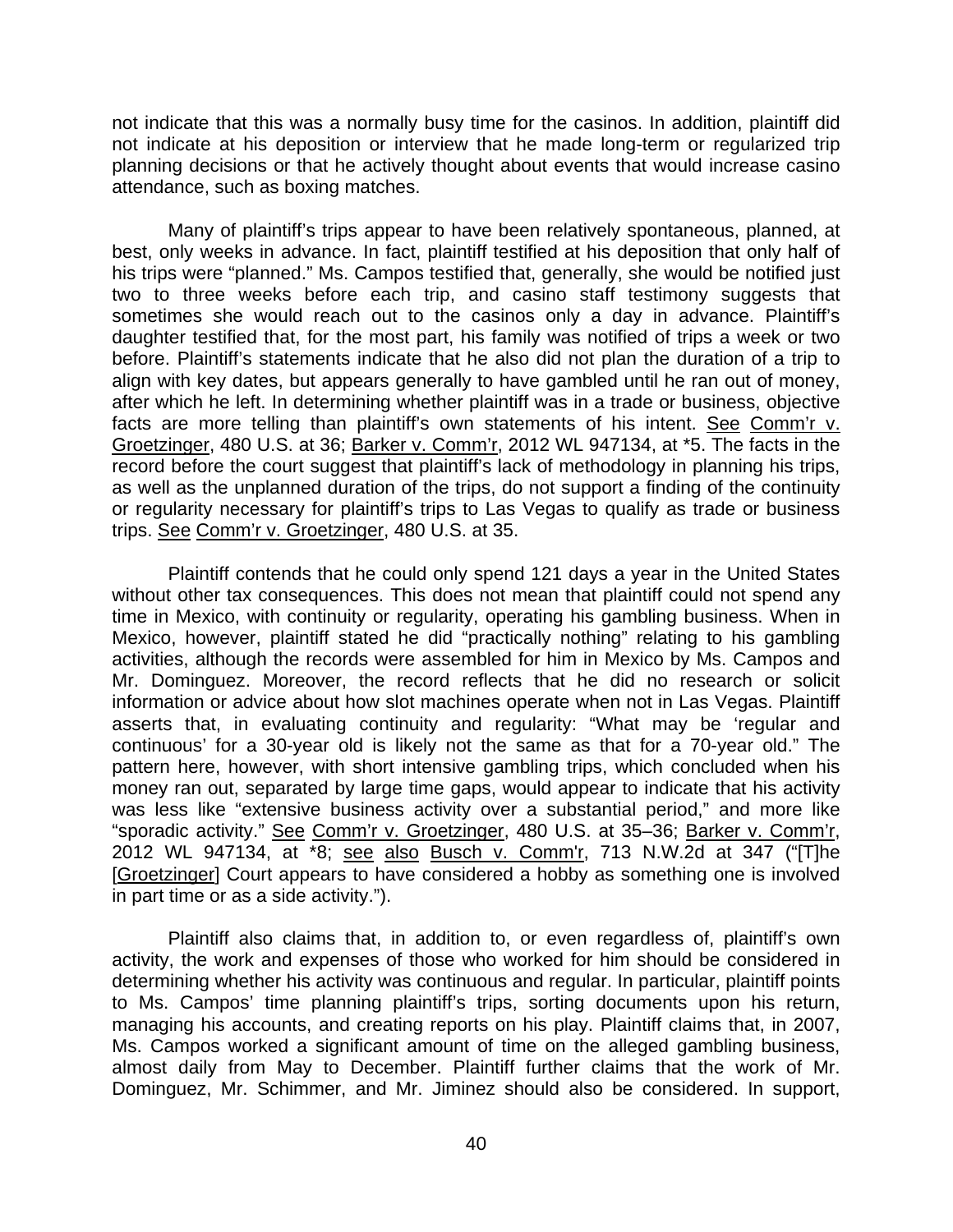plaintiff points to International Painters & Allied Trades Industries Pension Fund v. KKB, 421 F. Supp. 2d 71, and Storey v. Commissioner, T.C. Memo. 2012-115, 2012 WL 1409273 (2012). As stated above, in KKB, the United States District Court for the District of Columbia held that defendant KKB's activity constituted a trade or business, despite only operating allegedly very few hours a year, see Int'l Painters & Allied Trades Indus. Pension Fund v. KKB, 421 F. Supp. 2d at 76, and included within its consideration "expenses associated with a business that operates on a regular and continuous basis, such as bookkeeping expenses, accounting expenses, and legal expenses." Id. at 77. The District Court also noted that the costs KKB's owners spent in maintaining the real estate were not indicative of sporadic or intermittent activity, but rather, "show[ed] that KKB's owners were regularly involved with the real estate at issue." Id. In Storey, the United States Tax Court considered that the taxpayer "engaged qualified professionals to work on her Smile 'Til It Hurts activity," in concluding that her activity was a trade or business. Storey v. Comm'r, 2012 WL 1409273, at \*11. Defendant disagrees and argues that Ms. Campos' allocations of time should not be counted because they "do not add up," and because she made no effort to segment her time. In support, defendant points to Merkin v. Commissioner, T.C. Memo. 2008-146, 2008 WL 2316491 (2008), in which a gambler's testimony as to his time spent gambling, unsubstantiated by players card data, was discarded. Id. at \*4. Defendant also argues that focusing on the time of others, as opposed to plaintiff's time, is "letting the tail wag the dog," and that the United States Supreme Court in Groetzinger intended for the calculus to focus on the taxpayer's direct activities. Defendant also argues that, in plaintiff's case, unlike the taxpayer in KKB, it was not the alleged business that paid for Ms. Campos' time, but instead a separate entity, Tenabri.

A taxpayer's ordinary business expenses has been considered in determining whether an activity was pursued with continuity and regularity. See Int'l Painters & Allied Trades Indus. Pension Fund v. KKB, 421 F. Supp. 2d at 77; see also I.R.C. § 162(a) ("There shall be allowed as a deduction all the ordinary and necessary expenses paid or incurred during the taxable year in carrying on any trade or business . . . ."). It appears from the record, however, that Ms. Campos, Mr. Dominguez, Mr. Jimenez, and Mr. Schimmer contributed only a portion of their times towards plaintiff's activities, including his gambling activities. Even though plaintiff alleges that Ms. Campos spent much of her time on plaintiff's gambling activities, it appears, after a thorough review of the record, that none of the individuals mentioned by plaintiff were primarily devoted to gambling support. Coming to an accurate estimation of the time Ms. Campos spent on plaintiff's gambling activities is difficult since Ms. Campos testified that she did not keep records of her time spent working on plaintiff's various activities, and her testimony appears inconsistent. For example, Ms. Campos testified that she spent approximately 110 hours per trip on activities related to plaintiff's gambling, approximately thirty hours preparing for plaintiff's trips, and eighty hours during the weeks after plaintiff's trips, creating and maintaining plaintiff's records. Considering that plaintiff flew to Las Vegas eight times in 2007, this would mean Ms. Campos spent approximately 880 hours working on plaintiff's gambling activities before and after his trips; but considering that plaintiff only flew to Las Vegas three times in 2009, this would mean that Ms. Campos put in closer to 330 hours towards plaintiff's gambling activities in 2009, apart from her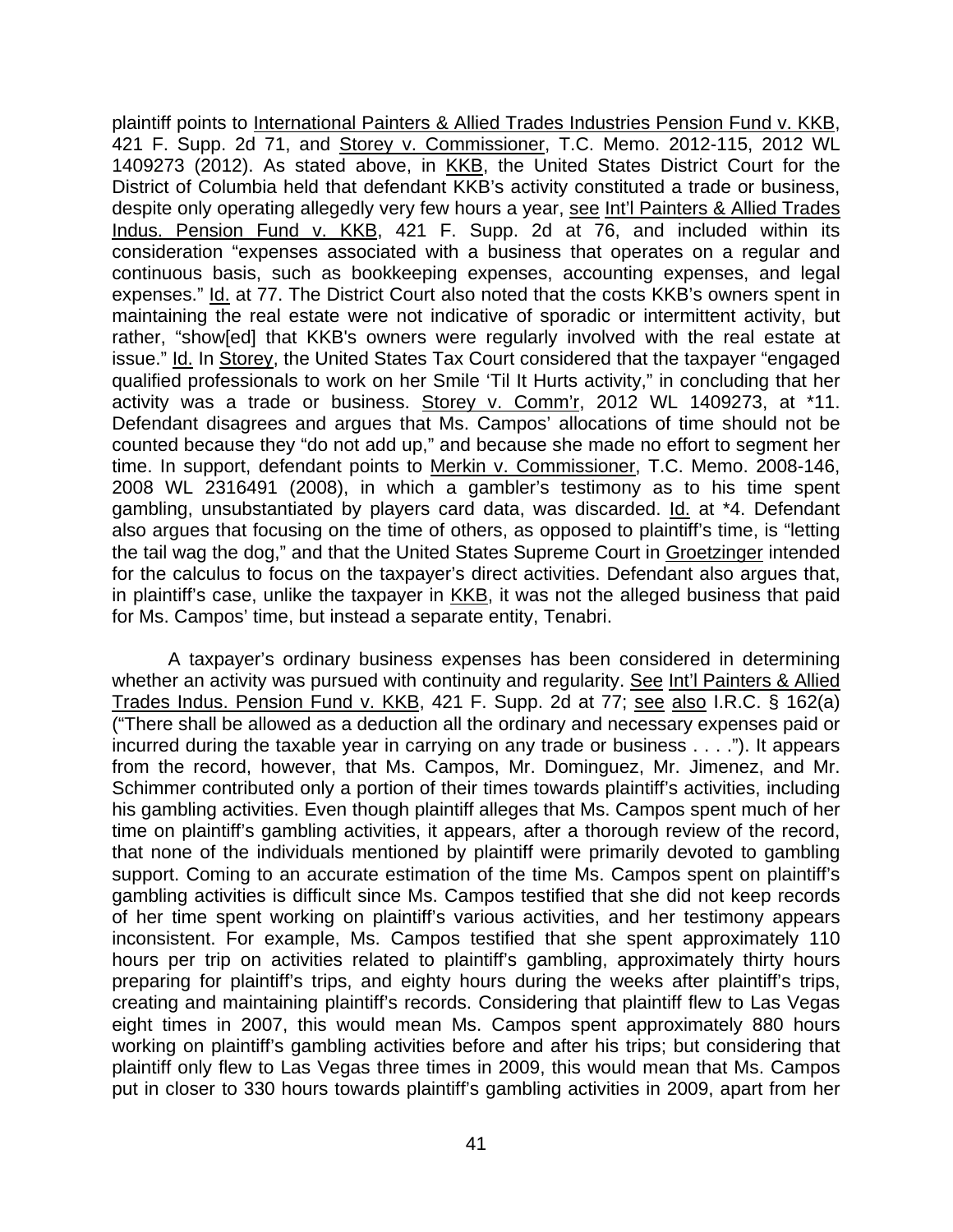other record-keeping requirements. This appears inconsistent with Ms. Campos' other testimony that she spent "[a]pproximately 50 percent of the time. Between 50 to 80 percent" of her forty-eight hour work week on plaintiff's gambling activities from 2007 through 2010. In addition, Ms. Campos testified that she performed multiple other operations for plaintiff, and that she did "manage his shares in the stock market," "keep track of all his medical appointments," and arrange plaintiff's other vacations. Although Ms. Campos testified that she spent a "minimum amount of time" on these other activities, she also testified that it would take "between two to three days" to arrange for one of plaintiff's medical visits, and "[a]round 15 to 20 hours" to plan each of plaintiff's beach vacations. Mr. Dominguez appears to have worked about ten hours a week on plaintiff's gambling around the times plaintiff travelled to Las Vegas, according to plaintiff at his deposition, and also worked additional time when creating plaintiff's tax filings. Plaintiff stated at his interview that Mr. Dominguez was paid Mex\$70,000.00 to Mex\$80,000.00 a month, although not all of it was for gambling-related work. According to the record, Mr. Schimmer spent approximately twenty-five to forty hours per year preparing plaintiff's tax returns, and Mr. Jiminez just one to two hours per year on the same activity.

Both the KKB and Storey cases cited by plaintiff are distinguishable. In the above captioned case, plaintiff never considered any of his accounting expenses in his business filings, or even as business expenses. None of plaintiff's annual reports of his gambling activity, or his United States 1040NR tax returns, account for the expenses or time of Ms. Campos, Mr. Dominguez, the Procopio law firm, Mr. Jimenez, or others, or account for any portion of his office, travel costs, or the costs of the doctor who sometimes travelled with plaintiff, as business expenses. The following colloquy with plaintiff is illustrative:

Q. Who pays for your secretary [Ms. Campos]?

A. I pay most of her salary; the rest is paid by the agricultural business for the work she does for the business.

Q. So other than -- other than -- well, what sort of services does she provide relating to your gambling activities?

A. Well, she is the one who organizes the Forms 1042 for taxes. She's the one who drafts the 16 income tax returns and -- and when I say "personal," it's everything that is personal.

Moreover, in his financial statements, tax returns, and court filings, plaintiff argues that his alleged gambling business was profitable, while at the same time, not deducting these overhead costs. Plaintiff wants the court to consider the efforts of Ms. Campos, Mr. Dominguez, his law firm, and others as part of his business, yet without distinguishing the part time nature of their work for him and work for other clients. Moreover, he appears to have treated portions of their time as for personal or Tenabri matters, not for gambling business costs.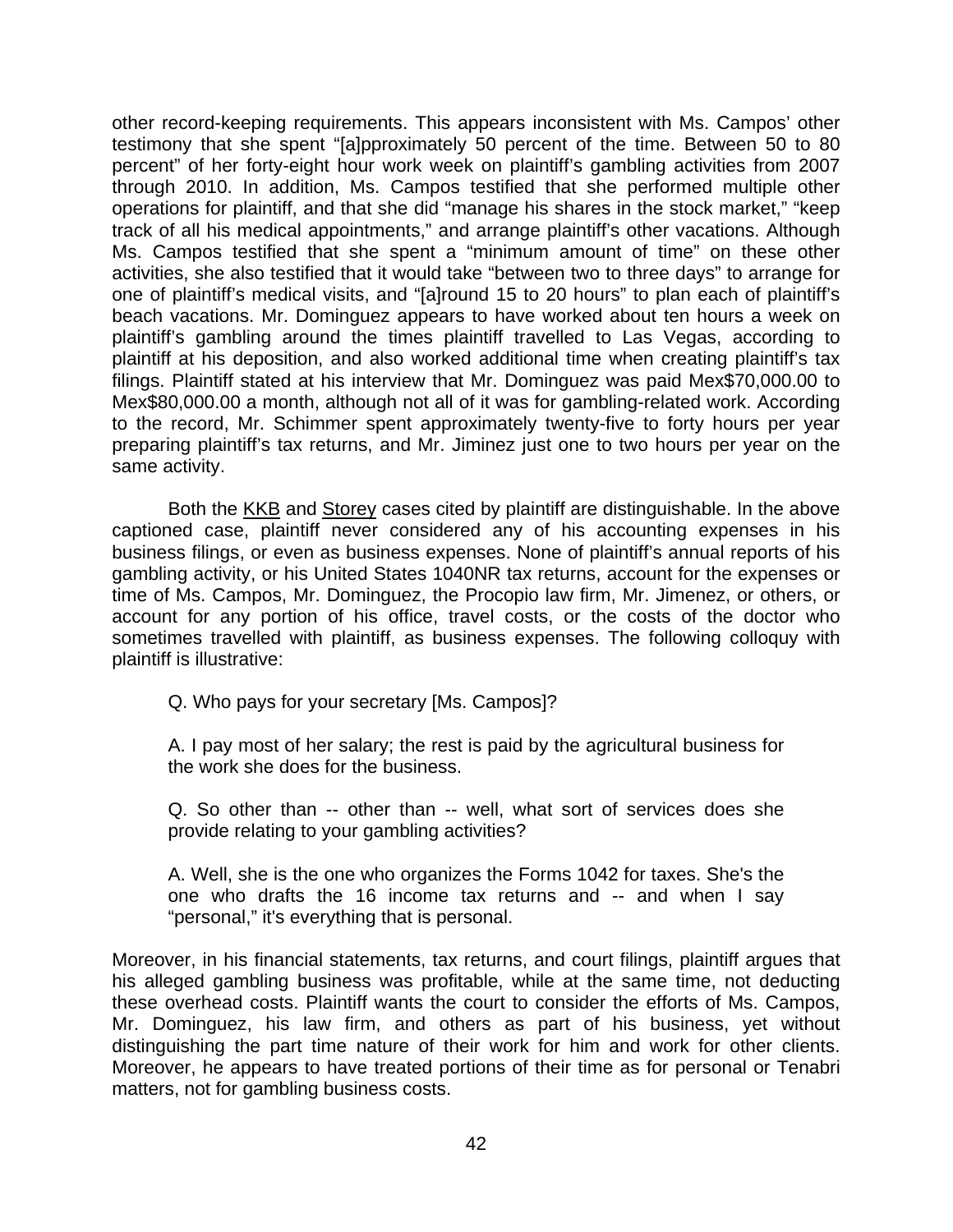In KKB, and Storey, the courts looked at whether the effort and claimed expenses were more relevant to maintaining the business than for personal reasons. The District Court in KKB noted that "KKB's owners and their family members donated time to repair and maintain the land and to deal with administrative matters related to the lease with Tri-Valley Glass." Int'l Painters & Allied Trades Indus. Pension Fund v. KKB, 421 F. Supp. 2d at 77 (internal citations omitted). The District Court held that "'activities taken with regard to the property,' such as the ones taken by KKB's owners, are regular and continuous trade or business conduct." Id. (quoting Cent. States, Se. & Sw. Areas Pension Fund v. Fulkerson, 238 F.3d 891, 896 (7th Cir.), reh'g and reh'g en banc denied, 238 F.3d 891 (7th Cir.), cert. denied (2001)). In Storey, the tax court stated: "Petitioner credibly testified about the many evenings and weekends spent on film production, and her work product demonstrates time-consuming care and attention to detail." Storey v. Comm'r, 2012 WL 1409273, at \*7. The court, however, considered her hiring of outside professionals in the context of determining plaintiff's profit motive. See id. at \*10. By contrast, in Central States, Southeast & Southwest Areas Pension Fund v. White, 258 F.3d 636 (7th Cir. 2001), the United States Court of Appeals for the Seventh Circuit decided that the activity of homeowners in renting out their garage apartments, "was more akin to purely personal investment, and thus was not sufficiently continuous or regular to constitute a trade or business." Id. at 643. The court concluded that the taxpayer's "activities did not benefit a trade or business that could be easily separated from the normal maintenance and upkeep that every homeowner performs." Id.

In the above captioned case, there is a clear question as to whether the accounting activities undertaken were for maintaining a business or primarily for filing taxes and for personal use. Although Ms. Campos and Mr. Dominguez created numerous reports on plaintiff's gambling activities, plaintiff testified:

- Q: How did you use that information [end-of-the-year analysis]?
- A: Well, that's what would be declared for taxes.
- Q: Did you use it for any other purpose?
- A: Well, just to have personal information for myself.

There is no evidence in the record that plaintiff used any of these reports to inform his play. In fact, plaintiff testified that he never changed his playing approach from 2007, or analyzed prior results. Casino witnesses testified that plaintiff never mentioned research, or observed that he had a strategy. Although the efforts of others can be a factor in determining whether a taxpayer pursued an activity for the purpose of making a profit, see Storey v. Comm'r, 2012 WL 1409273, at \*9–10, the focus of the Groetzinger analysis regarding "continuity and regularity" is on the taxpayer, and whether a "[clonstant and large-scale effort on his [or her] part was made." See Comm'r v. Groetzinger, 480 U.S. at 36. Mr. Free's efforts would appear to be more oriented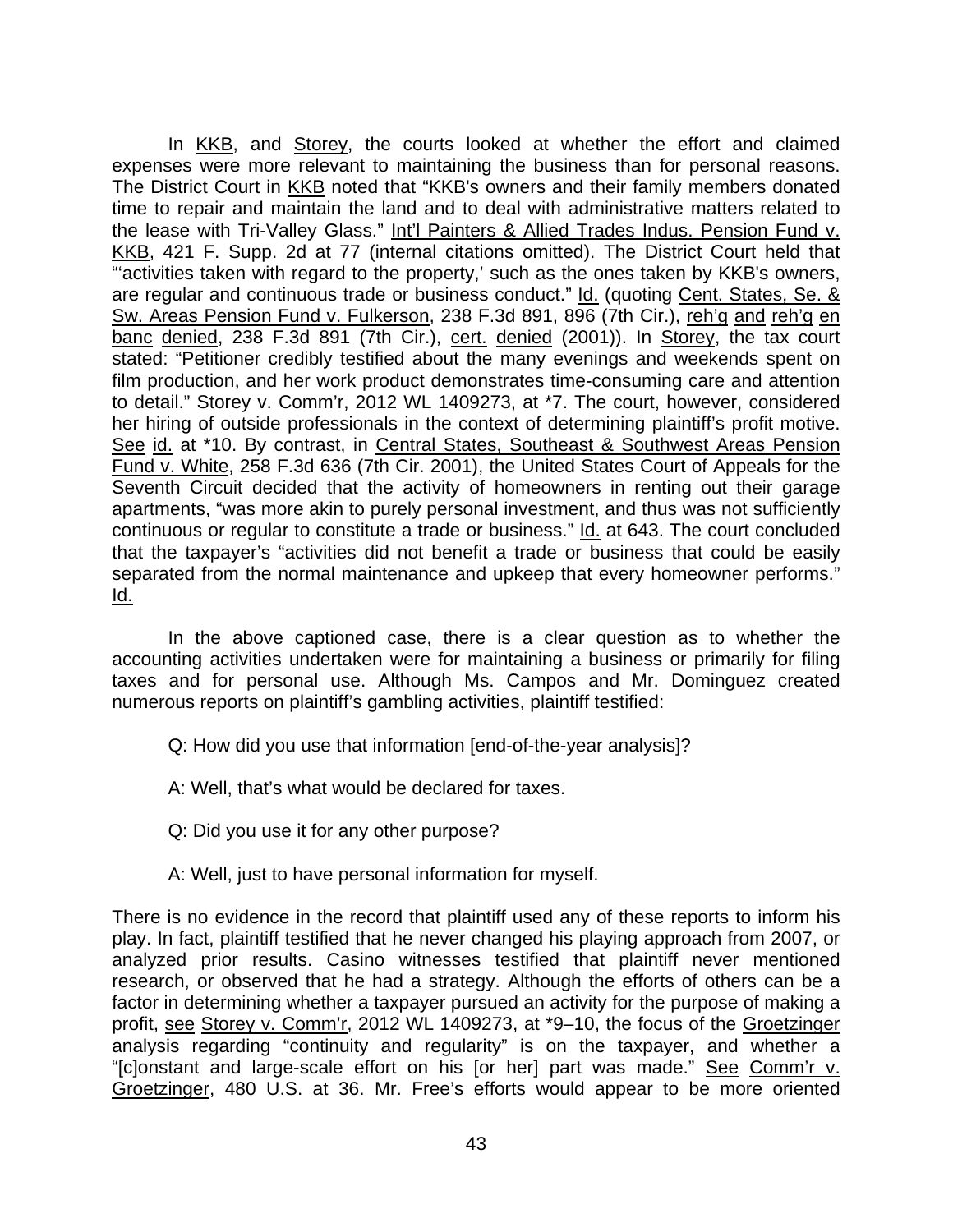towards vacationing with his family and friends than towards a serious business venture. He appears to have been a savvy, successful businessman in his other moneymaking ventures, farming and stock market investing, in both of which it appears he evidenced consistent dedication for many years. The amount of time and sporadic nature of his gambling efforts further reduces the appearance of a business venture.

## Profit Motivation

 $\overline{a}$ 

In analyzing the second prong of the Groetzinger test, whether a "taxpayer's primary purpose for engaging in the activity'" is for income or profit, the United States Supreme Court has clarified that profit means "economic profit," such that the taxpayer "*intended* to earn gross income in excess of total costs." See Portland Golf Club v. Comm'r, 497 U.S. 154, 169–71, 170 n.19, 171 n.22 (1992) (emphasis in original) (quoting Comm'r v. Groetzinger, 480 U.S. at 35). The United States Supreme Court further stated that "[w]e accept petitioner's contention that § 162 requires only an intent to earn an economic profit," and in Portland found that the taxpayer "has failed to show that it intended to earn gross income from nonmember sales in excess of its total (fixed plus variable) costs . . . ." Id. The United States Tax Court has adopted the "economic profit" approach when evaluating a taxpayer's profit motivation. See, e.g., Roberts v. Comm'r, T.C. Memo. 2014-74, 2014 WL 1688127 (Apr. 29, 2014) ("Profit is generally defined as receipts in excess of costs." (citing Portland Golf Club v. Comm'r, 497 U.S. at 166)); Johnson v. Comm'r, T.C. Memo. 2012-231, 2012 WL 3235565, at \*9 (2012) (same); Cheh v. Comm'r, T.C. Memo. 1992-658, 1992 WL 323606, at \*4 (1992) ("A profit objective entails an intent to produce gross income in excess of related expenses." (citing Portland Golf Club v. Comm'r, 497 U.S. 154)).

Both parties also cite to Treasury Regulation § 1.183-2 (2010), which provides a list of nine "factors which should normally be taken into account" when "determining whether an activity is engaged in for profit." Treas. Reg. § 1.183-2. Treasury Regulation § 1.183-2 factors overlap with the Groetzinger test measures, although the regulation specifically is directed at determining whether a profit motive exists. The nine factors are the: (1) "[m]anner in which the taxpayer carries on the activity," (2) "expertise of the taxpayer or his advisors," (3) "time and effort expended by the taxpayer in carrying on the activity," (4) "[e]xpectation that assets used in activity may appreciate in value," $^{20}$  (5) "success of the taxpayer in carrying on other similar or dissimilar activities," (6) "taxpayer's history of income or losses with respect to the activity," (7) "amount of occasional profits, if any, which are earned," (8) "financial status of the taxpayer," and (9) "[e]lements of personal pleasure or recreation." Id. (emphasis removed).

Under Treasury Regulation § 1.183-2, "[i]n determining whether an activity is engaged in for profit, greater weight is given to objective facts than to the taxpayer's mere statement of his intent." Id. § 1.183-2(a); see Beck v. Comm'r, 85 T.C. 557, 570 (1985) (citing Siegel v. Comm'r, 78 T.C. 659, 699 (1982)); Barker v. Comm'r, 2012 WL

 $20$  The parties agree that factor 4, regarding appreciation of assets, does not apply in the context of slot machine gambling.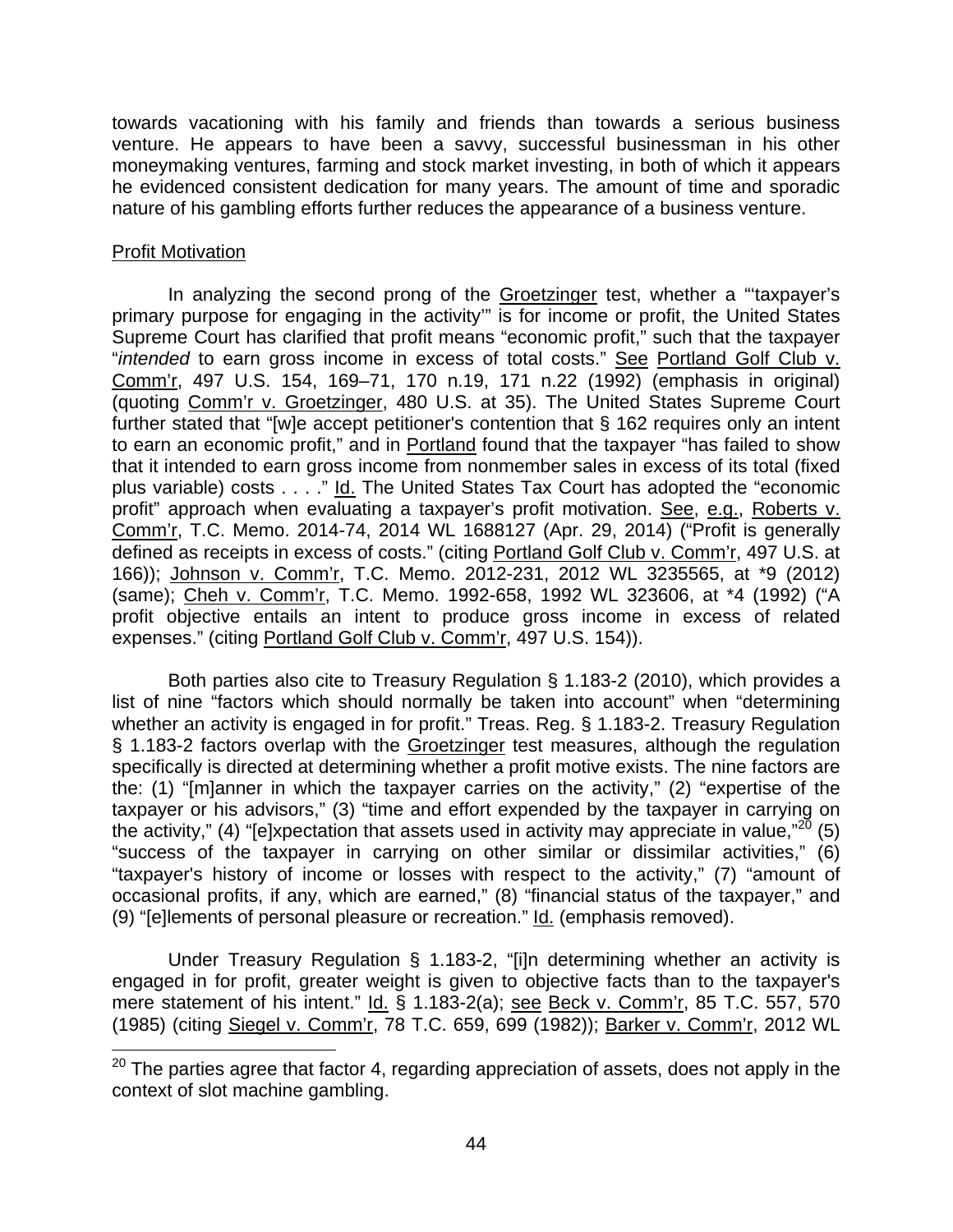947134, at \*5. When considering the list of factors, all of the facts and circumstances of each case are to be considered, and "no one factor is determinative." Beck v. Comm'r, 85 T.C. at 570; Barker v. Comm'r, 2012 WL 947134, at \*5 (citing Golanty v. Comm'r, 72 T.C. at 425–26). Moreover, the list is not exclusive, and it is up to the court to determine how to weigh each factor. See Treas. Reg. § 1.183-2(b). In addition, "the absence of a particular indicia of profit may be more significant to our determination than the superficial presence of another indicia . . . . " See Rose v. Comm'r, 88 T.C. 386, 412 (1987) (citing Beck v. Comm'r, 85 T.C. at 570), aff'd, 868 F.2d 851 (6th Cir. 1989); Kelly v. Comm'r, T.C. Memo. 1993-495, 1993 WL 432467, at \*15 (1993).

In analyzing whether an activity was engaged in for profit under Treasury Regulation § 1-183.2, the profit motive has to be "overriding." See Eastman v. United States, 225 Ct. Cl. at 304 ("[I]if the activity is carried on for personal or family recreation and the taxpayer does not show an overriding profit motivation, no deduction will be allowed." (citing Monfore v. United States, 214 Ct. Cl. 705, 720-21 (1977))); see also Lemmen v. Comm'r, 77 T.C. 1326, 1340 (1981) ("The courts have used words such as 'basic,' 'dominant,' 'primary,' 'predominant,' and 'substantial' to describe the requisite profit motive." (citations omitted)), acq., 1983-2 C.B.1 (1983); Dell v. Comm'r, T.C. Memo. 1984-556, 1984 WL 15199 (1984) ("While profit need not be the sole motive in undertaking or continuing an activity, it must be predominate or overriding." (citing Lemmen v. Comm'r, 77 T.C. 1326)). The taxpayer's actual and honest intent to generate a profit is more relevant than his or her actual chances of doing so. See Treas. Reg. § 1.183-2(a) ("Although a reasonable expectation of profit is not required, the facts and circumstances must indicate that the taxpayer entered into the activity, or continued the activity, with the objective of making a profit."); Ranciato v. Comm'r, 52 F.3d 23, 25 (2d Cir. 1995) ("Under the regulations enacted pursuant to the statute, '[a]n activity is engaged in for profit if the taxpayer entertained an actual and honest, even though unreasonable or unrealistic, profit objective in engaging in the activity.'" (quoting Campbell v. Comm'r, 868 F.2d 833, 836 (6th Cir. 1989), nonacq., 1993-2 C.B. 1 (1993) (internal modification omitted))); Dreicer v. Comm'r, 665 F.2d 1292, 1294 (D.C. Cir. 1981) ("We hold that a taxpayer engages in an activity for profit, within the meaning of § 183 and the implementing regulations, when profit is actually and honestly his objective though the prospect of achieving it may seem dim."); Golanty v. Comm'r, 72 T.C. at 425–26 ("[I]t is sufficient if the taxpayer has a bona fide expectation of realizing a profit, regardless of the reasonableness of such expectation."); see also Lopkoff v. Comm'r, T.C. Memo. 1982-701, 1982 WL 10994, at \*5 (1982) (describing the evolution of the rule). If the taxpayer's intent is not clear through other means, the fundamental likelihood of the activity's profitability can help indicate whether or not there was a profit motive. Cf. Meyers v. United States, 26 Cl. Ct. 1004, 1010 (1992) ("In view of Meyers' lack of business records for this venture and the lack of profit associated with the project, especially in light of testimony that indicates that no profit could be made, the court finds that this activity was not profit motivated.").

Treasury Regulation § 1.183-2 clarifies I.R.C. § 183, is titled "**Activity not engaged in for profit**," and is contained in Subtitle A, chapter 1, subchapter B of the Internal Revenue Code, "**Computation of Taxable Income**," but the regulation has not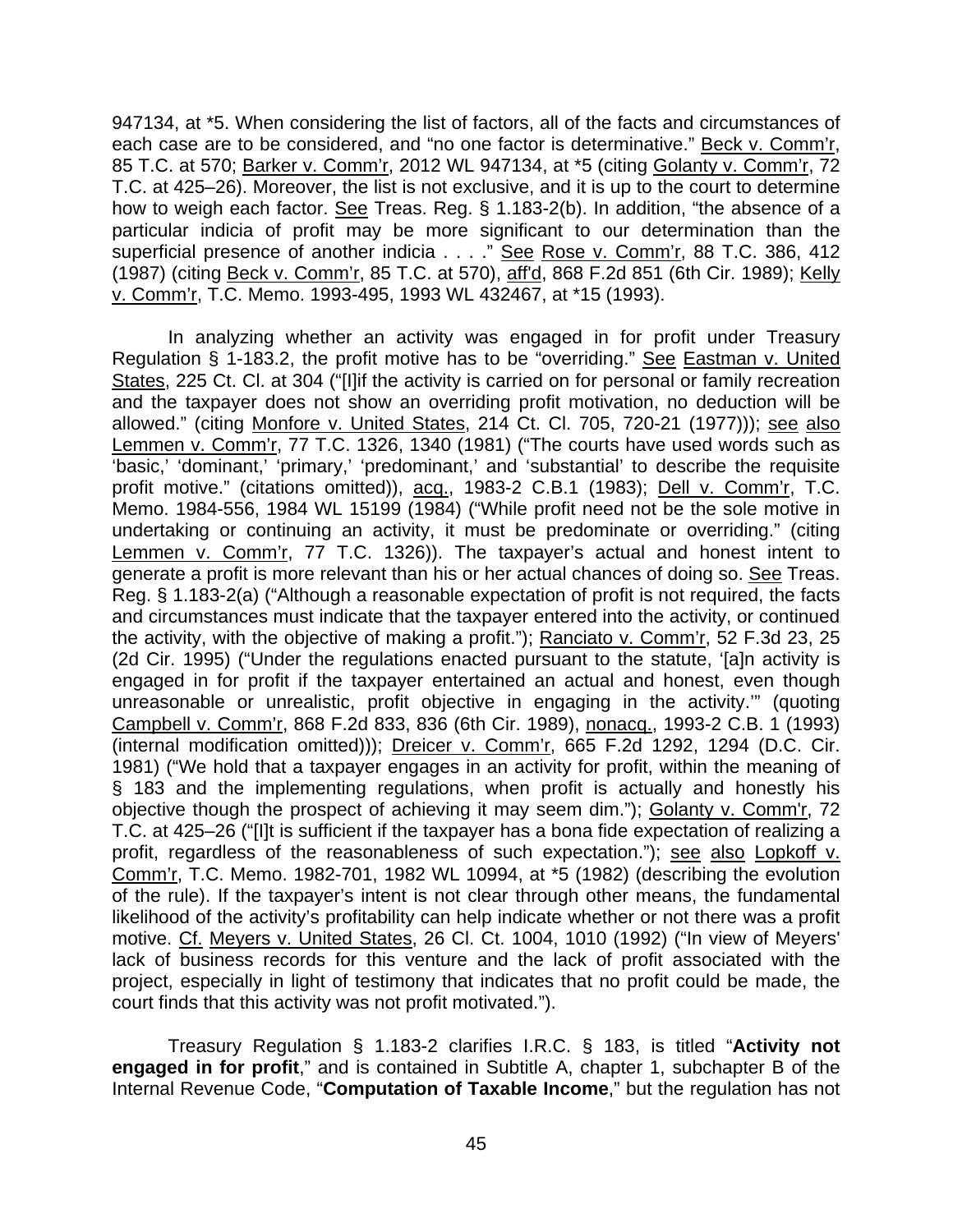been explicitly extended to apply to "trade or business" determinations under I.R.C. § 871, "**Tax on nonresident alien individuals**," contained in subchapter N, "**Tax Based on Income from Sources Within or Without the United States**," of the same Internal Revenue Code chapter. (emphasis in original). Other decisions, particularly those issued by the United States Tax Court, have looked to the Treasury Regulation § 1.183-2(b) factors to assist in their determinations of the taxpayer's profit motive under the Groetzinger decision. See, e.g., Johnson v. United States, 32 Fed. Cl. at 715; Park v. Comm'r, 136 T.C. at 580–81; Wilmot v. Comm'r, T.C. Memo. 2011-293, T.C. Memo. 2011-293, at \*3-4 (2011); Chow v. Comm'r, 2010 WL 985242, at \*5; Hastings v. Comm'r, 2009 WL 814227 at \*3–4; Merkin v. Comm'r, 2008 WL 2316491, at \*3. At the same time, many courts have resolved the question by looking primarily to Groetzinger. See, e.g., DKD Enters. v. Comm'r, 685 F.3d 730, 735 (8th Cir. 2012); Sealy Power, Ltd. v. Comm'r, 46 F.3d 382, 400 (5th Cir. 1995), nonacq., 1995-33 I.R.B. 4 (1995); DeGuzman v. United States, 147 F. Supp. 2d 274, 281–82 (D.N.J. 2001); Ohio Farm Bureau Fed'n, Inc. v. Comm'r, 106 T.C. 222, 234 (1996); Woody v. Comm'r, T.C. Memo. 2009-93, 2009 WL 1230790, at \*3–4 (2009), aff'd, 403 F. App'x 519 (D.C. Cir. 2010); Cloud v. Comm'r, T.C. Memo. 1999-400, 1999 WL 1120406, at \*3–5 (1999); Ciaravella v. Comm'r, T.C. Memo. 1998-31, 1998 WL 24217, at \*9–10 (1998).

# *Treasury Regulation § 1.183-2 Factor 1: The Manner in Which the Taxpayer Carries On the Activity*

Under Treasury Regulation § 1.183-2, the first factor to consider in evaluating the presence of a taxpayer's profit motive is:

(1) *Manner in which the taxpayer carries on the activity.* The fact that the taxpayer carries on the activity in a businesslike manner and maintains complete and accurate books and records may indicate that the activity is engaged in for profit. Similarly, where an activity is carried on in a manner substantially similar to other activities of the same nature which are profitable, a profit motive may be indicated. A change of operating methods, adoption of new techniques or abandonment of unprofitable methods in a manner consistent with an intent to improve profitability may also indicate a profit motive.

Treas. Reg. § 1.183-2(b)(1) (emphasis in original).

Plaintiff claims that he maintained comprehensive and good records for his gambling activity, and hired help to do so. Plaintiff's post-trial brief indicates: "Mr. Free did not feel he could personally handle the accounting necessary for his gambling business." According to plaintiff, he hired the services of Ms. Campos, Mr. Dominguez, the Procopio law firm, and Mr. Jimenez to help track his records and submit his tax filings. Plaintiff also claims that it was proper to use his players card as part of his record keeping to track gambling records, along with the Form 1042-S data. According to plaintiff, the times when the players card was not inserted were "very small," "maybe two, three percent of the time, but very few times, really." Plaintiff points the court to the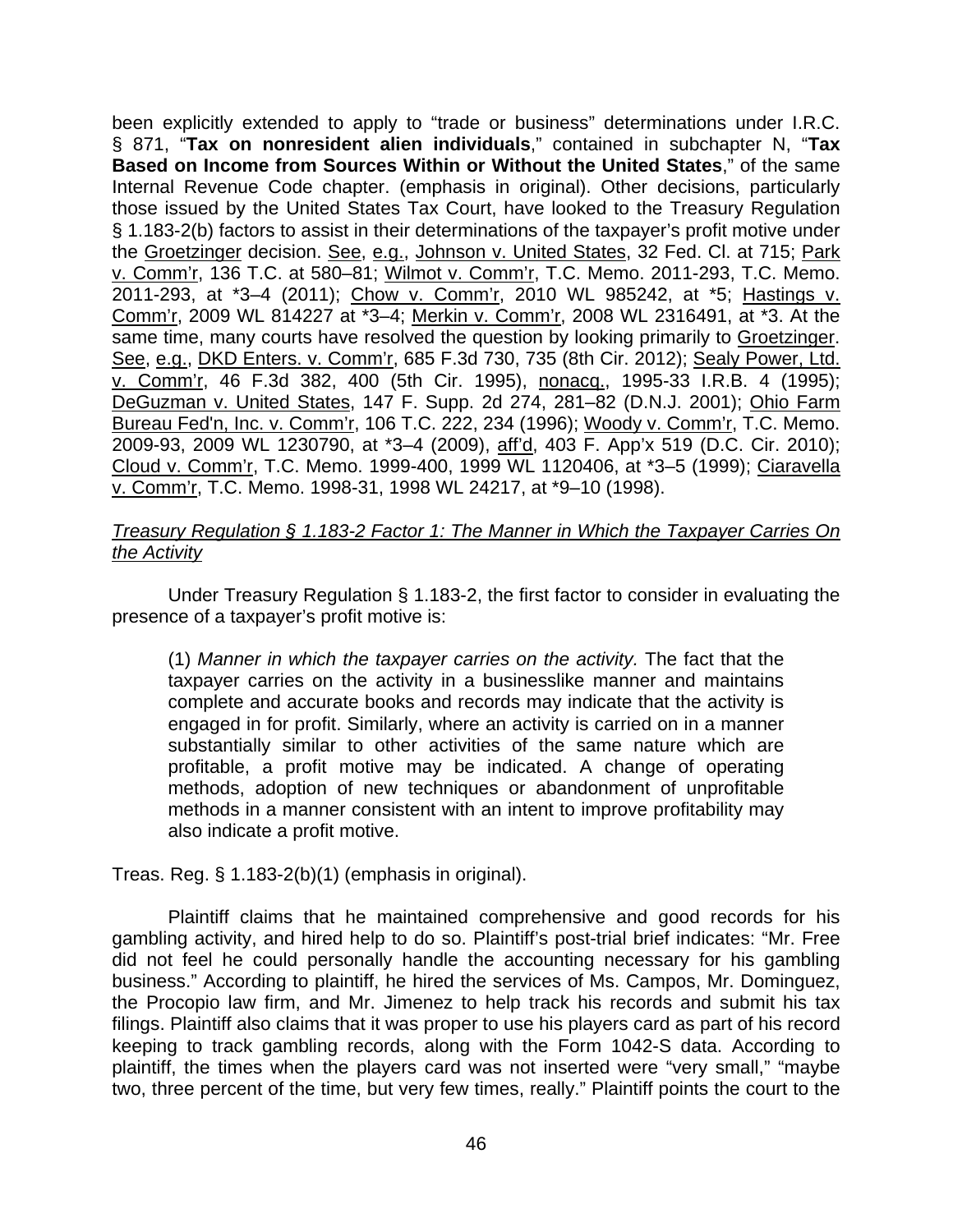United States Tax Court decision in Hardwick v. Commissioner, T.C. Memo. 2007-359, 2007 WL 4257478 (2007), which plaintiff alleges supports the use of players cards as a legitimate means of recordkeeping for gambling as a trade or business. The United States Tax Court in Hardwick stated:

The record provides no satisfactory basis for estimating petitioners' gambling losses in excess of the \$170,215 allowed by respondent. . . . Petitioners could have avoided this result by keeping complete records of their gambling activities or perhaps by simply using their Players' Club cards to track their slot machine play on each of their gambling trips.

Id. at \*4. Defendant in response challenges the accuracy of plaintiff's players card data, because "not all of his gambling activity was recorded to his player card, including activity that produced both 'coin-out' wins and 'coin-in' losses." Defendant points to two decisions, in which it alleges "the Tax Court has refused to accept the taxpayer's reliance on demonstrably incomplete player card statements." (citing Hastings v. Comm'r, 2009 WL 814227; Merkin v. Comm'r, 2008 WL 2316491).

The parties use different approaches to determine plaintiff's actual profit or loss during the tax years at issue. Plaintiff calculated his gambling profit as revenue minus expenses. Plaintiff determined his gambling revenue to be equal to his coin-out, jackpot winnings, and the value of his comps, combined. Plaintiff determined his gambling expenses to be equal to his coin-in and travel costs.

| <b>Plaintiff's Accounting Approach<sup>21</sup></b> |                            |                 |              |                             |               |               |
|-----------------------------------------------------|----------------------------|-----------------|--------------|-----------------------------|---------------|---------------|
| Tax                                                 | <b>Plaintiff's Revenue</b> |                 |              | <b>Plaintiff's Expenses</b> |               | <b>Profit</b> |
| Year                                                | <b>Coin-Out</b>            | <b>Jackpots</b> | <b>Comps</b> | <b>Coin-In</b>              | <b>Travel</b> | (Loss)        |
| 2007                                                | $$11,084,585^{22}$         | \$16,699,826    | \$82,650     | \$28,586,958                | \$13,102      | (\$732,999)   |
| 2008                                                | \$7,808,086                | \$14,367,536    | \$106,220    | \$22,926,949                | \$3,414       | (\$648,521)   |
| 2009                                                | \$5,348,292                | \$10,401,541    | \$81,156     | \$15,634,451                | \$932         | \$195,606     |
| 2010                                                | \$5,228,139                | \$13,773,967    | \$102,821    | \$18,748,132                | \$2,922       | \$353,873     |
| <b>Total</b>                                        | \$29,469,102               | \$55,242,870    | \$372,847    | \$85,896,490                | \$20,370      | (\$832,041)   |

 $\overline{a}$  $21$  The following charts do not include values of less than one dollar.

 $22$  The parties stipulate that plaintiff's coin-out in 2007 was \$11,084,585.00. However, in plaintiff's records, plaintiff indicates that his coin-out in 2007 was \$10,873,024.00, less than the value stipulated to by the parties. Plaintiff relies on the lower, \$10,873,024.00 value in calculating his gambling revenue for his 2007 1040NR tax return, and for his post-trial brief. The court instead uses the stipulated value, \$11,084,585.00, agreed to by the parties, for plaintiff's coin-out. Using this value, however, results in a smaller loss for plaintiff in 2007, \$732,299.00, as opposed to the \$944,560.00 plaintiff alleges he lost in his post-trial brief.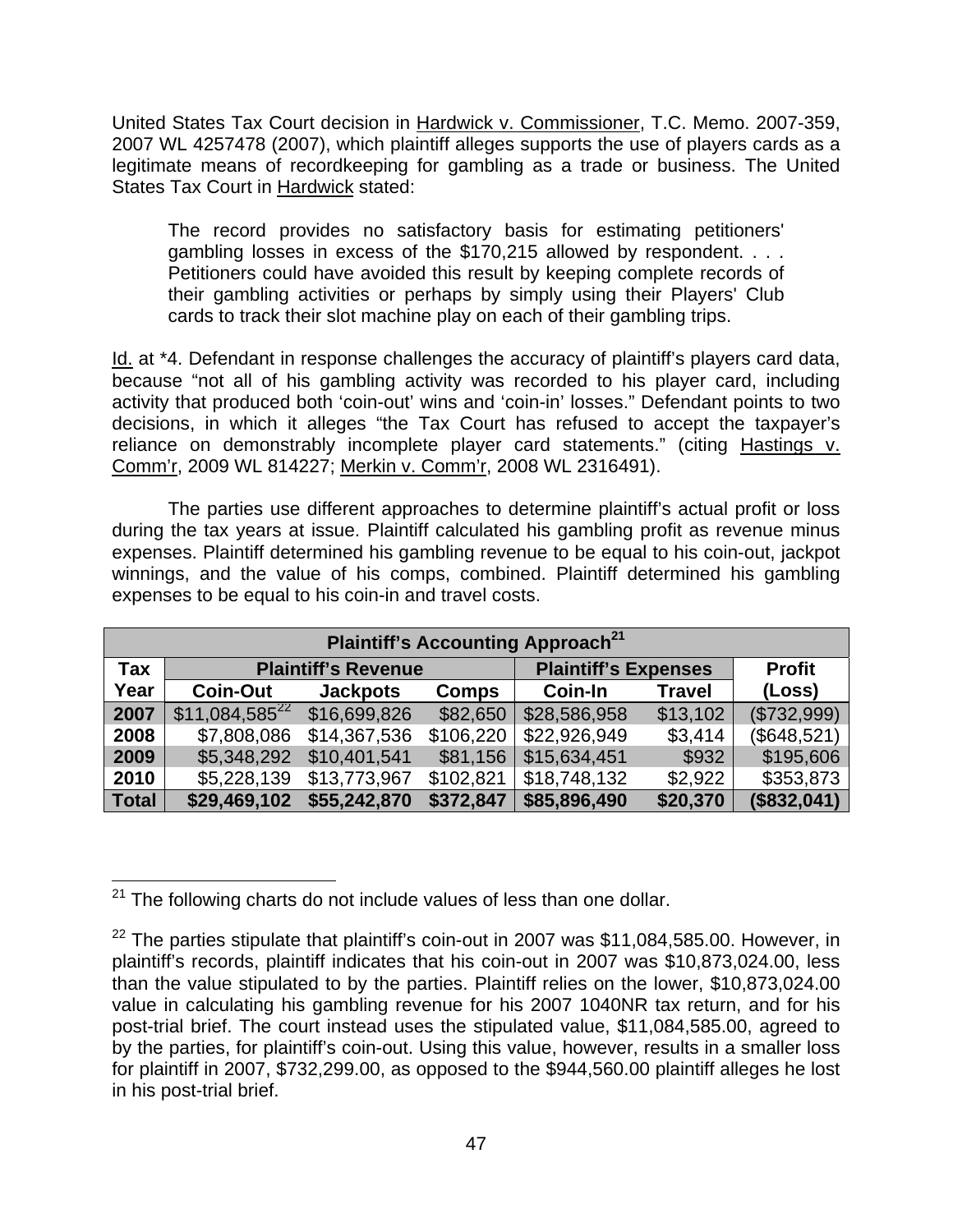Using plaintiff's accounting method, it would appear plaintiff lost \$832,041.00 over the four years, 2007 through 2010. Plaintiff, using this approach, concludes that his gambling activities were profitable in 2009 and 2010.

The various values plaintiff used to calculate his profit over the four years at issue came from different sources, which, as discussed further below, at times produced inconsistent results. The parties stipulated to the values for plaintiff's "documented" coin-in and coin-out, based on the casino win/loss reports, which were populated using his players card data.<sup>23</sup> Plaintiff's jackpot winnings, on the other hand, were calculated using the Form 1042-S data collected from the casinos by Ms. Campos, and reviewed by Mr. Dominguez and Mr. Schimmer. Plaintiff's jackpot winnings, "pursuant to Forms 1042 issued to Plaintiff," also were stipulated to by the parties. In addition, the "total amount" of plaintiff's comps, and plaintiff's travel expenses, were stipulated to by the parties. Atypical for a professional activity, for each of the years, 2007 through 2010, plaintiff did not account for any of the following as fixed costs: the employment of Ms. Campos, Mr. Dominguez, Mr. Schimmer, Mr. Jimenez or the Procopio law firm, all or part of the rent or utility usage costs for the office used by Ms. Campos and Mr. Dominguez, the doctor who occasionally travelled with plaintiff to Las Vegas, the costs of any part of his travel in Las Vegas that was not comped, or the "two to three percent" transaction charges and commissions on his cash advances, although plaintiff testified at his deposition that "everything, everything was tracked down."

 Defendant proposes a different approach: "By taking the amount plaintiff paid to casinos and subtracting therefrom the amount of withholdings remitted to the IRS by the casinos, we can determine the amount of revenue the casinos generated on plaintiff's activity. The inverse of that amount is plaintiff's real net income." This strategy assumes that plaintiff did not return home from his trips to Las Vegas with any cash, which appears from the record to be correct, and, therefore, that the money plaintiff withdrew in Las Vegas either had to be paid to the casinos or given to his family. Under defendant's approach, whatever money was given to the casinos that was not part of an IRS tax withholding was the casino's profit, and, therefore, plaintiff's loss. Defendant, using this accounting method, alleges the following was plaintiff's gambling revenue, expenses, and profit from 2007 through 2010:

 $\overline{a}$ 

Plaintiff's total coin-in and coin-out were not stipulated to by the parties, only "documented" coin-in and coin-out. The parties stipulated that "[t]here may have been additional 'coin-in' [and coin-out] amounts" for the years at issue.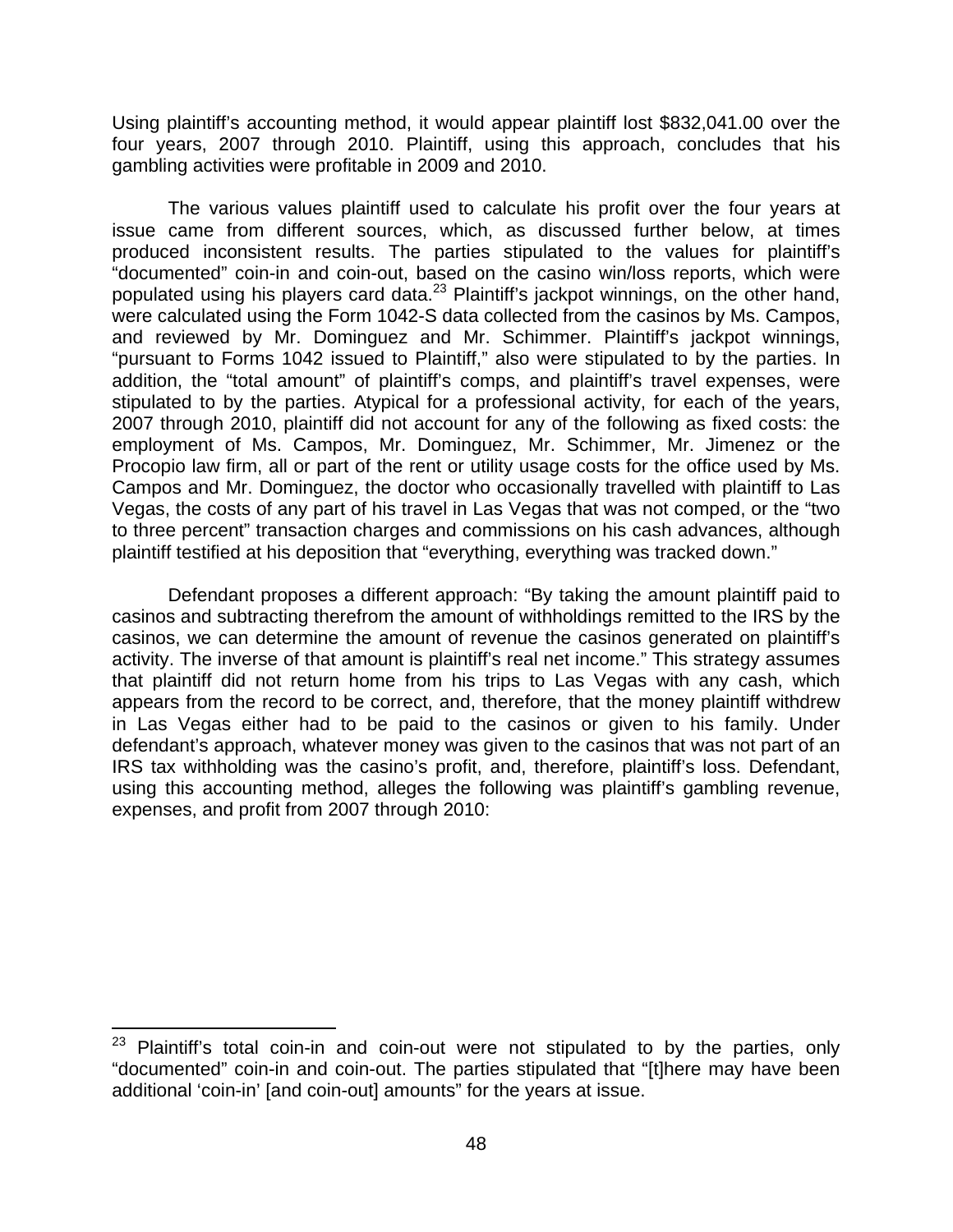| <b>Defendant's Accounting Approach</b> |                                                                          |                                                                      |                                                                                 |  |  |  |
|----------------------------------------|--------------------------------------------------------------------------|----------------------------------------------------------------------|---------------------------------------------------------------------------------|--|--|--|
| <b>Tax</b><br>Year                     | <b>Plaintiff's Revenue</b><br>(Plaintiff's Winnings,<br>Withheld by IRS) | <b>Plaintiff's Expenses</b><br>(Amount Plaintiff<br>Paid to Casinos) | <b>Plaintiff's Profit</b><br>(Amount Paid to Casinos<br>minus IRS Withholdings) |  |  |  |
| 2007                                   | \$4,946,530                                                              | \$6,093,306                                                          | (\$1,146,776)                                                                   |  |  |  |
| 2008                                   | \$4,310,356                                                              | \$5,406,800                                                          | (\$1,096,444)                                                                   |  |  |  |
| 2009                                   | \$3,120,512                                                              | \$3,264,500                                                          | (\$143,988)                                                                     |  |  |  |
| 2010                                   | \$4,132,235                                                              | \$4,870,150                                                          | (\$737,915)                                                                     |  |  |  |
| <b>Total</b>                           | \$16,509,633                                                             | \$19,634,756                                                         | (\$3,125,123)                                                                   |  |  |  |

Defendant alleges that, over the four tax years at issue, plaintiff lost \$3,125,123.00 to the casinos. Defendant did not account for plaintiff's comps or travel in coming to this conclusion. Adding these in facilitates a better comparison with plaintiff's accounting:

| Defendant's Accounting Approach Plus Comps and Travel |                                                       |              |                                                   |               |                         |  |
|-------------------------------------------------------|-------------------------------------------------------|--------------|---------------------------------------------------|---------------|-------------------------|--|
|                                                       | <b>Plaintiff's Revenue</b>                            |              | <b>Plaintiff's Expenses</b>                       |               |                         |  |
| <b>Tax</b><br>Year                                    | <b>Plaintiff's Winnings</b><br><b>Withheld by IRS</b> | <b>Comps</b> | <b>Amount Plaintiff</b><br><b>Paid to Casinos</b> | <b>Travel</b> | <b>Profit</b><br>(Loss) |  |
| 2007                                                  | \$4,946,530                                           | \$82,650     | \$6,093,306                                       | \$13,102      | (\$1,077,228)           |  |
| 2008                                                  | \$4,310,356                                           | \$106,220    | \$5,406,800                                       | \$3,414       | (\$993,638)             |  |
| 2009                                                  | \$3,120,512                                           | \$81,156     | \$3,264,500                                       | \$932         | (\$63,764)              |  |
| 2010                                                  | \$4,132,235                                           | \$102,821    | \$4,870,150                                       | \$2,922       | (\$638,016)             |  |
| <b>Total</b>                                          | \$16,509,633                                          | \$372,847    | \$19,634,756                                      | \$20,370      | (\$2,772,646)           |  |

Using defendant's accounting approach, accounting for comps and travel, plaintiff lost \$2,772,646.00 over the four years at issue, which is \$1,940,605.00 more than plaintiff's accounting approach predicts he lost over the same period. Defendant, in addition, concludes that plaintiff never had a profitable year gambling in Las Vegas.

 The "total amount" of plaintiff's winnings withheld by the IRS as taxes, the value of plaintiff's comps, and plaintiff's travel expenses were stipulated to by the parties. The parties, however, for the years 2007, 2008, and 2009, did not stipulate to what plaintiff "paid" to the casinos per year gambling. Defendant stated that it calculated this value for each of the three years by directly summing up plaintiff's individual Las Vegas credit line and credit and debit card withdrawal receipts per year, or, when available, used accounting reports prepared by Ms. Campos, in the record before the court, which already had done this summation. Given inconsistencies in plaintiff's accounting from year to year, defendant appears to have used different approaches each year, 2007, 2008, and 2009, to calculate this value. For example, in 2007, defendant was able to refer to trip-by-trip accounting summaries, casino credit line records, as well as testimony by Ms. Campos and casino employees, to calculate what plaintiff paid to the casinos gambling. In 2008, however, defendant was able to rely on a summary report from Ms. Campos, created only for 2008, that listed, directly, plaintiff's payments to the casinos for the year. In 2009, defendant again had to rely on casino credit line records, as well as individual credit and debit card withdrawal receipts; but since there was no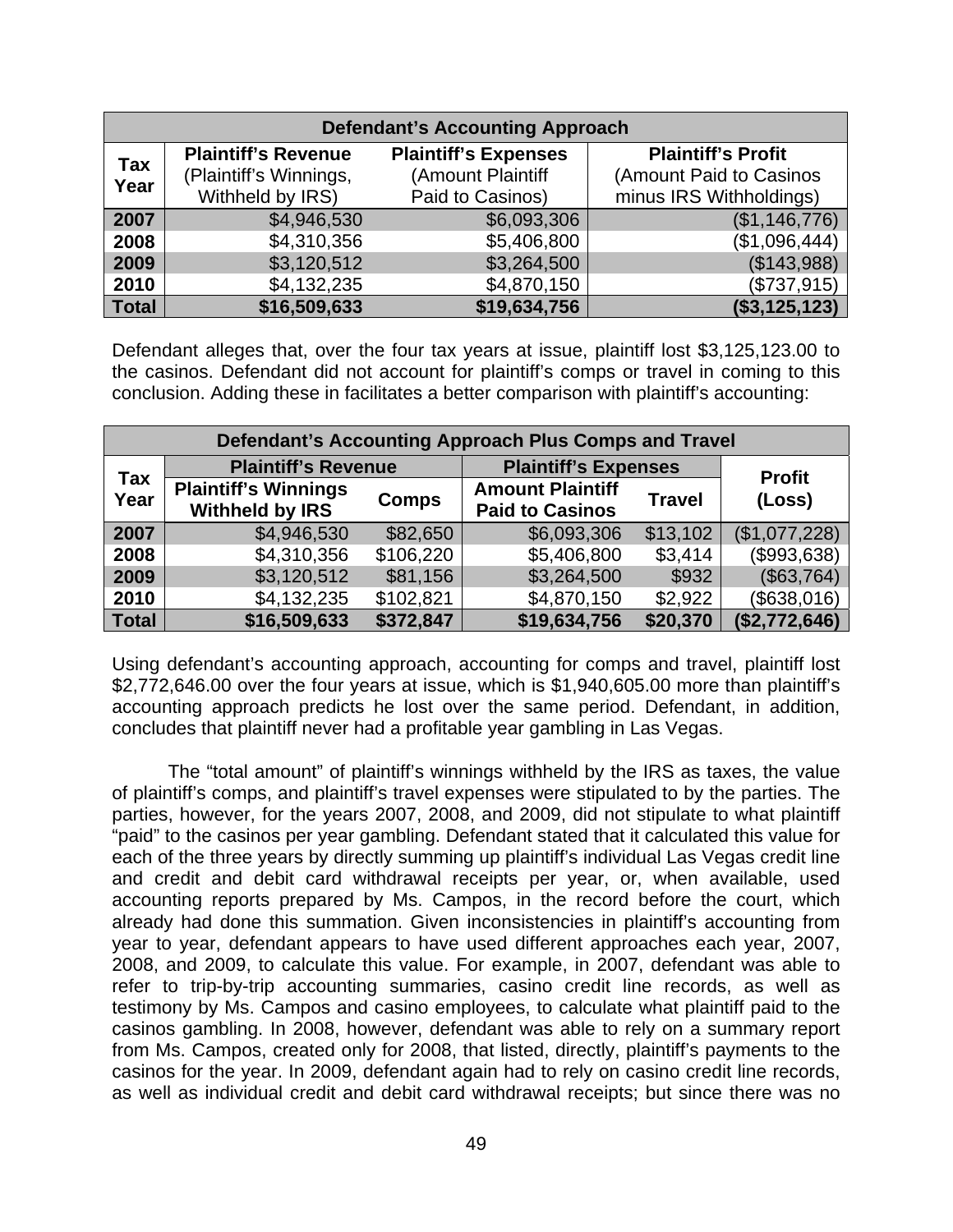confirming testimony, defendant used other documents, such as Currency Transaction Reports, to estimate how much plaintiff paid the casinos in 2009. Defendant asserts that its calculations represent only what plaintiff paid to the casinos through slot machine gambling, and does not include any amounts plaintiff may have given to his family while in Las Vegas.

Defendant claims in 2007 that plaintiff paid \$6,093,306.00 to the casinos. Defendant states that it calculated this amount "by combining the amounts plaintiff withdrew from his credit cards and the amounts plaintiff withdrew from his credit lines at each of the casinos" in 2007. Based on a review of the exhibits in the record, in combination with testimony offered by Ms. Campos, plaintiff withdrew \$2,549,306.00 solely from his credit cards during his eight trips to Las Vegas in 2007. Ms. Campos indicated in her testimony that \$2,549,306.00 in "withdrawals from a credit card" were recorded in her trip-by-trip accounting summaries as "CONTRIBUTIONS FOR GAME" for 2007. (capitalization in original). Ms. Campos further confirmed that the items listed under "CONTRIBUTIONS FOR GAME" in her accounting summaries were "amounts that he [Mr. Free] contributed to his slot machine gambling." (capitalization in original).

A review of the record also indicates that plaintiff withdrew \$3,544,000.00 for gambling purposes from plaintiff's credit lines in 2007, and paid this amount to the casinos that year. The record indicates that \$870,000.00 was withdrawn from the Bellagio credit line in 2007, which was not paid back through plaintiff's gambling winnings. The record indicates that plaintiff withdrew an additional \$1,680,000.00 from his credit line at the Mirage, \$840,000.00 from his credit line at the Wynn, and \$154,000.00 from his credit line at the Venetian, all of which were not paid back through plaintiff's gambling winnings. The record indicates that the aggregate sum of these credit line withdrawals, \$3,544,000.00, was paid back to the casinos through wire transfers by plaintiff, during periods plaintiff was not in Las Vegas, indicating that these were gambling losses plaintiff repaid using his comingled funds.

Although plaintiff argues that the money plaintiff withdrew from the casino credit lines could have been used for a number of things, not just gambling, defendant maintains that, "[a]s witnesses from each of those casinos [the Mirage, Wynn, and Bellagio] testified, credit extended by the casinos is intended to be used solely for gambling and the casino is very vigilant in that regard." The record supports defendant's contention. Mr. Aguilar, speaking about his time at the Mirage, testified at trial that credit line withdrawals are "strictly for play." He further testified that he tracked credit line withdrawals to make sure the amounts withdrawn from the Mirage credit lines were spent gambling, before more credit was issued to plaintiff. Ms. Morejon from the Wynn casino testified, similarly, that credit withdrawn from a credit line at the Wynn is "supposed to be used to play at the Wynn" and that the Wynn tracks withdrawals and play to ensure that this is the case. Mr. Clinton added that, at the Bellagio, when a customer draws money from a credit line, the "understanding is that it is intended for play at the Bellagio and that the markers are being issued for the purposes of gambling ...," and that the casino can use a players card to track usage. Mr. DeCastroverde also testified that at the Mirage and at the Bellagio plaintiff's credit line withdrawals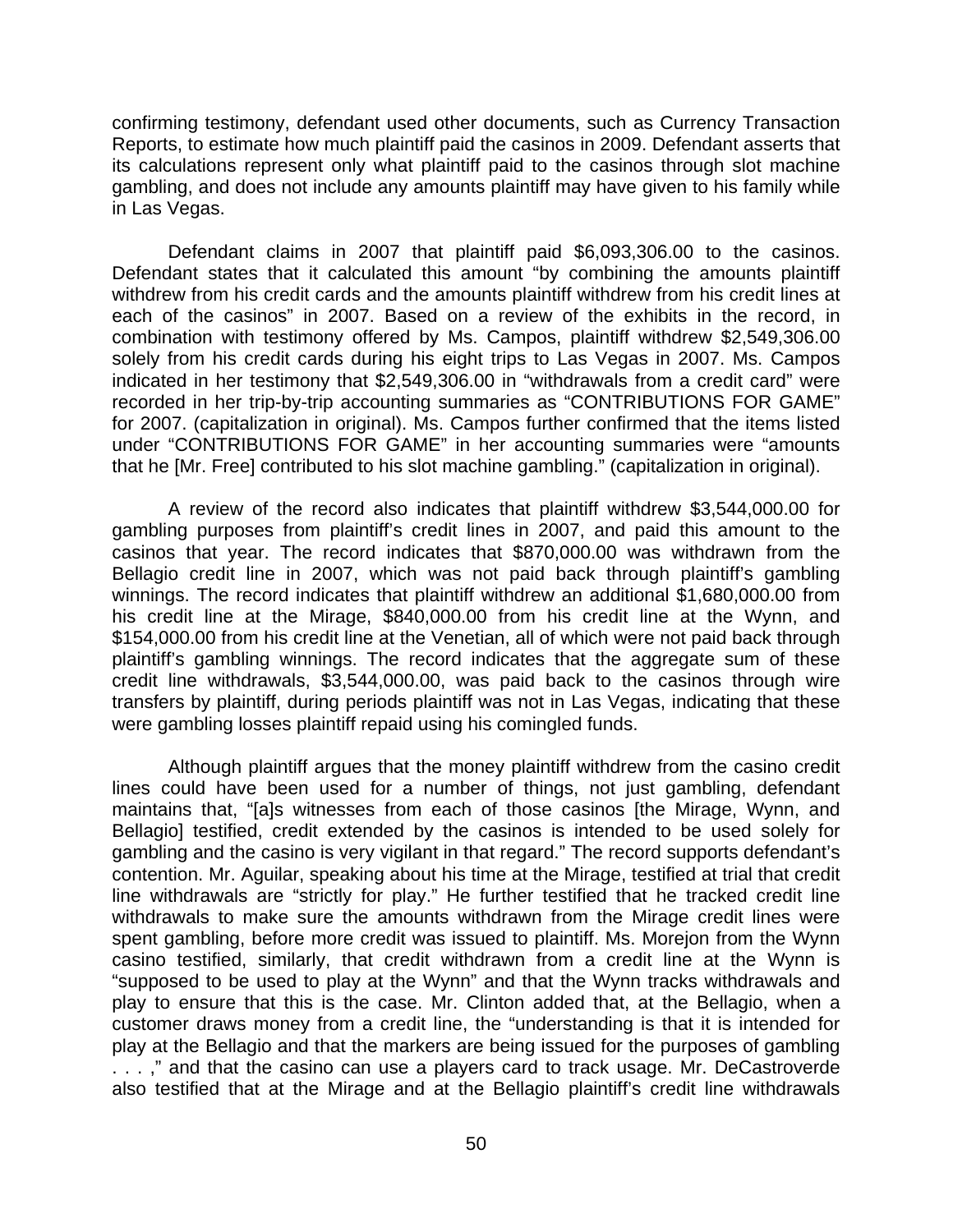were, according to the rules of the casinos, to be used for gambling purposes. In sum, the record supports that plaintiff paid \$6,093,306.00, the aggregate of his credit line and credit card withdrawals outlined above, to the casinos in 2007 for gambling purposes.

Defendant claims that plaintiff paid \$5,406,800.00 to the casinos in 2008. In determining this amount, defendant appears to have relied primarily on a summary report created by Ms. Campos contained in the record before the court.<sup>24</sup> The summary report, jointly submitted to the court, lists under "2008 SUMMARY," a "TOTAL INITIAL INVESTMENT" of \$5,886,800.00, which "does not include reinvested income." (capitalization in original). Defendant states that he calculated what plaintiff paid to casinos "by taking the \$5,886,800 plaintiff recorded . . . and subtracting therefrom \$480,000 that plaintiff drew from his credit lines in 2007, not 2008." The court reviewed the summary report created by Ms. Campos, as well as the individual wire transfer receipts that were compiled by Ms. Campos in the report and attached to the same exhibit. It appears that, of plaintiff's reported 2008 "TOTAL INITIAL INVESTMENT" of \$5,886,800.00, \$480,000.00 of this was comprised of payments made in 2008 for credit line withdrawals for gambling in 2007; therefore, as defendant indicated, that amount should not have been included in Ms. Campos' 2008 chart, and, instead, is part of the amount plaintiff paid to the casinos in 2007. (capitalization in original).

A review of the record indicates that, of the \$5,406,800.00 defendant alleges plaintiff paid to the casinos in 2008, \$4,845,000.00 came from casino credit lines, and the remainder, \$561,800.00, appears to therefore have come from credit or debit card withdrawals. While many credit and debit card withdrawal receipts are contained in the record, and are appended to the same joint exhibit that contains Ms. Campos' 2008 summary chart, it is unclear if all of the receipts are contained in the record. Plaintiff maintains that it is unclear whether or not Mr. Free used his credit and debit withdrawals from ATMs for gambling purposes. According to plaintiff, "the evidence establishes that Mr. Free would routinely give to his daughters and their husbands thousands of dollars each trip," although Ms. Campos' report reflects that all \$5,406,800.00 was put towards gambling purposes.

Defendant claims that plaintiff paid \$3,264,500.00 to the casinos in 2009, the vast majority of which defendant maintains was supplied by the casinos' credit lines. Based on a review of the record, in 2009, plaintiff withdrew \$1,300,000.00 from his credit line at the Bellagio, \$1,110,000.00 from his credit line at the Mirage, and \$550,000.00 from his credit line at the Wynn, for a total of \$2,960,000.00, all of which was not paid back by gambling winnings, but, instead, through wire transfers from plaintiff's assistant when he was back in Los Mochis, Mexico. As discussed above, the trial testimony indicates that plaintiff's credit line withdrawals were used primarily for gambling purposes.

1

From a review of the record, it appears Ms. Campos created this summary of plaintiff's credit card and credit line withdrawals for gambling purposes only for the 2008 calendar year, and not for any of the other years at issue.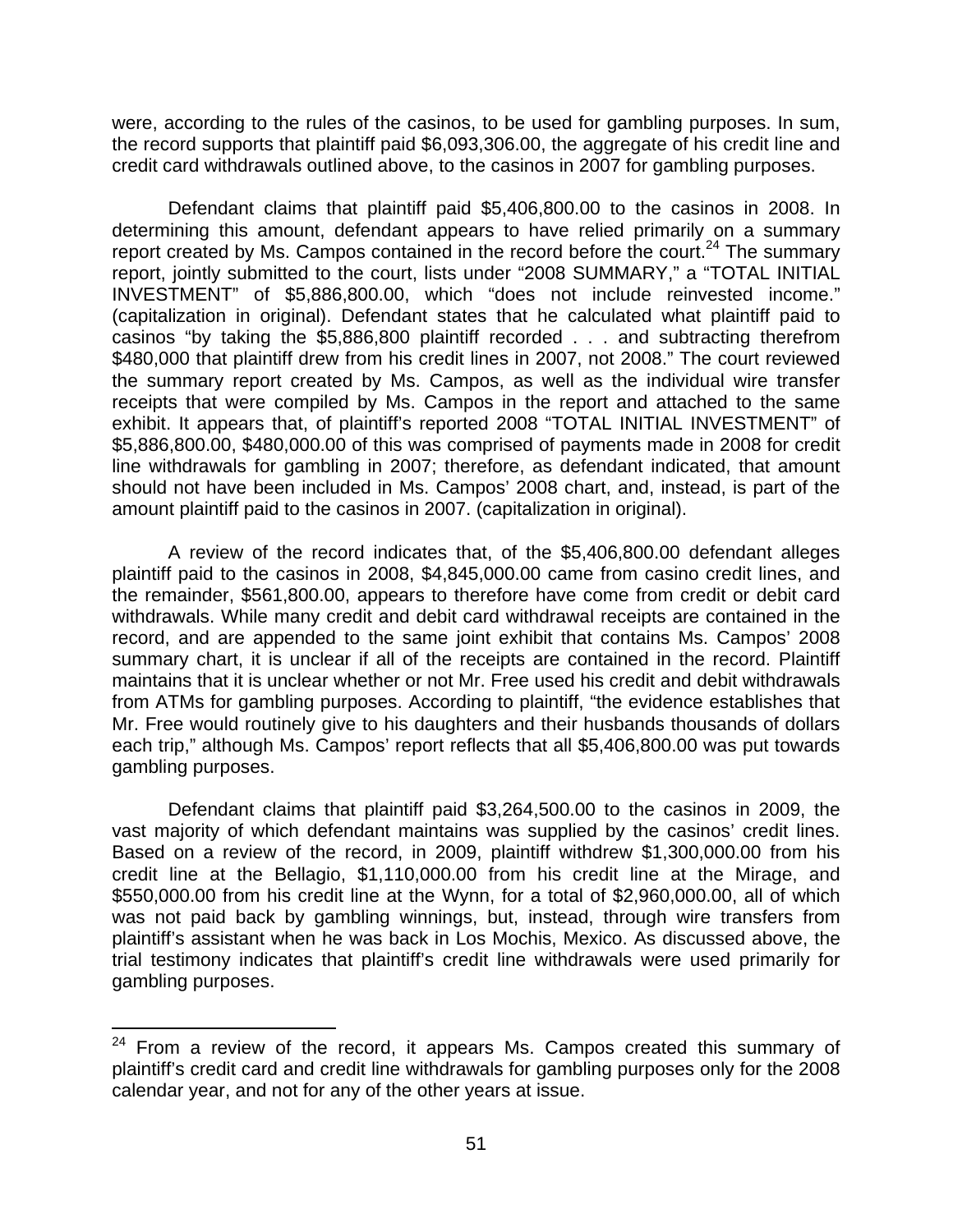Defendant claims that the remaining \$304,500.00 plaintiff allegedly paid to the casinos in 2009 came from credit and debit card withdrawals. Based on a review of the receipts in record, plaintiff withdrew \$210,000.00 from "global cash access" ATM machines at the Bellagio and Wynn casinos in 2009. The record also indicates that plaintiff withdrew an additional \$20,000.00 in credit card advances, and an additional \$14,500.00 from plaintiff's Merrill Lynch checking account while in Las Vegas in 2009, $^{25}$ for a total of \$244,500.00. Defendant maintains that the remaining \$60,000.00 in credit and debit card withdrawals receipts were lost by plaintiff. Specifically, defendant claims that plaintiff withdrew \$130,000.00 on July 14, 2009, although the receipts in the record only substantiate  $$70,000.00$  of withdrawals.<sup>26</sup> In support, defendant points to a Currency Transaction Report from the Bellagio from July 14, 2009, showing a conversion of \$130,000.00 in negotiable instruments towards the "[p]urchase(s) of casino chips, tokens, and other gaming instruments." Mr. Hudson from the Wynn casino testified that if someone "comes in with cash, either buys in for gaming instruments or cashes out chips, purchase tickets, we log those," and that transactions of a "single incident of \$10,000 or more multiple incidents of \$10,000" over a single day would trigger a Currency Transaction Report.<sup>27</sup> Plaintiff questions defendant's methodology, stating that there is no evidence that plaintiff's ATM withdrawals were used for gambling purposes, instead of given to his family. Defendant responds that plaintiff's alleged \$304,500.00 in credit and debit withdrawals in 2009 were solely for gambling purposes. In support, defendant states that, for \$115,000.00 worth of withdrawals, "the documents show that the amounts were withdrawn either at the start of or during one of plaintiff's gambling sessions," and for another \$170,000.00 worth of withdrawals, they were reflected in Currency Transaction Reports as for the purchase of "casino chips, tokens, and other gaming instruments."

 $\overline{a}$ 

 $25$  It is unclear from the record whether plaintiff relied exclusively on debit or credit cards for these withdrawals from ATMs. Although at the trial Ms. Campos stated that plaintiff withdrew from "credit cards," and plaintiff indicated at his deposition that he primarily relied on credit card cash advances, apart from his credit line withdrawals, while in Las Vegas, plaintiff also indicated at his deposition that "I had a debit card from that [Merrill Lynch] account, which I would use to pay the casinos, but that was for 20- or \$30,000. That was the -- the credit card . . . ."

 $26$  Defendant repeats Ms. Campos' testimony that sometimes plaintiff would throw away receipts. Ms. Campos stated: "sometimes they [the withdrawal receipts] were missing because he withdraws money and then gets gambling and . . . . [t]he money disappears in the machine."

 $27$  Mr. Hudson stated that the casinos' requirement to create Currency Transaction Reports stems from "Title 31." Pursuant to 31 C.F.R. § 103.22(b)(2), "[e]ach casino shall file a report of each transaction in currency, involving either cash in or cash out, of more than \$10,000." 31 C.F.R. § 103.22 (2010) (effective March 1, 2011, the text of regulation is now located at 31 C.F.R. § 1021.311).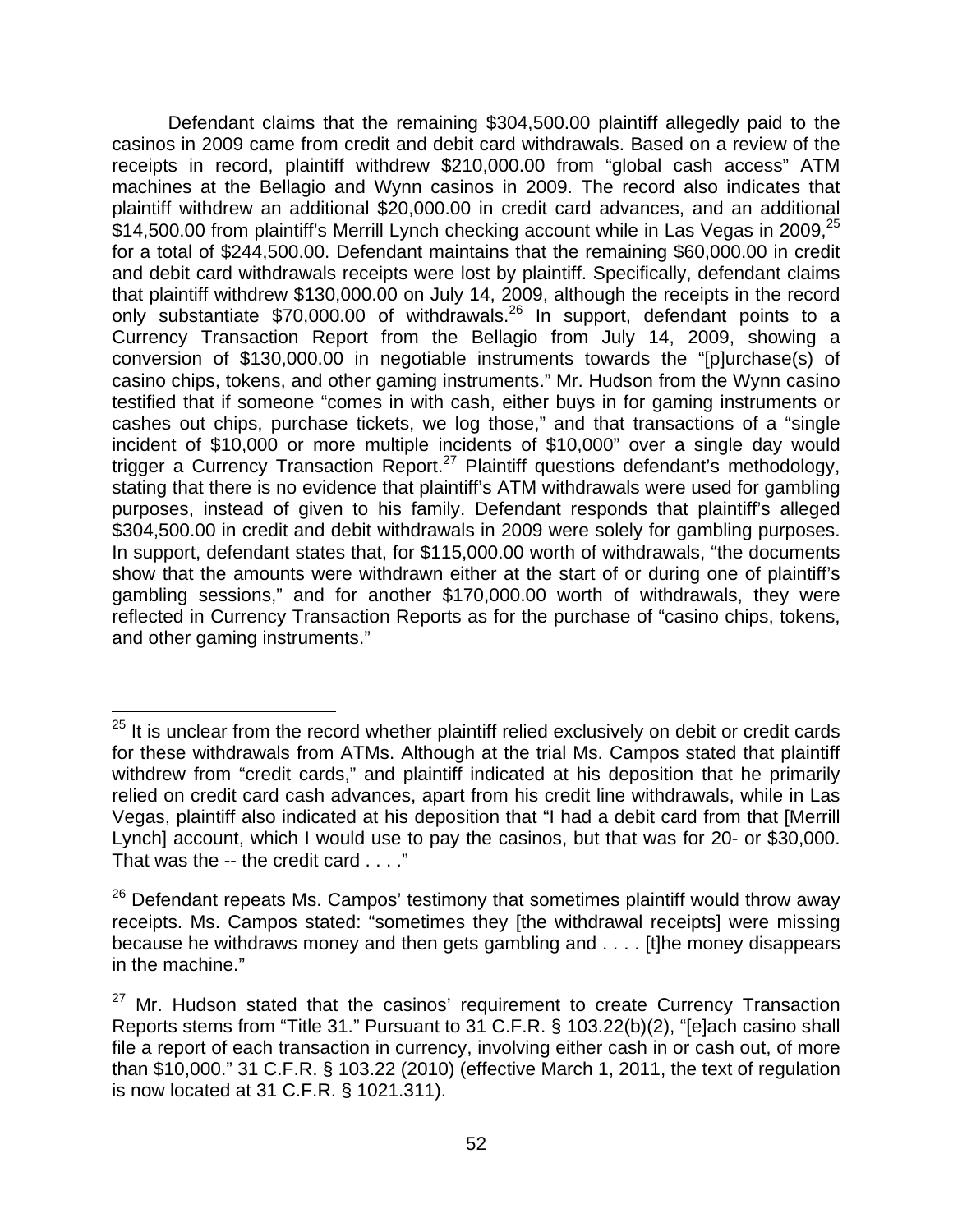The amount plaintiff paid to casinos in 2010 was stipulated to by the parties. Defendant's accounting approach, like plaintiff's, for all the years at issue, does not count as expenses the value of the time of Ms. Campos, Mr. Dominguez, the Procopio law firm, or Mr. Jimenez, the rent or utility costs of plaintiff's office, the costs of the doctor, who occasionally travelled with plaintiff to Las Vegas, any credit card withdrawal fees, or any others costs of plaintiff's travel to Las Vegas that was not comped.

 Plaintiff argues that defendant's method of calculating plaintiff's gambling profit is not appropriate under the tax laws. Plaintiff argues that a "taxpayer is required to compute income in accordance with the method that most clearly reflects income," citing I.R.C. § 446 (2006). Plaintiff claims that his method is reliable and has been used "consistently from year-to-year." Plaintiff claims that defendant is merely estimating plaintiff's gambling profits from plaintiff's borrowing in Las Vegas, and that this court only can estimate profits or losses "when it is reasonably certain that net [profits or] losses were in fact sustained, but only its precise amount lacks direct proof," citing Cohan v. Commissioner, 39 F.2d 540 (2d Cir. 1930). Plaintiff asserts that the United States Tax Court has held that "[t]he amount a gambler borrows during a given tax year is simply insufficient evidence to indicate that his total losses for the year exceeded his winnings." (emphasis in original; quotations omitted). Plaintiff cites to Schooler v. Commissioner, 68 T.C. 867 (1977), and Klabacka v. Commissioner, T.C. Memo. 1987- 77, 1987 WL 40137 (1987) for support. Plaintiff also notes that defendant's calculations put plaintiff's loss over the four years at 18.8%, (a loss of \$3,125,123.00 from a total amount paid to casinos of \$19,634,756.00) and that this is an unrealistically high loss. Plaintiff maintains, instead, that plaintiff "gambled on slot machines that are engineered to 'hold' roughly only **5%** over time," although plaintiff fails to point to any support for his statement.<sup>28</sup> (emphasis in original).

 Defendant, in reply, argues that Schooler v. Commissioner and Klabacka v. Commissioner do not claim that taxpayers cannot estimate profit. Defendant alleges that, "[i]nstead, Schooler and Klabacka are evidentiary cases that stand for the proposition that a taxpayer may not rely upon evidence of debt without also providing admissible, corroborative evidence showing that debt was actually spent gambling." Defendant claims that it has adequately corroborated its calculations. Additionally, defendant claims that plaintiff's comingling of funds by using money from a single source for both personal and gambling purposes does not undermine defendant's method of estimating income. Defendant states that, "[i]n an effort to demonstrate that he has kept complete and accurate books and records, plaintiff now contends that the

 $\overline{a}$ 

 $^{28}$  Moreover, the court notes that if plaintiff were to attempt to calculate his loss rate, a more correct calculation would be to divide his overall loss over his pool of total wagers, or his coin-in, not over the amount of money borrowed from casinos, which was wagered multiple times and therefore incurred compounding losses. Dividing defendant's estimate of plaintiff's losses over the four years at issue, \$3,125,123.00, by plaintiff's stipulated coin-in over the same period, \$85,896,490.00, would result in a loss rate, or casino hold, of 3.6%.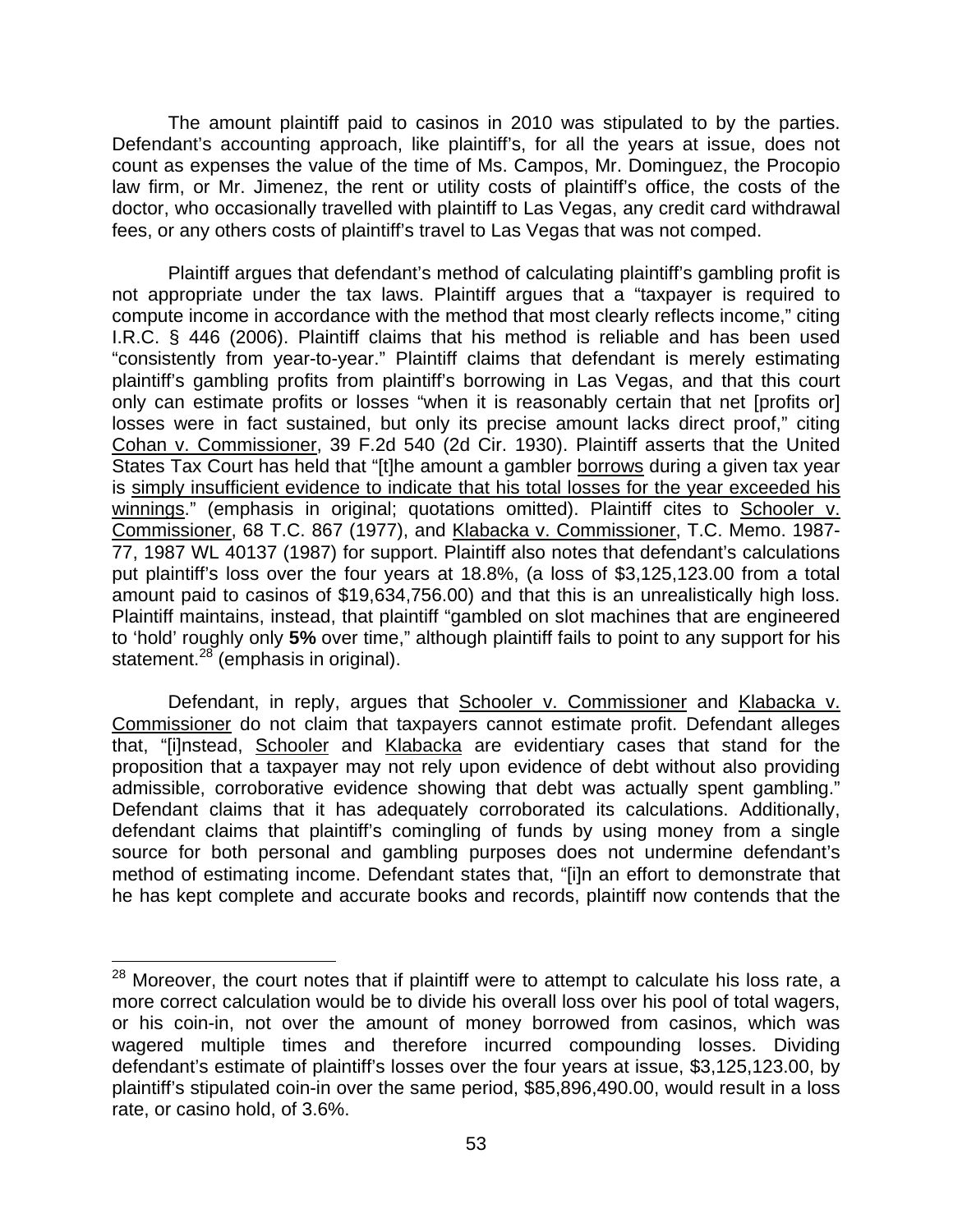records of amounts he spent gambling are incomplete and inaccurate and may commingle funds that he used for nongambling, personal uses."

The burden is on the taxpayer to maintain records. See I.R.C. § 6001 (2006) ("Every person liable for any tax imposed by this title, or for the collection thereof, shall keep such records, render such statements, make such returns, and comply with such rules and regulations as the Secretary may from time to time prescribe."); Schooler v. Comm'r, 68 T.C. at 870–71 ("We appreciate that many taxpayers do not keep a detailed record of their wagering winnings and losses. Yet, section 1.6001—1(a), Income Tax Regs., imposes on all taxpayers the duty of maintaining 'permanent books of account or records . . . as are sufficient to establish the amount of gross income, deductions, credits, or other matters required to be shown by such person in any return of such tax or information.'"); Klabacka v. Comm'r, 1987 WL 40137 ("Petitioner claims that the realities of the gambling world make it impossible for compulsive gamblers, such as he, who often wager large sums of money fast and furiously, to maintain the records required by respondent. This argument, however, has been rejected based on the general record keeping requirements imposed on all taxpayers." (citing Treas. Reg. § 1.6001-1(a), (e)) (footnote omitted)).

Decisions in the United States Tax Court cited by plaintiff stand for the proposition that although blind estimates cannot substitute for other forms of recordkeeping, estimates of a taxpayer's profit and loss when reasonably determined from the record before the court are permitted. See Schooler v. Comm'r, 68 T.C. 867; Klabacka v. Comm'r, 1987 WL 40137. Both cases refer to the seminal "Cohan rule," from the United States Court of Appeals for the Second Circuit in Cohan v. Commissioner, 39 F.2d 540. See Schooler v. Comm'r, 68 T.C. at 871; Klabacka v. Comm'r, 1987 WL 40137. In Cohan, a classic decision by Judge Learned Hand, the taxpayer deducted a loan in relation to his theatre business from his income, and it was challenged by the IRS, and decided initially in favor of the government at the United States Board of Tax Appeals, a precursor to the United States Tax Court. See Cohan v. Comm'r, 39 F.2d at 543. The Board did not allow a deduction of the loan, which was supposed to be used for business purposes, "on the ground that it was impossible to tell how much he had in fact spent, in the absence of any items or details." Id. Judge Hand concluded that: "Absolute certainty in such matters is usually impossible and is not necessary; the Board should make as close an approximation as it can, bearing heavily if it chooses upon the taxpayer whose inexactitude is of his own making. But to allow nothing at all appears to us inconsistent with saying that something was spent." Id. at 543–44. In Schooler, the taxpayer bet on dog and horse races, and the taxpayer borrowed money frequently, "some of which was used for gambling." See Schooler v. Comm'r, 68 T.C. at 868. The taxpayer, however, "maintained no records of his racetrack winnings or losses" for the year at issue. Id. at 869. The court in Schooler denied plaintiff's request to claim the money he borrowed as losses, because "the evidence is vague and inadequate." Id. at 871. The court, however, reaffirmed the Cohan rule allowing estimates, if the evidence was sufficient to support it: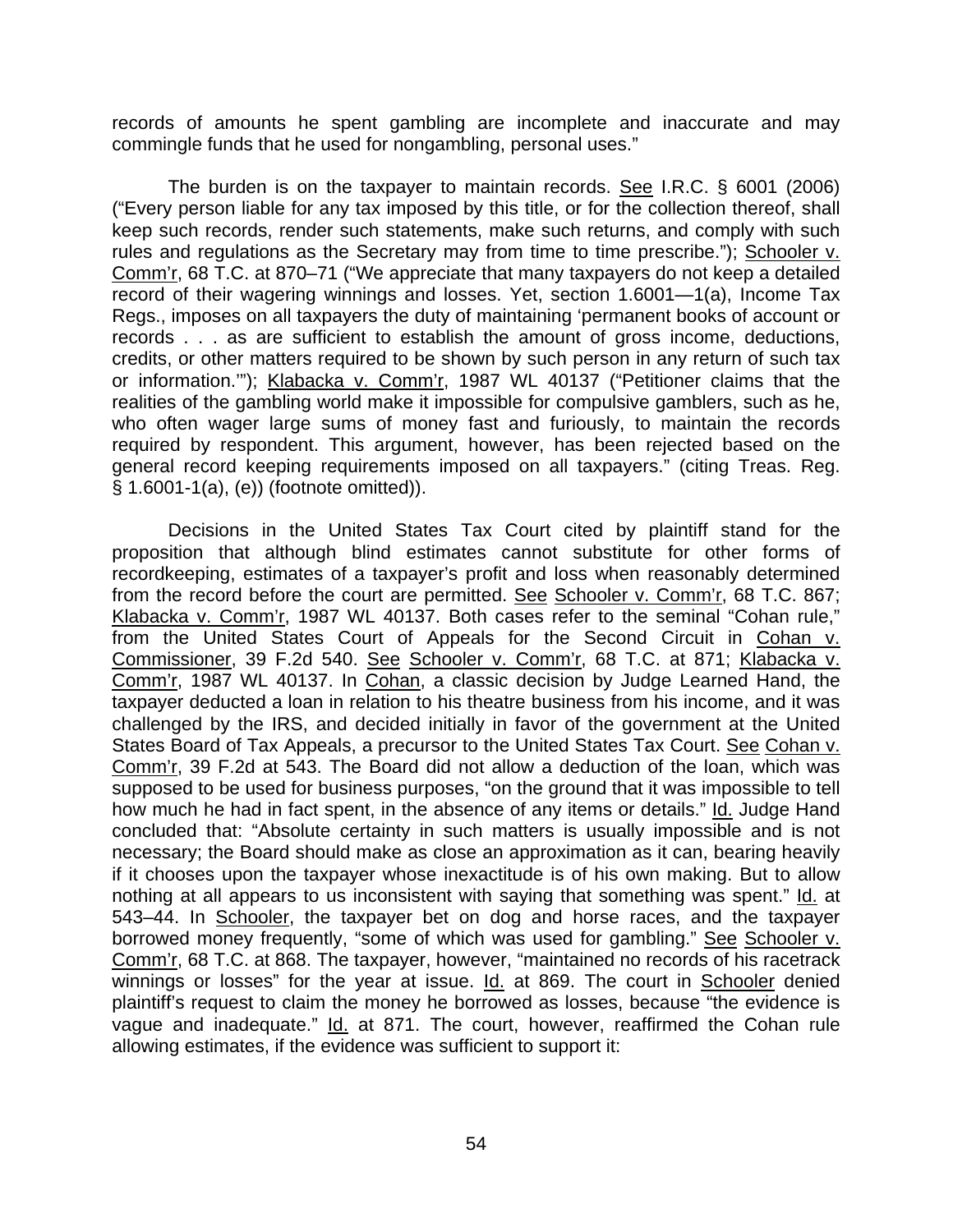We recognize that this Court has applied the rule of Cohan v. Commissioner, 39 F.2d 540, 543—544 (2d Cir. 1930), and permitted deductions based on estimates where it was convinced that net losses were in fact sustained; however, the record in the case before us provides no satisfactory basis for estimating the amount of the petitioner's winnings or losses.

Id. In Klabacka, the taxpayer also "kept no records of his winnings and losses during 1981 and 1982," the years at issue, but tried to claim deductions "using a crude variation of the net worth method often used by respondent to reconstruct income." Klabacka v. Comm'r, 1987 WL 40137. The court was "unable to conclude that the \$20,000 of checks cashed at the El Cortez was either lost entirely or not spent on nondeductible personal expenditures," as opposed to gambling. Id. The court specifically noted that the taxpayer's borrowing statements by themselves were insufficient, in part because "'the evidence is vague and inadequate.'" Id. (quoting Schooler v. Comm'r, 68 T.C. at 871). The court, nonetheless, affirmed the Cohan rule, and stated that, "the Court may estimate the amount of a deduction when satisfactory evidence of the alleged expenditure has been made." Id.; see also Hom v. Comm'r, T.C. Memo. 2013-163, 2013 WL 3387857, at \*9 (2013) ("Petitioner was a skillful and seemingly successful poker player. Unlike cases involving slot machine players with continuous play but occasional jackpots, petitioner did not necessarily suffer any losses from playing casino poker in 2007 or 2008. We therefore have no basis upon which to estimate petitioner's gambling losses for those years." (internal citations omitted)). In Hardwick v. Commissioner, the United States Tax Court stated: "Generally, a claimed expense (other than those subjected to heightened scrutiny under section 274) may be deductible even where the taxpayer is unable to fully substantiate it, if there is an evidentiary basis for doing so." Hardwick v. Comm'r, 2007 WL 4257478, at \*3. The Hardwick court, however, found that "[t]here are too many omissions and discrepancies among the documents petitioners have presented as substantiation," primarily bank statements, to make an estimate as to the taxpayers' slot machine gambling losses. See id. at \*4; see also Lutz v. Comm'r, T.C. Memo. 2002-89, 2002 WL 506881, at \*7 (2002) ("The record provides no satisfactory basis for estimating petitioners' gambling losses in excess of the amount we have allowed as a downward adjustment and the amount conceded by respondent. Consequently, we do not apply the rule of Cohan v. Commissioner, supra, to estimate the amount of losses.").

 A number of United States Tax Court decisions have applied the Cohan rule directly to slot gambling. In Briseno v. Commissioner, T.C. Memo. 2009-67, 2009 WL 792049 (2009), the taxpayer was a recreational slot gambler who was cited by the IRS for a deficiency in reporting her income from gambling. See id. at \*1. The taxpayer did not produce logs showing gambling losses to offset her winnings. See id. at \*2. In Briseno, a United States Tax Court judge cited Cohan v. Commissioner, 39 F.2d at 543–44, and stated:

[I]f the trial record provides sufficient evidence that the taxpayer has incurred a deductible expense, but the taxpayer is unable to substantiate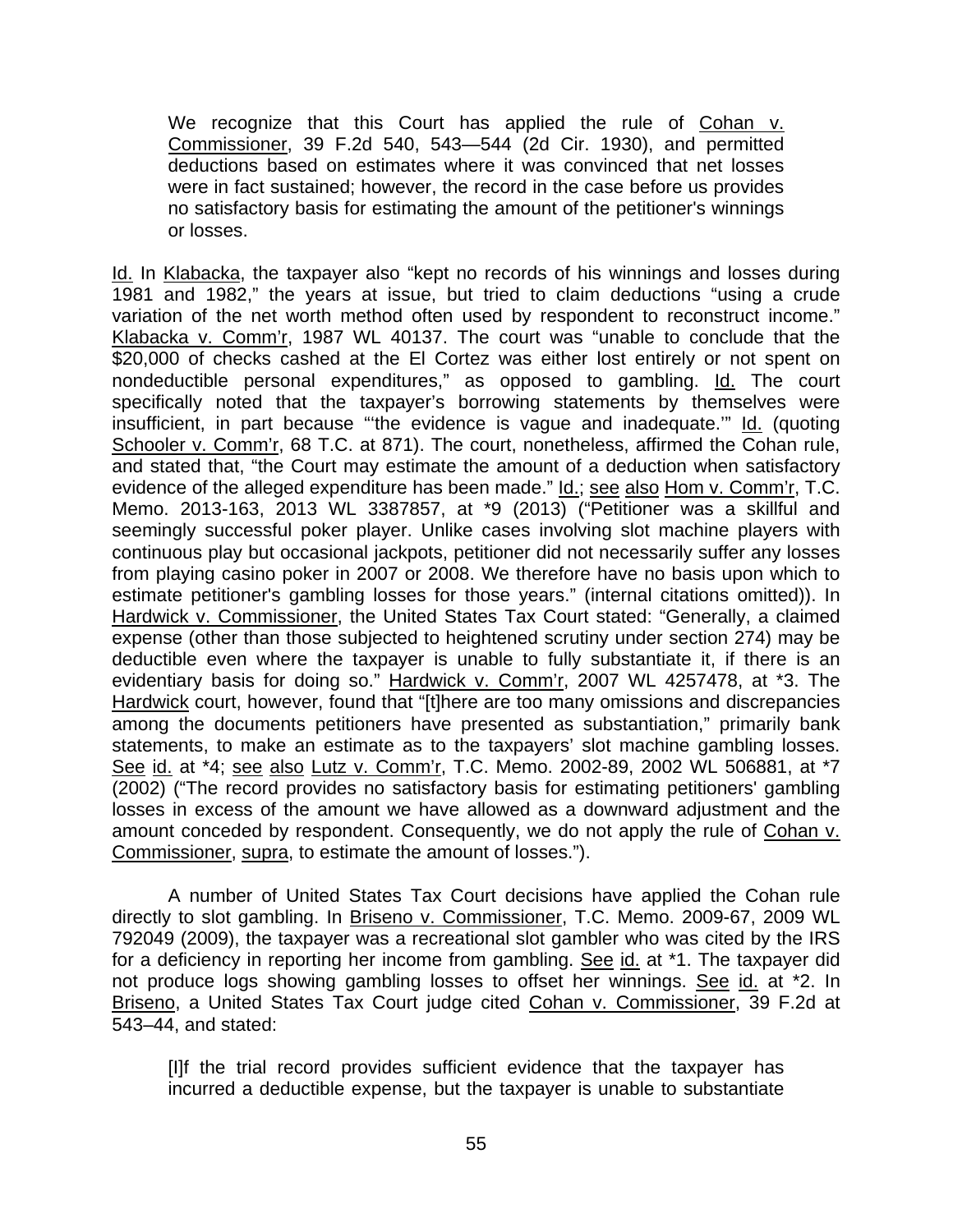adequately the precise amount of the deduction to which he or she is otherwise entitled, the Court may estimate the amount of the deductible expense, and allow the deduction to that extent. In these instances, the Court may make as close an approximation of the allowable expense as it can, bearing heavily against the taxpayer whose inexactitude is of his or her own making. Cohan v*.* Commissioner*,* supra at 544.

Briseno v. Comm'r, 2009 WL 792049, at \*2 (citations omitted). The court in Briseno assigned the plaintiff a deductible expense for her gambling losses by using an estimate, despite the lack of data, stating: "We are not aware of a case in which a taxpayer received winnings from a game of chance of the magnitude petitioner received, but was not entitled to a penny of offsetting loss." See id. at \*3. In other cases, the United States Tax Court has followed an estimation methodology in slot machine gambling cases where there was a reasonable evidentiary basis to do so, but refused to do so when the records presented could not lead to a reasonably confident estimate. See Rios v. Comm'r, T.C. Memo. 2012-128, 2012 WL 1537910, at \*3 (2012) ("We regard it as a virtual certainty that petitioner, playing a game of chance frequently over the course of several years, placed many losing bets in addition to his winning ones. However, there is nothing in the record on which we can make an estimate of petitioner's gambling losses." (citation omitted)); Gagliardi v. Comm'r, T.C. Memo. 2008- 10, 2008 WL 199722, at \*10–13 (2008) (estimating taxpayer's slot machine gambling losses on the basis of expert witness testimony as to how slot machines operate); Jackson v. Comm'r, T.C. Memo. 2007-373, 2007 WL 4526507, at \*1, \*1 n.2 (2007) ("At trial, respondent conceded that petitioner had presented sufficient documentation to substantiate \$127,165 in gambling losses. . . . This documentation consisted of casino ATM receipts, canceled checks made payable to casinos, carbon copies of checks made payable to casinos, and credit card statements stating that cash was advanced at the casinos."); Doffin v. Comm'r, T.C. Memo. 1991-114, 1991 WL 34610 (1991) (the court estimating the taxpayer's losses based on the credibility of his testimony and evidence of his lifestyle); see also Schooler v. Comm'r, 68 T.C. 868; Klabacka v. Comm'r, 1987 WL 40137. Although the use of a players card to track gambling has been allowed by the United States Tax Court, see Merkin v. Comm'r, 2008 WL 2316491, at \*4; Hardwick v. Comm'r, 2007 WL 4257478, at \*2, \*4, it is still the taxpayer's burden to keep accurate records. See Merkin v. Comm'r, 2008 WL 2316491, at \*4 ("[W]e have not accepted the argument that where a [players] card statement does not show all of the taxpayer's activity (i.e., is an incomplete statement), the taxpayer is thereby excused from providing other evidence of his winnings and losses. See Hardwick v. Commissioner*,* T.C. Memo. 2007-359; Lutz v. Commissioner*,* T.C. Memo. 2002-89."); Hastings v. Comm'r, 2009 WL 814227, at \*4–5 ("Petitioner's annual player card statements and her Forms W–2G, however, were incomplete."); see also Jones v. Comm'r, T.C. Memo. 2011-77, 2011 WL 1235228 (2011) ("Unlike taxpayers in cases such as Doffin v. Commissioner, T.C. Memo. 1991-114, where evidence of the taxpayer's lifestyle and financial position allowed this Court to approximate unsubstantiated gambling losses, petitioner has failed to produce any evidence to corroborate his story. Consequently, the Court will not apply the Cohan rule to estimate the amount of petitioner's gambling losses.").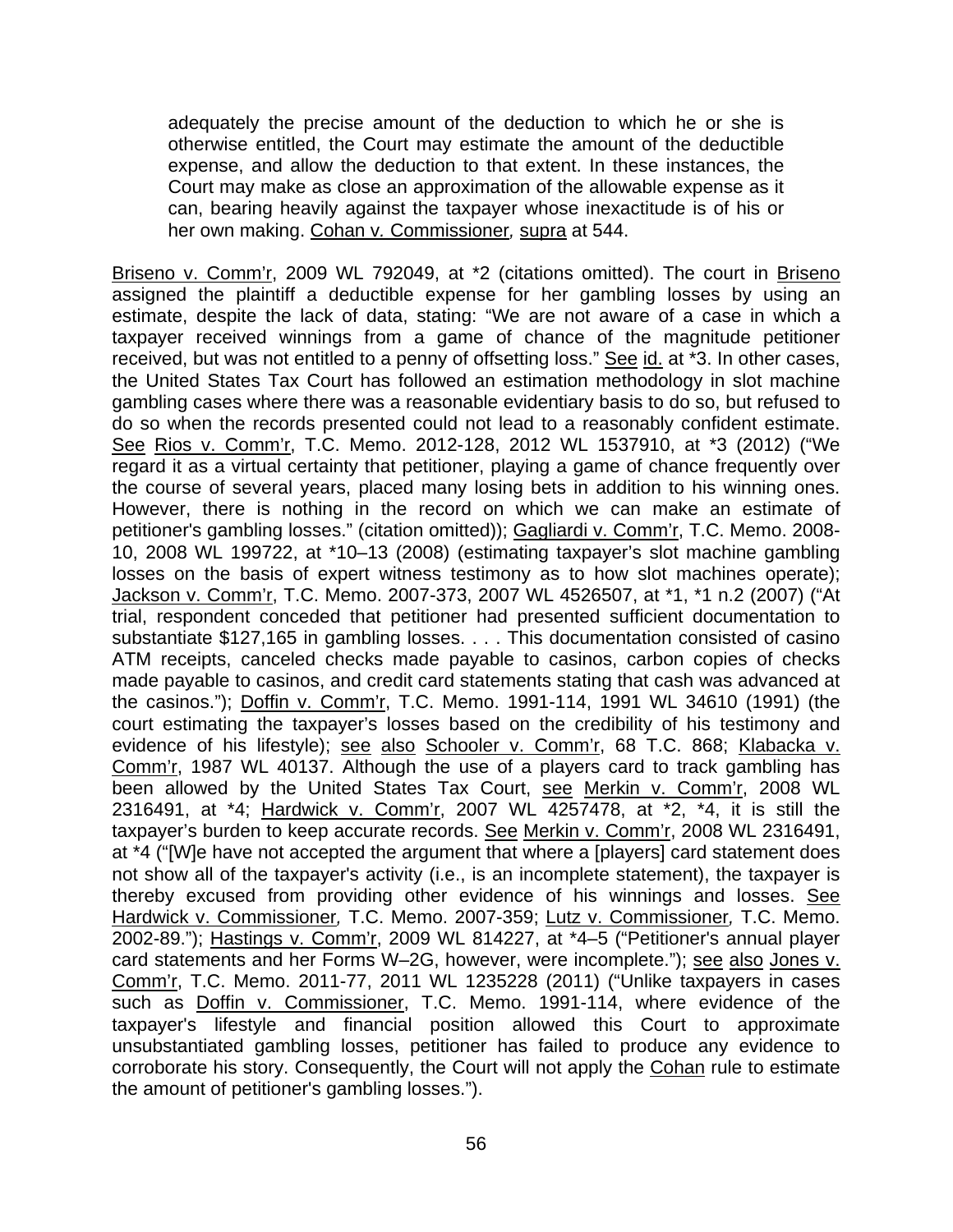Based on a review of the record, the court finds that plaintiff's record-keeping was incomplete, and comingled gambling and other business as well as personal records. Therefore, a Cohan rule-type estimate of expenses should not be applicable in plaintiff's case. In calculating his profit, plaintiff used casino reports to measure his coinin and coin-out. Plaintiff, however, derived his jackpot totals separately, using the Form 1042-S records. Plaintiff appears to have achieved a more accurate recording of his jackpot total, given the process plaintiff described of cataloging every Form 1042-S associated with plaintiff's jackpot winnings, and reconciling it with the casinos records. Plaintiff's coin-in and count-out data, however, appears to contain missing entries. Plaintiff admits his players card, the source of plaintiff's coin-in and coin-out data, was not properly inserted "maybe two, three percent of the time," which is not insignificant given the apparently slim profit margins resulting from plaintiff's activity. For example, in 2009, an alleged winning year, the parties stipulated that plaintiff's "documented" coinin, which was pulled from plaintiff's players card, was \$15,634,451.00. Plaintiff's documented coin-out was stipulated to be \$5,348,292.00. Plaintiff's jackpot winnings, measured from the Form 1042-S records obtained and cataloged, were stipulated to be \$10,401,541.00, almost twice his coin-out winnings. Plaintiff's profit from this alone was alleged to be \$115,382.00. Plaintiff then added in his comps as taxable income, and subtracted his travel expenses as an additional cost.<sup>29</sup> Plaintiff, under his accounting approach, calculated he had a profit of \$195,606.00 in 2009, a profit margin of 1.25% over his expenses. If plaintiff failed to account for just three percent of his coin in and coin out, by not using, or misusing, his players card three percent of his time in Las Vegas in 2009, which plaintiff admitted may have happened, his actual coin out and coin could have been three percent higher than reported by plaintiff, indicating plaintiff lost \$112,978.77 in 2009, for a loss margin of 0.70%.

In 2010, plaintiff's other alleged winning year, his documented coin-in was \$18,748,132.00, documented coin-out was \$5,228,139.00, and documented jackpot winnings were \$13,773,967.00, resulting in an alleged profit of \$353,873.00 after accounting for travel costs and comps, an alleged profit margin of 1.89%. If plaintiff's coin-in and coin-out were just three percent higher than reported, because plaintiff failed

 $\overline{a}$ 

<sup>&</sup>lt;sup>29</sup> The United States Tax Court has held that comps are treated as income from gambling. See, e.g., LaPlante v. Comm'r, T.C. Memo. 2009-226, 2009 WL 3152789, at \*2, \*7 (citing Libutti v. Comm'r, T.C. Memo. 1996-108, 1996 WL 98762, at \*4 (1996) ("The comps are sufficiently related to his gambling losses for purposes of [I.R.C.] section 165(d). We hold that petitioner's comps are 'gains from . . . [wagering] transactions' under section 165(d)." (modification in original))); Merkin v. Comm'r, 2008 WL 2316491, at \*5. But see Mayo v. Comm'r, 136 T.C. 81, 98 (2011) (J. Halpern concurring) (contending that the decision in Mayo creates potential future uncertainty as to whether the United States Tax Court may treat comps as gains from wagering transactions in the future), acq., 2012-3 I.R.B. 285 (2012).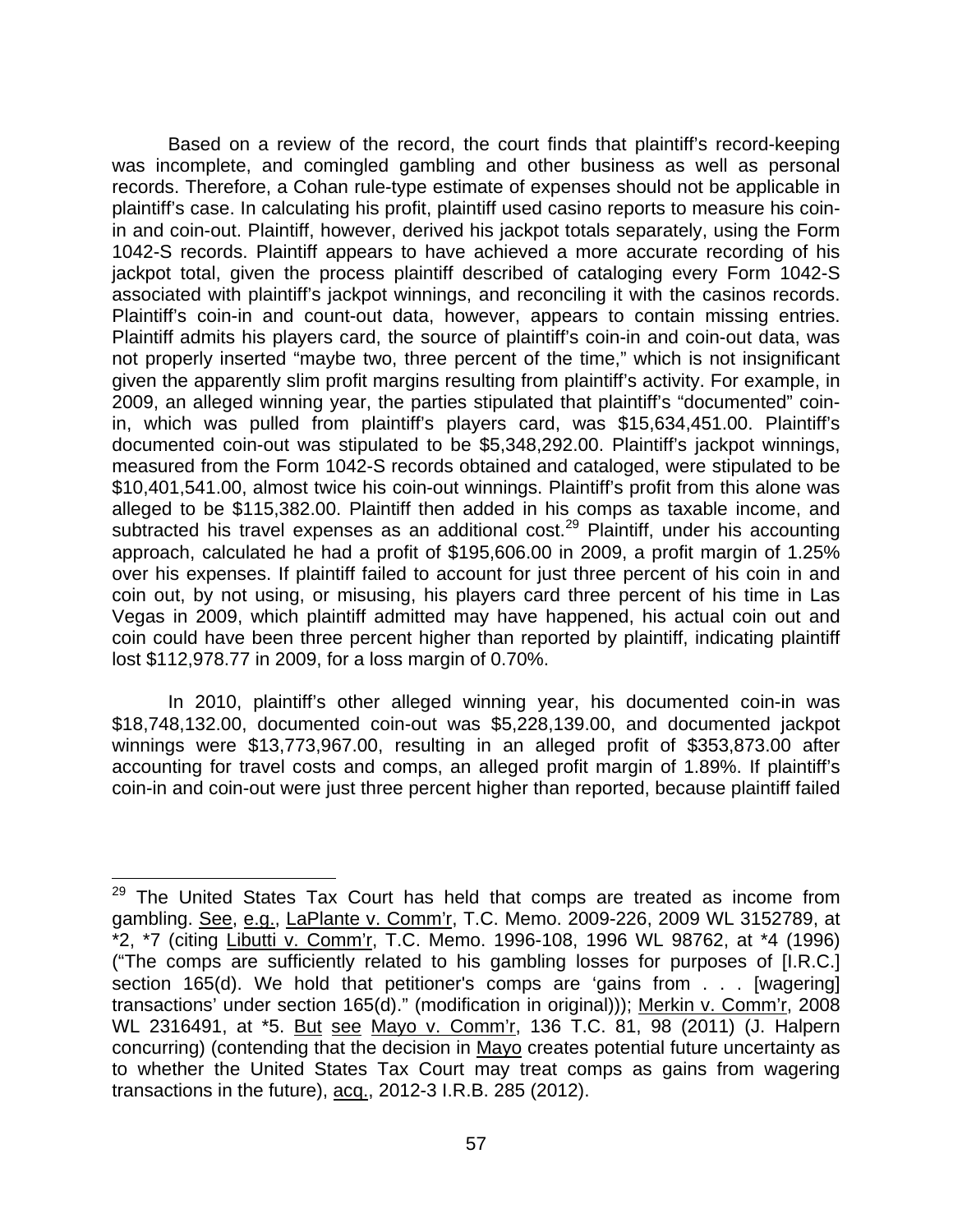properly to use his players card three percent of the time, his profit would instead turn into a loss of \$51,726.79, a loss of 0.27%.30

Although plaintiff correctly points out that, "[t]he very nature of a slot machine and its random number generator establishes that a taxpayer cannot estimate, predict or calculate the amount of hypothetical losses during any session," that is why plaintiff has the burden to maintain comprehensive records. See Lutz v. Comm'r, 2002 WL 506881, at \*3 ("Under the Internal Revenue Code, the taxpayer is required to maintain records that are sufficient to enable the Commissioner to determine the correct tax liability." (citing I.R.C. § 6001)). The record before the court in this case indicates that just a few percent of unrecorded gambling time could have changed whether plaintiff's gambling venture was profitable or unprofitable. Yet, when explaining at his deposition why he may not have inserted the players card in the slot machine property two to three percent of the time, plaintiff responded: "Because many times we don't pay attention those -- to those little details."

 The court concludes that defendant more accurately determined plaintiff's profit and losses from gambling in Las Vegas from 2007 through 2010. Defendant's approach appears to have more comprehensively determined the total amount of money plaintiff obtained in Las Vegas, from his credit line and ATM withdrawals, while plaintiff's accounting approach appears to have incompletely accounted for plaintiff's coin-in and coin-out. Plaintiff appears never to have returned with money from Las Vegas, and appears to have spent all of the money he withdrew in Las Vegas at the casinos, except for a relatively small amount, "[b]etween \$4,000 and \$5,000," he may have given his family members each trip. The amount of money plaintiff paid the casinos that the casinos did not keep as IRS tax withholdings appears to have become the casinos' profit, and, thereby, plaintiff's losses. Defendant's analysis is relevant because it highlights a large discrepancy between what defendant more accurately accounted for

 $\overline{a}$  $30$  A review of the record suggests that plaintiff, while gambling, may have not used his players card properly even more than the two to three percent of the time. A review of casino statements in the record, compiled from plaintiff's players card data, indicates plaintiff received \$13,666,618.50 in jackpot winnings from the casinos in 2008. The parties stipulate, however, that plaintiff received \$14,367,536.00 in jackpot winnings in 2008, pursuant to plaintiff's Form 1042-S records, which suggests that plaintiff's players card data potentially underreported plaintiff's jackpot winnings, as indicated by plaintiff's Form 1042-S records, by 4.88% in 2008. The same casino reports indicate plaintiff received \$13,023,937.50 in jackpot winnings from the casinos in 2010. The parties stipulate, however, that plaintiff received \$13,773,967.00 in jackpot winnings in 2010, pursuant to plaintiff's Form 1042-S records, indicating the players card potentially underreported plaintiff's jackpot winnings by 5.45% in 2010. The court notes that this analysis, by itself, cannot accurately measure plaintiff's use of his players card for any particular year, but does indicate that there was potentially some additional variability in plaintiff's use of his players card beyond what was testified to by plaintiff at his deposition.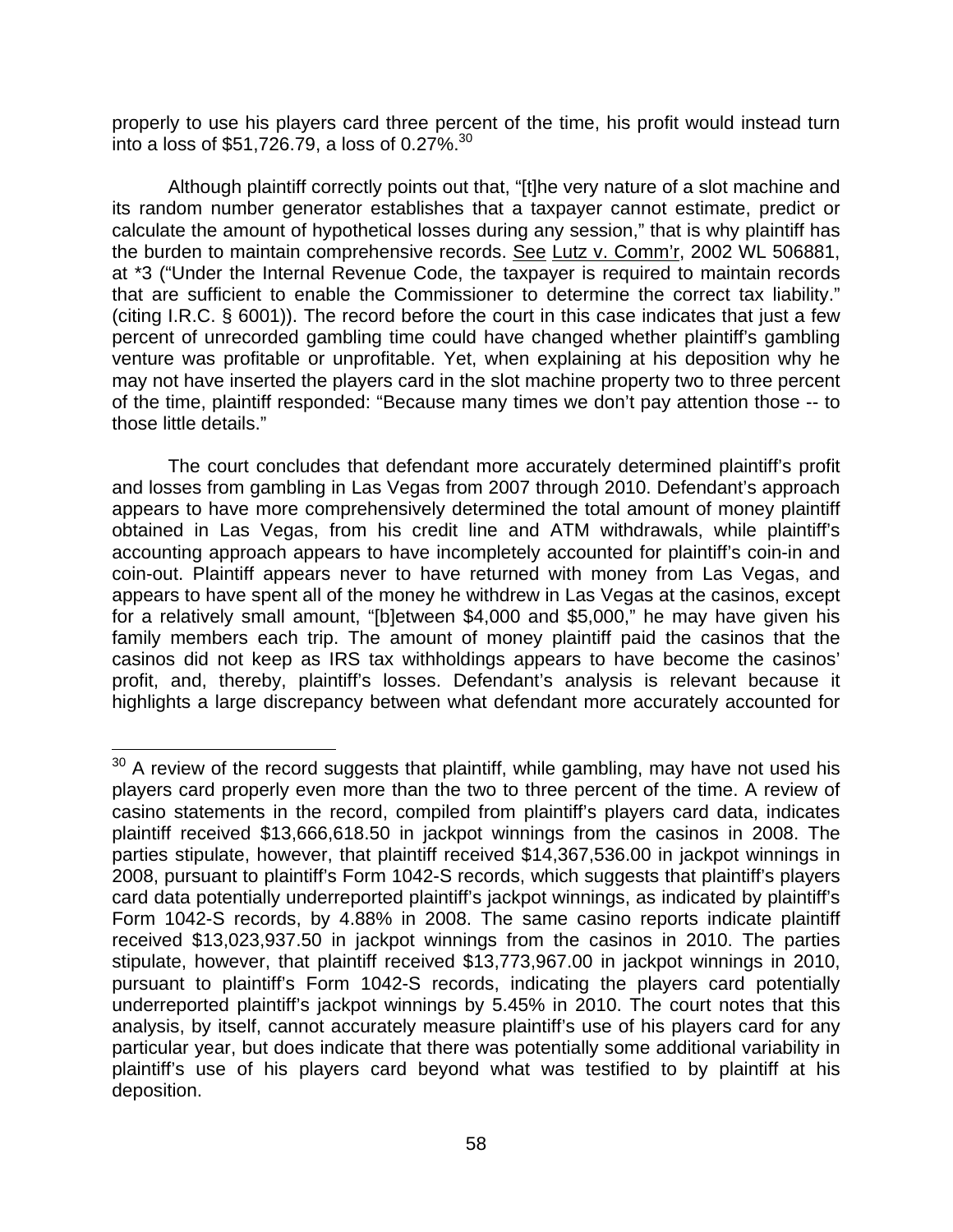as plaintiff's losses for the four years at issue, and what plaintiff claims it won or lost over those same four years:

| <b>Plaintiff's Profit and Loss in Las Vegas</b> |                                |                                                      |                   |  |
|-------------------------------------------------|--------------------------------|------------------------------------------------------|-------------------|--|
| <b>Tax Year</b>                                 | <b>Plaintiff's</b><br>Approach | <b>Defendant's Approach</b><br>plus Comps and Travel | <b>Difference</b> |  |
| 2007                                            | (\$732,999)                    | (\$1,077,228)                                        | (\$344,229)       |  |
| 2008                                            | (\$648,521)                    | (\$993,638)                                          | (\$345, 117)      |  |
| 2009                                            | \$195,606                      | (\$63,764)                                           | (\$259,370)       |  |
| 2010                                            | \$353,873                      | (\$638,016)                                          | (\$991,889)       |  |
| <b>Total</b>                                    | (\$832,041)                    | (\$2,772,646)                                        | (\$1,940,605)     |  |

As discussed above, defendant has shown that plaintiff paid to the casinos in Las Vegas up to  $$19,634,756.00$  from 2007 through  $2010.^{31}$  This is offset by the \$16,509,633.00 the casinos held as IRS tax withholdings, which the parties stipulated to in this case. Plaintiff additionally received \$372,847.00 in comps over the four years, as stipulated to by the parties, which plaintiff treats as additional revenue, and paid \$20,370.00 in travel costs. Under this approach, plaintiff appears to have lost \$2,772,646.00 gambling in Las Vegas between 2007 through 2010, \$1,940,605.00 more than the \$832,041.00 plaintiff's accounting would indicate he lost over the same period. Plaintiff has not pointed to any other source of revenue to explain this difference. This leaves potentially up to \$1,940,605.00 that is unaccounted for by plaintiff. This discrepancy is most noticeable in the 2010 tax year. Although plaintiff claims to have profited \$353,873.00 gambling in 2010, the parties stipulated that "Plaintiff paid to casinos an aggregate \$4,870,150.00 in connection with his gambling activities, excluding incidental costs." To offset this, plaintiff only points to the \$102,821.00 in comps he earned gambling, and the \$4,132,235.00 in jackpot winnings withheld by the IRS that year, both of which were also stipulated to by the parties, not including travel costs. The numbers defendant points to strongly suggest that Mr. Free lost \$638,016.00 dollars in 2010 gambling in Las Vegas. The difference between defendant's and plaintiff's profit estimations is \$991,899.00, and this difference is unexplained by plaintiff. Plaintiff contends that he gave a non-specific "thousands of dollars each trip" to

 $\overline{a}$ 

 $31$  Plaintiff argues that it is unclear whether any of plaintiff's ATM withdrawals were used for gambling purposes, versus given to plaintiff's family. Although, as discussed above, plaintiff's credit card withdrawals in 2007 and 2008 were confirmed by Ms. Campos' testimony and financial reports as being used for gambling purposes, there is no similar confirming document or testimony in the record that ties these 2009 ATM withdrawals to plaintiff's gambling activities, although defendant relies on context, such as the timing of plaintiff's withdrawals, to make this link. Nonetheless, of the \$19,634,756.00 defendant alleges plaintiff paid to the casinos from 2007 through 2010, defendant only asserts that \$304,500.00 of this amount was withdrawn in 2009 from ATMs in Las Vegas by plaintiff for gambling purposes. This \$304,500.00 represents 1.6% of the total amount defendant alleges plaintiff paid to casinos during the four years at issue, and, therefore, does not discredit defendant's accounting approach.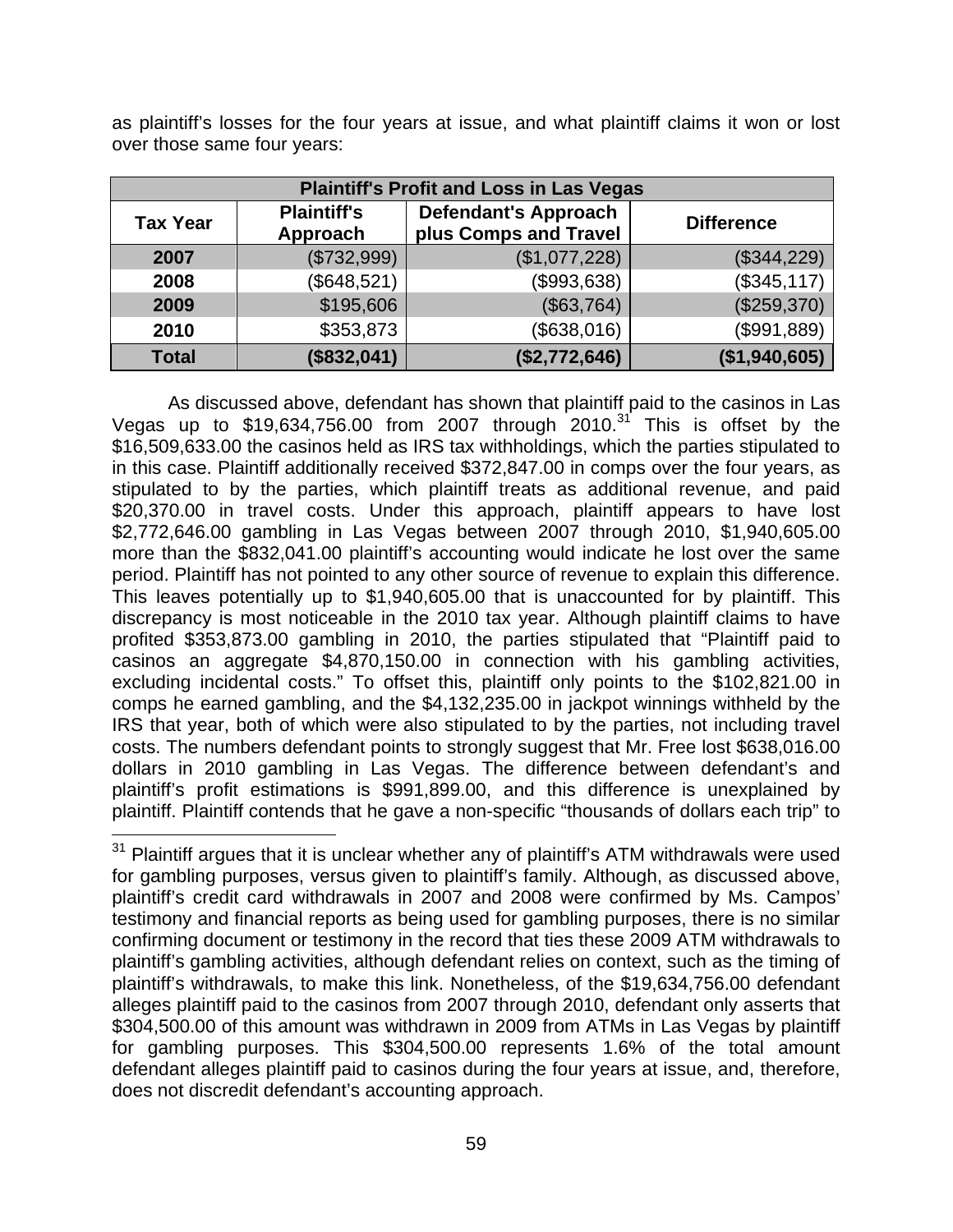his family. This cannot account for the nearly one million dollar discrepancy between what plaintiff argues was his profit in 2010, and what the record indicates he lost gambling over that same year. Plaintiff's failure to keep accurate records, resulting in nearly two million dollars going unaccounted for over four years, raises questions regarding his profitability in 2009 and 2010, and weighs against plaintiff's claim that his activity was profit-motivated. See Lutz v. Comm'r, 2002 WL 506881, at \*3 (citing I.R.C. § 6001; Treas. Reg. § 1.6001-1(a)).

Plaintiff's record-keeping also suffered from other lapses and vagaries. Plaintiff did not account, on his tax returns or in his internal records, for the time his accounting team spent as an expense of the business, even though plaintiff stated in his post-trail brief that he "knew he would need help from other professionals given the nature and volume of his activity," and the fact that plaintiff referred to Ms. Campos, Mr. Dominguez, and the Procopio law firm as his "accounting department." Plaintiff stated at his interview that he paid his accounting team "[a]pproximately \$150,000 dollars per year." Plaintiff also did not account for other business costs, such as the costs of his office and any expenses for his trips to Las Vegas that were not comped. Plaintiff also failed to account for the two to three percent transaction charge on his cash withdrawals from the casinos. Considering that plaintiff took out \$2,549,306.00 using his credit card just in 2007, if the transaction charge was three percent, as it appears, based on the \$300.00 and \$600.00 fees as seen on plaintiff's \$10,000.00 and \$20,000.00 withdrawal receipts in the record, this would be another cost of \$76,479.18 not accounted for in plaintiff's record keeping just in 2007. Plaintiff appears to have withdrawn less money using credit and debit cards in 2008 through 2010, as he relied increasingly on credit lines for capital, but Mr. Free still withdrew nearly eight hundred thousand dollars from ATMs in 2008 and 2009, which appear to have been subject to the same unaccounted for fees. Plaintiff's failure to account for these costs further casts doubt on plaintiff's intent to generate a profit from his gambling activities. Plaintiff's \$150,000.00 in accounting team expenses alone almost eliminates plaintiff's profitability in 2009, even using plaintiff's own estimates of his profits.

Additionally, despite having had prior, significant, successful, business experience, plaintiff failed to keep separate bank accounts and credit cards for his various ventures, despite admitting to being instructed to do so. Plaintiff also stated at his interview, and a review of the record supports, that plaintiff never maintained a written budget or financial forecast for his gambling activities. Such actions would not only have helped plaintiff maintain accurate records, but also would have more clearly indicated a profit motive by plaintiff. See Hastings v. Comm'r, 2009 WL 814227, at \*4 ("Petitioner did not have a separate bank account for her gambling activity, and occasionally, petitioner commingled personal and gambling funds."); Glenn v. Comm'r, T.C. Memo. 1995-399, 1995 WL 496037, at \*3 (in which plaintiffs' failure to maintain a separate checking account contributed to a finding that plaintiffs did not have an intent to make a profit from their activity), aff'd, 103 F.3d 129 (6th Cir. 1996).

Pursuant to Treasury Regulation § 1.183-2(b)(1), a "change of operating methods, adoption of new techniques or abandonment of unprofitable methods in a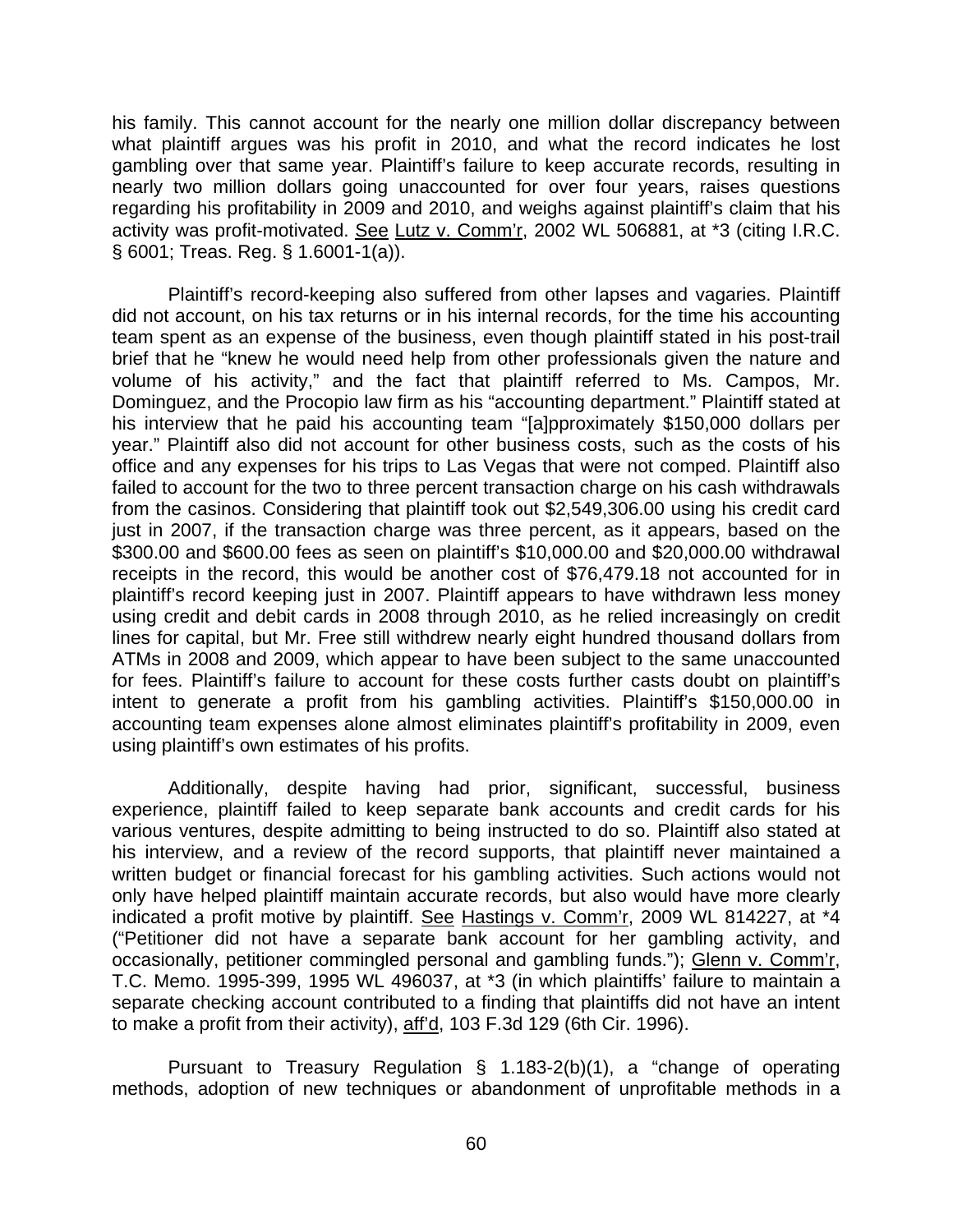manner consistent with an intent to improve profitability may also indicate a profit motive." As indicated in the testimony offered by several casino employees and plaintiff's own statements, Mr. Free never adopted new methods of play, even in the face of his losses in 2007 and 2008. Plaintiff testified, after being asked why he did not change his strategy after suffering losses in 2007 and 2008: "I don't know. But I just didn't." As discussed above, a review of the record indicates that plaintiff did not even stick to the informal strategies or "hunches" he developed. Although plaintiff testified at his deposition that he had a hunch that the slot machines would pay more when the casinos were "extremely busy," the record indicates that he did not necessarily travel to Las Vegas during periods in which the casinos were busier than average. Moreover, plaintiff stated that one of his hunches was to play in high-traffic areas of the casino, and testified at his deposition that "the machine located in a place where people pass by or in holidays I think you have more possibilities." The record indicates, however, that plaintiff played primarily in the "high limit" areas of the casinos, which casino employees testified are areas with less traffic than the casinos' main floors.

Plaintiff argues that he acted in a businesslike manner, but that his business model required that he receive his tax refunds in order to be profitable. In plaintiff's posttrial brief, he argues that "it is clear that Mr. Free expected that a large portion of his withheld taxes would be refunded by the government each year. Mr. Free cannot be profitable without receiving a return of his taxes." Plaintiff then argues that because the IRS did not challenge plaintiff's conduct from 2004 through 2006, plaintiff reasonably relied on the IRS' past actions for his future alleged business: "Although Tax year 2004 was not a profitable year for his business, the return of his refund confirmed to him that this necessary element of his model—the refund of withheld taxes—was in place. At that time, he thought 'that the returns were normal and more safe.'" This estoppel-type argument, however, is not persuasive. "It is settled that each tax year is another matter and that the Commissioner may challenge in a succeeding year what he condoned or agreed to in a former year." Harrah's Club v. United States, 228 Ct. Cl. 650, 653 (1981) (citing Auto. Club of Mich. v. Comm'r, 353 U.S. 180, 182–84, reh'g denied, 353 U.S. 989 (1957)); Malchow-Bartlett v. Comm'r, T.C. Memo. 2010-271, 2010 WL 5023258, at \*2 (2010) ("[T]ax years generally are considered separately." (citing Harrah's Club v. United States, 228 Ct. Cl. at 653)).

Defendant also claims that plaintiff's lack of a written business plan demonstrates that he did not act in a businesslike manner. While no doubt the presence of a business plan might have been more of an indicator of a profit motive, and, thereby, a business activity, the absence or presence of a business plan alone is not dispositive, but, instead, the outcome of the analysis is dependent on the circumstances of each case. Compare Hastings v. Comm'r, 2009 WL 814227, at \*4 (not finding the taxpayer had a trade or business, in part because there was no business plan), with Chow v. Comm'r, 2010 WL 985242, at \*6–7 (finding that the taxpayer's slot gambling activity was a trade or business, despite the lack of a business plan). Plaintiff maintained a successful farming business, and apparently a profitable stock investing strategy, without any written business plan. Nonetheless, although not dispositive alone in the case currently before the court, plaintiff's incomplete recordkeeping, both of his actual play in Las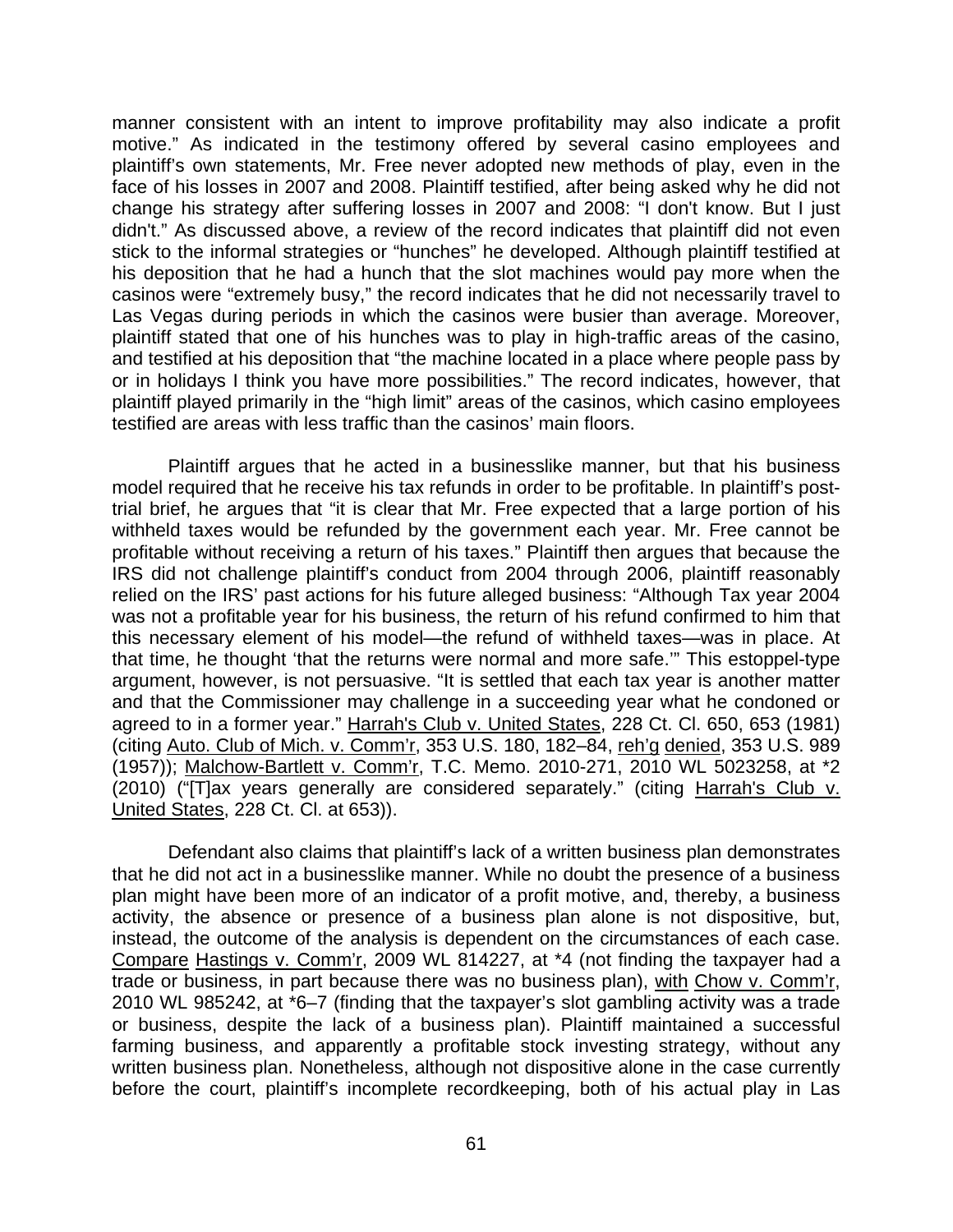Vegas and of his overhead costs, the nearly two million dollars in withdrawals in Las Vegas identified by defendant that plaintiff's recordkeeping apparently cannot account for, along with plaintiff's comingling of funds and lack of change in his approach after 2007 and 2008, leads the court to question the accuracy of Mr. Free's bookkeeping for any of the years at issue, and the profit motive of Mr. Free's alleged gambling business. This factor weighs heavily against a finding that plaintiff pursued his gambling activity for the purpose of making a profit.

## *Treasury Regulation § 1.183-2 Factor 2: The Expertise of the Taxpayer or his Advisors*

 Under Treasury Regulation § 1.183-2, the second factor to consider in evaluating the presence of a taxpayer's profit motive is:

(2) *The expertise of the taxpayer or his advisors.* Preparation for the activity by extensive study of its accepted business, economic, and scientific practices, or consultation with those who are expert therein, may indicate that the taxpayer has a profit motive where the taxpayer carries on the activity in accordance with such practices. Where a taxpayer has such preparation or procures such expert advice, but does not carry on the activity in accordance with such practices, a lack of intent to derive profit may be indicated unless it appears that the taxpayer is attempting to develop new or superior techniques which may result in profits from the activity.

Treas. Reg. § 1.183-2(b)(2) (emphasis in original). Plaintiff argues that one does not need to be an expert on how slot machines work in order to be in that trade or business. At the same time, plaintiff argues that he "has developed what he honestly believes is particular expertise with slot machines" over his years gambling. Plaintiff also notes that he chose to gamble at high-limit reel-type slot machines, which, according to the parties' experts and casino employees, have a lower "theoretical hold" than slot machines of lower denomination. Plaintiff additionally argues that he did research by talking with casino employees near to where he was playing about how the machines operated. In response, defendant argues that plaintiff's expertise, consisting of "hunches," are irrelevant and that "Plaintiff did not spend any measurable amount of time studying any aspect of slot machine gambling." Defendant maintains that "where a plaintiff fails to show that he or she acquired any gambling expertise or consulted experts, that fact indicates that the activity was not engaged in for profit." (citing to Hastings v. Comm'r, 2009 WL 814227, at \*4; Merkin v. Comm'r, 2008 WL 2316491, at \*4; Moore v. Comm'r, T.C. Memo. 2001-173, 2011 WL 2929168, at \*3 (Jul. 18, 2011)). Defendant contends that the plaintiff did not learn, or seek to learn, that slot machines operate based off of a random number generator and are "independent of any external influence," and further contends that this information is "public knowledge" that "contradict[s] and dispel[s] plaintiff's 'hunches.'"

Based on the record before the court, plaintiff appears to have done almost no research on any aspect of slot machine gambling. Plaintiff's own testimony, supported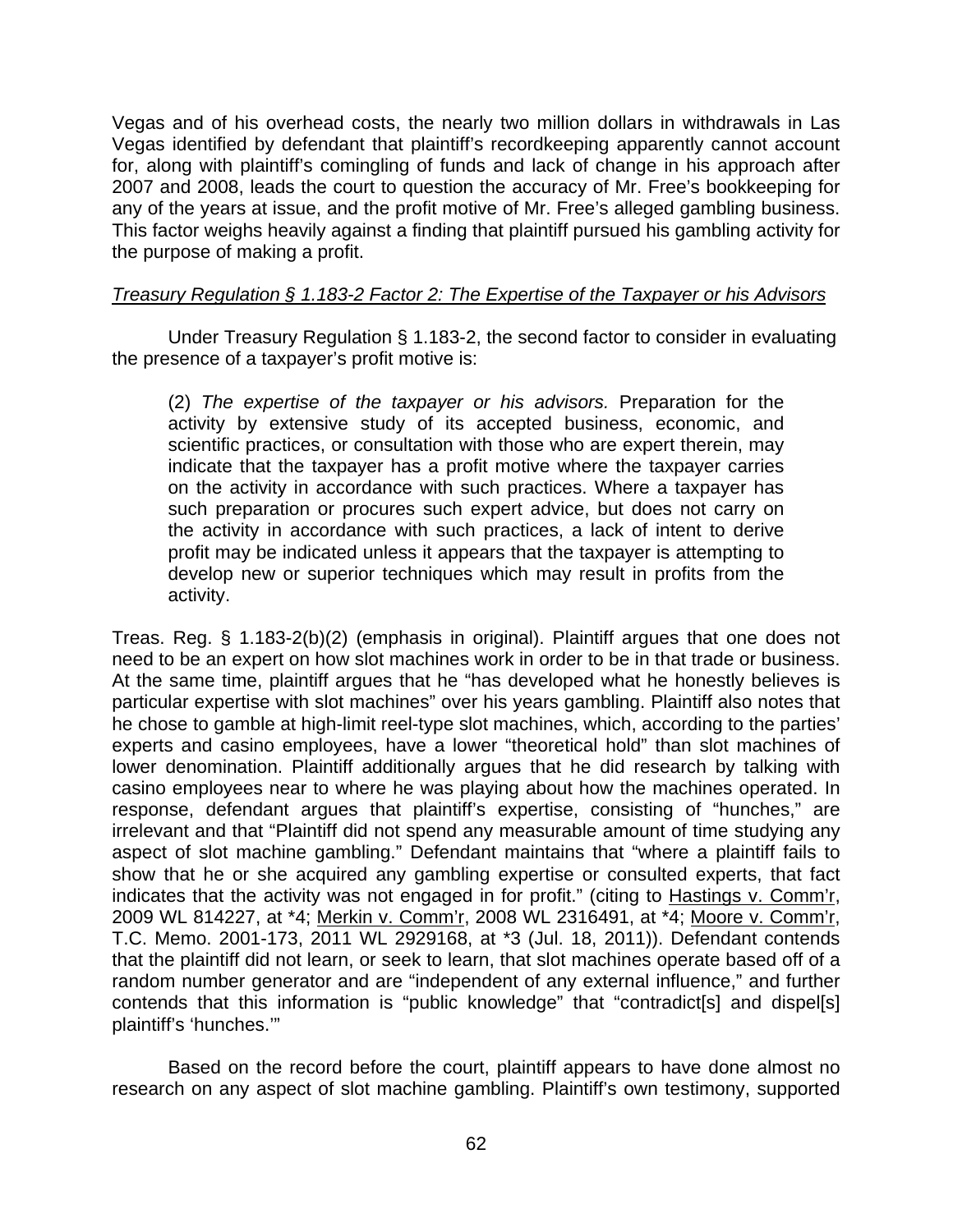by the observations of the casino staff, indicates that, except for reading the Slot Machine Report many years ago, and asking random questions of casino employees who were by the slot machines he was playing while in Las Vegas, plaintiff did not inquire into slot machine gambling. According to a decision of the United States Tax Court, "[i]n preparing for an activity, a taxpayer need not make a formal market study, but should undertake a basic investigation of the factors that would affect profit." Westbrook v. Comm'r, T.C. Memo. 1993-634, 1993 WL 540784, at \*7 (1993) (citing Underwood v. Comm'r, T.C. Memo. 1989-625, 1989 WL 138924 (1989)), aff'd, 68 F.3d 868 (5th Cir. 1995); Burger v. Comm'r, T.C. Memo. 1985-523, 1985 WL 15145 (1985), aff'd, 809 F.2d 355 (7th Cir. 1987)); see also Heinbockel v. Comm'r, T.C. Memo. 2013- 125, 2013 WL 1953732, at \*9 (2013) (citing the Westbrook standard); Burrus v. Comm'r, T.C. Memo. 2003-285, 2003 WL 22272897, at \*12 (2003) (same). The evidence in the record on this factor does not assist plaintiff's case.

 Plaintiff, however, contends that he followed a series of "hunches," and chose a specific set of a casinos in which he wanted to play. Factor 2 of the Treasury Regulation identifies "accepted business, economic, and scientific practices," as telling on whether the taxpayer intended to make a profit with his activity. See Treas. Reg. § 1.183-2(b). Taxpayers who based their expertise on observation and talking with casino staff were found not to demonstrate expertise. See Hastings v. Comm'r, 2009 WL 814227, at \*4 ("Petitioner, however, has not shown that she acquired any gambling expertise. Petitioner's strategy of observing the casino's slot machines and talking to casino employees and patrons is insufficient." (citing Calvao v. Comm'r, T.C. Memo. 2007-57, 2007 WL 701594 (2007))); Merkin v. Comm'r, 2008 WL 2316491, at \*5. ("Although Dr. Merkin may have read video poker magazines and spent time on the casino floor scouting various machines, there is nothing in the record to validate petitioners' claim that Dr. Merkin is a renowned poker expert." (citing Treas. Reg. § 1.183-2(b)(2))); Busch v. Comm'r, 713 N.W.2d at 347–48 ("[T]he expertise of the taxpayer or her advisors—weighs against Busch in that she openly admits that she is not an expert on how slot machines work."). It is not clear if plaintiff even did this much.

Plaintiff's approach to slot machine gambling was markedly different than his approach to his Mexican stock market activities. Plaintiff testified at his deposition that, in managing his investments, he looked at monthly records as well as daily market reports, some of which, such as the "daily register of the transactions," appear to have been created by Ms. Campos for him. Plaintiff further testified that he tracked expenses and had a goal to make a fifty percent profit on his stock investments. According to his deposition testimony, plaintiff made stock investment decisions based on his records, as well as research into the interest rate of bank capital and stock price trends, and he checked to see if the price of a specific company was "low and if I know that it is a good company." Although plaintiff stated he did not review financial statements about his investments, his testimony indicates that he read articles on companies in which he wanted to invest. Plaintiff also testified at his deposition that he listened to the advice of his financial advisors for his stock market trading.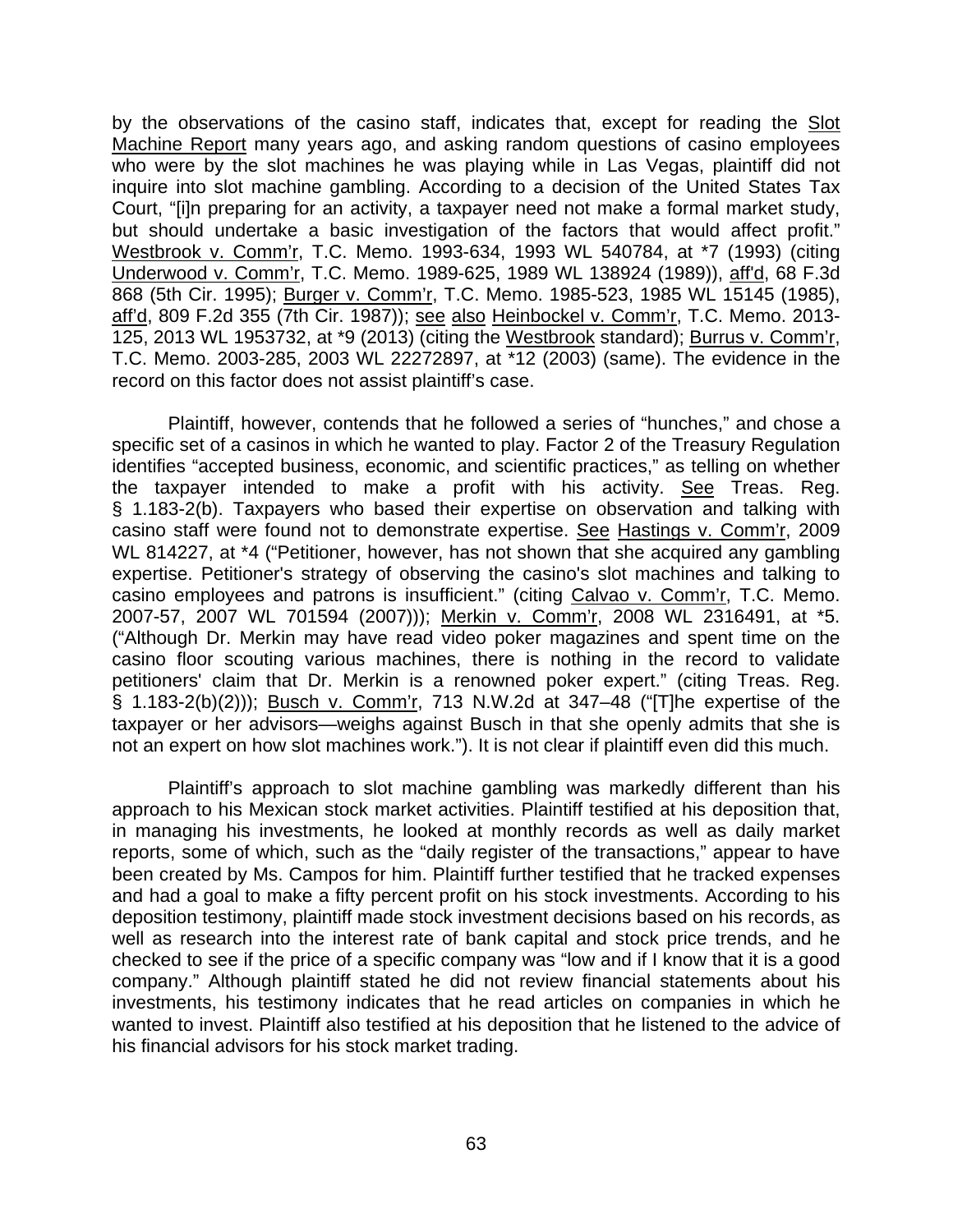In contrast, based only on the little advice that plaintiff acquired, from reading the Slot Machine Report, apparently early in his slot machine gambling activity, and being around slot machines at a number of different casinos in Las Vegas, plaintiff, nonetheless, should have understood that slot machine random number generators are unpredictable. In addition, plaintiff did not even stick to his "hunches" of playing in casinos when they were busiest, or playing where casino traffic and play was higher. Plaintiff travelled at mostly unplanned times, and stuck mostly to the high-limit areas of the casino, where traffic was testified to be significantly lower than in other more active areas. Although plaintiff asserts that there was limited reading material on slot machines available in Spanish, for the slot machine gambler, there is little expertise or control which can be developed regardless, given the random number generator which controls play. This factor weighs against plaintiff's case.

# *Treasury Regulation § 1.183-2 Factor 3: The Time and Effort Expended by the Taxpayer in Carrying on the Activity*

 Under Treasury Regulation § 1.183-2, the third factor to consider in evaluating the presence of a taxpayer's profit motive is:

(3) *The time and effort expended by the taxpayer in carrying on the activity.* The fact that the taxpayer devotes much of his personal time and effort to carrying on an activity, particularly if the activity does not have substantial personal or recreational aspects, may indicate an intention to derive a profit. A taxpayer's withdrawal from another occupation to devote most of his energies to the activity may also be evidence that the activity is engaged in for profit. The fact that the taxpayer devotes a limited amount of time to an activity does not necessarily indicate a lack of profit motive where the taxpayer employs competent and qualified persons to carry on such activity.

Treas. Reg. § 1.183-2(b)(3) (emphasis in original). Plaintiff argues that the intensity with which plaintiff played slot machines when in the casinos in Las Vegas indicates that he had a profit motive. According to plaintiff, "Mr. Free gambled intensely in the U.S. while keeping his days limited and below 122 to remain a nonresident alien. From the moment he arrived in Las Vegas, Mr. Free would start gambling." Plaintiff argues that the fact that plaintiff did not pursue this activity full time is not dispositive, stating: "For example, the husband and wife taxpayers in Kochevar v. Commissioner, T.C. Memo. 1995-607, both maintained full-time employment in addition to pursuing their slot machine gambling activities, and the court held that they were professional gamblers." Defendant, in response, refers to the same arguments discussed above, regarding the continuity and regularity of plaintiff's gambling, and adds that "[h]is sporadic trips to Las Vegas, during relatively few days of the year, were not consistent with a primary intent to generate income or profit."

 The court notes that the test here is not the same test as whether plaintiff operated with continuity and regularity. The amount of capital plaintiff committed to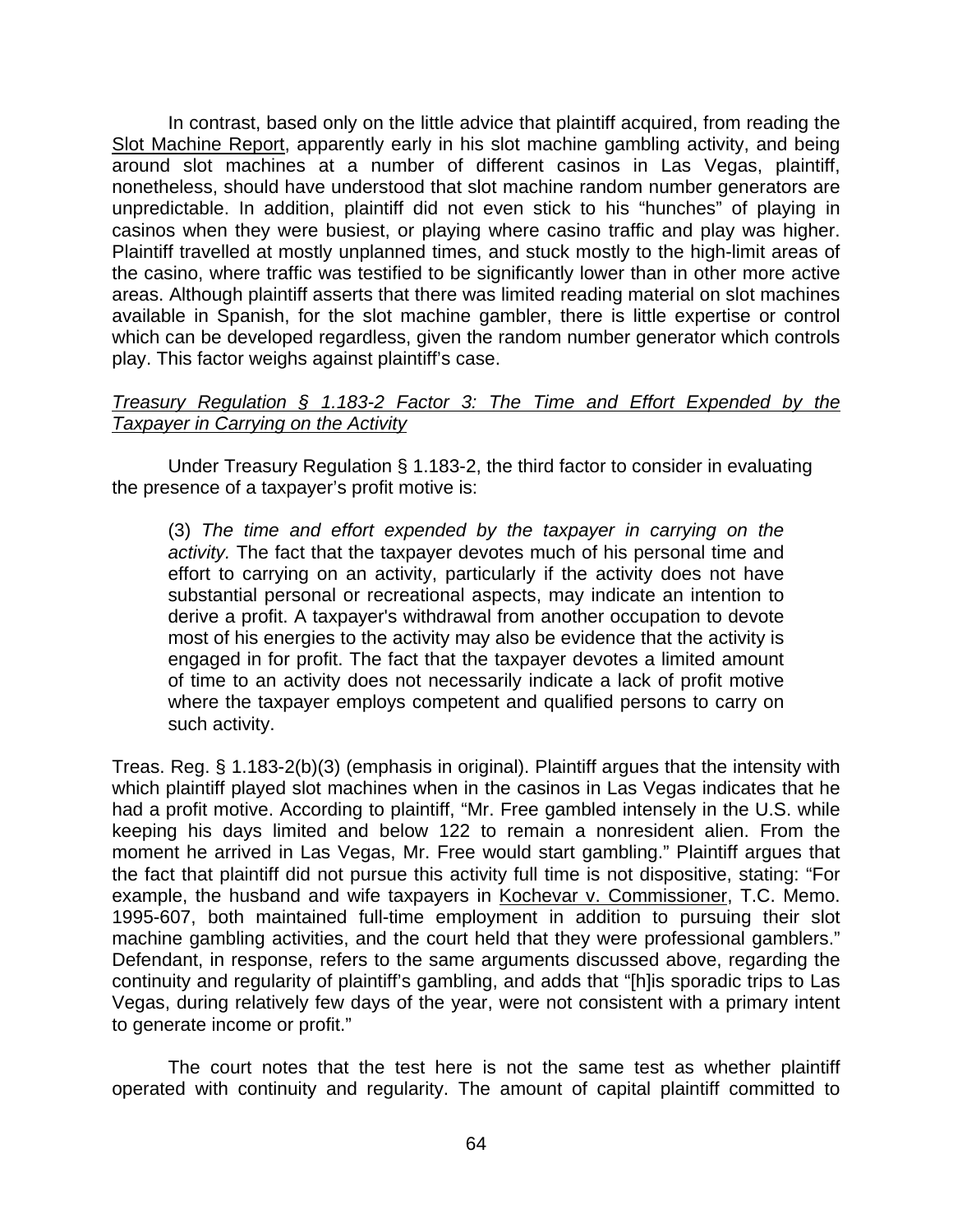gambling was high, even if he did not gamble continuously and regularly. According to plaintiff, he pursued gambling more after he stepped back from his prior career at Tenabri. Factor 3 also explicitly considers the general assistance of others. "The fact that the taxpayer devotes a limited amount of time to an activity does not necessarily indicate a lack of profit motive where the taxpayer employs competent and qualified persons to carry on such activity." Treas. Reg. § 1.183-2(b); see also Storey v. Comm'r, 2012 WL 1409273, at \*8, \*11 (considering the work of others in determining the plaintiff's profit motive, but not as to whether the plaintiff's work was continuous or regular). Mr. Free did employ the help of others to manage his gambling, including administrative, accounting and tax support, made up of some portion of the time of his personal assistant, Ms. Campos, Mr. Dominguez, the Procopio law firm, and a trained United States accountant. From the record, however, it does not appear that plaintiff devoted much or any of his own time in Mexico to gambling. See Kochevar v. Comm'r, 1995 WL 760397, at \*1, \*3 ("Petitioners testified that they traveled to local casinos in the evenings after work and on weekends, spending 20 to 40 hours each week studying and playing slot machines."). Moreover, plaintiff's slot machine gambling at issue before this court occurred in Las Vegas, a destination to which he travelled with his family and friends on birthdays and holidays. Treasury Regulation § 1.183-2, factor 3 considers whether or not the activity is a recreational activity. Although plaintiff may have been intense about gambling in Las Vegas when there, the time spent was sporadic and also part of his vacations with family and friends, and did not take up much of his personal time in Mexico. This factor may only slightly support plaintiff's claims.

## *Treasury Regulation § 1.183-2 Factor 4: The Expectation that Assets Used in the Activity May Appreciate in Value*

The parties agree, and the court accepts, that factor 4, "*Expectation that assets used in activity may appreciate in value*," Treas. Reg. § 1.183-2(b)(4), is not relevant to plaintiff's case. (emphasis in original).

# *Treasury Regulation § 1.183-2 Factor 5: The Success of the Taxpayer in Carrying on Other Similar or Dissimilar Activities*

 Under Treasury Regulation § 1.183-2, the fifth factor to consider in evaluating the presence of a taxpayer's profit motive is:

(5) *The success of the taxpayer in carrying on other similar or dissimilar activities.* The fact that the taxpayer has engaged in similar activities in the past and converted them from unprofitable to profitable enterprises may indicate that he is engaged in the present activity for profit, even though the activity is presently unprofitable.

Treas. Reg. § 1.183-2(b)(5) (emphasis in original). Plaintiff argues that his success as a farmer contributed to the skills he utilized as a gambler: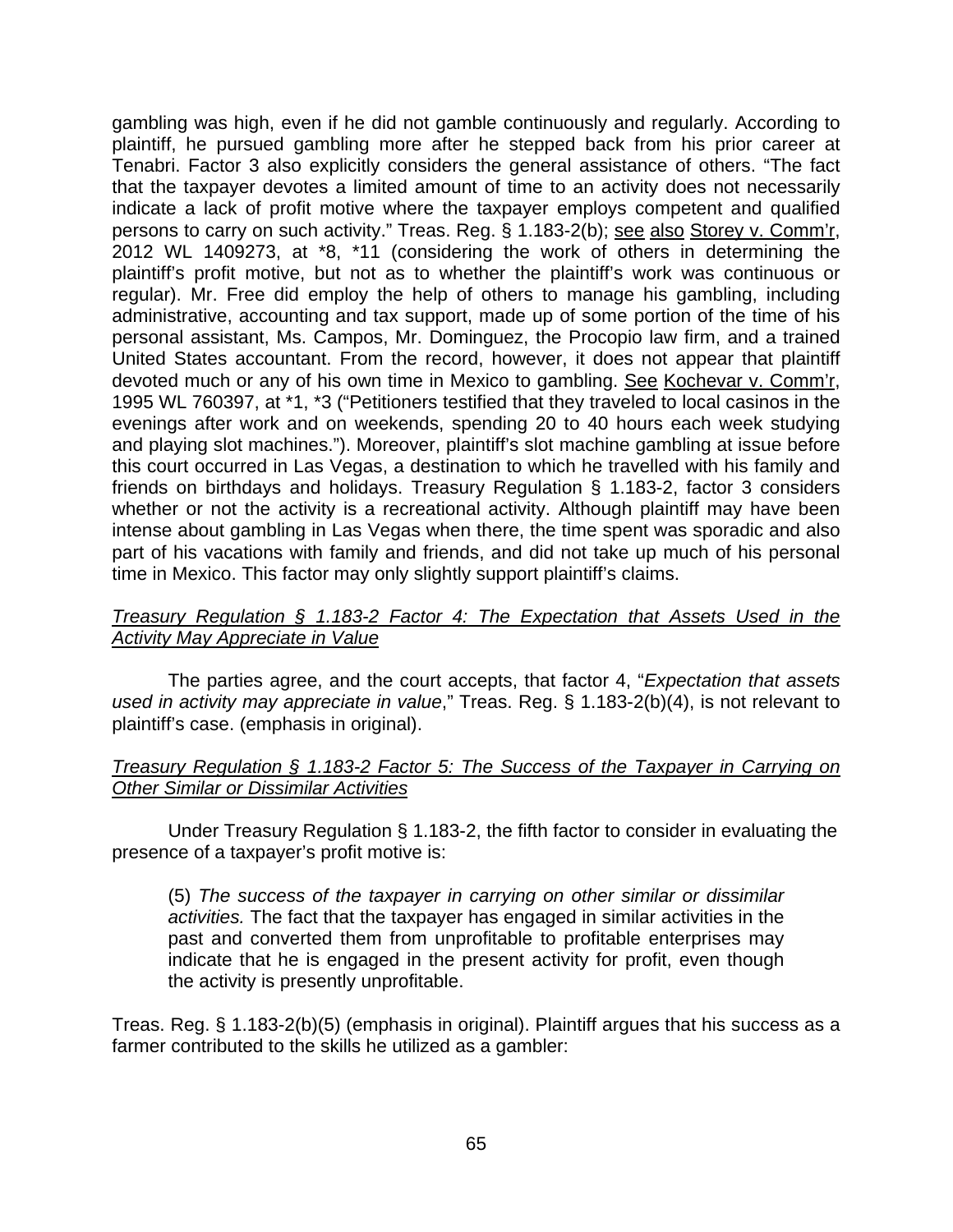The success of his agricultural business undoubtedly resulted in large part from Mr. Free's diligence, initiative, consistency, foresight, financial and mathematical acumen, willingness to take calculated risks, hiring outside experts and management capabilities. It was not from a text book or an Ivy League education. Mr. Free applied these same factors to his gambling business and the results have been a profit realized in 4 of 7 years.

Defendant responds that "the taxpayer must show how the elements of that previous success translate to the activity in question, and where he fails to make such a showing, the factor either carries no weight or weighs against any profit motive." Defendant also alleges that "plaintiff could not testify to any specific skill that he acquired from potato farming and then applied to slot machine gambling."

 A number of United States Tax Court decisions have addressed Treasury Regulation § 1.183-2 factor 5, and have indicated that some transferrable skill needs to be identified for a prior business success to be relevant. See Dodds v. Comm'r, T.C. Memo. 2013-76, 2013 WL 968241, at \*7 (2013) ("Although petitioner successfully ran his accounting practice, his work as an accountant is not sufficiently similar to operating a horse breeding activity to indicate that he could do so successfully."); Filios v. Comm'r, T.C. Memo. 1999-92, 1999 WL 163035, at \*8 (1999) ("Petitioner successfully built Westfield Gage, but he did not show how his success with Westfield Gage relates to his ability to conduct a profitable horse racing and breeding activity."), aff'd, 224 F.3d 16 (1st Cir. 2000). In Hastings v. Commissioner, the court noted that the taxpayer had previously run an accounting and consulting business, and the court did not strongly weigh his experience when applied to slot machines. See Hastings v. Comm'r, 2009 WL 814227, at \*1, \*5. According to the Hastings court, "Petitioner's apparent success in running ACP [Accounting & Consulting Plus, L.L.C.] is indicative of petitioner's abilities, but the transferability thereof to gambling is suspect." Id. at \*5. At least one United States Tax Court decision, however, has accepted a taxpayer's past experience in creating a business, although in an unrelated field, as indicative of a profit motive in the taxpayer's new venture:

Mr. Miller [the taxpayer] is a successful businessman. He purchased Electric Pump in 1979 with sales of \$400,000 and 10 employees. At the time of trial Electric Pump had \$23 million in sales and 80 employees. Additionally, Mr. Miller has been successful in the real estate business. Although these businesses are dissimilar to horse breeding, their growth demonstrates Mr. Miller's business acumen and ability to develop and improve businesses. Mr. Miller also has experience in the spent-hen business as well as raising hogs for both slaughter and breeding. The hog business has some similarities with the horse business but is not entirely similar. The record shows that Mr. Miller is a successful entrepreneur who is not afraid to take risks.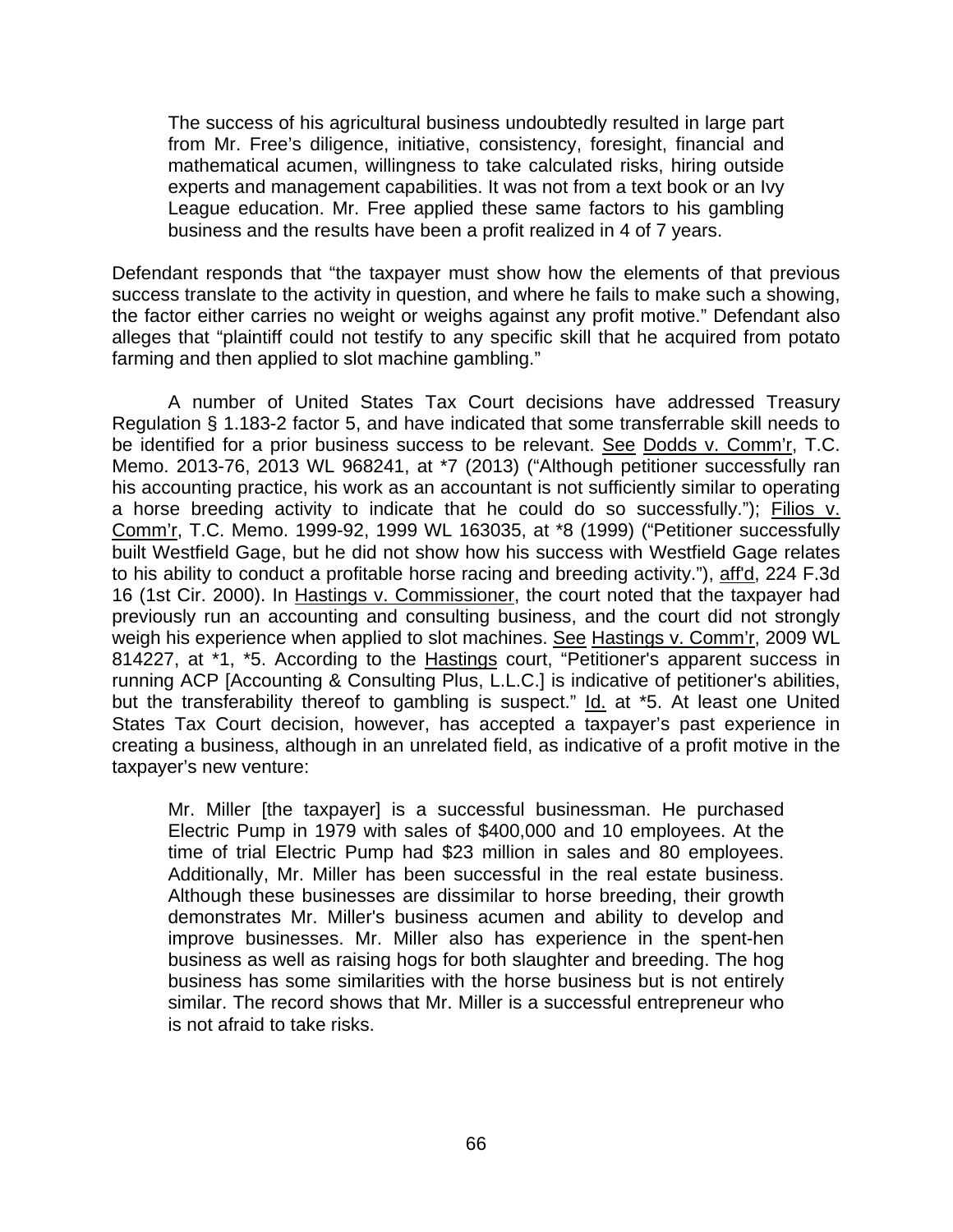We conclude that this factor is indicative of the requisite profit motive.

See Miller v. Comm'r, T.C. Memo. 2008-224, 2008 WL 4449526, at \*6 (2008).

In the above captioned case, it is possible that plaintiff's prior success and risks encountered in building and running his agriculture business, and investing in the Mexican stock market, allowed him to feel comfortable with the risks associated with his gambling activities. The court, however, emphasizes that the text of the Treasury Regulation specifically considers "similar activities." Treas. Reg. § 1.183-2(b)(5). This implies that there must be either a similar challenge, circumstance, skill, or other characteristic involved between the two enterprises. The fact that plaintiff himself did not identify a transferrable skill from his agriculture business does not assist his claim. Plaintiff stated at his deposition:

Q. Okay. Well, any of the -- the experience that you gained in running your agricultural business, have you used any of that experience in playing slot machines?

A. Well, probably some.

Q. All right. Well, what types of experiences?

A. Well, I couldn't explain. But maybe –

THE INTERPRETER: "Maybe" what?

THE WITNESS: I don't remember.

Plaintiff's skills in the business of potato farming and agriculture in general are hardly relatable to slot gambling in Las Vegas. Regarding his stock market investments, although perhaps also more speculative, plaintiff testified he conducted significant research and consulted advisors when making investment decisions. Although his successes in farming and the Mexican stock market may have taught him diligence and risk-taking, these skills are too general to be the types of similar skills that should be recognized by factor 5 as relevant to slot machine gambling. As the court found in Hastings, the transferability of skills from a skill-based enterprise to a game of chance is suspect. See Hastings v. Comm'r, 2009 WL 814227, at \*5. This factor does not support plaintiff's claim.

*Treasury Regulation § 1.183-2 Factor 6: The Taxpayer's History of Income or Losses with Respect to the Activity* 

 Under Treasury Regulation § 1.183-2, the sixth factor to consider in evaluating the presence of a taxpayer's profit motive is: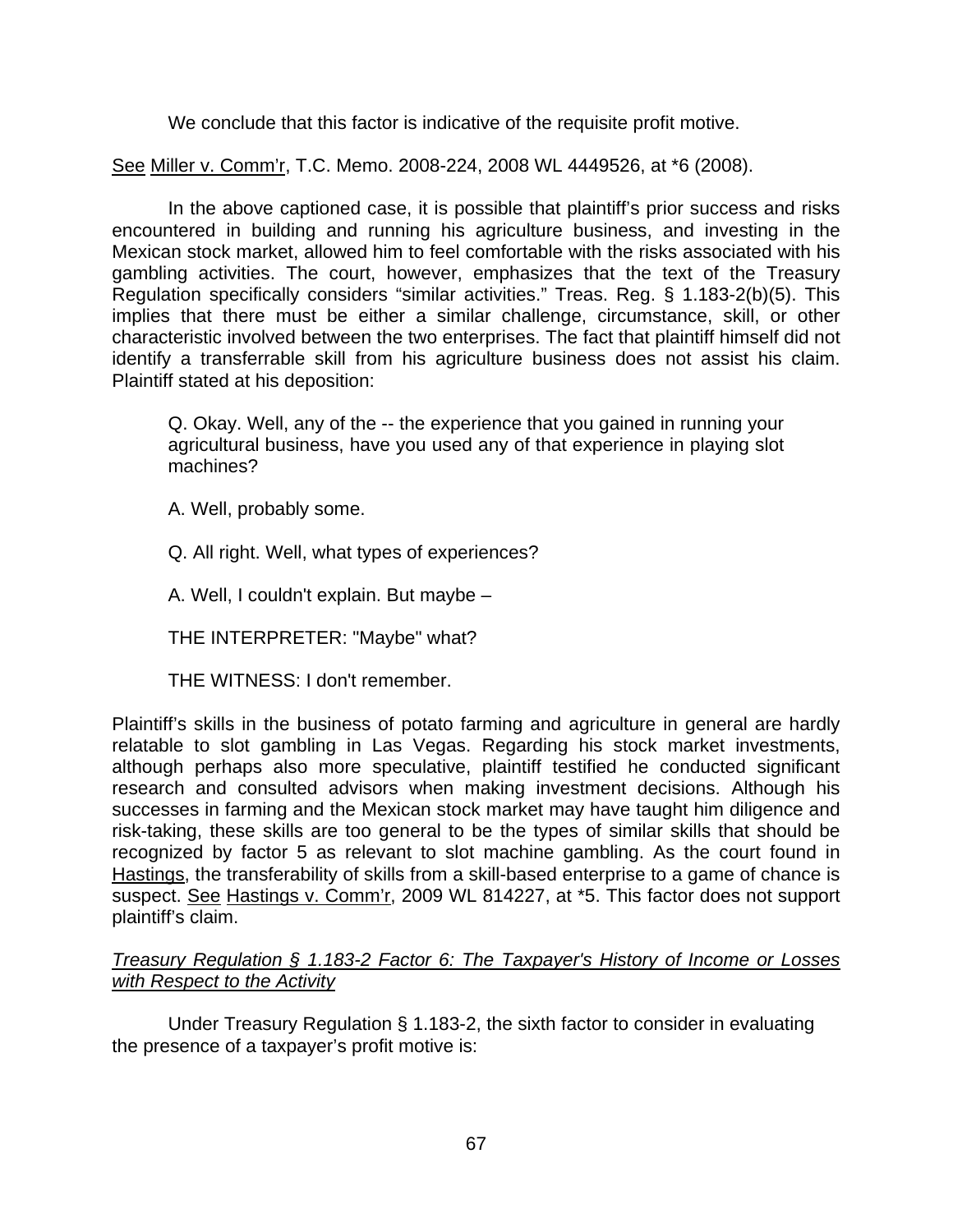(6) *The taxpayer's history of income or losses with respect to the activity.*  A series of losses during the initial or start-up stage of an activity may not necessarily be an indication that the activity is not engaged in for profit. However, where losses continue to be sustained beyond the period which customarily is necessary to bring the operation to profitable status such continued losses, if not explainable, as due to customary business risks or reverses, may be indicative that the activity is not being engaged in for profit. If losses are sustained because of unforeseen or fortuitous circumstances which are beyond the control of the taxpayer, such as drought, disease, fire, theft, weather damages, other involuntary conversions, or depressed market conditions, such losses would not be an indication that the activity is not engaged in for profit. A series of years in which net income was realized would of course be strong evidence that the activity is engaged in for profit.

Treas. Reg. § 1.183-2(b)(6) (emphasis in original). The Treasury Regulation states that a "series of years in which net income was realized would of course be strong evidence that the activity is engaged in for profit." Treas. Reg. § 1.183-2(b)(6). Plaintiff argues that his alleged profitability in 2005, 2006, 2009, and 2010 indicate that he pursued this activity with a profit motive. According to defendant, however, plaintiff was not profitable in "any of the years at issue," from 2007 through 2010. As discussed extensively above, the court has found that plaintiff's accounting method and conclusions were inconsistent and not fully documented for the period 2007 through 2010, therefore, plaintiff's profitability is not a foregone conclusion for each of those years.<sup>32</sup>

Treasury Regulation § 1.183-2(b)(6) also states: "[W]here losses continue to be sustained beyond the period which customarily is necessary to bring the operation to profitable status such continued losses, if not explainable, as due to customary business risks or reverses, may be indicative that the activity is not being engaged in for profit." Id. Plaintiff's documented loss of \$944,560.00 in 2007 and \$648,521.00 in 2008 occurred many years after plaintiff started gambling, and there is no indication in the record that those losses were part of any start-up phase for plaintiff's alleged slot machine gambling business. In professional gambling, however, large losses, if the activity is acknowledged to be a business, could be anticipated as potential "customary business risks or reverses." Id. A decision of the United States Tax Court has suggested that "[a]n activity's cumulative losses should not be of such a magnitude that an overall profit on the entire operation, including recoupment of past losses, could not possibly be achieved." Dodds v. Comm'r, 2013 WL 968241, at \*8 (citing Bessenyey v. Comm'r*,* 45 T.C. 261, 274 (1965), aff'd, 379 F.2d 252 (2d Cir.), cert. denied, 389 U.S. 931 (1967)); Foster v. Comm'r*,* T.C. Memo. 2012-207, 2012 WL 3000350, at \*7 (2012). At the same

 $\overline{a}$ 

 $32$  The parties have stipulated that in 2005 the IRS allowed plaintiff to claim a net income of \$1,088,004.00, and that in 2006 the IRS issued a "no-change" letter in response to plaintiff's claimed income of only \$43,353.00. Although defendant does not formally challenge the numbers for the 2006 tax year in this court, defendant questions the accuracy of the numbers in its briefs.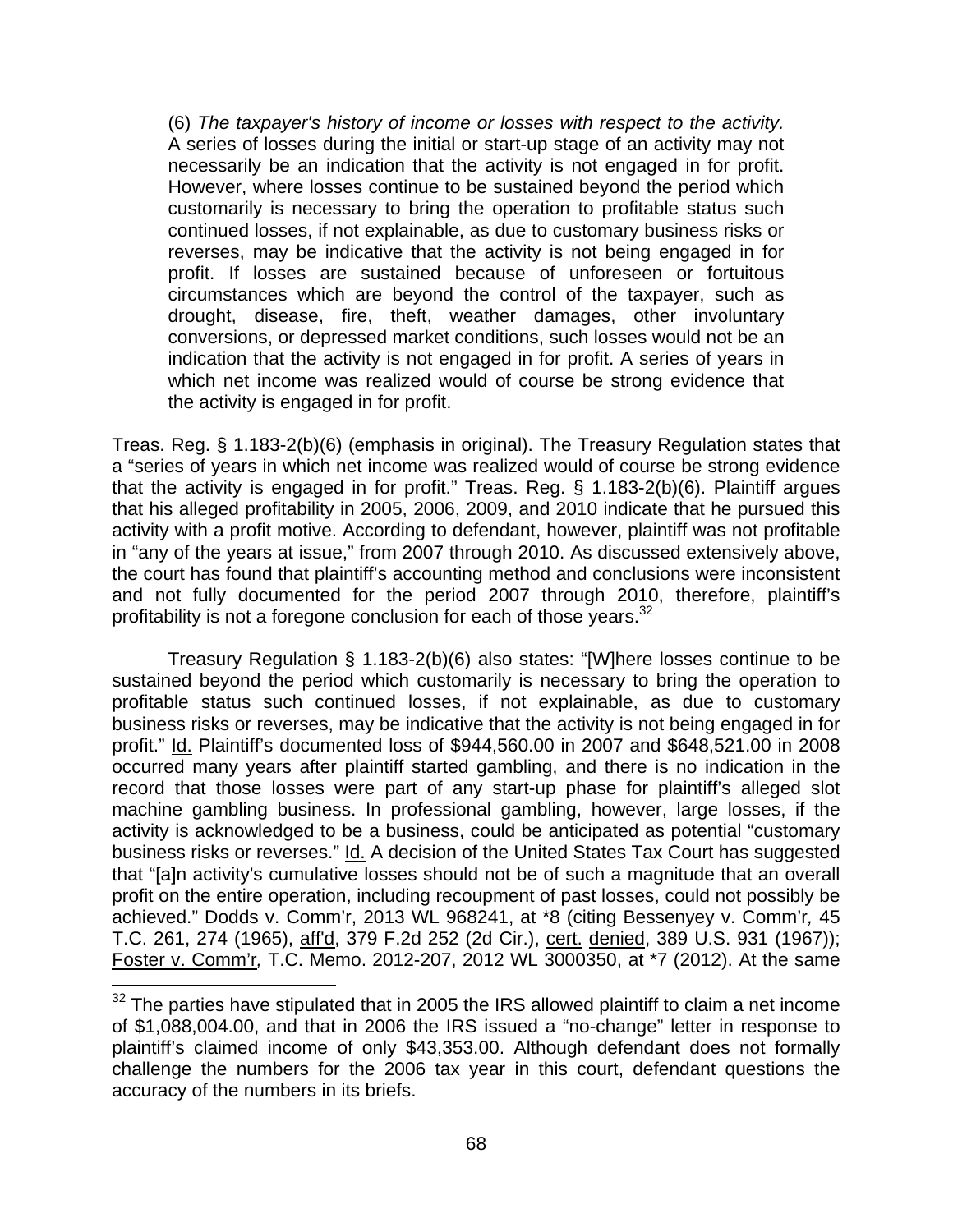time, other United States Tax Court decisions have upheld activities with extensive periods of losses as businesses. See Waitzkin v. Comm'r, T.C. Memo. 1992-216, 1992 WL 73086 (1992) (holding that the taxpayer's operation was for the purpose of making profit under I.R.C. § 183, despite a decade of losses); Snyder v. Comm'r, 1987 WL 49151 (finding the taxpayer's horse-breeding activity to be a trade or business despite seven years of losses); Metcalf v. Comm'r, 1963 WL 702 (holding that plaintiff's farming operation was a trade or business, despite twenty-four straight years of losses). This factor does not support either party.

# *Treasury Regulation § 1.183-2 Factor 7: The Amount of Occasional Profits, if any, Which are Earned*

 Under Treasury Regulation § 1.183-2, the seventh factor to consider in evaluating the presence of a taxpayer's profit motive is:

(7) *The amount of occasional profits, if any, which are earned.* The amount of profits in relation to the amount of losses incurred, and in relation to the amount of the taxpayer's investment and the value of the assets used in the activity, may provide useful criteria in determining the taxpayer's intent. An occasional small profit from an activity generating large losses, or from an activity in which the taxpayer has made a large investment, would not generally be determinative that the activity is engaged in for profit. However, substantial profit, though only occasional, would generally be indicative that an activity is engaged in for profit, where the investment or losses are comparatively small. Moreover, an opportunity to earn a substantial ultimate profit in a highly speculative venture is ordinarily sufficient to indicate that the activity is engaged in for profit even though losses or only occasional small profits are actually generated.

The last sentence of the regulatory subsection describing factor 7 states that, "an opportunity to earn a substantial ultimate profit in a highly speculative venture is ordinarily sufficient to indicate that the activity is engaged in for profit even though losses or only occasional small profits are actually generated." Id. Plaintiff argues that the large amount plaintiff could win from a single jackpot, such as plaintiff's past jackpots of \$1,290,661.00, \$890,000.00, and \$593,300.00, indicate that plaintiff participated in the venture for profit. Defendant responds that the occasional wins need to be measured "*in relation to the amount of losses incurred*," and contends that plaintiff's larger losses are more relevant than the occasional profits he won. (citing Treas. Reg. § 1.183-2(b)(7)) (emphasis in original). Defendant maintains that the test under this factor should be whether there was "'opportunity to earn a substantial *ultimate* profit.'" (quoting Treas. Reg. § 1.183-2(b)(7)) (emphasis in original).

 Defendant is correct that the factor 7 test in the Treasury Regulation looks for comparisons of the amount of profits "in relation to" losses and investment. Even taking plaintiff's representation of the facts at face value, which the court does not necessarily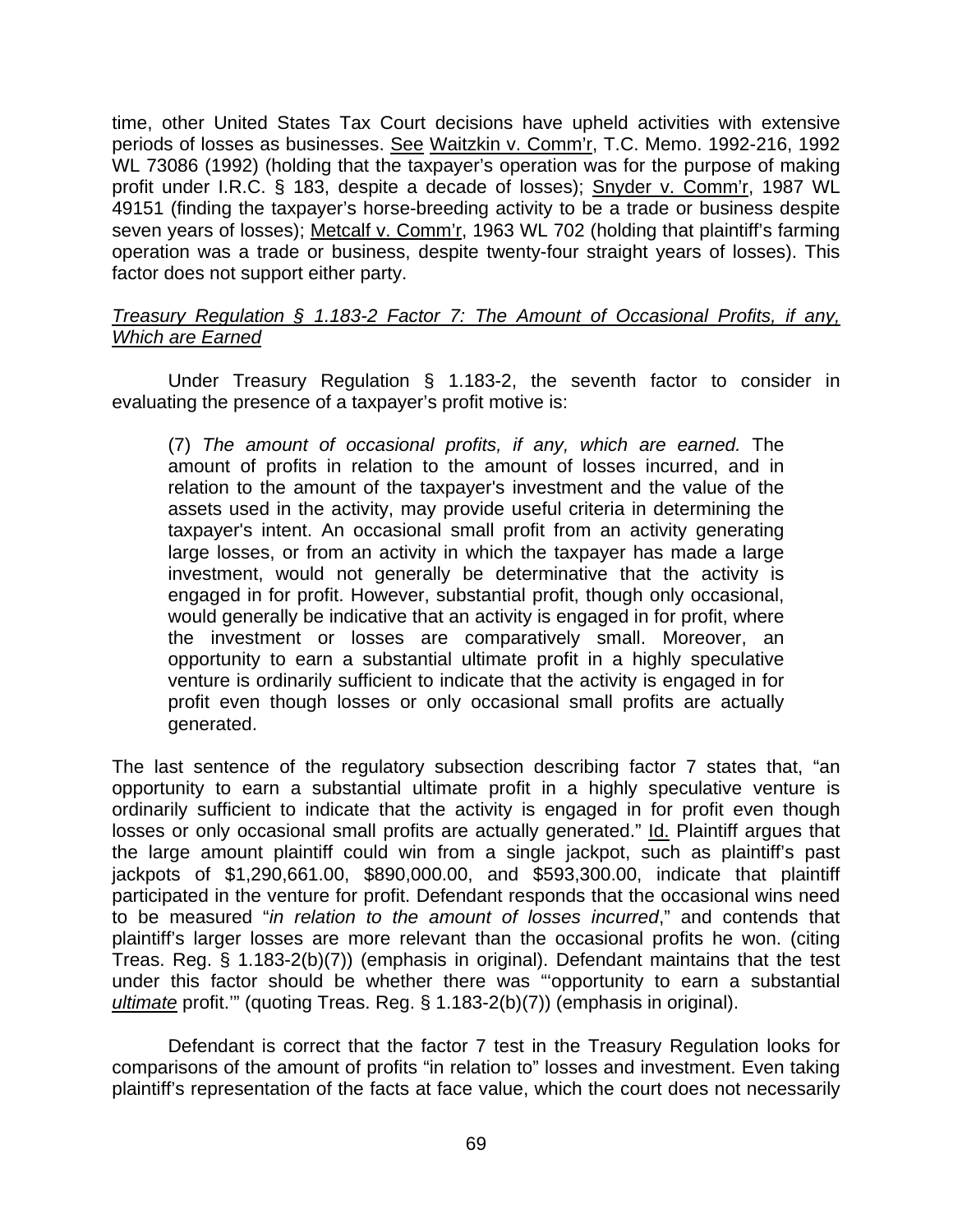accept, at best, plaintiff achieved one to two percent returns in 2009 and 2010, and larger losses in 2007 and 2008, indicating that his ultimate profit potential was likely negative. See id. The United States Tax Court, however, has liberally interpreted an activity as being for profit even if the profit was speculative, as long as it could result in a final, "ultimate," profit. See Churchman v. Comm'r, 68 T.C. 696, 703 (1977) ("It is certainly conceivable, in our view, that she may someday sell enough of her paintings to enable her 'to recoup the losses which have meanwhile been sustained in the intervening years.'" (quoting Bessenyey v. Comm'r, 45 T.C. at 274)); Bolt v. Comm'r, 50 T.C. 1007, 1015 (1968) ("It is enough if petitioner could expect within a reasonable time to recoup his losses and operate on a profitable basis."), acq., 1969-2 C.B. XXIII (1969); Waitzkin v. Comm'r, 1992 WL 73086 ("Based on the testimony of these witnesses and on other evidence in the record, we believe that at any moment, petitioner might become even more commercially successful and earn more than enough to cover any losses in prior [ten] years."). But see Hastings v. Comm'r, 2009 WL 814227, at \*5 ("Petitioner's income from gambling in relation to her claimed losses does not indicate that a profit potential existed in petitioner's gambling activity."). Plaintiff, in the above captioned case, indicated at his interview and deposition that he aimed for that "big jackpot," the "deer," the ultimate progressive jackpot. Although doubtful that the broad test in this factor in the Treasury Regulation was written with slot machine gambling in mind, plaintiff can argue that his gambling activity could fit the measures of this test. This factor weighs slightly in plaintiff's favor.

# *Treasury Regulation § 1.183-2 Factor 8: The Financial Status of the Taxpayer*

 Under Treasury Regulation § 1.183-2, the eighth factor to consider in evaluating the presence of a taxpayer's profit motive is:

(8) *The financial status of the taxpayer.* The fact that the taxpayer does not have substantial income or capital from sources other than the activity may indicate that an activity is engaged in for profit. Substantial income from sources other than the activity (particularly if the losses from the activity generate substantial tax benefits) may indicate that the activity is not engaged in for profit especially if there are personal or recreational elements involved.

Treas. Reg. § 1.183-2(b)(8) (emphasis in original). Plaintiff alleges that this factor is of little value, because its genesis is in preventing income tax sheltering. "The legislative history of IRC § 183(a) and (b) indicates a particular concern about wealthy individuals attempting to generate paper losses for the purpose of sheltering unrelated income." (citing Ranciato v. Comm'r, 52 F.3d at 25–26). According to plaintiff, "some courts treat this factor as *irrelevant and do not even address it*. (See, e.g., *Hastings v. Commissioner*, T.C. Memo. 2009-69.)." (emphasis in original). Plaintiff maintains that since he has no other source of United States tax to shelter through losses, this factor is irrelevant. Defendant, in response, argues that this factor of the Treasury Regulation is relevant outside of the tax shelter circumstance, for example, when "other income is the taxpayer's primary means of support and is used to fund the activity." Defendant quotes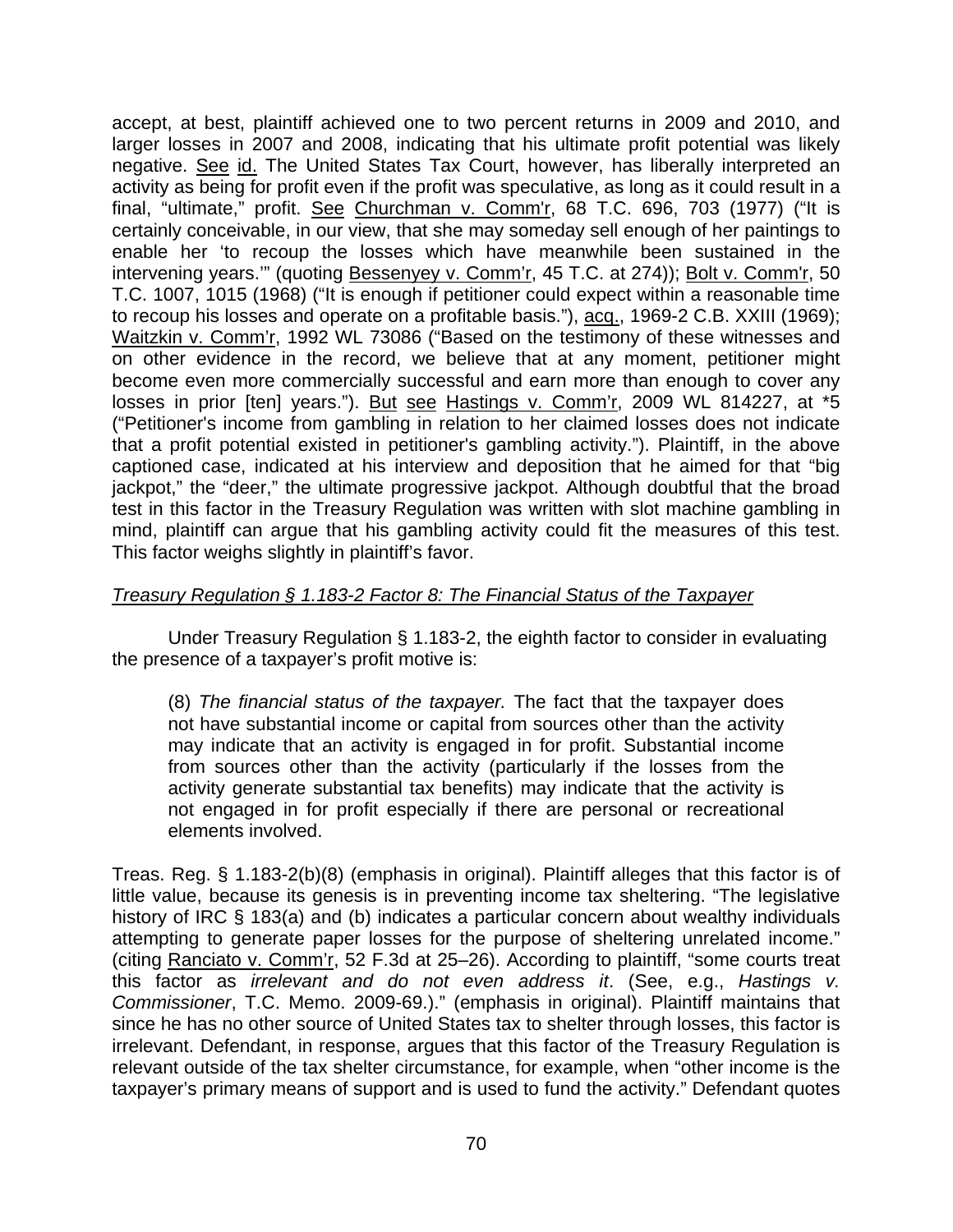from an Illinois state decision, Byrd v. Hamer, 943 N.E.2d at 132, for support, stating, "'[t]estimony revealed not that gambling was the Byrds' means of support but, conversely, that [taxpayers'] substantial wages supported a lifestyle that included lavish wagering," although the court in Byrd v. Hamer did not discuss the Treasury Regulation § 1.183-2 factors.

There is no indication in the regulation's language that this factor only applies to tax shelter situations. The United States Tax Court on multiple occasions has looked to this factor without regard to whether the taxpayer's activities created any tax shelter benefits. See, e.g., Dodds v. Comm'r, 2013 WL 968241, at \*8 ("A taxpayer with substantial income unrelated to the activity can more readily afford a hobby. . . . Petitioner's substantial income from his accounting firm allowed him to continue his horse breeding activity despite 17 years of substantial losses."); Foster v. Comm'r*,* 2012 WL 3000350, at \*8 ("Petitioners' substantial income from the law firm and other sources has allowed them to continue their horse activity in spite of more than 25 years of losses, and the activity also has generated generous tax savings in the form of net losses that offset that income."); Wesley v. Comm'r, T.C. Memo. 2007-78, 2007 WL 968731, at \*3 (2007) ("Petitioner earned a substantial income in 1996 from his employment as an engineer and had the financial means to make a large expenditure for an unrelated personal pursuit or hobby.").

The plaintiff argues that his non-gambling income sources do not preclude his gambling activity as being for a profit motive, because his net income from his farming business and Mexican stock market activities constitute only "a small percentage of his total gross income when including his gambling revenue." Plaintiff maintains that his gambling income was never less than eighty-four percent of his total gross income for any of the years at issue. Plaintiff presents the following chart in his post-trial brief, comparing his United States slot machine "**Gambling Gross Income**" to his alleged "**Total Taxable Gross Income**" from all his income sources around the world, including his Mexican stock market investments, and Tenabri dividend:

| Tax<br>Year | <b>Total Taxable</b><br><b>Gross Income</b> | Gambling<br><b>Gross Income</b> | <b>Percent of Gambling Gross Income</b><br>to Total Taxable Gross Income |
|-------------|---------------------------------------------|---------------------------------|--------------------------------------------------------------------------|
| 2007        | \$32,833,199                                | \$27,655,500                    | 84.2%                                                                    |
| 2008        | \$25,123,679                                | \$22,281,842                    | 88.7%                                                                    |
| 2009        | \$16,593,234                                | \$15,830,989                    | 95.4%                                                                    |
| 2010        | \$22,602,902                                | \$19,104,927                    | 84.5%                                                                    |

(emphasis in original). Defendant argues, in response, that plaintiff's Mexican stock market income "was more than sufficient to allow plaintiff to sell his agricultural business to family members at a 'cheap' discount and still enjoy a comfortable retirement while financing his gambling activities." Defendant argues that plaintiff's gambling activities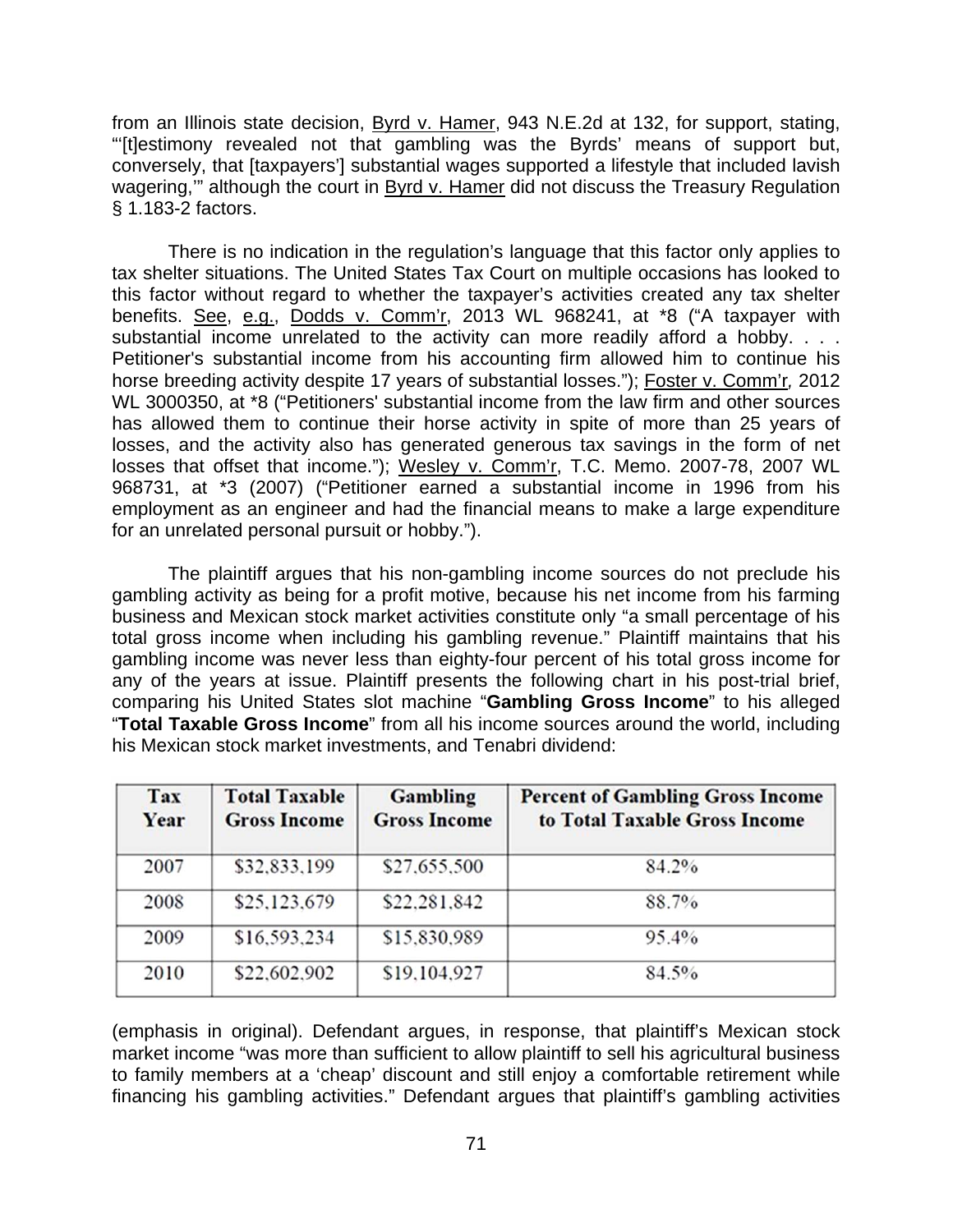correlated with income derived from his stock market returns, and that his gambling activities declined in line with lower stock market returns in 2008 and 2009, indicating that plaintiff's gambling was a luxury afforded when stock market returns allowed for it.

 The plaintiff's argument, that his non-gambling income comprised only "a small percentage of his total gross income when including his gambling revenue," is inaccurate. In his post-trial brief, plaintiff states that he is comparing his gambling "**Gross Income**" to his overall "**Gross Income**," but in doing so, treats as directly comparable his slot machine gambling revenue and Mexican income, the latter apparently comprised of plaintiff's Mexican stock market and farming profits. (emphasis in original). Plaintiff's large, claimed revenue from slot machine gambling, however, does not indicate that plaintiff would derive any profit, or net income, from the activity, after accounting for expenses, including the much larger amount of money he poured into the slot machines. Instead, the record indicates that plaintiff likely did not make a profit gambling in any of the years at issue. A more appropriate comparison can be made between plaintiff's Mexican net income, primarily composed of gains from the Mexican stock market, and plaintiff's alleged net profit from slot machine gambling:

| <b>Tax</b><br>Year | <b>Gambling Net</b><br>Profits (\$) Alleged<br>by Plaintiff | <b>Mexican Net Income (\$)</b><br>(Primarily Gains from the<br><b>Mexican Stock Market)</b> | <b>Gambling Net Profit</b><br>as % of Mexican<br><b>Net Income</b> |
|--------------------|-------------------------------------------------------------|---------------------------------------------------------------------------------------------|--------------------------------------------------------------------|
| 2007               | (\$732,999)                                                 | \$5,177,700                                                                                 | (14%)                                                              |
| 2008               | (\$648,521)                                                 | \$2,841,837                                                                                 | (23%)                                                              |
| 2009               | \$195,606                                                   | \$755,643                                                                                   | 26%                                                                |
| 2010               | \$353,873                                                   | \$3,487,443                                                                                 | 10%                                                                |

The court is not attempting to conclude how much plaintiff earned each year from his gambling or other activities. Considering the above comparison, however, even accepting plaintiff's alleged profits from slot machine gambling as correct, plaintiff's stock market activities still provided far more net income than plaintiff's Las Vegas, slot machine gambling activities for all the years at issue.

When discussing his strategy for playing slot machines, plaintiff indicated that he based his play on how much money was available from his Mexican stock market returns, and did not indicate that his gambling would promote his income pool or that he would reinvest his winnings in his gambling activities. Plaintiff testified at his deposition, when asked how he determined how much to spend gambling per trip, that "the extra money that I have every month for my capital and those were the amounts that I would gamble with." Plaintiff also stated at his interview that he started gambling less after 2007 "because I didn't get my money back from the taxes and also the -- the stock market in 2008 was really bad. It lost 50 percent of its value, so that's the reason I traveled less." Plaintiff further stated that one reason he stopped gambling in September of 2011 was "the lack of money from taxes and because the year in the stock market has not been that good and all that." Based on the record, the court finds that plaintiff had significant income from sources other than his Las Vegas slot machine gambling activity, and that that income "supported a lifestyle that included lavish wagering." Byrd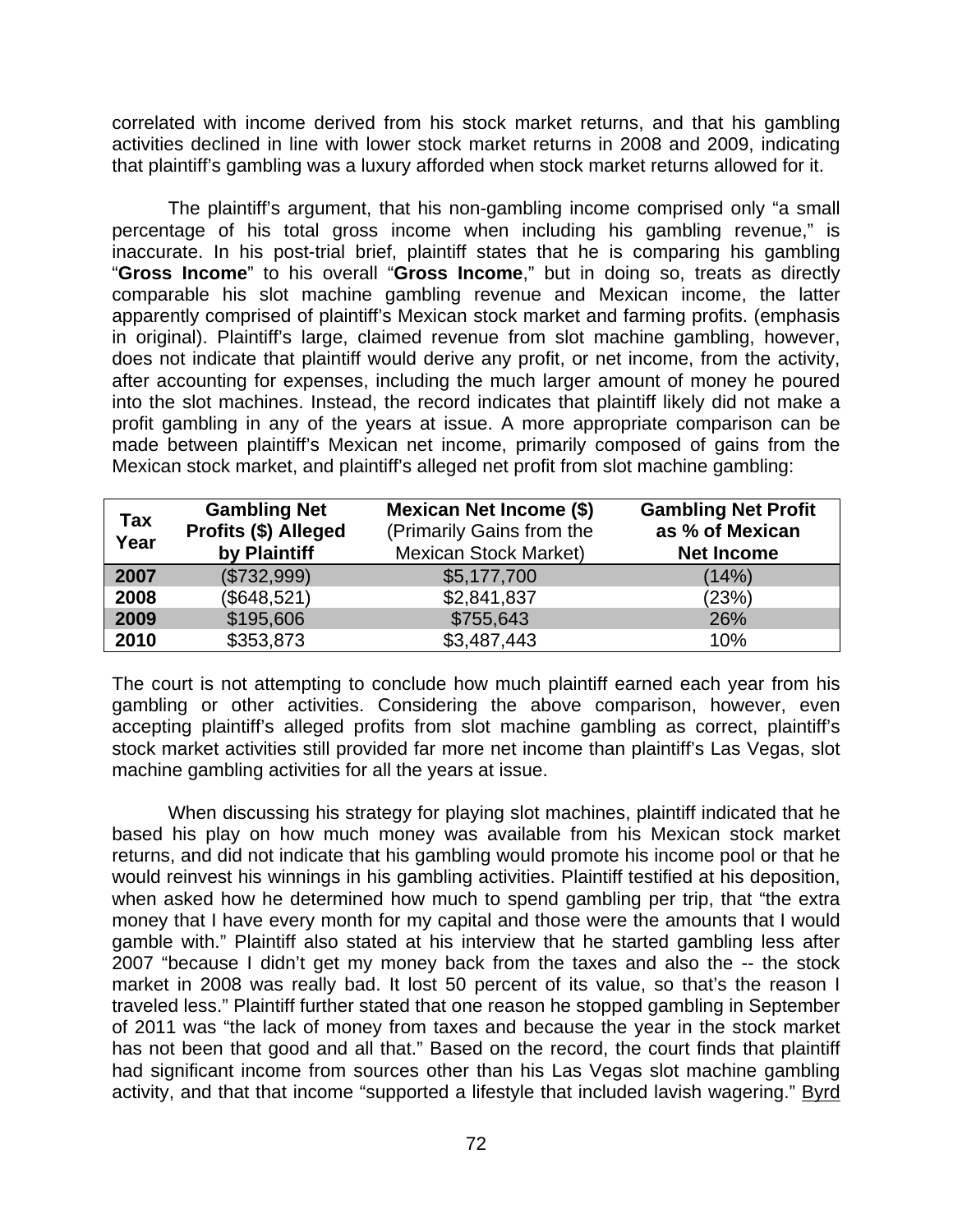v. Hamer, 943 N.E.2d at 132; see also Schooler v. Comm'r, 68 T.C. at 869 ("The absence of a lavish lifestyle is also insufficient to carry the petitioner's burden of proof."). This factor weighs towards defendant's assessment of the case currently before the court.

### *Treasury Regulation § 1.183-2 Factor 9: Elements of Personal Pleasure or Recreation*

 Under Treasury Regulation § 1.183-2, the ninth factor to consider in evaluating the presence of a taxpayer's profit motive is:

(9) *Elements of personal pleasure or recreation.* The presence of personal motives in carrying on of an activity may indicate that the activity is not engaged in for profit, especially where there are recreational or personal elements involved. On the other hand, a profit motivation may be indicated where an activity lacks any appeal other than profit. It is not, however, necessary that an activity be engaged in with the exclusive intention of deriving a profit or with the intention of maximizing profits. For example, the availability of other investments which would yield a higher return, or which would be more likely to be profitable, is not evidence that an activity is not engaged in for profit. An activity will not be treated as not engaged in for profit merely because the taxpayer has purposes or motivations other than solely to make a profit. Also, the fact that the taxpayer derives personal pleasure from engaging in the activity is not sufficient to cause the activity to be classified as not engaged in for profit if the activity is in fact engaged in for profit as evidenced by other factors whether or not listed in this paragraph.

Treas. Reg. § 1.183-2(b)(9) (emphasis in original). Plaintiff tries to maintain that he did not enjoy gambling, and points to the testimony of plaintiff's family and casino employees. According to plaintiff's post-trial brief, "Mr. Free was in Las Vegas to gamble for business—nothing more." Plaintiff also stated at his interview that his trips to Las Vegas were "as business," and not as a vacation. Plaintiff points out that his hobbies outside of Las Vegas did not typically include gambling. Plaintiff maintains that the trips to Las Vegas were fun for plaintiff's family, but that they were merely beneficiaries on plaintiff's business trips. In addition, plaintiff argues that "the fact that a taxpayer derives personal pleasure from engaging in the activity is not sufficient to cause the activity to be classified as not engaged in for profit." Defendant responds that "**[e]lements of personal pleasure or recreation dominated plaintiff's trips to Las Vegas**." (emphasis in original). Defendant maintains that bringing family to Las Vegas served a recreational purpose for plaintiff, especially since "[a]s numerous witnesses testified, plaintiff *always* brought *several* family members and friends on his Las Vegas gambling trips." (emphasis in original).

 Plaintiff's use of comps and that he brought his family and frieds along on his trips are not dispositive, but are among the considerations when weighing the evidence. The record before the court indicates that plaintiff concentrated on gambling when in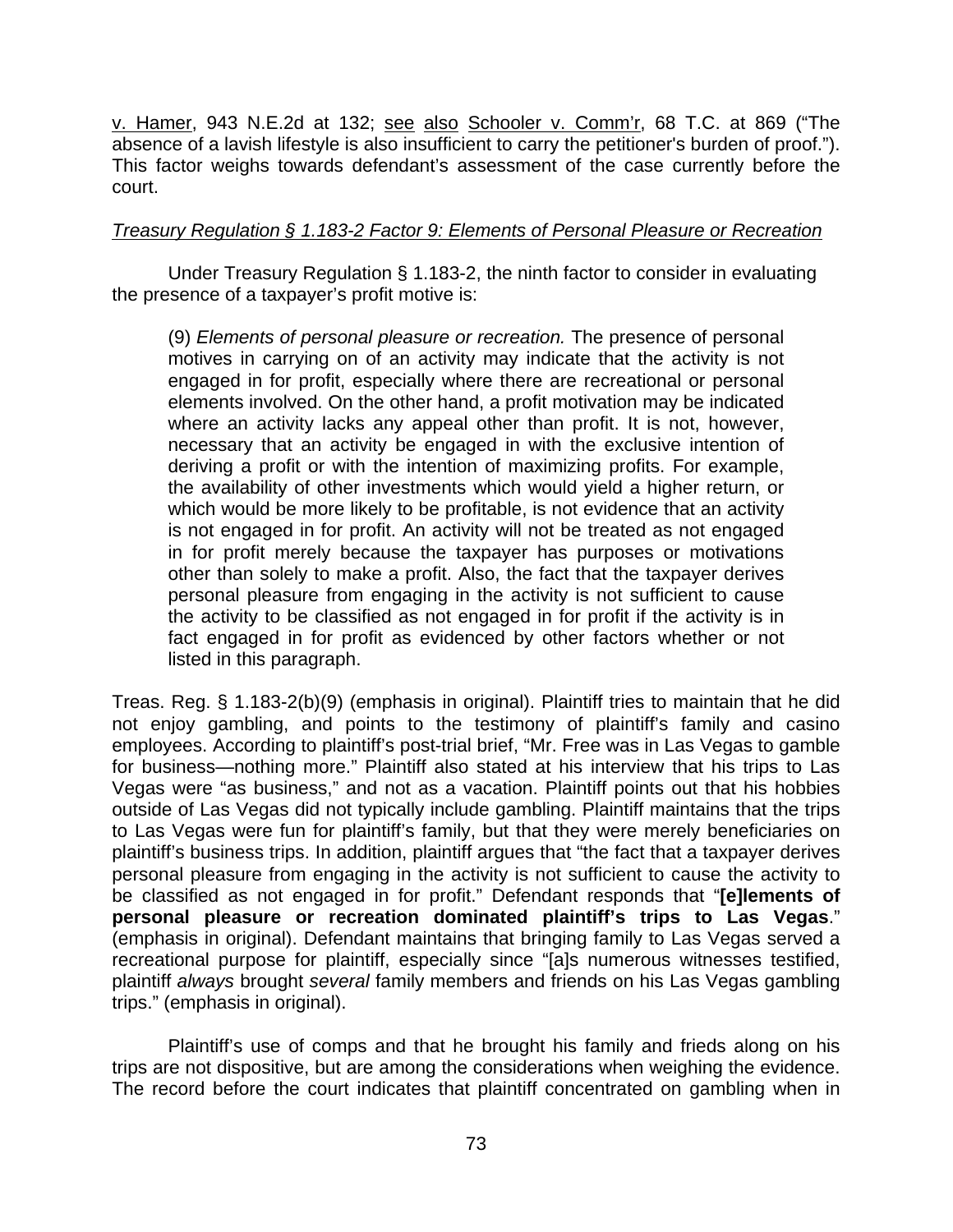Las Vegas. Plaintiff's daughter Ms. Dolores Free Wong, his sons-in-law Mr. Vasquez and Mr. Llamas, Mr. Aguilar, speaking from when he worked at the Mirage, and Mr. Hudson from the Wynn, all testified that plaintiff did not show signs of enjoyment, "not even a smile, anything," but was instead "very focused at what he was doing" while gambling. A taxpayer's enjoyment of an activity, or lack thereof, however, also is not dispositive as to the profit motive. See Chow v. Comm'r, 2010 WL 985242, at \*6 ("It is unclear from her testimony whether she derived pleasure from it, but that factor is generally neutral." (citing Strickland v. Comm'r, T.C. Memo. 2000-309, 2000 WL 1434243 (2000))). What is very relevant, however, are plaintiff's own statements about his reason for playing slot machines. Plaintiff described at his interview a unique "business motto" for his activities in Las Vegas.

Q. Do you consider your trips to Las Vegas business or pleasure?

A. Well, business, but one day -- I have the hope that one day I'm going to win because I am -- I am a hunter and it is said that who persists, gets the deer.

Q. And when you say you have the hope to win, how much money are you talking about?

A. Well, the more the better. I have seen jackpots of 20 plus million dollars. I don't want that much. I would be happy with 5, 10 percent of that.

Plaintiff's focus on capturing the large jackpot, and plaintiff's preference for highlimit progressive machines, almost as a hunt, suggests a gaming purpose that was more important than deriving a profit. The facts before the court, including plaintiff's preference for high-limit progressive machines, support an overriding gaming reason for plaintiff's gambling. It appears plaintiff, who lived off his other income, would be willing to take losses for years for the chance to get the "deer," regardless if, overall, plaintiff would not make a profit from his activities. As noted, the United States Tax Court has found that just because an activity can turn a profit does not mean that the activity was intended to turn a profit. In Calvao v. Commissioner, the United States Tax Court stated:

Petitioner's efforts and strategy are consistent with the desire to win money playing the slot machines. However, we find petitioner's desire to win money and his strategy for doing so is also consistent with gambling purely for its entertainment or recreational aspects. The time petitioner spent and the strategy he developed, by themselves, do not establish petitioner was engaged in the trade or business of gambling.

Calvao v. Comm'r, 2007 WL 701594, at \*3. Plaintiff's overriding desire to catch "the deer," without any substantial indication that it was part of a larger business plan aimed towards achieving a profit, lends against characterizing plaintiff's gambling activity as particularly profit-motivated. Plaintiff's trips for his birthday and for summer vacations, and that many of the times plaintiff travelled were not busy times for the casinos, were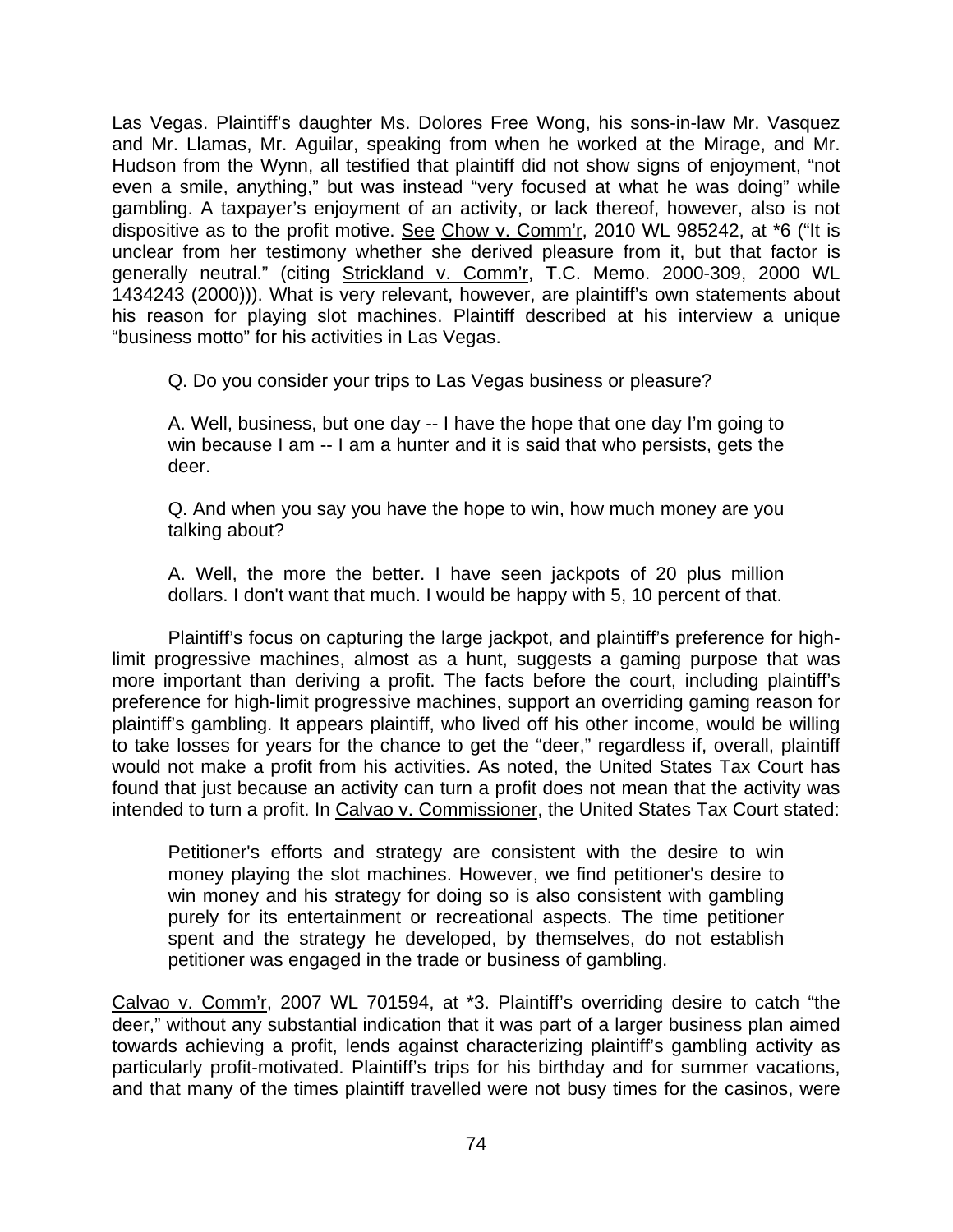atypical of a business motivation. See Eastman v. United States, 225 Ct. Cl. at 304 ("[I]f the activity is carried on for personal or family recreation and the taxpayer does not show an overriding profit motivation, no deduction will be allowed." (citing Monfore v. United States, 214 Ct. Cl. at 720-21)); see also Dell v. Comm'r, 1984 WL 15199 ("While profit need not be the sole motive in undertaking or continuing an activity, it must be predominate or overriding." (citing Lemmen v. Comm'r, 77 T.C. 1326)). The record reflects that plaintiff generally had dinner with those with whom he travelled, and also some other meals. Although he spent far more time sitting and playing at the slot machines than with the groups who were travelling with him, the lack of advance planning of the trips and the fact that he never appeared to have travelled alone also weighs against a business purpose for his Las Vegas travel. Factor 9 weighs against plaintiff.

In sum, an evaluation of the record as a whole, measured against the Treasury Regulation § 1.183-2 factors and the case law, leads the court to conclude that plaintiff has not engaged in gambling for a profit motive during the years at issue, nor has plaintiff carried his burden of proof on the Groetzinger standard for continuity and regulatory, given his sporadic and often holiday-driven trips. Personal enjoyment and recreation, as well as family trips, appear to have motivated plaintiff's trips to Las Vegas, although when he gambled he appears to have taken his pleasure seriously. Plaintiff's reliable income was the result of his earlier efforts at farming and his stock market investments. The possible, but at best speculative and unreliable, income potential from slot machine gambling appears to have been a fringe benefit of an activity which provided him opportunities for adventure and family gatherings.

#### Presumption & Burden-Shifting

 Plaintiff argues that he should benefit from a presumption that his activity was engaged in for profit, pursuant to I.R.C. § 183(d). Plaintiff alleges that section 183(d) "provides a presumption that an activity is engaged in for profit if the activity is profitable for three (3) years of a consecutive 5-year period." Plaintiff maintains that, since by joint stipulation he had a positive net income from gambling in 2005 and 2006, and because his gambling activities were, according to plaintiff, profitable in 2009 and 2010, this presumption should be operative when reviewing his 2009 refund request (because of profitability in 2005, 2006, and 2009), and 2010 refund request (because of profitability in 2006, 2009, and 2010). Defendant argues that plaintiff is not entitled to this presumption because his gambling was not profitable in 2009 and 2010. Defendant also maintains that, "more importantly, § 183 has no application to this case, which falls under § 871 and pertains to the taxation of nonresident alien income." According to defendant, "Section 183 pertains to the computation of taxable income and limits the deduction of losses from an 'activity not engaged in for profit,' and in particular, distinguishes such activities from a bona fide 'trade or business' for which all ordinary and necessary expenses are deductible under [I.R.C.] § 162(a)."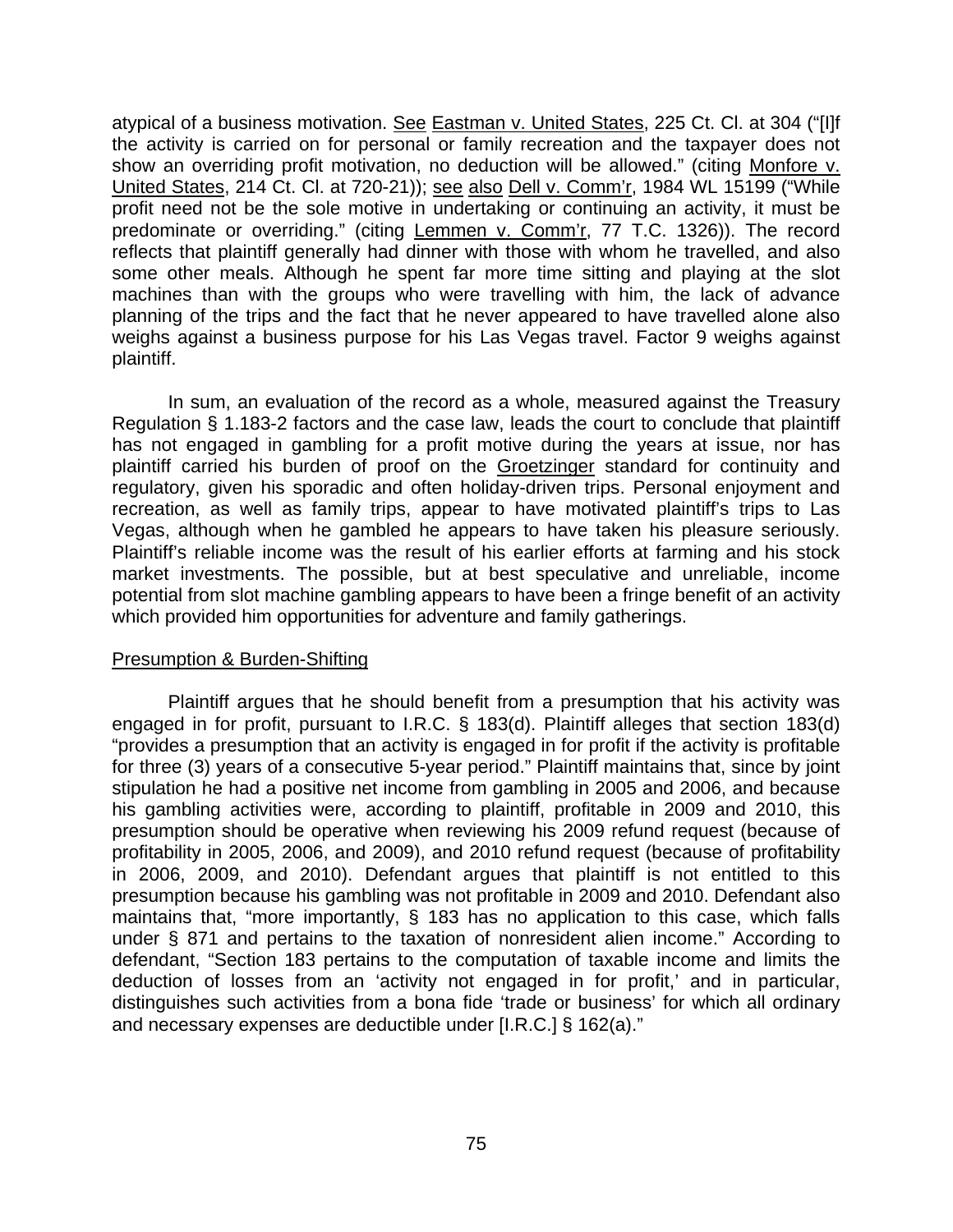I.R.C. § 183(d) states in relevant part:

If the gross income derived from an activity for 3 or more of the taxable years in the period of 5 consecutive taxable years which ends with the taxable year exceeds the deductions attributable to such activity (determined without regard to whether or not such activity is engaged in for profit), then, unless the Secretary establishes to the contrary, such activity shall be presumed for purposes of this chapter for such taxable year to be an activity engaged in for profit.

Id. The court does not reach whether or not I.R.C. § 183(d) applies to a "trade or business" determination under I.R.C. § 871. As a threshold matter, plaintiff has the burden of proving that a section of the Internal Revenue Code applies to him, before he is able to benefit from its provisions. See Welch v. Helvering, 290 U.S. at 115. As discussed above, plaintiff's record keeping was inconsistent, such that the court cannot determine, based on the record before the court, that plaintiff was profitable in either 2009 or 2010. Therefore, plaintiff cannot show that he was profitable for three of any five-year period up through 2010, and the presumption under I.R.C. § 183(d) cannot apply. Moreover, even if the presumption were to apply, the record indicates that plaintiff's gambling activity was not operated with the profit intent required, and the presumption would be overcome.

Plaintiff next argues that, in the event that the evidence is in equipoise,

Rule 7 of the procedural Rules of the United States Court of Federal Claims and IRC Section 7491(a) call for the Court to shift the burden of proof from plaintiff to defendant if the plaintiff has cooperated with the IRS, complied with the IRC's substantiation and recordkeeping requirements, and introduces sufficient 'credible evidence' with respect to factual issues relevant to the case at hand.

Plaintiff explains that

IRC Section 7491 was added as part of the IRS Restructuring and Reform Act of 1998, in an effort to level the playing field in tax cases. The Senate Committee was concerned that individual taxpayers were at a disadvantage when forced to litigate with the IRS, and that shifting the burden of proof would better balance this situation.

The relevant portion of the statute, I.R.C. § 7491(a) (2006), states:

# **(a) Burden shifts where taxpayer produces credible evidence**

# **(1) General rule**

 If, in any court proceeding, a taxpayer introduces credible evidence with respect to any factual issue relevant to ascertaining the liability of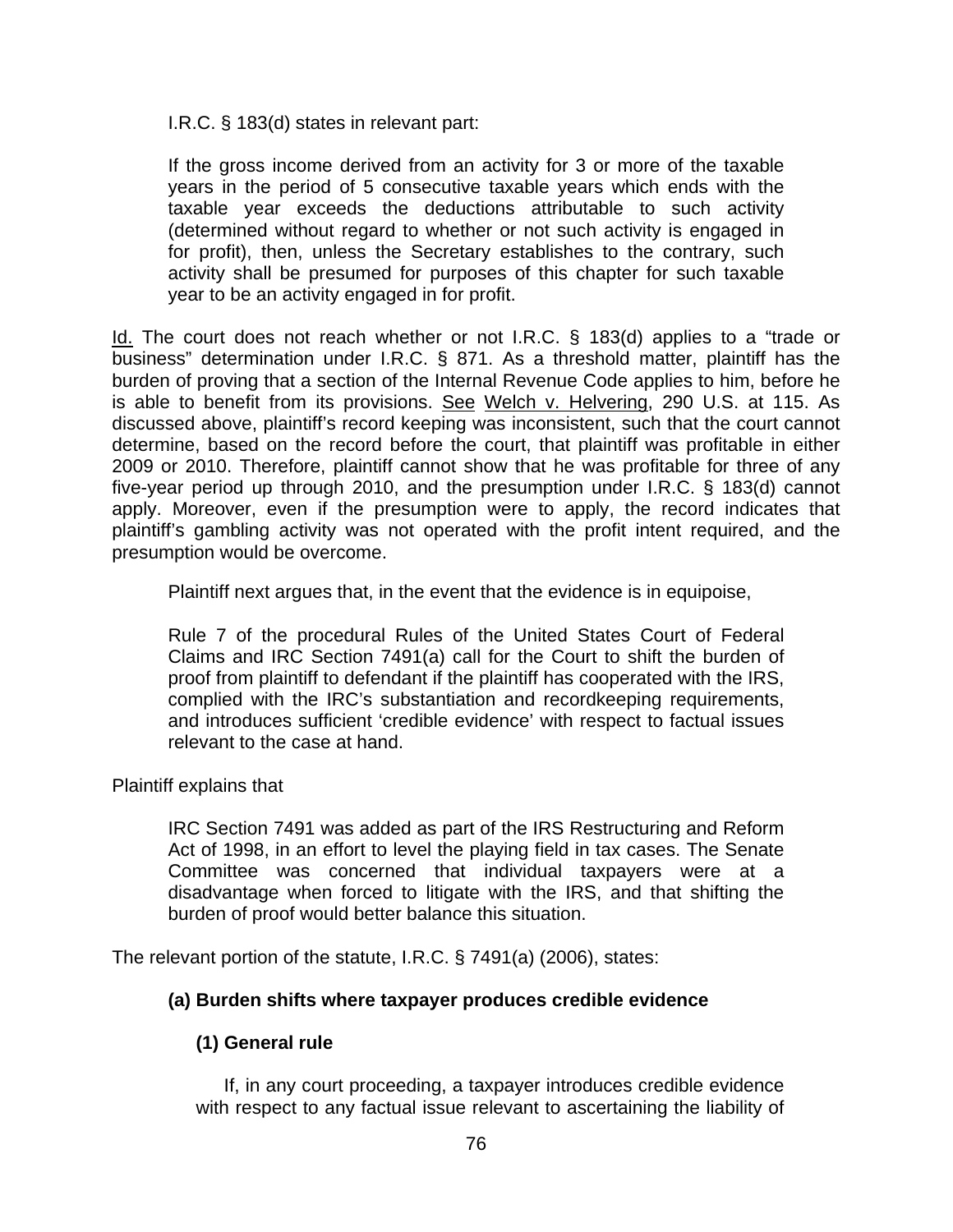the taxpayer for any tax imposed by subtitle A or B, the Secretary shall have the burden of proof with respect to such issue.

### **(2) Limitations**

Paragraph (1) shall apply with respect to an issue only if–

(A) the taxpayer has complied with the requirements under this title to substantiate any item;

(B) the taxpayer has maintained all records required under this title and has cooperated with reasonable requests by the Secretary for witnesses, information, documents, meetings, and interviews; . . . .

I.R.C. § 7491(a) (emphasis in original).

Plaintiff maintains that the requirement for "credible evidence" under I.R.C. § 7491 is "'the quality of evidence, which after critical analysis, the court would find sufficient upon which to base a decision on the issue if no contrary evidence were submitted,'" quoting from Griffin v. Commissioner, 315 F.3d 1017, 1021 (8th Cir. 2003). Plaintiff maintains that he complied with the IRS's substantiation and recordkeeping requirements, under I.R.C. § 6001 and Treasury Regulation § 1.6001-1 (2010). According to plaintiff:

Mr. Free has engaged and is supported by accounting and legal professionals (both in the U.S. and in Mexico) that help him meticulously manage his gambling income, for compliance with United States tax laws. Mr. Free has cataloged and maintained thousands upon thousands of documents and developed hundreds upon hundreds of reports and accounting records. He has maintained these extensive records, filed tax returns and complied with rules and regulations issued by the IRS, for the Tax Years 2007, 2008, 2009, and 2010.

Plaintiff also maintains that he cooperated with the IRS in a timely manner, and that "Defendant does not dispute that Mr. Free has cooperated with reasonable requests by the IRS for, among other things, information and documents."

 Defendant responds that a "'shift in the burden of preponderance has real significance only in the rare event of an evidentiary tie." (quoting Blodgett v. Comm'r, 394 F.3d 1030, 1039 (8th Cir.), reh'g and reh'g en banc denied (8th Cir. 2005)). Defendant argues that "[w]hether those activities amounted to a trade or business may be, and should be, decided based simply on this evidence, without regard to the burden of proof." Finally, defendant argues that plaintiff has not met the requirements of I.R.C. § 7491: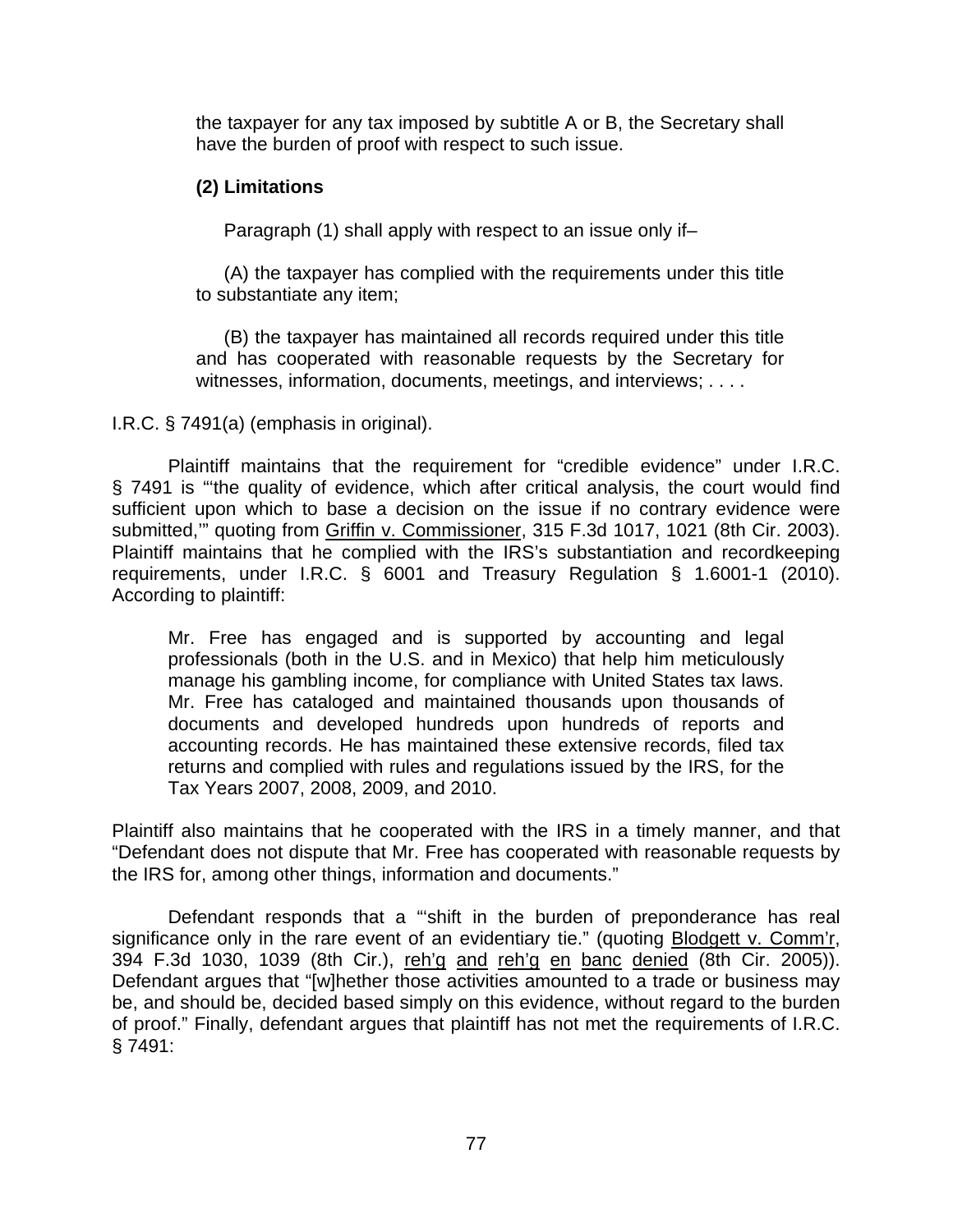One of those conditions, § 7491(a)(2)(B), requires plaintiff to first demonstrate that he 'has maintained all records required under this title,' i.e. that he has kept complete and accurate books and records. . . . plaintiff has failed to carry that burden, and thus must also carry the burden of proof with respect to the remainder of his case.

The evidence in plaintiff's case currently before the court is not in equipoise, or in an "evidentiary tie." See Blodgett v. Comm'r, 394 F.3d at 1039. The preponderance of the evidence in the record before the court favors the defendant. Moreover, plaintiff has not met the requirements to be eligible for the burden-shift, available under I.R.C. § 7491(a)(2). "In coming to a determination whether these conditions have been met, '[t]he taxpayer has the burden of proving that it meets each of these conditions, because they are necessary prerequisites to establishing that the burden of proof is on the Secretary.'" Okerlund v. United States, 53 Fed. Cl. at 356 n.24 (quoting the legislative history of the Internal Revenue Service Restructuring and Reform Act of 1998, H.R. Conf. Rep. No. 105-599, at 240–41 (1998), 1998-3 C.B. 747, at 994–95). One of the requirements is that "the taxpayer has maintained all records required under this title." I.R.C. § 7491(a)(2)(B). As discussed extensively above, plaintiff comingled his bank accounts, and was unable to account for potentially almost two millions dollars borrowed and spent in Las Vegas, but which did not show up on plaintiff's gambling reports or IRS filings. Moreover, since plaintiff did not use, or correctly use, his players card at all times, he was unable to track his records with sufficient detail to allow the court to determine whether or not he was profitable in 2009 and 2010. Plaintiff, therefore, has failed to meet the record-keeping requirements specified within the Internal Revenue Code. See I.R.C. § 6001 (The taxpayer must "keep such records, as the Secretary deems sufficient to show whether or not such person is liable for tax under this title."); Treas. Reg. § 1.6001–1 ("[A]ny person required to file a return of information with respect to income, shall keep such permanent books of account or records, including inventories, as are sufficient to establish the amount of gross income, deductions, credits, or other matters required to be shown by such person in any return of such tax or information."); see also Lutz v. Comm'r, 2002 WL 506881, at \*3–4 (the United States Tax Court finding that plaintiffs did not meet the requirements of I.R.C. § 7491(a), because they could not show whether they had a profit or loss from their records).

#### Per-Bet or Per-Session Taxation of Recreational Gambling Winnings

After the trial, plaintiff presented a new legal theory to the court, to address a relatively recent decision by the United States Court of Appeals for the District of Columbia Circuit in Park v. Commissioner, 722 F.3d 384. Both parties were offered an opportunity to brief the issues raised. In Park, the taxpayer, a Korean citizen and nonresident of the United States, gambled at slot machines in United States casinos. See Park v. Comm'r, 136 T.C. 569 (trial court opinion). He was taxed on his jackpot winnings and brought a refund suit based on multiple theories, including that he was in the trade or business of gambling, that he was protected by the United States–Korea tax treaty, and that under I.R.C. § 871(a) he could offset his gambling losses from his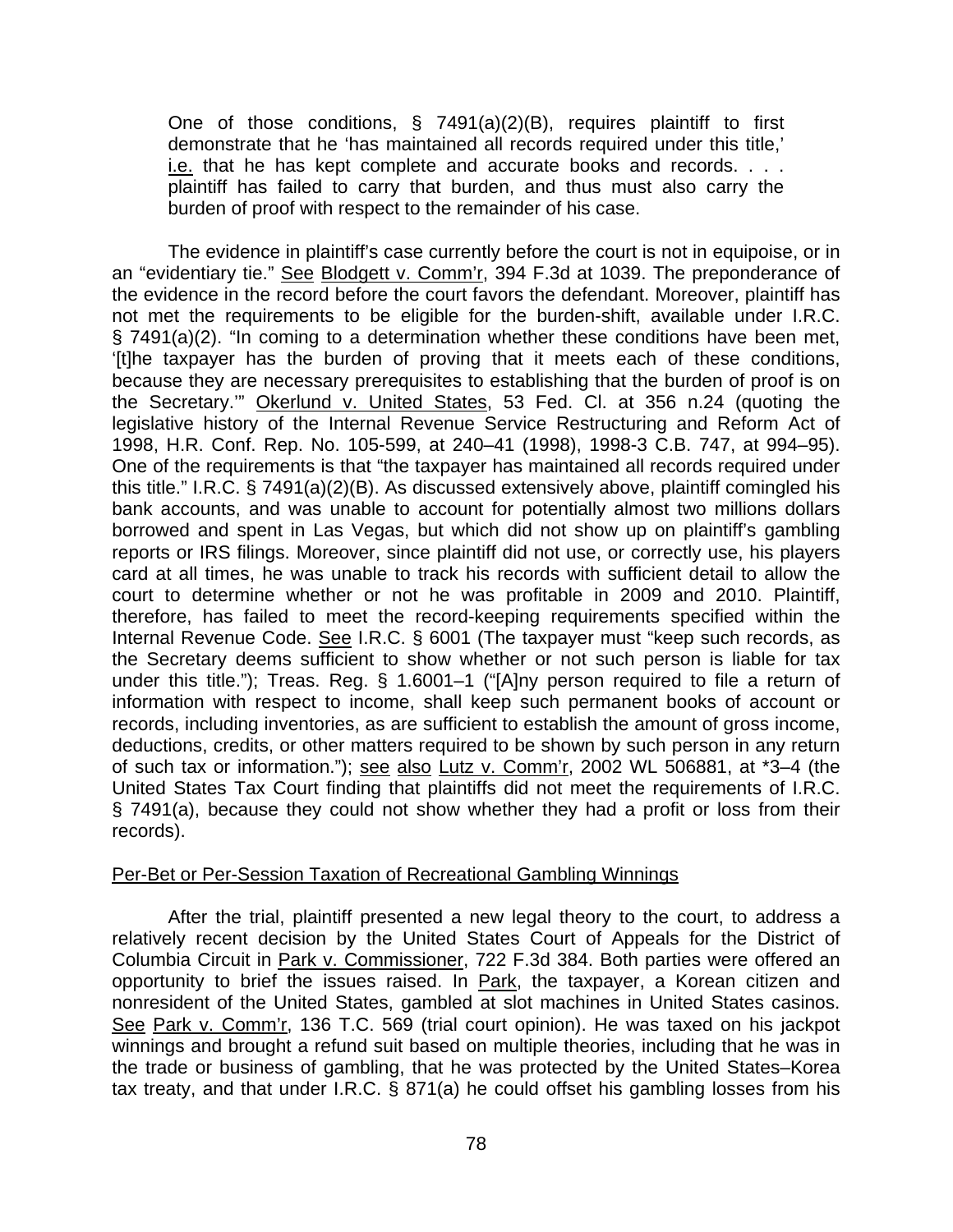gambling winnings and pay taxes on the net proceeds. His claim was denied by the United States Tax Court. Id. at 584–85. On appeal to the United States Court of Appeals for the District of Columbia Circuit, the appellate court decided that I.R.C. § 871(a) allowed the taxpayer to offset his gambling losses from his gambling winnings. See Park v. Comm'r, 722 F.3d at 385–86. The United States Court of Appeals for the District of Columbia Circuit wrote:

The IRS has persuasively interpreted the term "gains" in Section 165(d) to allow U.S. citizens to measure gains on a per-session basis. The IRS stated that "gain or loss may be calculated over *a series o*f separate plays or wagers." Memorandum AM2008–11, Office of Chief Counsel, Internal Revenue Service 4 (2008).

. . .

Turning back to Section 871, we see again that Section 871 uses the same key term that Section 165(d) uses—"gains." And the logic and analysis of the IRS's per-session approach to U.S. taxpayers in Section 165(d) has no less force when applied to non-resident aliens in Section 871.

Id. at  $385-87$  (emphasis in original).  $33$ 

Plaintiff in the above captioned case now contends that, as a result of the District of Columbia Circuit's "correct" interpretation of I.R.C. § 871(a), even if plaintiff is not found to be a professional gambler pursuant to I.R.C. § 871(b), the general thirty percent tax under I.R.C. § 871(a) should only be applied on plaintiff's net "gain" from gambling over a specific period of time. Plaintiff alleges that the tax on "gains" in I.R.C. § 871(a) does not ask for a flat thirty percent tax on all proceeds from each individual wager, or a tax "per-bet." Instead, plaintiff argues that a nonresident recreational

 $\overline{a}$  $33$  A review of the tax and appellate court records of  $Park$  indicates that the taxpayers in</u> Park first raised the per-session taxation argument, based on their interpretation of 26 U.S.C. § 871(a), at the United States Tax Court when they challenged a notice of deficiency issued by the IRS. See Park v. Comm'r, 136 T.C. at 572; Brief of Petitioners at 41, Park v. Comm'r, 136 T.C. 569. The petitioners in Park did not specifically argue for a "per-session" theory of taxation, but instead, challenged a decision of the United States Claims Court in Barba v. United States, 2 Cl. Ct. at 678, which defendant alleges adopted a per-bet approach to calculating taxes. The **Barba** decision has been discussed in IRS Technical Advice Memorandum 8710006 (Dec. 1, 1986), and by the United States House Ways and Means Committee in its committee report, Miscellaneous Revenue Act of 1988, House Ways and Means Committee, H.R. Rep. 100-795, at 572–73 (1988); see also Mitchell Rogovin & Donald L. Korb, The Four R's Revisited: Regulations, Rulings, Reliance, and Retroactivity in the 21st Century: A View From Within, 46 Duq. L. Rev. 323, 354 (2008) ("The most authoritative form of legal advice, and the only one for which the Service publishes an annual revenue procedure, is the Technical Advice Memorandum, or TAM.").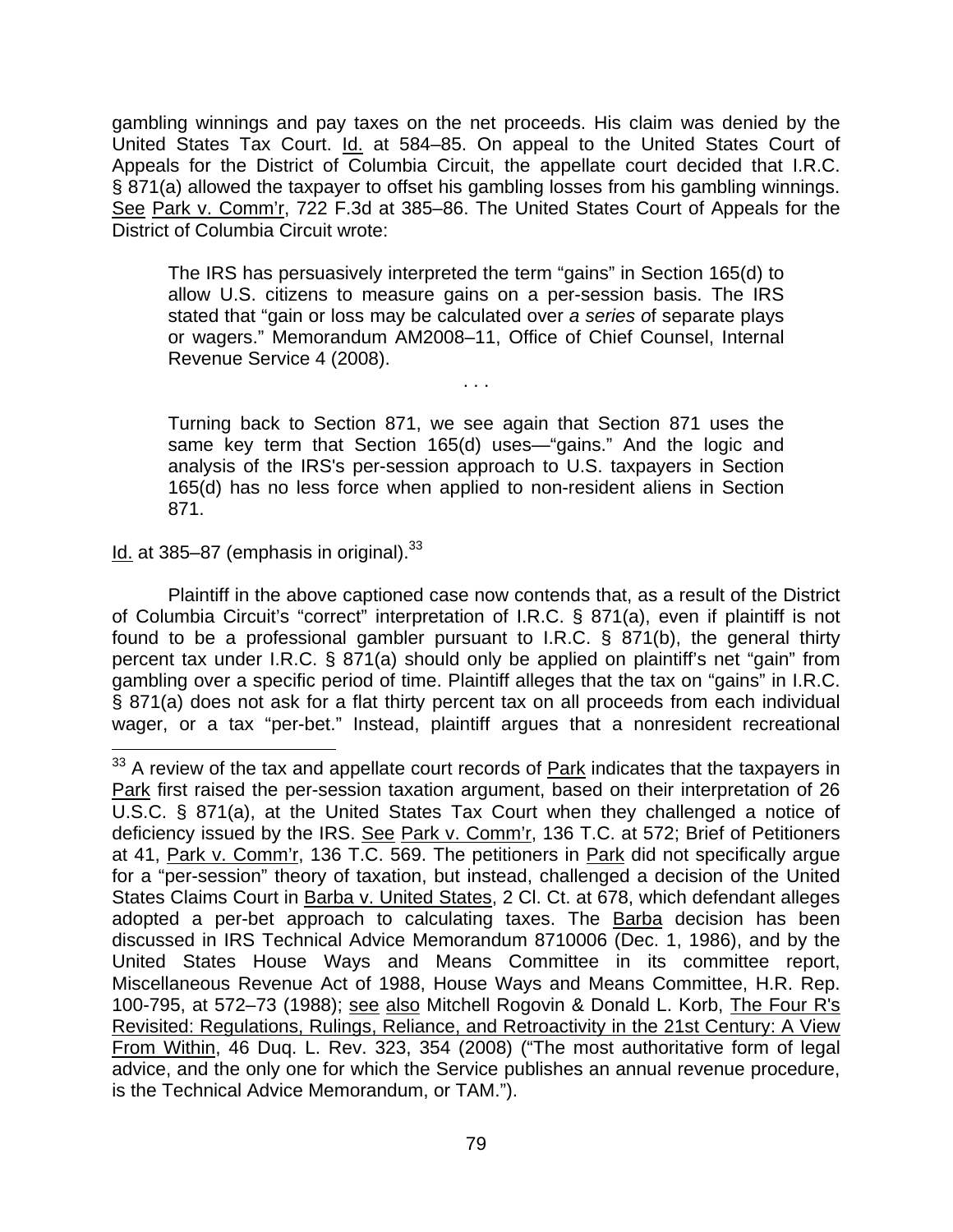gambler should be able to offset his or her gambling losses from gambling winnings over a trip or a day, and be taxed on the "per-session" gains from that gambling. See id. Plaintiff argues that the per-session approach is "more logical and reasonable" compared to the IRS's per-bet approach.

In response, defendant raises a jurisdictional issue with regards to plaintiff's most recent legal theory, which was also subsequently addressed by the parties. Defendant argues that plaintiff's new legal theory is barred by the "substantial variance" doctrine, citing to Lockheed Martin Corp. v. United States, 210 F.3d 1366, 1369 (Fed. Cir. 2000). Defendant claims that, "any legal theory not expressly or impliedly contained in the application for refund cannot be considered by a court in which a suit for refund is subsequently initiated." (quoting id. at 1371). Defendant argues that "[t]here can be no dispute that plaintiff did not raise this ground when presenting his refund claims to the IRS." In support, defendant points to plaintiff's accounting documents, which, according to defendant, only "purport to compute plaintiff's total profits and losses from his gambling 'business' on an aggregate, yearly basis—not divided among any gambling 'sessions' throughout the year." Defendant maintains that plaintiff is not within any of the "four limited situations under which a substantial variance will not be found." According to defendant, "[t]he Court therefore lacks subject matter jurisdiction to consider any such claim."

 Plaintiff responds that the substantial variance doctrine only applies (1) "to prevent a taxpayer from attempting to raise an issue that was entirely separate and apart from any issue listed in the administrative claim for refund," and (2) "to prevent a taxpayer from litigating a refund claim when its administrative claim was so vague or so general that the IRS could only guess at the precise nature of the taxpayer's claim." Plaintiff maintains that, in the above captioned case, plaintiff's new argument is permissible because it is "'**subsidiary to, or an integral part of, the grounds presented in the [initial] refund claim**" to the IRS. (quoting Lockheed Martin Corp. v. United States, 39 Fed. Cl. 197 (1997), aff'd, 210 F.3d 1366 (Fed. Cir. 2000)) (emphasis in original). In support, plaintiff cites Burlington Northern, Inc. v. United States, 231 Ct. Cl. 222, 225 (1982), for the proposition that the substantial variance doctrine always has allowed any new "legal theory" that is "expressly or impliedly contained in the application for refund." (emphasis in original). Plaintiff asserts that the meaning of "gains," under I.R.C. § 871(a), and whether "gains" allows for a per-bet or per-session taxation scheme, is implied within plaintiff's initial theory that plaintiff was gambling as part of a trade or business, because "[t]he determination of whether a taxpayer is a recreational gambler is a 'subset' of the determination of whether a taxpayer is engaged in the trade or business of gambling." According to plaintiff, "[a]s Defendant has always known, gambling either pursuant to a trade or business or recreationally are the only two (2) possible ways to designate a gambler." (emphasis in original). Plaintiff maintains, therefore, that "[b]y definition, a recreational gambler analysis and investigation has to be undertaken by Defendant as part of any refund claim by a taxpayer who asserts he or she is in a trade or business of gambling."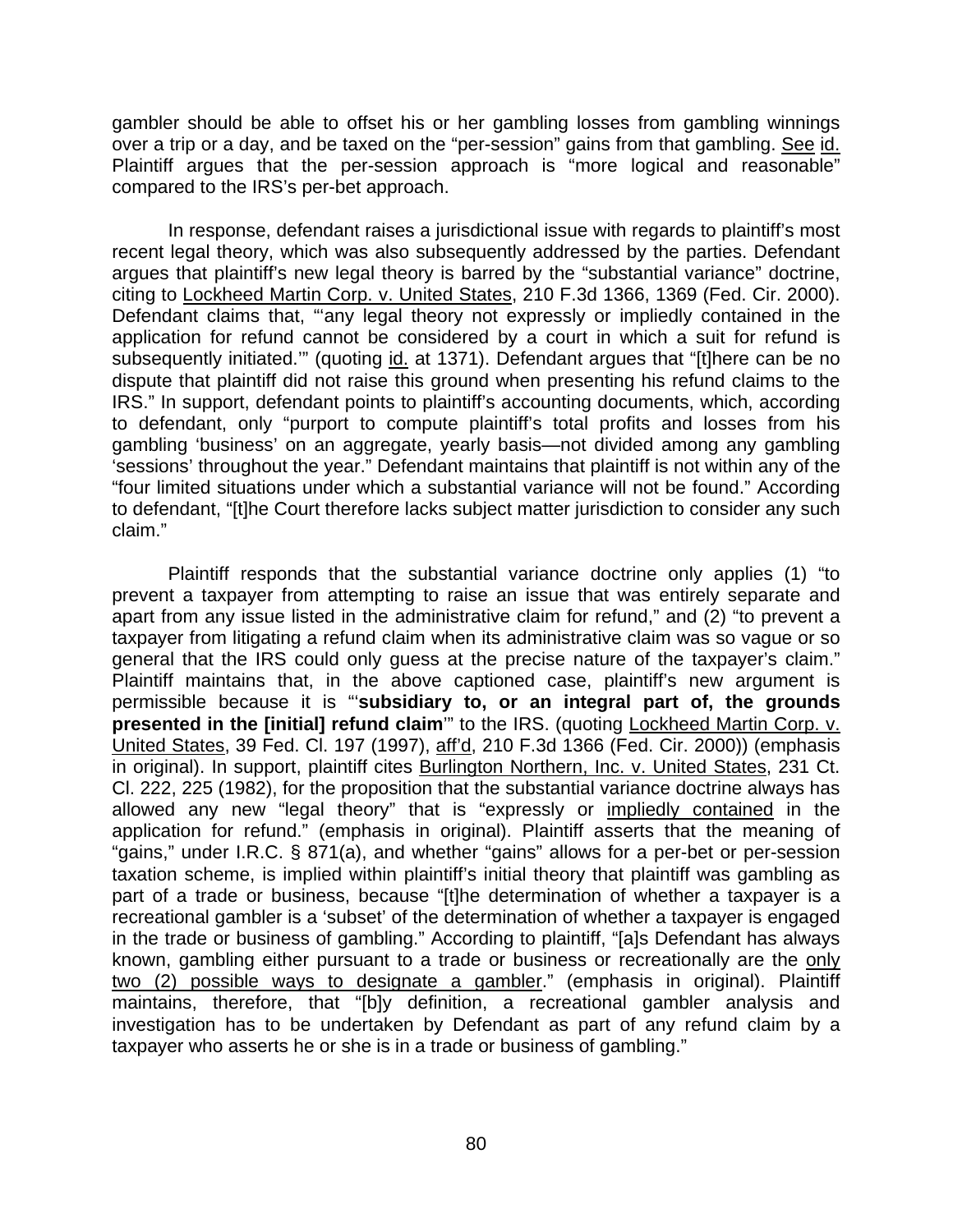Plaintiff also maintains that the key factor in the application of the substantial variance doctrine is whether or not new facts are required to resolve the additional question presented. Plaintiff acknowledges that "a taxpayer may not substantially vary at trial the factual bases raised in the refund claims presented to the government," citing as support Ottawa Silica Co. v. United States, 699 F.2d 1124 (Fed. Cir. 1983). (emphasis in original). Plaintiff continues, "[c]ourts are especially strict where the variance is on the facts as opposed to a legal theory supported by the disclosed facts," citing as support Oregon Metallurgical Corp. v. United States, No. 463-85T, 1987 WL 61017 (Cl. Ct. 1987) (not reported). Plaintiff maintains that, in the above captioned case, "the only change would be in the legal consequences deduced from the same set of operative facts." Plaintiff maintains that "[t]he facts necessary to calculate the tax consequences for a recreational gambler are subsumed in the facts and investigation necessary to evaluate and, if appropriate, calculate the tax consequences for a trade or business gambler."

Finally, plaintiff argues, "[t]he purpose of the Variance Doctrine is to ensure that the government has 'notice as to the nature of the claim and the specific facts upon which it is predicated."" (quoting Sierra Pac. Res. & Subsidiaries v. United States, 56 Fed. Cl. 366, 372 (2002)) (emphasis in original). According to plaintiff, "Defendant cannot credibly argue that it is surprised or prejudiced" by plaintiff's new argument that recreational gamblers should be taxed per-session, because defendant is the party arguing that plaintiff is a recreational gambler, and, also, because, "in purporting to calculate the time of Plaintiff's gambling activities for each day, Defendant actually characterized each time increment as an individual 'session' of play based upon the time records from the casinos." Plaintiff concludes: "*Park* does not advocate the *right* to a refund as a recreational gambler—a recreational gambler *already has the right* to a refund if excessive taxes were withheld—but rather sets forth the *method of calculating the gain* which would give rise to such a refund." (emphasis in original).

Whether or not the court can consider plaintiff's latest theory must be considered within the context of the jurisdictional requirements for plaintiffs to sue the United States for tax refunds. It is well established that "'subject-matter jurisdiction, because it involves a court's power to hear a case, can never be forfeited or waived.'" Arbaugh v. Y & H Corp., 546 U.S. 500, 514 (2006) (quoting United States v. Cotton, 535 U.S. 625, 630 (2002)). "[F]ederal courts have an independent obligation to ensure that they do not exceed the scope of their jurisdiction, and therefore they must raise and decide jurisdictional questions that the parties either overlook or elect not to press." Henderson ex rel. Henderson v. Shinseki, 131 S. Ct. 1197, 1202 (2011); see also Hertz Corp. v. Friend, 559 U.S. 77, 94 (2010) ("Courts have an independent obligation to determine whether subject-matter jurisdiction exists, even when no party challenges it." (citing Arbaugh v. Y & H Corp., 546 U.S. at 514)); Special Devices, Inc. v. OEA, Inc., 269 F.3d 1340, 1342 (Fed. Cir. 2001) ("[A] court has a duty to inquire into its jurisdiction to hear and decide a case." (citing Johannsen v. Pay Less Drug Stores N.W., Inc., 918 F.2d 160, 161 (Fed. Cir. 1990))); View Eng'g, Inc. v. Robotic Vision Sys., Inc., 115 F.3d 962, 963 (Fed. Cir. 1997) ("[C]ourts must always look to their jurisdiction, whether the parties raise the issue or not."). "The objection that a federal court lacks subject-matter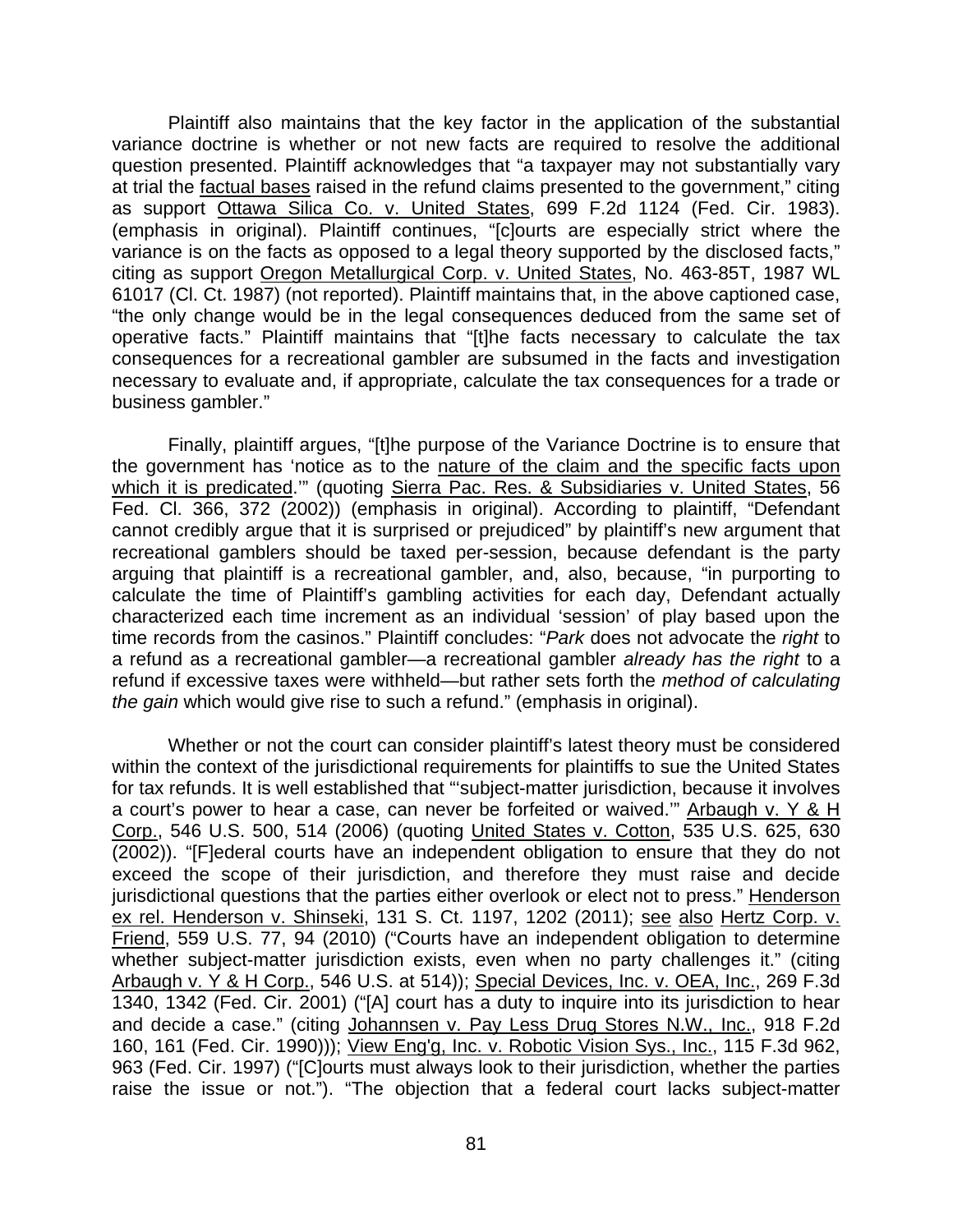jurisdiction . . . may be raised by a party, or by a court on its own initiative, at any stage in the litigation, even after trial and the entry of judgment." Arbaugh v. Y & H Corp., 546 U.S. at 506; see also Cent. Pines Land Co., L.L.C. v. United States, 697 F.3d 1360, 1364 n.1 (Fed. Cir. 2012) ("An objection to a court's subject matter jurisdiction can be raised by any party or the court at any stage of litigation, including after trial and the entry of judgment." (citing Arbaugh v. Y & H Corp., 546 U.S. at 506)); Rick's Mushroom Serv., Inc. v. United States, 521 F.3d 1338, 1346 (Fed. Cir. 2008) ("[A]ny party may challenge, or the court may raise sua sponte, subject matter jurisdiction at any time." (citing Arbaugh v. Y & H Corp., 546 U.S. at 506; Folden v. United States, 379 F.3d 1344, 1354 (Fed. Cir.), reh'g and reh'g en banc denied (Fed. Cir. 2004), cert. denied, 545 U.S. 1127 (2005); Fanning, Phillips & Molnar v. West, 160 F.3d 717, 720 (Fed. Cir. 1998))); Pikulin v. United States, 97 Fed. Cl. 71, 76, appeal dismissed, 425 F. App'x 902 (Fed. Cir. 2011). In fact, "[s]ubject matter jurisdiction is an inquiry that this court must raise *sua sponte*, even where . . . neither party has raised this issue." Metabolite Labs., Inc. v. Lab. Corp. of Am. Holdings, 370 F.3d 1354, 1369 (Fed. Cir.) (citing Textile Prods., Inc. v. Mead Corp., 134 F.3d 1481, 1485 (Fed. Cir.), reh'g denied and en banc suggestion declined (Fed. Cir. 1998)), reh'g and reh'g en banc denied (Fed. Cir. 2004), cert. granted in part, 546 U.S. 975 (2005), cert. dismissed as improvidently granted, 548 U.S. 124 (2006).

Regarding a tax refund suit, "[n]o suit or proceeding shall be maintained in any court for the recovery of any internal revenue tax . . . until a claim for refund or credit has been duly filed with the Secretary [of the Treasury]." I.R.C.  $\S$  7422 (2006).<sup>34</sup> In United States v. Clintwood Elkhorn Mining Co., the United States Supreme Court indicated that:

A taxpayer seeking a refund of taxes erroneously or unlawfully assessed or collected may bring an action against the Government either in United States district court or in the United States Court of Federal Claims. The Internal Revenue Code specifies that before doing so, the taxpayer must comply with the tax refund scheme established in the Code. That scheme

 $\overline{a}$  $34$  I.R.C. § 7422 states in full:

# **(a) No suit prior to filing claim for refund**

No suit or proceeding shall be maintained in any court for the recovery of any internal revenue tax alleged to have been erroneously or illegally assessed or collected, or of any penalty claimed to have been collected without authority, or of any sum alleged to have been excessive or in any manner wrongfully collected, until a claim for refund or credit has been duly filed with the Secretary, according to the provisions of law in that regard, and the regulations of the Secretary established in pursuance thereof.

(emphasis in original).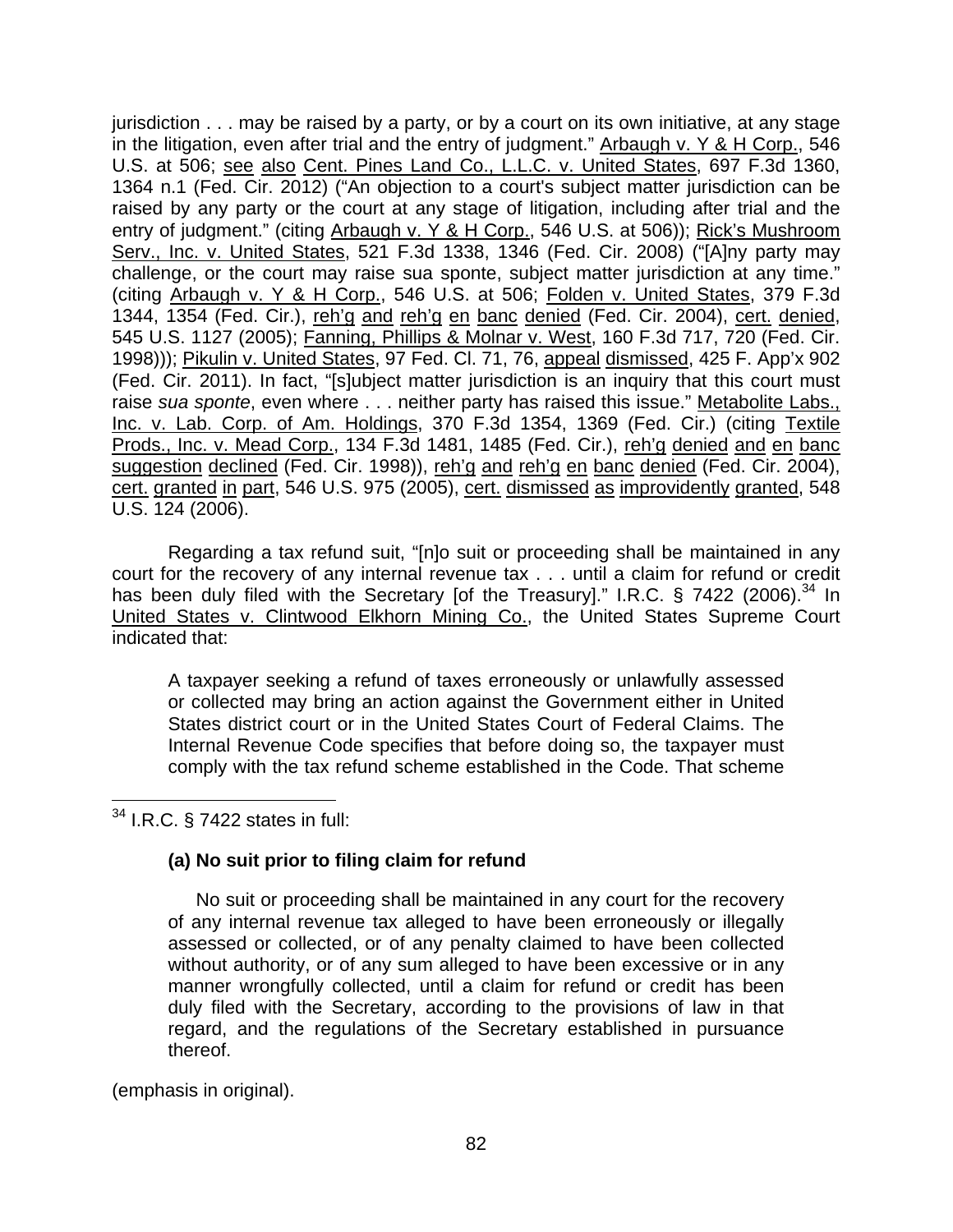provides that a claim for a refund must be filed with the Internal Revenue Service (IRS) before suit can be brought, and establishes strict timeframes for filing such a claim.

United States v. Clintwood Elkhorn Mining Co., 553 U.S. 1, 4 (2008) (citations omitted); see also RadioShack Corp. v. United States, 566 F.3d 1318, 1360 (Fed. Cir. 2009) ("[I]n the context of tax refund suits, the [United States Supreme] Court has held that the Court of Federal Claims' Tucker Act jurisdiction is limited by the Internal Revenue Code, including I.R.C. § 7422(a)."); United States v. Dalm, 494 U.S. 596, 609-10, reh'g denied, 495 U.S. 941 (1990); Buser v. United States, 85 Fed. Cl. 248, 256 (2009). "[S]ection 7422(a) creates a jurisdictional prerequisite to filing a refund suit." Gluck v. United States, 84 Fed. Cl. 609, 613 (2008) (citing Chi. Milwaukee Corp. v. United States, 40 F.3d 373, 374 (Fed. Cir. 1994) (citing Burlington N., Inc. v. United States, 231 Ct. Cl. at 225)).

Congress has provided strict statutory guidelines laying out the statute of limitations for the filing of a federal tax refund claim:

Read together, the import of these sections is clear: unless a claim for refund of a tax has been filed within the time limits imposed by  $\S$  6511(a), a suit for refund, regardless of whether the tax is alleged to have been "erroneously," "illegally," or "wrongfully collected," §§ 1346(a)(1), 7422(a), may not be maintained in any court.

United States v. Dalm, 494 U.S. at 602. "In other words, a party seeking to recover any internal-revenue tax, penalty, or sum from the United States must pursue and exhaust its administrative remedies pursuant to the IRS's regulations prior to filing a complaint in federal court." Strategic Hous. Fin. Corp. v. United States, 608 F.3d 1317, 1324 (Fed. Cir. 2010).

 "[N]ew claims or theories raised subsequent to the initial refund claim are not permitted where they substantially vary from the theories initially raised in the original claim for refund." Cencast Servs., L.P. v. United States, 729 F.3d 1352, 1367 (Fed. Cir.), reh'g and reh'g en banc denied (Fed. Cir. 2013), cert. denied, 2014 WL 978501 (U.S. June 23, 2014); Blakley v. United States, 593 F.3d 1337, 1342 (Fed. Cir. 2010) ("And when a taxpayer's refund claim is denied, the taxpayer is limited in subsequent litigation to the grounds contained within the refund claim by the variance doctrine."); In Lockheed Martin Corp. v. United States 210 F.3d at 1371, the United States Court of Appeals for the Federal Circuit declined to entertain theories that "'substantially vary' the legal theories and factual bases set forth in the tax refund claim presented to the IRS." Id. (quoting Cook v. United States, 220 Ct. Cl. 76, 85-86 (1979)). "[A]ny legal theory not expressly or impliedly contained in the application for refund cannot be considered by a court in which a suit for refund is subsequently initiated." Yamagata v. United States, 114 Fed. Cl. 159, 177 (2014) (quoting Burlington N., Inc. v. United States, 231 Ct. Cl. at 225; citing Lockheed Martin Corp. v. United States 210 F.3d at 1371); Heger v. United States, 103 Fed. Cl. 261, 264 (2012); Dominion Res., Inc. v. United States, 97 Fed. Cl.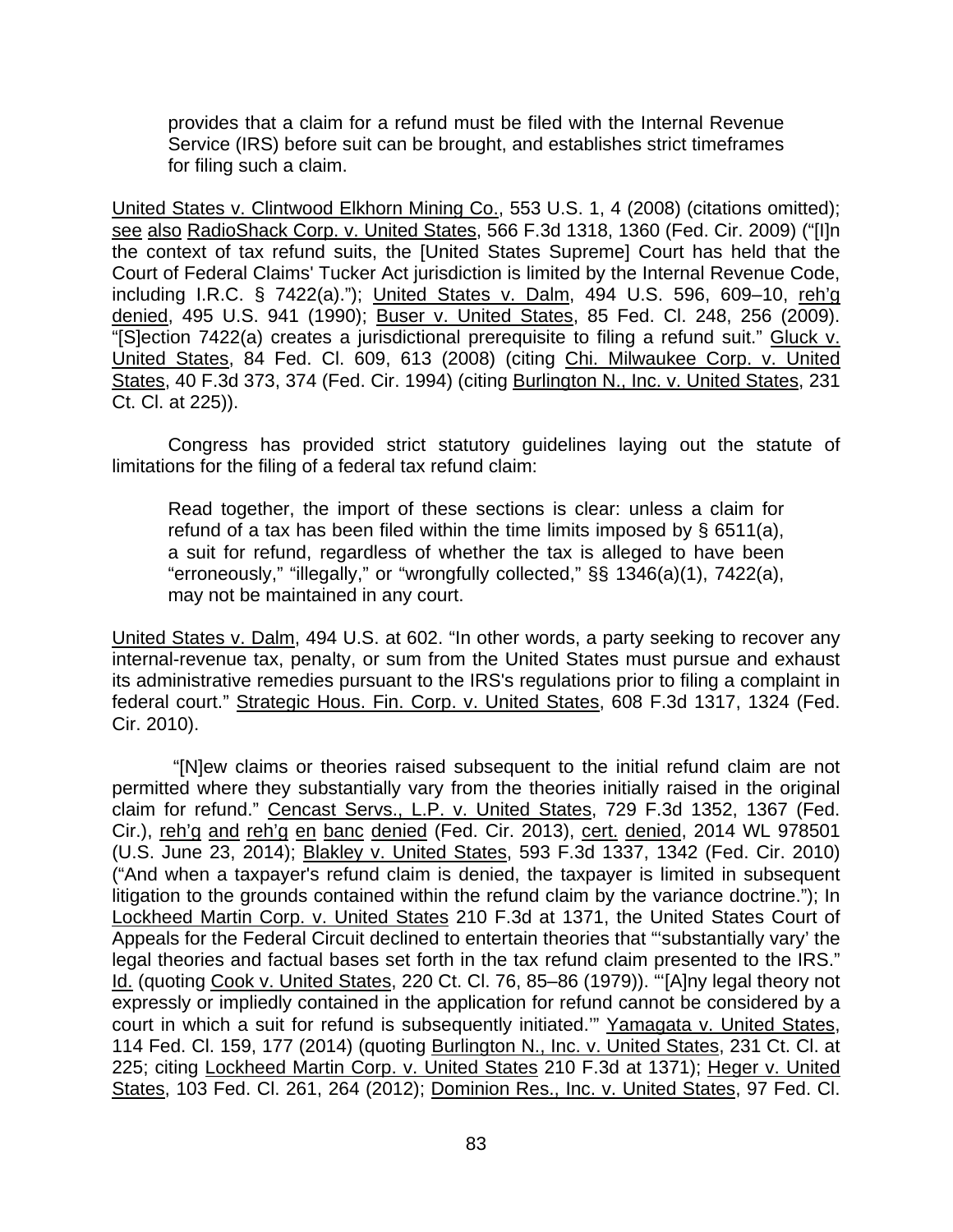239, 246 (2011), rev'd on other grounds, 681 F.3d 1313 (Fed. Cir. 2012). Nonetheless. a "court may treat issue [sic] first raised at the trial stage as part of the initial administrative claim if 'derived from or is integral to the ground timely raised in the refund claim."" Yamagata v. United States, 114 Fed. Cl. at 177-78 (quoting Ottawa Silica Co. v. United States, 699 F.2d at 1139 n.6). In the Federal Circuit, "this aggregation of rules has come to be known as the substantial variance doctrine." Computervision Corp. v. United States, 445 F.3d 1355, 1363–64 (Fed. Cir. 2006), cert. denied, 549 U.S. 1338 (2007).

As a Judge of this court has stated:

The purpose of the substantial variance rule is threefold: (1) to provide the IRS notice as to the nature of the claim and the specific facts underlying the claim; (2) to provide the IRS with an opportunity to correct any errors; and (3) to limit "any subsequent litigation to those grounds that the IRS had an opportunity to consider and is willing to defend."

Yamagata v. United States, 114 Fed. Cl. at 178 (quoting Lockheed Martin Corp. v. United States, 210 F.3d at 1371); see also Cencast Servs., L.P. v. United States, 729 F.3d at 1367 ("This requirement '"is designed both to prevent surprise and to give adequate notice to the [IRS] of the nature of the claim and the specific facts upon which it is predicated, thereby permitting an administrative investigation and determination."'" (quoting Computervision Corp. v. United States, 445 F.3d at 1363 (quoting Alexander Proudfoot Co. v. United States, 197 Ct. Cl. 219, 227 (1972))) (modification in original)). Therefore, "the refund claim must detail each claimed ground for a refund, and provide sufficient facts to apprise the IRS of its basis," in order to satisfy the jurisdictional requirements of 26 U.S.C. § 7422(a). See Chi. Milwaukee Corp. v. United States, 40 F.3d at 374–75. The Federal Circuit in Chicago Milwaukee Corp. v. United States also noted that "section 7422(a) requires only that the taxpayer provide fair notice of his asserted grounds for a refund. The purpose of jurisdictional requirements imposed by regulation under section 7422(a) is 'to prevent surprise and to give adequate notice' to the IRS." Id. at 375 (quoting Burlington N., Inc. v. United States, 231 Ct. Cl. at 225)); see also Dominion Res., Inc. v. United States, 97 Fed. Cl. at 246 ("However, as long as the 'claim fairly apprises the Commissioner of the ground on which recovery is sought, then the claim is adequate for the purposes of bringing suit under section 7422(a).'" (quoting Burlington N., Inc. v. United States, 231 Ct. Cl. at 228)). The notice, however, must be specific: "'[T]he Secretary by regulation requires that claims for refund "*set forth in detail each ground* upon which a credit or refund is claimed and facts sufficient to apprise the Commissioner of the exact basis [of the refund claim]."'" Cencast Servs., L.P. v. United States, 729 F.3d at 1367 (quoting Computervision Corp. v. United States, 445 F.3d at 1363 (quoting Treas. Reg. § 301.6402–2(b)(1) (2013))) (emphasis and modification in original).

 "The doctrine permits consideration of a claim for refund despite failure to timely file detailed formal claims with the IRS when a substantial variance from the requirements of the regulation is not involved." Computervision Corp. v. United States,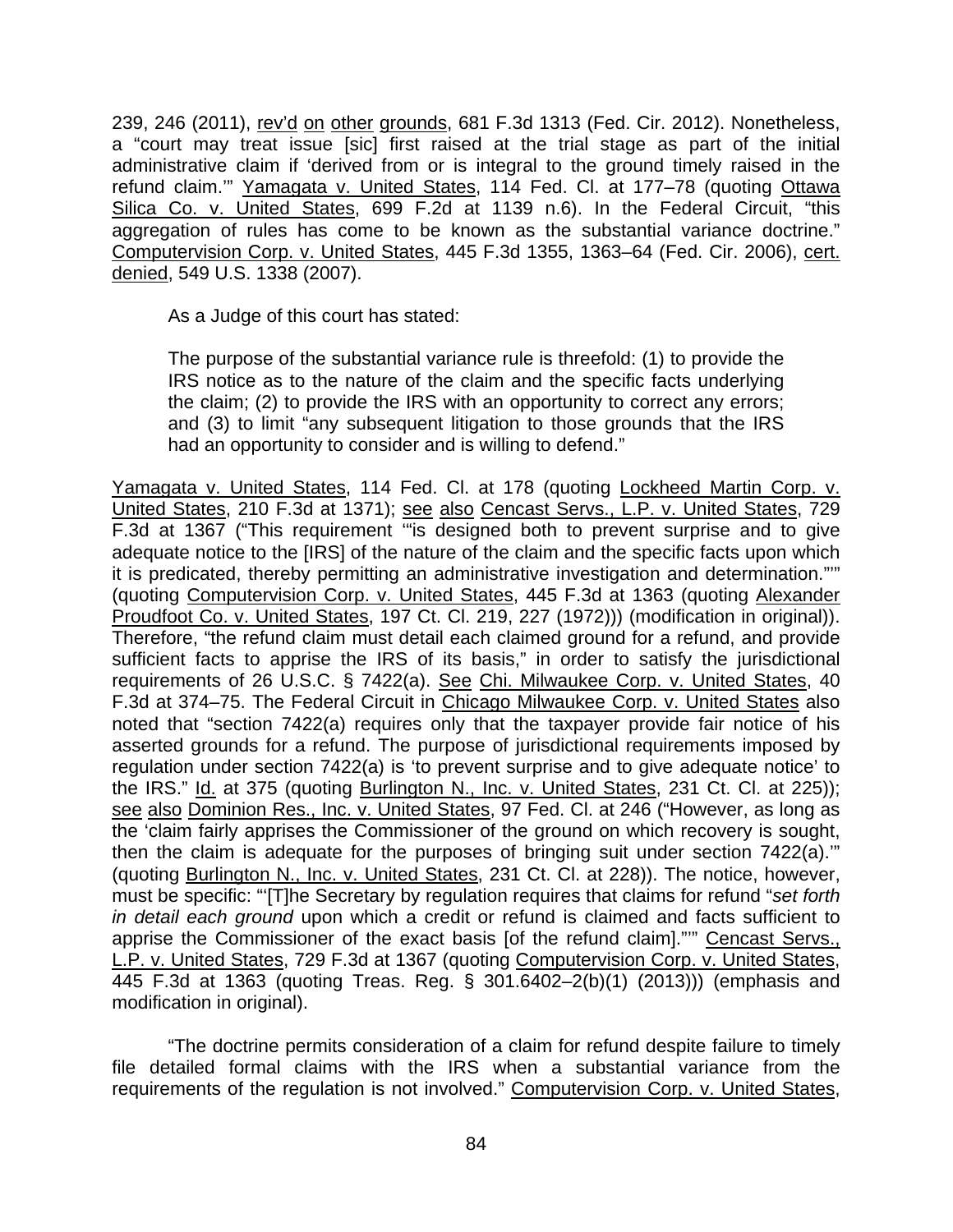445 F.3d at 1364. There are only a few, limited exceptions to the substantial variance doctrine, however. "Each of these has itself come to be identified as a separate doctrine." See Computervision Corp. v. United States, 445 F.3d at 1363–73. In Computervision, the Federal Circuit identified four exceptions: First, when the taxpayer files "a timely claim with purely formal defects;" second, when "the IRS considers that specific claim within the limitations period" even though it was not identified by the taxpayer; third, when the taxpayer files a "general claim," which does not "set forth any specific ground," but that eventually forms "the basis of an investigation which disclosed facts necessary to his [the IRS Commissioner's] action in making a refund," and, later, the taxpayer files an amendment "outside the limitations period that makes the general claim more specific;" and fourth, when the taxpayer introduces a new, germane legal theory while the IRS still has jurisdiction. See id. (quotations omitted). The United States Court of Appeals for the Federal Circuit has also identified a fifth exception, not discussed in Computervision: "equitable recoupment, which 'exists only when the Government raises a new issue that the plaintiff could not have anticipated and, therefore, could not have . . . asserted as grounds for its [original] refund [claim].'" Cencast Servs., L.P. v. United States, 729 F.3d at 1367 (quoting Cencast Services, L.P. v. United States, 94 Fed. Cl. 425, 441 (2010), aff'd, 729 F.3d 1352 (Fed. Cir.), reh'g and reh'g en banc denied (Fed. Cir. 2013), cert. denied, 2014 WL 978501 (U.S. June 23, 2014)) (modifications in original). The Federal Circuit has explained further that "equitable recoupment only applies when the government raises a new taxation theory in its counterclaims," and, in doing so, "the government raises new and inconsistent theories of taxation." See id.

The first three exceptions to the substantial variance doctrine, as well as the fifth exception, do not apply to plaintiff. First, neither party alleges that there were any technical or formal defects in plaintiff's refund claim with the IRS. Second, there is no evidence that the IRS considered plaintiff's new theory beforehand in prior dealings with plaintiff. Indeed, it is unlikely this theory was discussed prior to the issuance of the appellate decision in Park. Third, there is no evidence that plaintiff filed a general claim with the IRS, which could have formed the basis of an investigation leading to a refund under plaintiff's new legal theory. Plaintiff's January 17, 2012 letter to the IRS, and Mr. Schimmer's discussions with the IRS, appear to have revolved around the specific trade or business question under I.R.C. § 871(b). The "general claim" doctrine does not apply "where the original timely claim asserted a specific ground." Computervision Corp. v. United States, 445 F.3d at 1369. There is also no evidence that plaintiff ever filed a more specific claim with the IRS regarding an alternative meaning of "gains" in I.R.C. § 871(a).

The fifth exception to the substantial variance doctrine also does not apply. The purpose of the "equitable recoupment" doctrine is to allow the taxpayer a chance to introduce new theories and evidence in response to a new counterclaim filed by the government, after the case has left the jurisdiction of the IRS, and when "'the Government has taxed a single transaction, item, or taxable event under *two inconsistent theories*.'" See Cencast Servs., L.P. v. United States, 729 F.3d at 1367 (quoting United States v. Dalm, 494 U.S. at 605 n.5) (emphasis in original). In Cencast,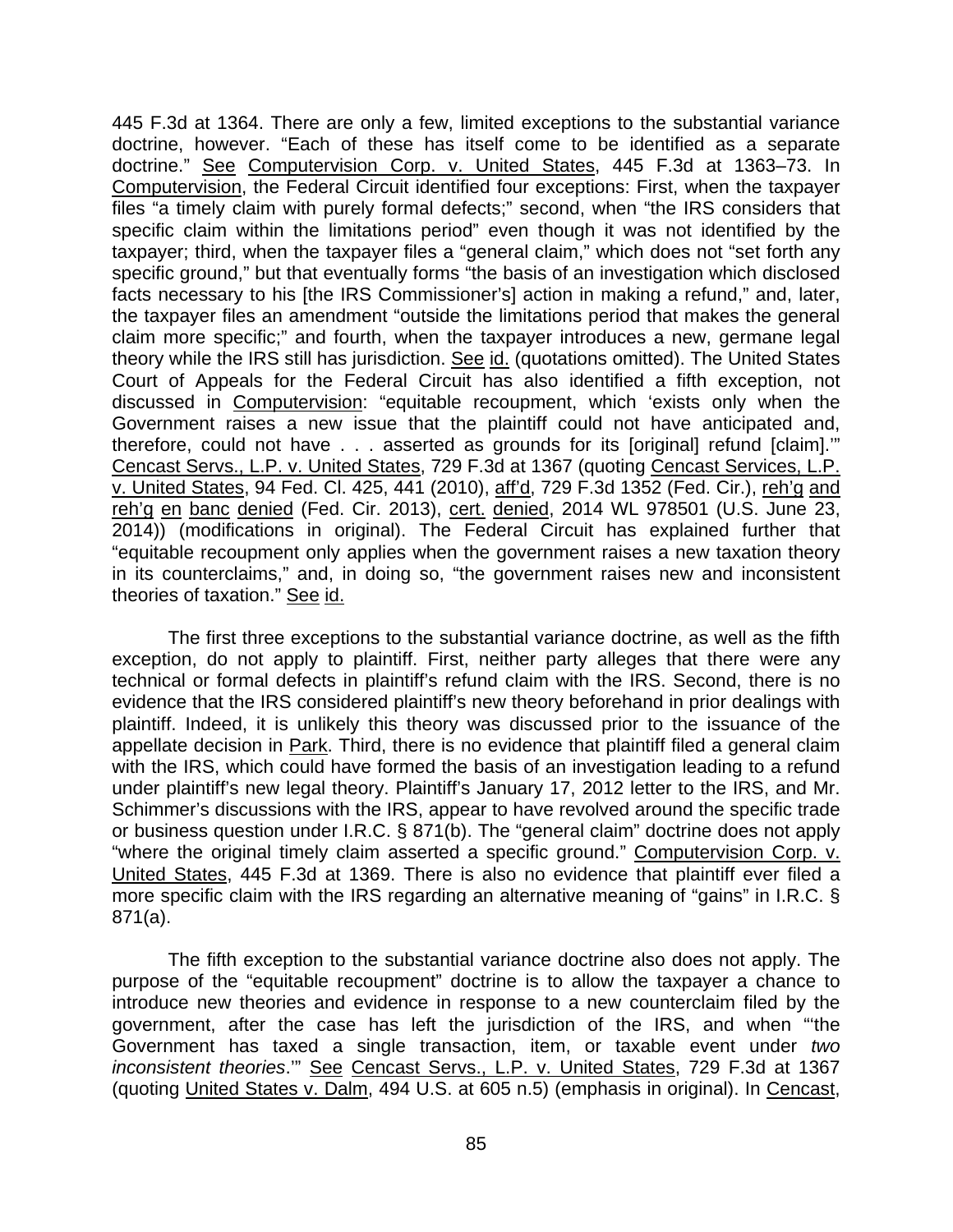the substantial variance doctrine barred the plaintiff from bringing a second, novel argument for an employment tax refund, in response to a counterclaim filed by the IRS when the case was at the United States Court of Federal Claims, because the counterclaim filed by the IRS introduced no new, inconsistent legal theories not already discussed at the administrative level. See id. at 1357–38, 1367. The United States Court of Appeals for the Federal Circuit explained:

The principle underlying equitable recoupment, as articulated by the Ninth Circuit in a related context, is that "[i]t would be unfair to allow the Government to assert a new defense to a taxpayer's claim at pretrial and simultaneously to prevent the taxpayer from making appropriate responses to it, because the taxpayer had not previously anticipated the defense." Brown v. United States, 427 F.2d 57, 62 (9th Cir.1970). However, where "the government does not raise a[ ] [new] offset issue . . . , a taxpayer could not raise any setoff." Union Pac. R.R. Co. v. United States, 389 F.2d 437, 447 (Ct. Cl. 1968).

Id. at 1367 (modifications in original). The Federal Circuit concluded in Cencast that: "No new and inconsistent theories were raised by the government in its counterclaims. Accordingly, the equitable recoupment exception is inapplicable." Id. at 1368. In the above captioned case, defendant has not introduced any new counterclaims or new legal theories as to plaintiff's tax liability. Defendant has consistently, argued that between 2007 and 2010 plaintiff was a recreational gambler, not in the trade or business of gambling. Instead, plaintiff is the party introducing a new legal theory.

Plaintiff's new legal theory, also, is not allowed under the fourth exception to the substantial variance doctrine. Id. at 1365. This exception, called the "germaneness" doctrine," was described by the United States Court of Appeals for the Federal Circuit in Computervision Corp.:

This fourth exception only applies where the taxpayer (1) files a formal claim within the limitations period making a specific claim; and (2) after the limitations period but, while the IRS still has jurisdiction over the claim, files a formal amendment raising a new legal theory-not specifically raised in the original claim-that is "germane" to the original claim, that is, it depends upon facts that the IRS examined or should have examined within the statutory period while determining the merits of the original claim.

Computervision Corp. v. United States, 445 F.3d at 1370. The appellate decision in the Park case was issued after this case was in litigation with this court. After a refund claim is filed in this court the IRS no longer has jurisdiction, and control over case-related decisions moves to the United States Department of Justice. See 28 U.S.C. § 516 (2012) ("Except as otherwise authorized by law, the conduct of litigation in which the United States, an agency, or officer thereof is a party, or is interested, and securing evidence therefor, is reserved to officers of the Department of Justice, under the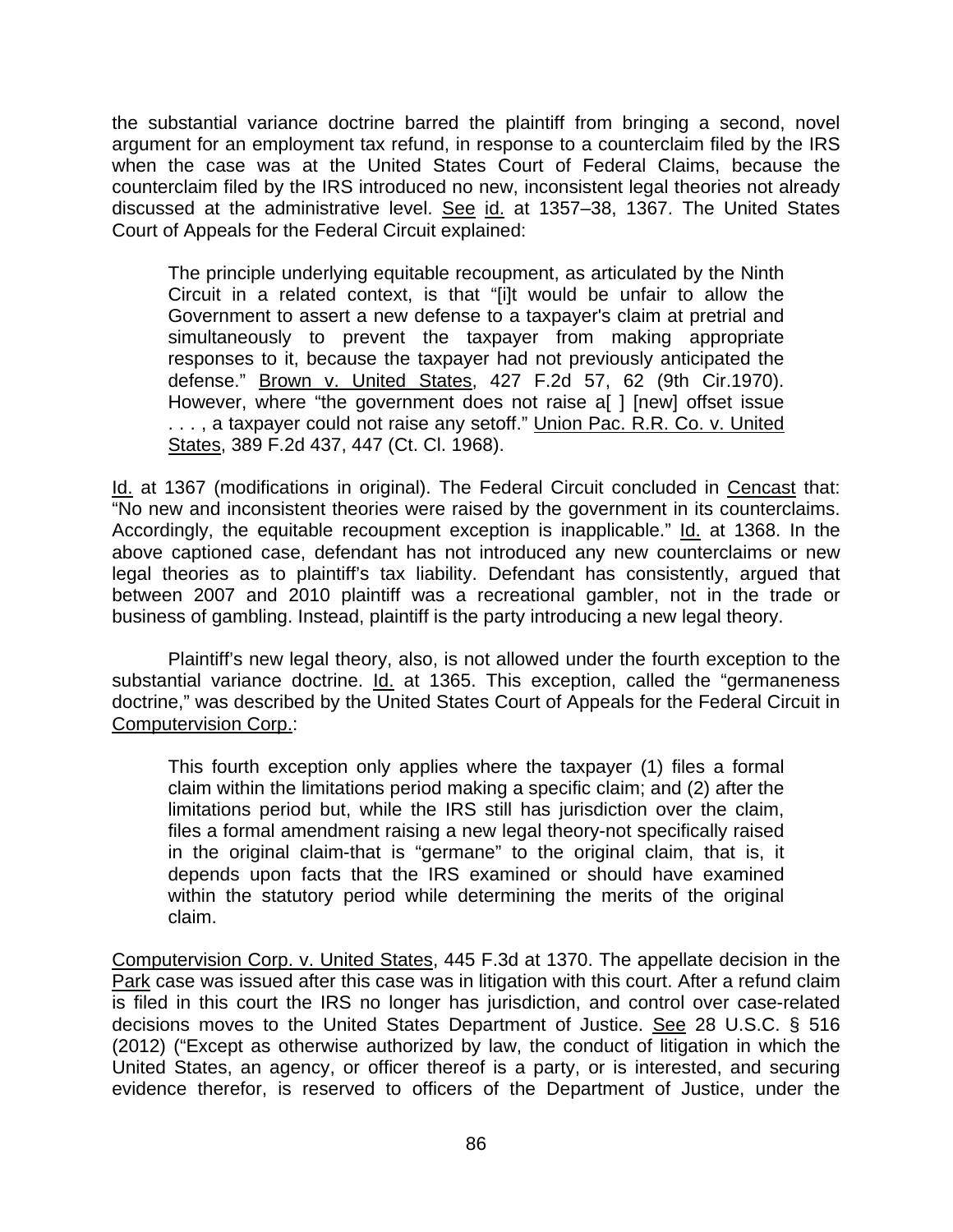direction of the Attorney General."); 28 C.F.R. § 0.70 (2013) ("The following functions are assigned to and shall be conducted, handled, or supervised by, the Assistant Attorney General, Tax Division: (a) Prosecution and defense in all courts, other than the Tax Court, of civil suits, and the handling of other matters, arising under the internal revenue laws, and litigation resulting from the taxing provisions of other Federal statutes . . . ."). This fourth exception to the substantial variance doctrine has been strictly limited by the Court of Appeals for the Federal Circuit to new legal theories put forward while the case was still in the jurisdiction of the IRS. See Computervision Corp. v. United States, 445 F.3d at 1370.

The origin of the "germaneness doctrine" lies in the United States Supreme Court decision in Bemis Brothers Bag Co. v. United States, 289 U.S. 28, 53 (1933); see also Computervision Corp. v. United States, 445 F.3d at 1370. In Bemis Brothers Bag Co., the taxpayer filed a timely claim of refund with the IRS, asking for the IRS to perform a "special assessment" to estimate taxpayer's business invested capital, because, according to the taxpayer, the value of certain assets "could not be measured with complete precision," and the usual determination of invested capital would cause unjust injury. Id. at 30–31. After the IRS rejected plaintiff's claim, and after the limitations period had expired, but before plaintiff had filed a refund claim in federal court, plaintiff stated: "In the event of a denial of a special assessment, the taxpayer now demanded that the items 'improperly eliminated from invested capital should be restored to invested capital, and the excess profits tax recalculated on that basis.'" Id. at 31–32 (internal citations omitted). The United States Supreme Court, in an opinion by Justice Cardozo, allowed this new legal theory, finding that the "claim as amended does not differ in matter of substance from the claim as first presented." Id. at 33. The court drew a parallel between IRS administrative processes and court pleadings, stating:

If we look to the analogy of pleadings in a lawsuit, the conclusion is not doubtful. The claim as first presented gives notice to the Commissioner that assets of great value have been omitted from invested capital. It tells him what those assets are, and even estimates their value, though imperfectly and roughly. There is no failure to make disclosure of the substance of the grievance, no dearth of information as to the facts that should be the prelude to inquiry.

Id. The United States Supreme Court in Bemis Brothers Bag Co. concluded that "[t]he rule is now general that at a trial upon the merits the suitor shall have the relief appropriate to the facts that he has pleaded, whether he has prayed for it or not." Id. at 35. In Computervision, the United States Court of Appeals for the Federal Circuit interpreted the decision in Bemis Brothers Bag Co. as allowing amended legal theories in tax suits when "the taxpayer's amendment did not require inquiry into a new set of facts, but simply adapted the form of relief to the facts which would have to be examined during investigation of the original claim." Computervision Corp. v. United States, 445 F.3d at 1370; see also Addressograph-Multigraph Corp. v. United States, 112 Ct. Cl. 201, 220 (1948) ("'Where the facts upon which the amendment is based would necessarily have been ascertained by the commissioner in determining the merits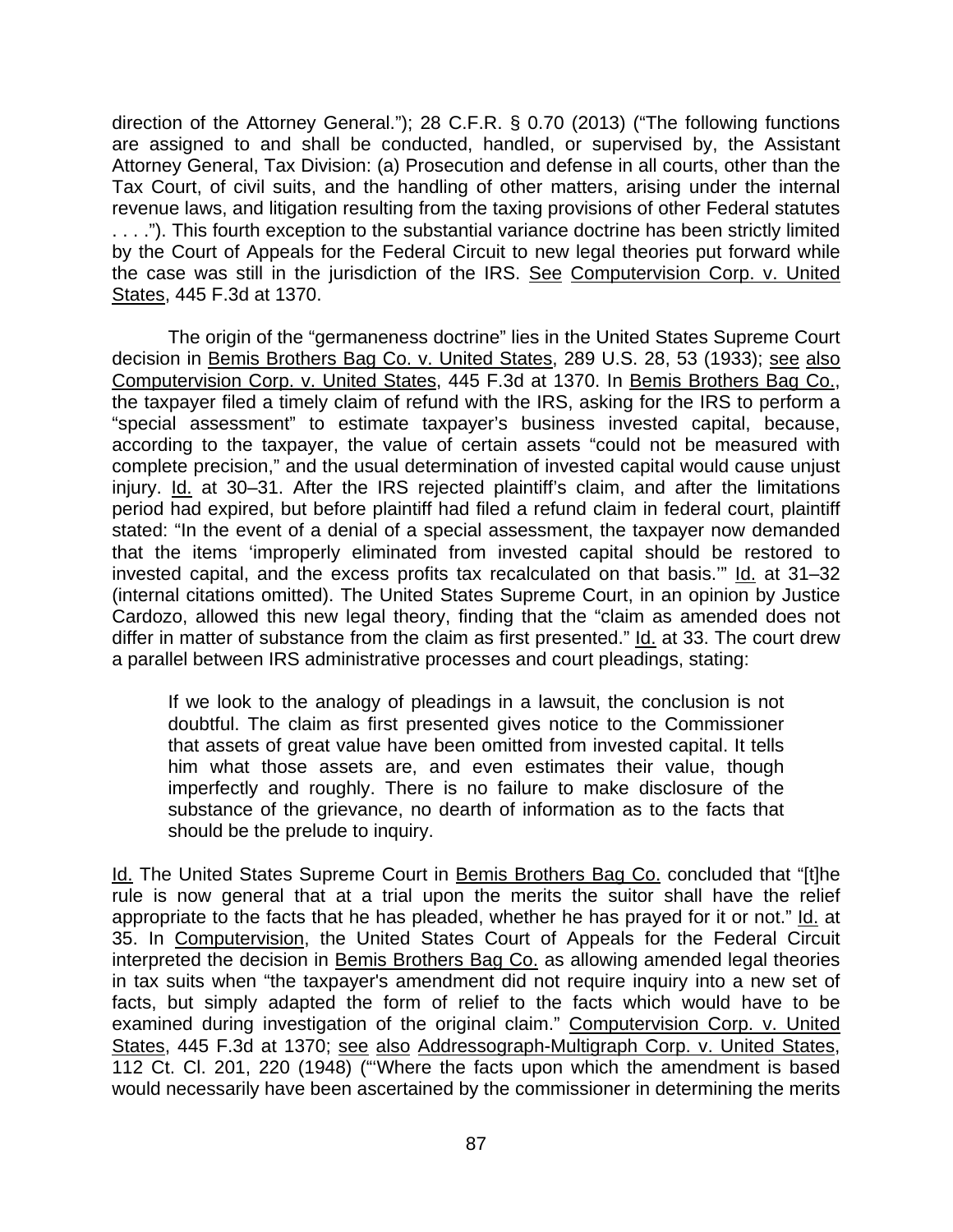of the original claim, the amendment is proper."" (quoting Pink v. United States, 105 F.2d 183, 187 (2d Cir. 1939) (citing Bemis Bros. Bag Co. v. United States, 289 U.S. 28; United States v. Memphis Cotton Oil Co., 288 U.S. 62 (1933); United States v. Factors and Finance Co., 288 U.S. 89 (1933)))); cf. United States v. Andrews, 302 U.S. 517, 524 (1938) ("On the other hand, a claim which demands relief upon one asserted fact situation, and asks an investigation of the elements appropriate to the requested relief, cannot be amended to discard that basis and invoke action requiring examination of other matters not germane to the first claim."). Recent decisions by this court discussing the germaneness exception have emphasized that the decision to allow the new legal theory presented by plaintiff should be based on whether or not a new legal theory requires ascertaining new facts. See, e.g., Williams v. United States, 112 Fed. Cl. 67, 76 n.4 (2013) (stating that an issue is germane if "'it depends upon facts that the IRS examined or should have examined within the statutory period while determining the merits of the original claim.'" (quoting Computervision Corp. v. United States, 445 F.3d at 1370)); Blue v. United States, 108 Fed. Cl. 61, 68 n.5 (2012).

In order to determine whether or not Mr. Free was engaged in a trade or business, the court examined the trial testimony and exhibits in detail, including the records of plaintiff's travels to Las Vegas, plaintiff's trip-by-trip spending, all of his available credit line and credit card withdrawals, and plaintiff's revenue, losses, and net profits at a granular level. Plaintiff's credit card and credit line withdrawals are recorded down to the day and, sometimes, the minute. Not only yearly activity summaries, but also trip-by-trip activity summaries, are in the record. Although the "amount of taxes withheld in connection with Plaintiff's gambling activities" was stipulated to by the parties on a per-year basis, all of plaintiff's 1042-S submissions were presented to the court, each of which records the day and minute the tax withholding was taken out by the casinos. Given the record developed during the trial, it would be possible for the parties and the court to recalculate plaintiff's IRS withholdings on a per-session basis.

A more critical issue, however, is the timeliness of plaintiff's new legal theory. The Federal Circuit's germaneness doctrine has generally only been applied "while the IRS still has jurisdiction over the claim." Computervision Corp. v. United States, 445 F.3d at 1370. Additionally, the United States Court of Appeals for the Federal Circuit has made clear that "the IRS's jurisdiction over the claim necessarily terminates on the date a refund suit is filed." Id. at 1372. Our predecessor, the United States Court of Claims, also has held: "It is a rule of long standing that once a refund claim has been disallowed, it is not subject to amendment." Allstate Ins. Co. v. United States, 213 Ct. Cl. 96, 104 (1977); see also Union Pacific R. Co. v. United States, 182 Ct. Cl. 103, 116– 17 ("The disposition of a taxpayer's refund claim by allowance of the amount requested in full, however, precludes an amendment asserting an additional amount after the expiration of the statutory period for refund."). Views on this fourth exception to the substantial variance doctrine vary somewhat among the federal courts. As the Federal Circuit stated in Computervision, "[w]e recognize that, as the taxpayer urges, two of our sister circuits have adopted a different rule, holding that an amendment is effective for purposes of the germaneness doctrine after the IRS has lost jurisdiction over the claim," citing to Mutual Assurance Inc. v. United States, 56 F.3d 1353 (11th Cir.1995), nonacq.,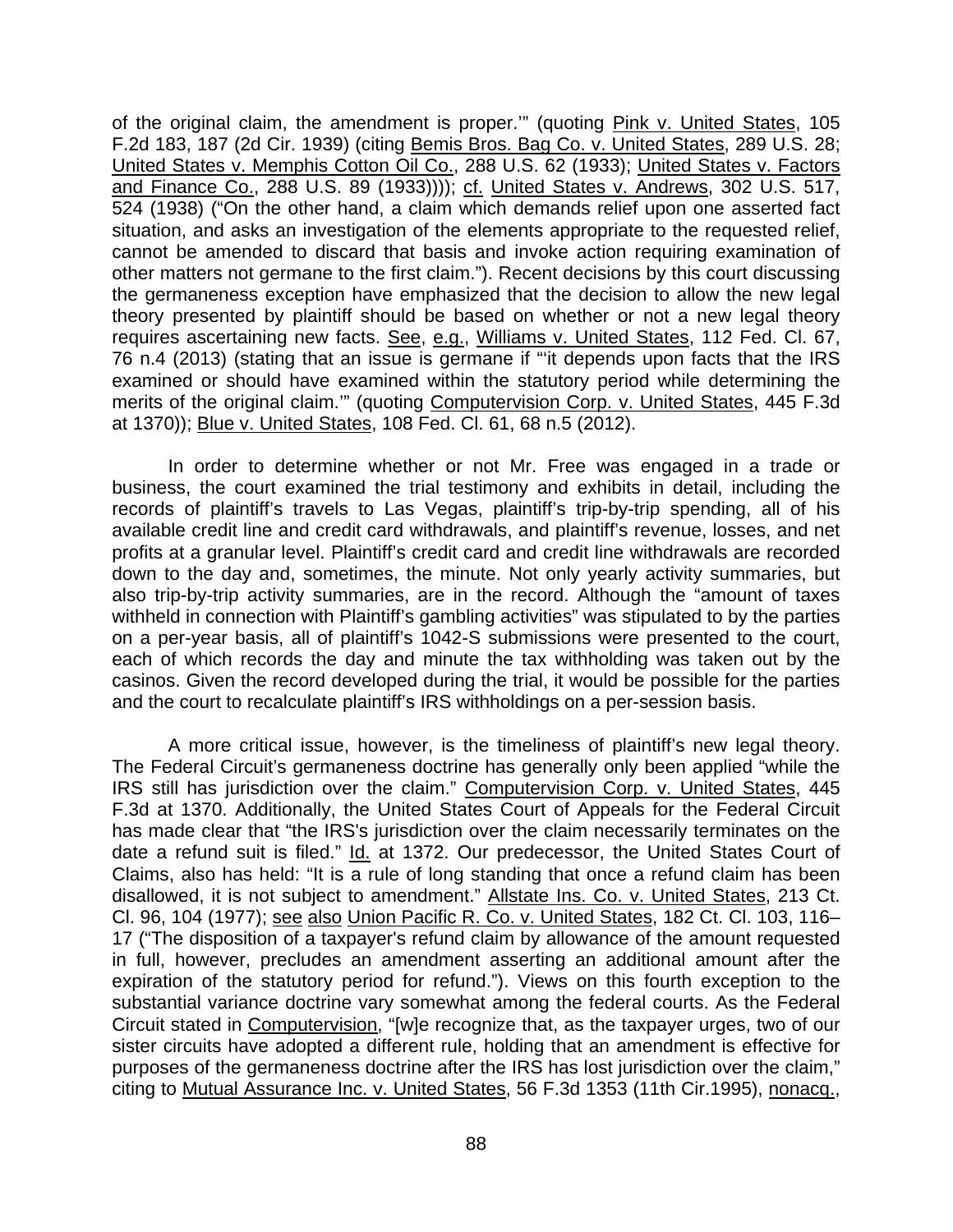1999-41 I.R.B. 496 (1999), and St. Joseph Lead Co. v. United States, 299 F.2d 348 (2d Cir. 1962). The United States Court of Appeals for the Second Circuit also stated: "After having timely filed an initial claim, a taxpayer may make an amendment that relates back to the prior claim, provided that 'the facts upon which the amendment is based would necessarily have been ascertained by the commissioner in determining the merits of the original claim."" AmBase Corp. v. United States, 731 F.3d 109, 118 (2d Cir. 2013) (quoting St. Joseph Lead Co. v. United States, 299 F.2d at 350 (citing Bemis Bros. Bag Co. v. United States, 289 U.S. 28)). The Court of Appeals for the Eleventh Circuit, in Mutual Assurance, Inc. v. United States, also stated that ""[w]here the facts upon which the amendment is based would have been ascertained by the commissioner in determining the merits of the original claim, the amendment is proper."'" Mutual Assurance, Inc. v. United States, 56 F.3d at 1357 (quoting United States v. Ideal Basic Industries, Inc., 404 F.2d 122, 124 (10th Cir. 1968) (quoting Pink v. United States, 105 F.2d at 187), cert. denied, 395 U.S. 936 (1969)); see also id. at 1356 ("In *Bemis Brothers,* the Court expressly rejected the prayer for relief test as a basis for determining the limits of permissible amendments: 'the suitor shall have the relief appropriate to the facts that he has pleaded, whether he has prayed for it or not.'" (quoting Bemis Bros. Bag Co. v. United States, 289 U.S. at 34)).

Plaintiff tries to argue that his new legal theory was "*implied*" within, or integral to, his original claim in front of the IRS, and, therefore, proper notice to the IRS was given. (emphasis in original). Plaintiff argues that, "[b]y definition, a recreational gambler analysis and investigation has to be undertaken by Defendant as part of any refund claim by a taxpayer who asserts he or she is in a trade or business of gambling." Just because two legal questions are similar or appear related to each other, however, does not mean one implies the other, or is integral to the other. A good example can be found in a decision by a Judge of this court in Yamagata v. United States, 114 Fed. Cl. 159. In Yamagata, the taxpayers argued that their business entity was a partnership, not a corporation, and therefore should be taxed in a different manner. See id. at 174–81. When arguing in the United States Court of Federal Claims, the taxpayers introduced a new legal theory, not presented to the IRS, that a feature of Japanese law, called the "essential asset" theory, made their entity look more like a partnership than a corporation. See id. at 175. According to plaintiff, this theory was similar to a legal theory previously presented to the IRS regarding "piercing the corporate veil." See id. at 175–77. The court declined to hear this argument, holding that, regardless of whether or not the factual basis was pleaded to the IRS, "the bases of plaintiffs' refund claims expressly rely on the application of local law," and, therefore,

plaintiffs were obligated to provide the IRS with adequate notice of the specific local law theories on which their refund claims are based. Plaintiffs' "essential assets" theory, however, was neither a subsidiary of, nor integral to, the specific theories actually placed before the IRS: the "denial of transaction" rule and "piercing the corporate veil."

See id. at 177–79 (internal citation omitted). The decision in Yamagata stands for the proposition that a new legal theory, even if it is similar to other previously pled legal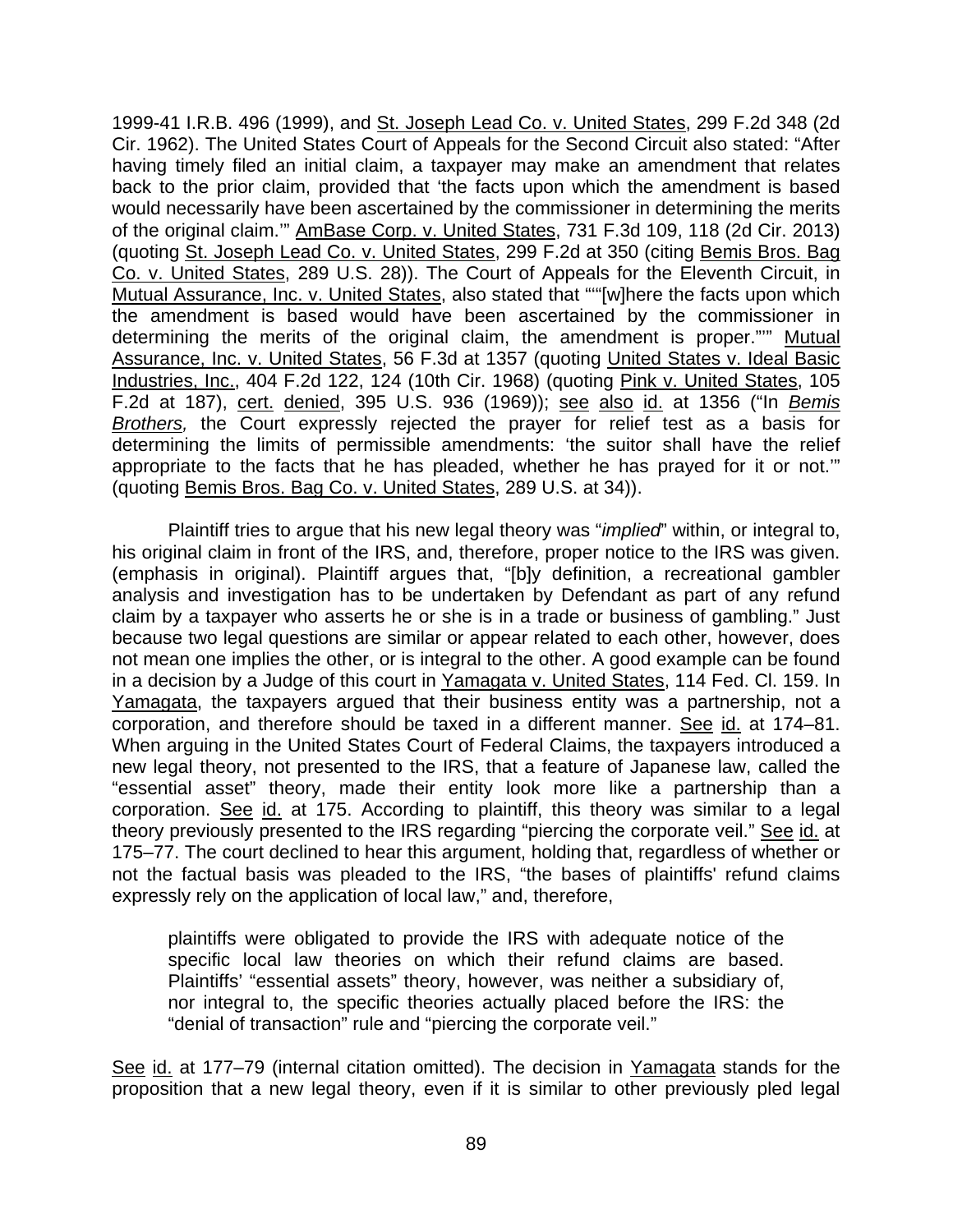theories, is not integral to them if it requires a unique, separate legal analysis that the IRS was not given notice of by the taxpayer. See id.

In the above captioned case, while the parties did not make the full record of their past interactions with the IRS available to the court for any of the years at issue, from the record available to this court, in particular the January 17, 2012 letter from Mr. Schimmer to Mr. Turpin at the IRS, it is apparent that the discussion centered around whether or not plaintiff's activity constituted a "trade or business" under I.R.C. § 871(b). As in Yamagata, Mr. Free did not give notice to the IRS that he would argue the meaning of "gains" in I.R.C. § 871(a) as per-session versus per-bet. Indeed, plaintiff admits that "the newly adopted and endorsed Per Session Approach" did not even occur to plaintiff until the release of the appellate decision in Park v. Commissioner, 722 F.3d 384, very late into the proceedings of this case. Plaintiff's new legal theory would have required the IRS to perform a new investigation based on a different section of the Internal Revenue Code, I.R.C. § 871(a), and an entirely new set of dollar numbers to be calculated; neither the legal analysis nor the calculations were undertaken by the IRS. Moreover, the per-session approach was not implied within or integral to the trade or business issues which the IRS was asked by plaintiff to consider.

Plaintiff separately argues that his new "per session" legal theory only impacts the amount of recovery, not the right of recovery, and, therefore, should be allowed, despite being presented after the case left IRS jurisdiction. (internal quotation omitted). The United States Court of Claims considered a similar argument in Red River Lumber Co. v. United States, 134 Ct. Cl. 444, 446 (1956). In this case, the taxpayer was arguing for a refund regarding land it had sold to the Pacific Gas & Electric Company. See id. at 149. In Red River, the plaintiff argued for the first time in the United States Court of Claims that the sale price was actually lower than stated in the initial claim, and defendant claimed that this argument was barred by the substantial variance doctrine. The United States Court of Claims allowed plaintiff's new legal theory, holding that:

When a ground set forth in the claim for a refund is sufficient to support recovery, the reason for this rule has been satisfied. The Commissioner has had his opportunity to consider the ground and dispose of the case administratively. If the Commissioner fails to allow the refund and the case comes to court, we see no reason why errors which do not affect the right of recovery, but only the amount of recovery, should be perpetuated.

Id. This decision, however, is distinguishable from the above captioned case. In Red River, the taxpayer argued for an enhanced recovery given that the taxpayer was already successful on the underlying cause of action. See id. In the above captioned case, plaintiff is not arguing for an enhanced recovery given that he already was found to be in a trade or business. Instead, plaintiff is arguing that since he is not successful on the trade or business theory under I.R.C. § 871(b), he should recover at least a portion of his original claim under a new, alternative theory, based upon the language of I.R.C. § 871(a). Thus, plaintiff is making a new claim as to the right of recovery, not only the amount. See also Ottawa Silica Co. v. United States, No. 272-78, 1982 WL 19302